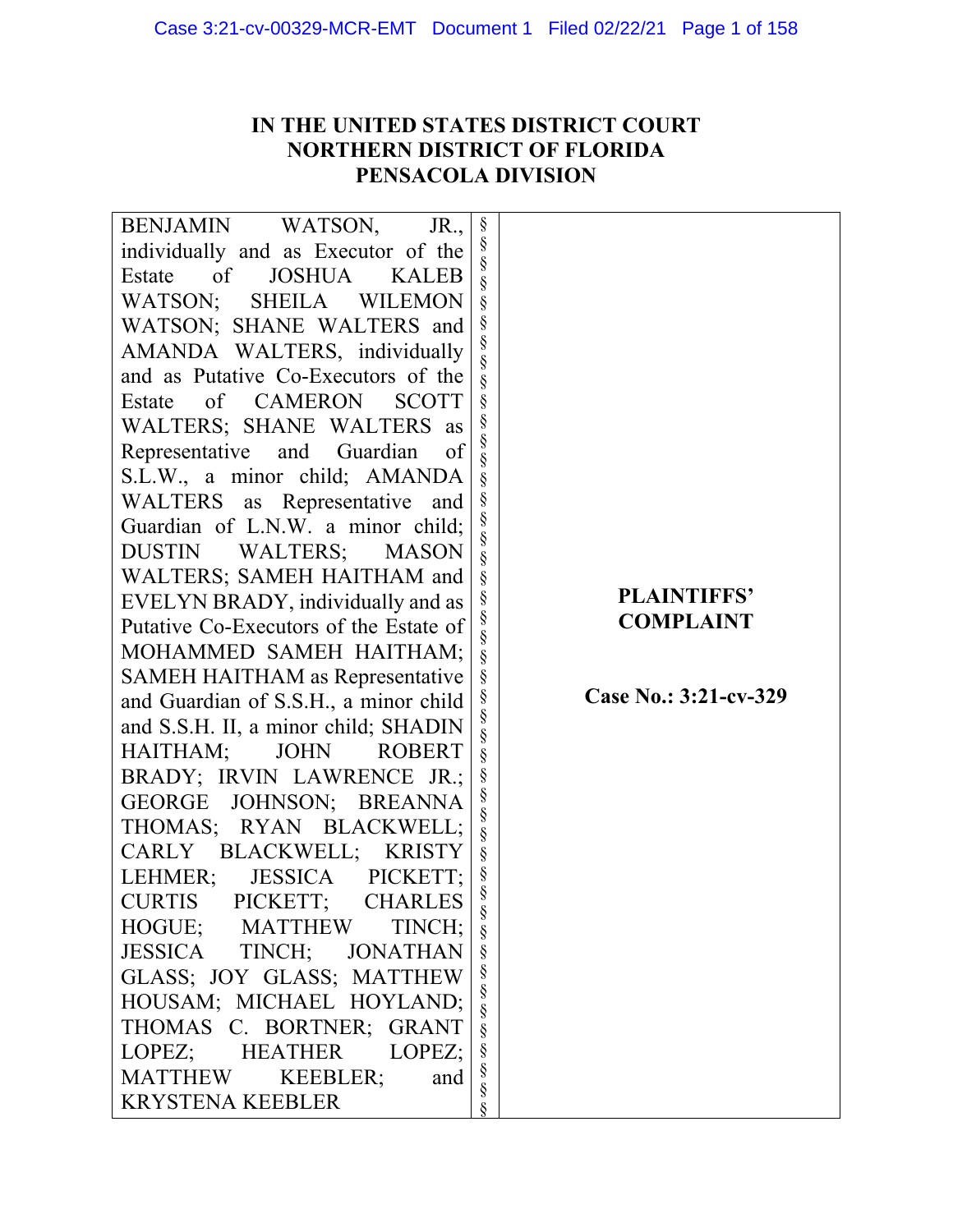|                          | §<br>§      |  |
|--------------------------|-------------|--|
|                          |             |  |
| Plaintiffs,              |             |  |
|                          |             |  |
|                          | §<br>§<br>§ |  |
|                          |             |  |
| $\mathbf{V}$ .           |             |  |
|                          |             |  |
|                          |             |  |
| KINGDOM OF SAUDI ARABIA. |             |  |
|                          |             |  |
|                          |             |  |
|                          |             |  |
| Defendant.               |             |  |
|                          |             |  |
|                          |             |  |
|                          |             |  |
|                          |             |  |
|                          |             |  |
|                          |             |  |
|                          |             |  |
|                          |             |  |
|                          |             |  |
|                          |             |  |
|                          |             |  |
|                          |             |  |
|                          |             |  |
|                          |             |  |
|                          |             |  |
|                          |             |  |
|                          |             |  |
|                          |             |  |
|                          |             |  |
|                          |             |  |
|                          |             |  |
|                          | §<br>§<br>§ |  |
|                          |             |  |
|                          |             |  |
|                          |             |  |
|                          |             |  |
|                          |             |  |
|                          |             |  |
|                          |             |  |
|                          |             |  |
|                          |             |  |
|                          |             |  |
|                          |             |  |
|                          |             |  |
|                          |             |  |
|                          |             |  |
|                          |             |  |
|                          |             |  |
|                          |             |  |
|                          |             |  |
|                          |             |  |
|                          |             |  |
|                          |             |  |
|                          |             |  |
|                          |             |  |
|                          |             |  |
|                          |             |  |
|                          |             |  |
|                          |             |  |
|                          |             |  |
|                          |             |  |
|                          |             |  |
|                          |             |  |
|                          |             |  |
|                          |             |  |
|                          |             |  |
|                          |             |  |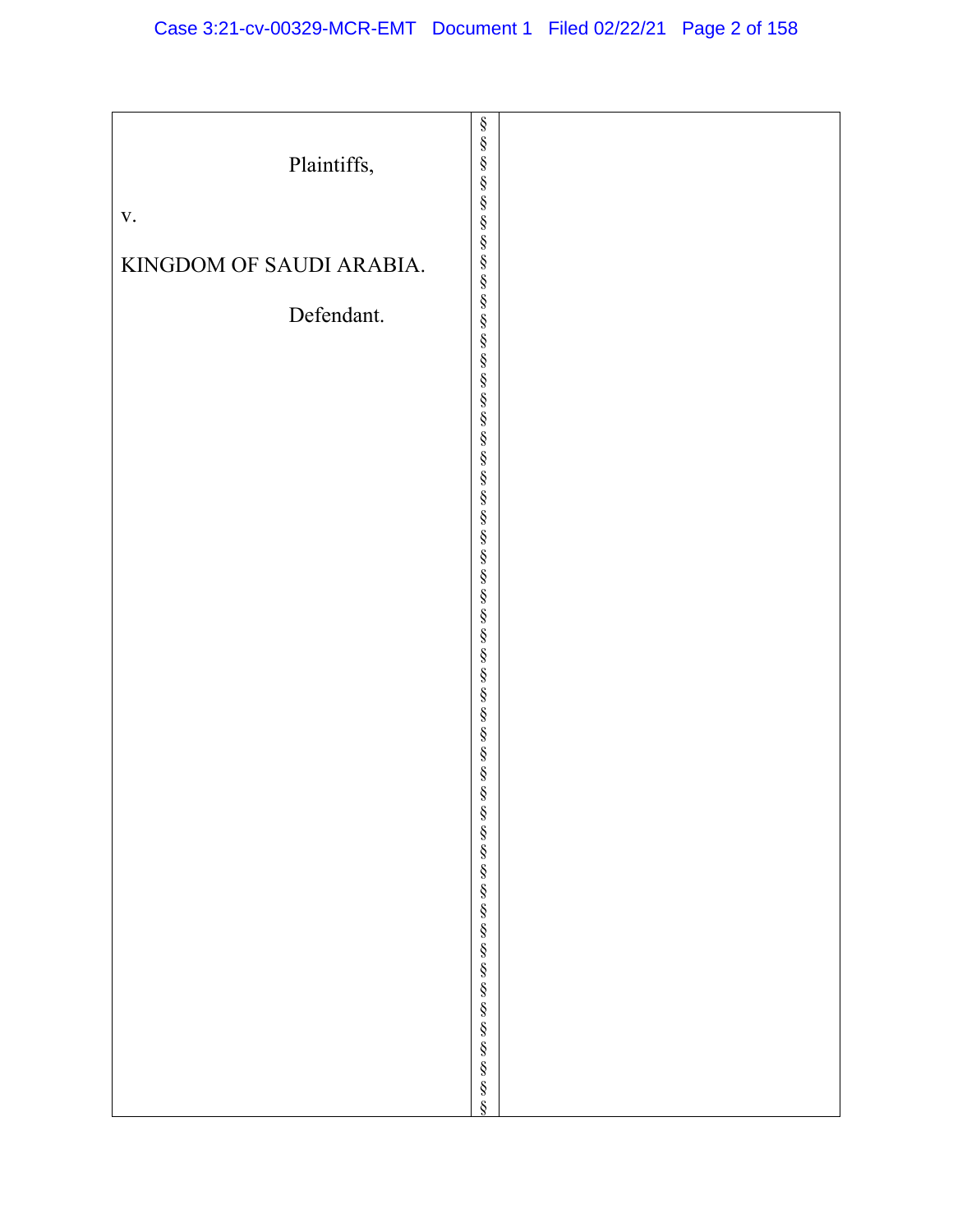# **TABLE OF CONTENTS**

| I.   |       |                                                                       |
|------|-------|-----------------------------------------------------------------------|
| II.  |       |                                                                       |
| III. |       |                                                                       |
| IV.  |       |                                                                       |
| V.   |       |                                                                       |
|      | A.    | Saudi Arabia's Arms & Training Contracts with the United States 13    |
|      | B.    | The Security Cooperation Education and Training Program14             |
|      | $C$ . | The United States Foreign Military Sales & Direct Commercial Sales    |
|      | D.    |                                                                       |
|      | Ε.    | Saudi Arabia's State-Sanctioned Support for Ideological and Violent   |
|      | F.    | Saudi Arabia's Connections to al-Qaeda and State-Sanctioned Support   |
|      | G.    | Saudi Arabia's State Surveillance of its Citizens, Particularly Those |
|      | H.    | 2 <sup>nd</sup> Lt. Al-Shamrani's State-Funded Education 35           |
|      | I.    | Saudi Arabia's Deliberate and Reckless Failures to Investigate,       |
|      | J.    | Saudi Arabia Recklessly Failed to Provide Sufficient Country Liaison  |
|      | Κ.    | The Execution of Al-Shamrani's "Special Mission": The NAS             |
|      | L.    | Overview of Al-Shamrani's Murderous Rampage 47                        |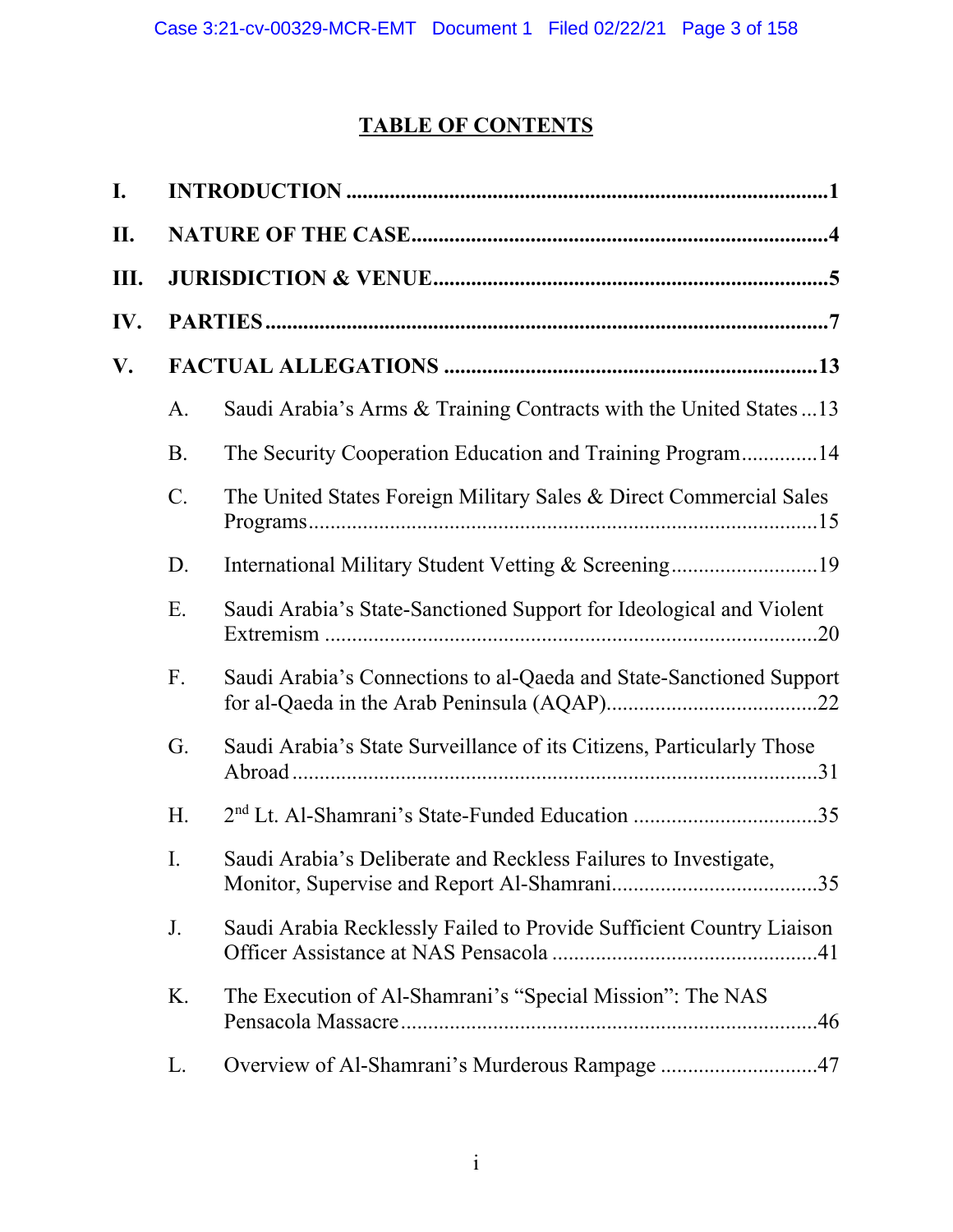| N. | The NAS Pensacola Shooting Investigation Revealed Systemic |  |  |
|----|------------------------------------------------------------|--|--|
|    | M. The Lives Al-Shamrani Destroyed and Forever Changed52   |  |  |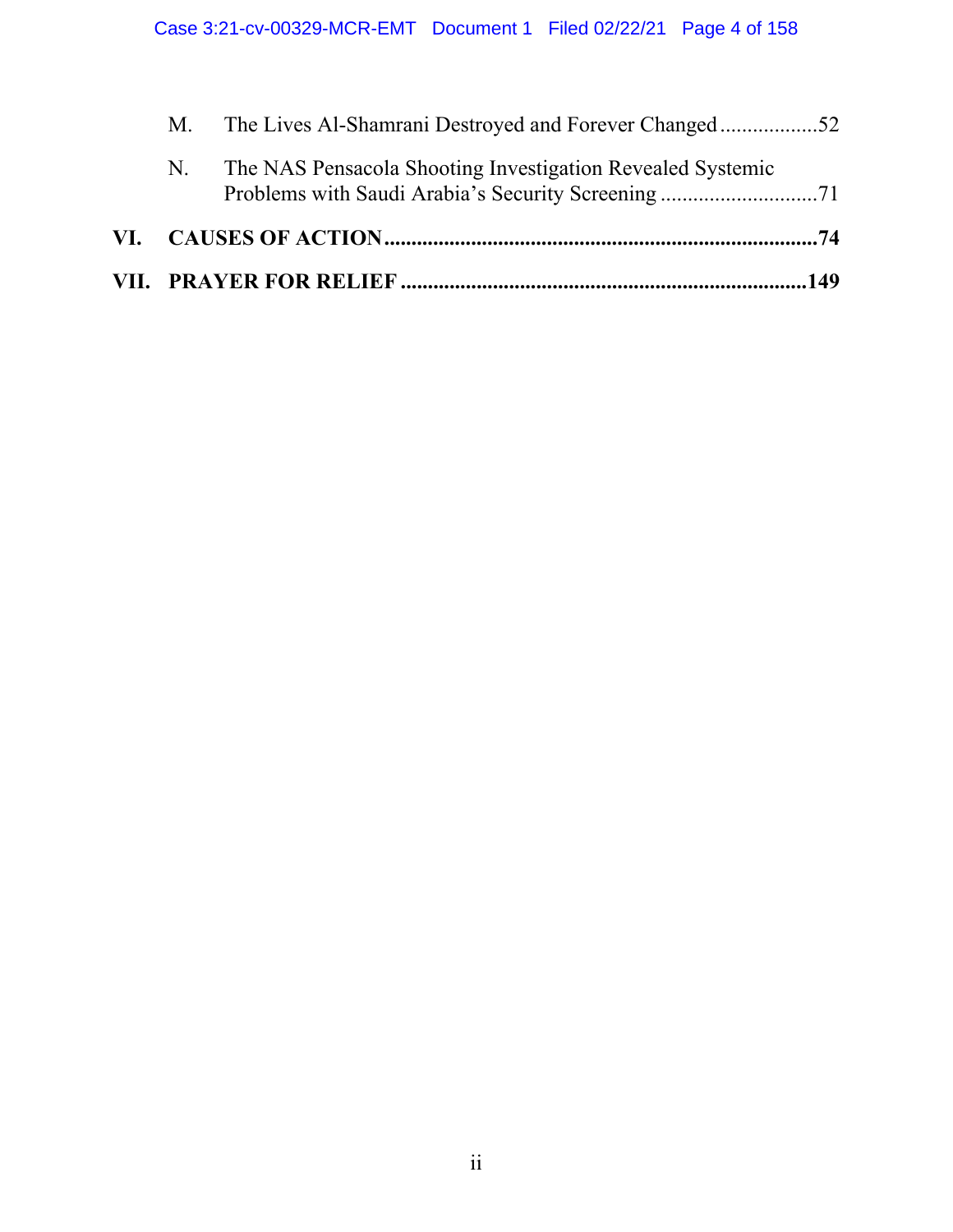# **INDEX OF ACRONYMS**

| <b>Acronym</b> | <b>Full Term</b>                                         |
|----------------|----------------------------------------------------------|
| <b>AFSAT</b>   | Air Force Security Assistance and Training               |
| AN             | Naval Airman                                             |
| <b>AQAP</b>    | Al-Qaeda in the Arabian Peninsula (a/k/a Al-Qaeda or Al- |
|                | Qa'ida)                                                  |
| AR15           | Armalite semi-automatic rifle                            |
| <b>ATA</b>     | Anti-Terrorism Act, 18 U.S.C. § 2333, ET SEQ.            |
| <b>BOT</b>     | <b>Blanket Orders for Training</b>                       |
| <b>BUDS</b>    | <b>Basic Underwater Demolition Seal Training</b>         |
| <b>CLO</b>     | <b>Country Liaison Officer</b>                           |
| CO             | Commanding Officer                                       |
| <b>CONUS</b>   | The Continental United States to include the District of |
|                | Columbia                                                 |
| <b>CPC</b>     | Civilian Personnel Office                                |
| <b>CT</b>      | Computerized Tomography                                  |
| <b>DCS</b>     | <b>Direct Commercial Sales</b>                           |
| DoD            | Department of Defense                                    |
| DoN            | Department of the Navy                                   |
| <b>DSCA</b>    | <b>Direct Commercial Sales Program</b>                   |
| <b>ECSO</b>    | Escambia County Sheriff's Office                         |
| <b>ENS</b>     | Ensign                                                   |
| <b>FBI</b>     | Federal Bureau of Investigation                          |
| FL             | Florida                                                  |
| <b>FMF</b>     | Foreign Military Financing                               |
| <b>FMS</b>     | <b>Foreign Military Sales</b>                            |
| <b>FSIA</b>    | Foreign Sovereign Immunities Act, 28 U.S.C. § 1602, et   |
|                | seq.                                                     |
| <b>FTO</b>     | Foreign Terrorist Organization                           |
| <b>GS</b>      | General Schedule                                         |
| <b>IMET</b>    | International Military Education and Training            |
| <b>IMS</b>     | <b>International Military Students</b>                   |
| <b>IMSO</b>    | <b>International Military Student Offices</b>            |
| <b>IMT</b>     | <b>International Military Training</b>                   |
| iOS            | Mobile Operating System                                  |
| <b>ITO</b>     | <b>Invitational Travel Order</b>                         |
| <b>NFO</b>     | Naval Flight Officer                                     |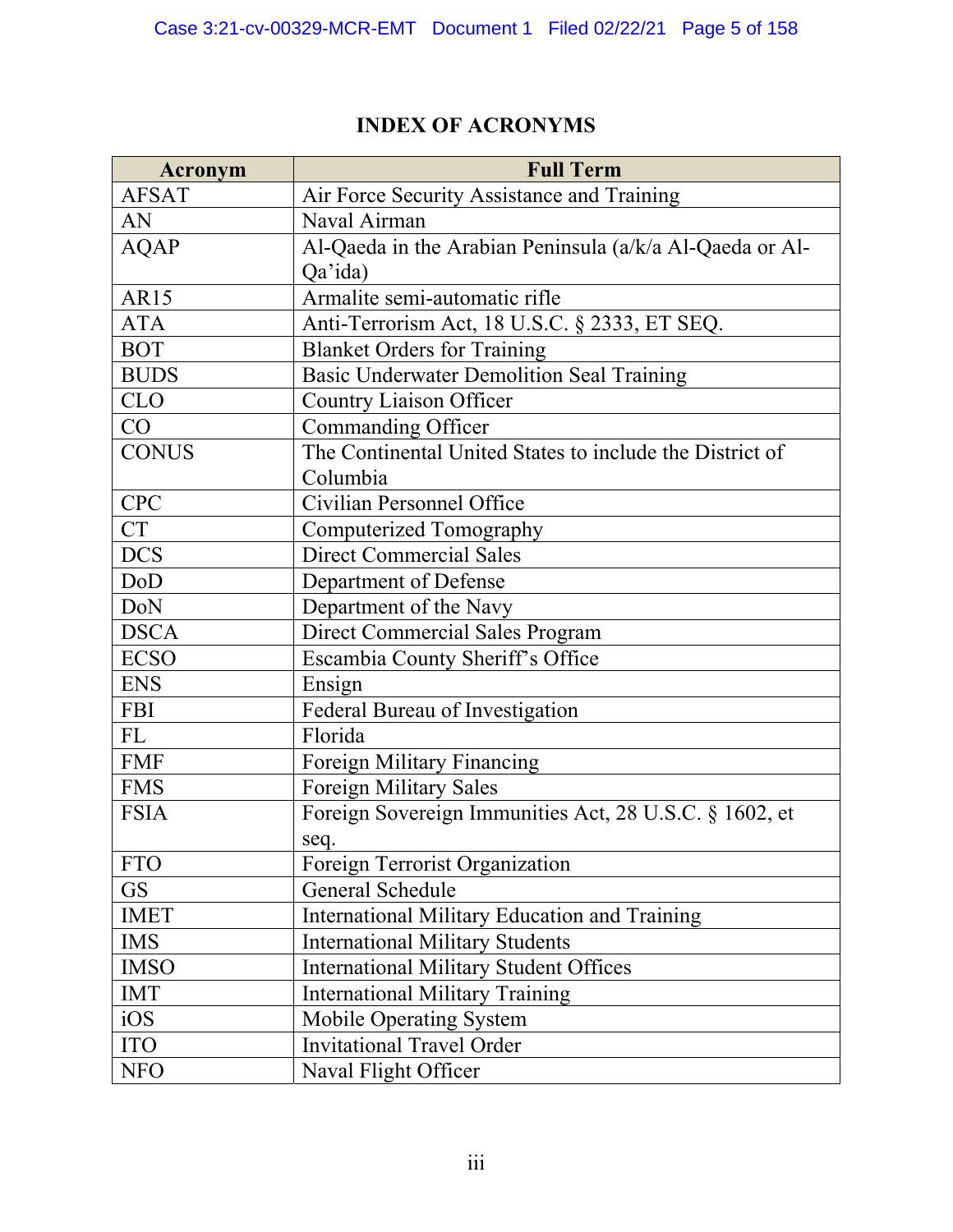| <b>JASTA</b>    | Justice Against Sponsors of Terrorism Act, Pub. L. 114-222,  |
|-----------------|--------------------------------------------------------------|
|                 | Sept. 28, 2016, 130 Stat. 852                                |
| Kingdom         | Kingdom of Saudi Arabia                                      |
| <b>KSA</b>      | Kingdom of Saudi Arabia                                      |
| <b>LOA</b>      | Letter of Offer and Acceptance                               |
| LOR             | Letter of Request                                            |
| <b>MILDEP</b>   | <b>Military Department</b>                                   |
| MoD             | Ministry of Defense                                          |
| MoIA            | Ministry of Islamic Affairs of Saudi Arabia                  |
| <b>MOI</b>      | Memoranda of Intent                                          |
| <b>MTT</b>      | Mobile Training Team                                         |
| <b>NAS</b>      | Naval Air Station                                            |
| <b>NATRACOM</b> | Naval Air Training Command                                   |
| <b>NCO</b>      | Non-Commissioned Officer                                     |
| NY              | New York                                                     |
| PM/DDTC         | Bureau of Political-Military Affairs' Directorate of Defense |
|                 | <b>Trade Controls</b>                                        |
| PM/RSAT         | Office of Regional Security and Arms Transfers in the        |
|                 | Department of State's Bureau of Political-Military Affairs   |
| <b>PTSD</b>     | Post-Traumatic Stress Disorder                               |
| <b>RSAF</b>     | Royal Saudi Air Force                                        |
| <b>SCETP</b>    | United States Security Cooperation Education and Training    |
|                 | Program                                                      |
| <b>SECDEF</b>   | Secretary of Defense                                         |
| <b>SWAT</b>     | <b>Special Weapons and Tactics</b>                           |
| <b>TA</b>       | U.S. Naval Flight Student Training Administration            |
| <b>TDY</b>      | <b>Temporary Duty Assignment</b>                             |
| <b>UAV</b>      | <b>Unmanned Aerial Vehicle</b>                               |
| <b>US</b>       | <b>United States</b>                                         |
| <b>USAF</b>     | <b>United States Air Force</b>                               |
| <b>WSO</b>      | <b>Weapons Systems Officers</b>                              |
| YN1             | <b>Yeoman First Class</b>                                    |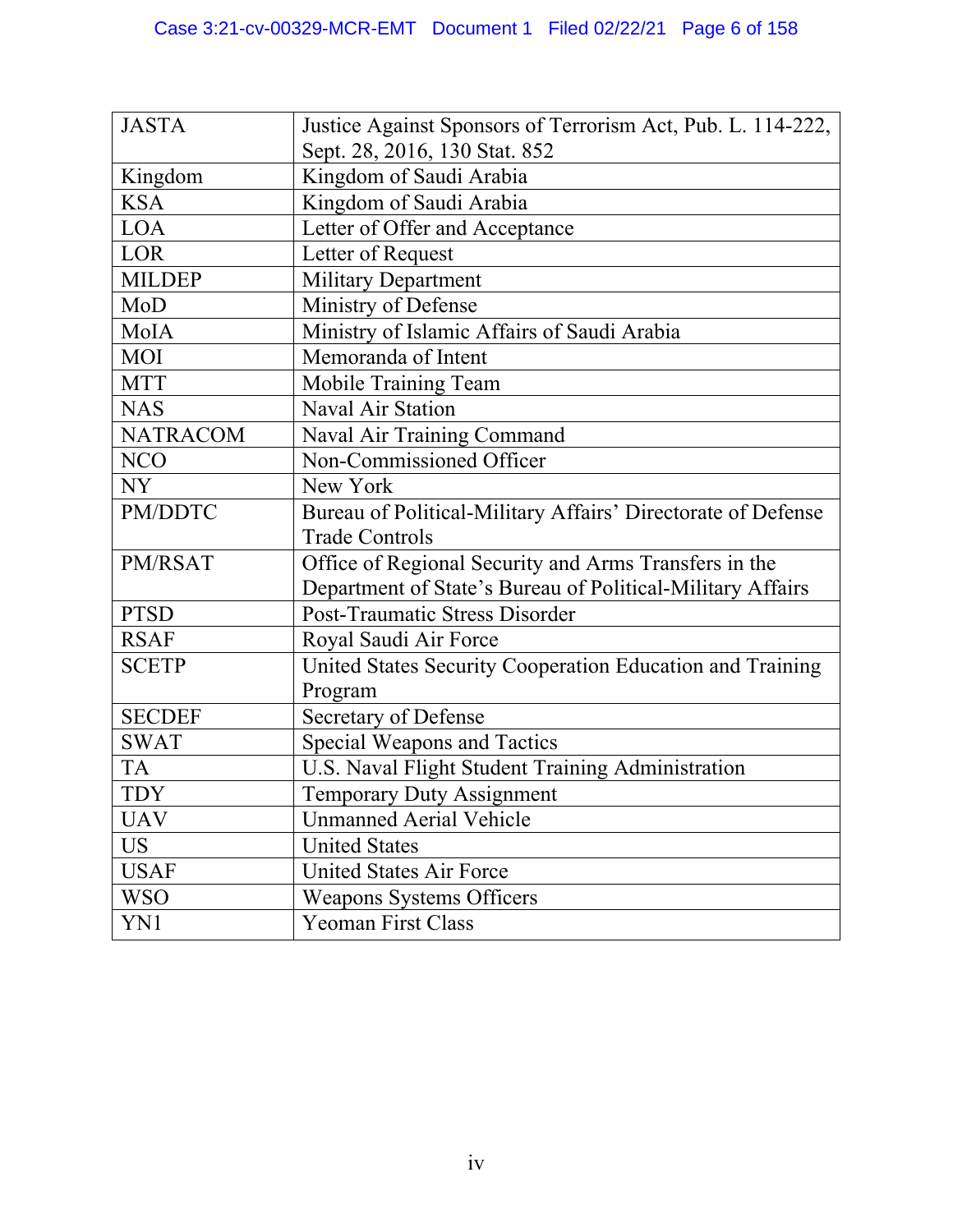### **COMPLAINT**

 Plaintiffs Benjamin Watson Jr., Individually and as Executor of the Estate of Joshua Kaleb Watson; Sheila Wilemon Watson; Shane Walters and Amanda Walters, Individually and as Putative Co-Executors of the Estate of Cameron Scott Walters; Shane Walters as Representative and Guardian of S.L.W., a minor child; Amanda Walters as Representative and Guardian of L.N.W., a minor child; Dustin Walters; Mason Walters; Sameh Haitham and Evelyn Brady, Individually and as Putative Co-Executors the Estate of Mohammed Sameh Haitham; Sameh Haitham as Representative and Guardian of S.S.H., a minor child and S.S.H. II, a minor child; Shadin Haitham; John Robert Brady; Irvin Lawrence Jr.; George Johnson; Breanna Thomas; Ryan Blackwell; Carly Blackwell; Kristy Lehmer; Jessica Pickett; Curtis Pickett; Charles Hogue; Matthew Tinch; Jessica Tinch; Jonathan Glass; Joy Glass; Matthew Housam; Michael Hoyland; Thomas C. Bortner; Grant Lopez; Heather Lopez; Matthew Keebler; and Krystena Keebler, by and through their respective counsel, hereby bring this Action and allege:

# **I. INTRODUCTION**

1. In the eyes of the American people, there is no greater betrayal than the realization that a purported ally is, in fact, an enemy.

2. In the history of the United States, countless numbers of American citizens have made the supreme sacrifice in defense of their Country and its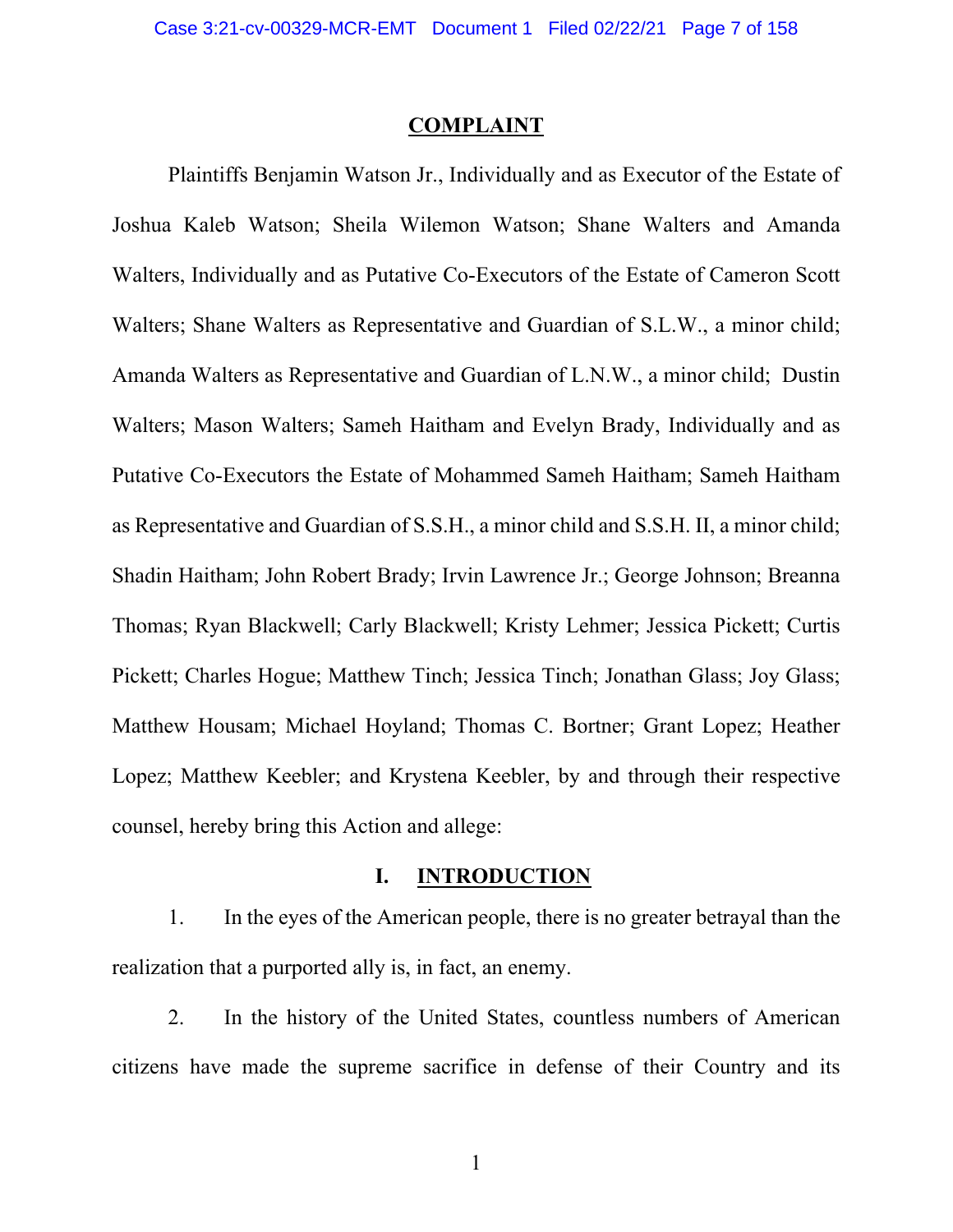### Case 3:21-cv-00329-MCR-EMT Document 1 Filed 02/22/21 Page 8 of 158

inalienable principles, after a foreign power attacks on American soil. It is precisely for that reason that every American understands the significance of the dates December 7, 1941 and September 11, 2001.

3. A Royal Saudi Air Force pilot named Mohammed Saeed Al-Shamrani understood all too well that those dates were burned into the hearts and souls of the American people. Al-Shamrani was a Trojan Horse sent by his country, the Kingdom of Saudi Arabia, and its proxy, al Qaeda in the Arabian Peninsula, for flight training at Naval Air Station Pensacola, Florida under the auspices of a program tied to billions of dollars in military arms sales from the United States to the Kingdom. Little did the American people know that such an arrangement would soon devolve into a horrific, Faustian bargain.

4. On September 11, 2019, Al-Shamrani announced on social media – social media being monitored by both the Kingdom and al Qaeda -- that "**The Countdown Has Begun**."

5. The countdown was towards another attack on American soil designed to occur on the anniversary of the most infamous of strikes on a U.S. Naval base. Realizing that December 7, 2019 fell on a Saturday and that few American military and civilian personnel would be at work at NAS Pensacola, Al-Shamrani planned a deadly attack for the day previous: December 6.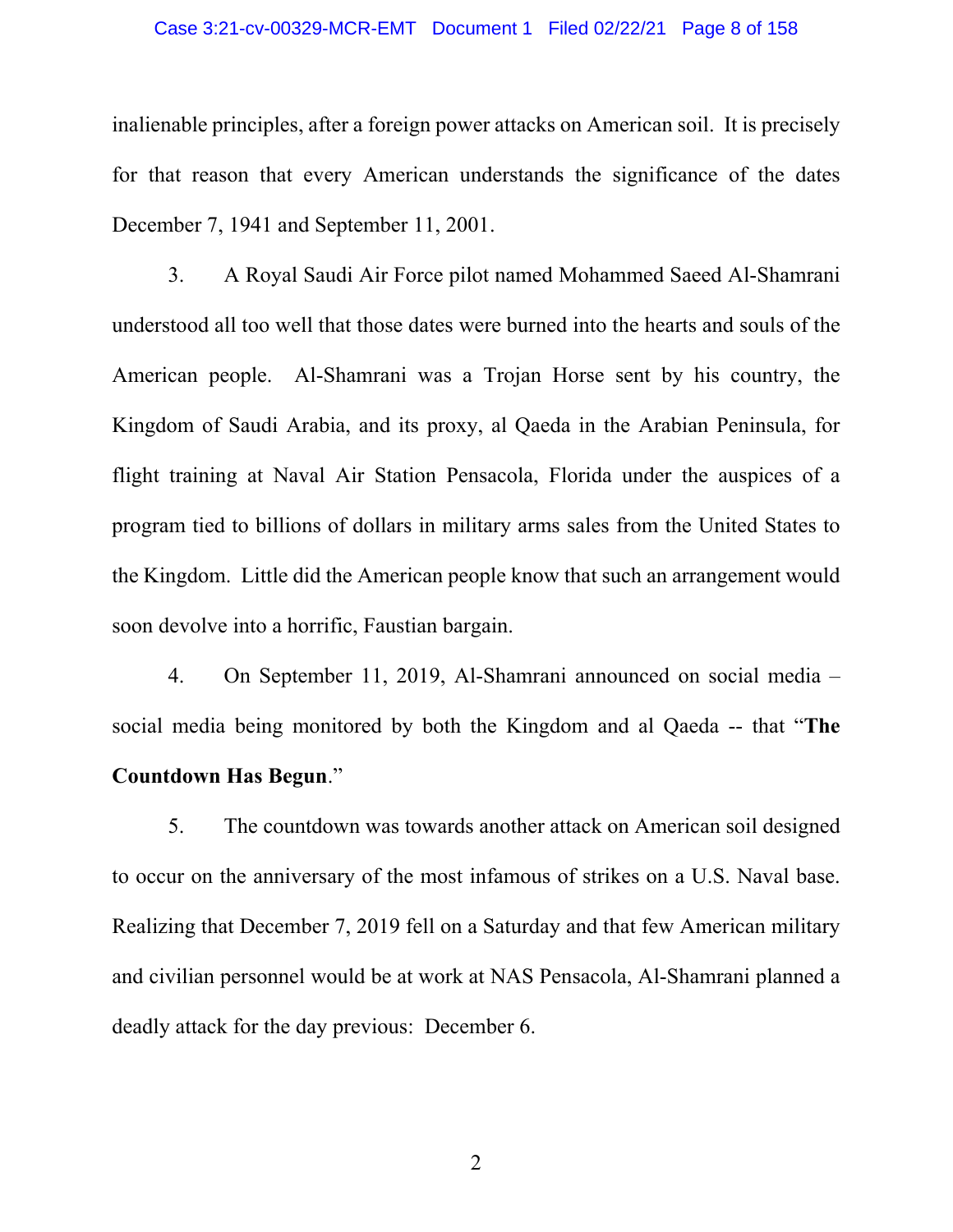### Case 3:21-cv-00329-MCR-EMT Document 1 Filed 02/22/21 Page 9 of 158

6. Early that fateful morning, Al-Shamrani, acting in service to his country, wearing his Royal Saudi Air Force flight suit, and carrying a semiautomatic 9 mm pistol and hundreds of rounds of ammunition loaded into extended clips, walked into Building 633 – the heart of the U.S. Naval Aviation Schools Command – and began a murderous rampage. Firing hundreds of rounds, Al-Shamrani murdered three Navy servicemembers; severely wounded four Navy servicemembers, a Navy civil servant, seven Sheriff's deputies, and a Department of Defense police officer; and caused other first responders to be injured in their efforts to stop him. In the words of one Navy servicemember Al-Shamrani shot seven times, "You could just feel the hate."

7. Hate indeed. Hate for America; hate for its Government (Al-Shamrani repeatedly shot out photographs of Presidents Donald J. Trump and George H.W. Bush), hate for its people, hate for its way of life. Hate in service to his country and al Qaeda.

8. Every American servicemember and his or her family bravely understands and accepts that he or she may someday be called upon, in the name of freedom, to make the supreme sacrifice in armed conflict on a distant battlefield. No American servicemember or his or her family expects he or she to be gunned down, unarmed, on a secure U.S. military base in America's front yard by a purported ally. There is no greater betrayal.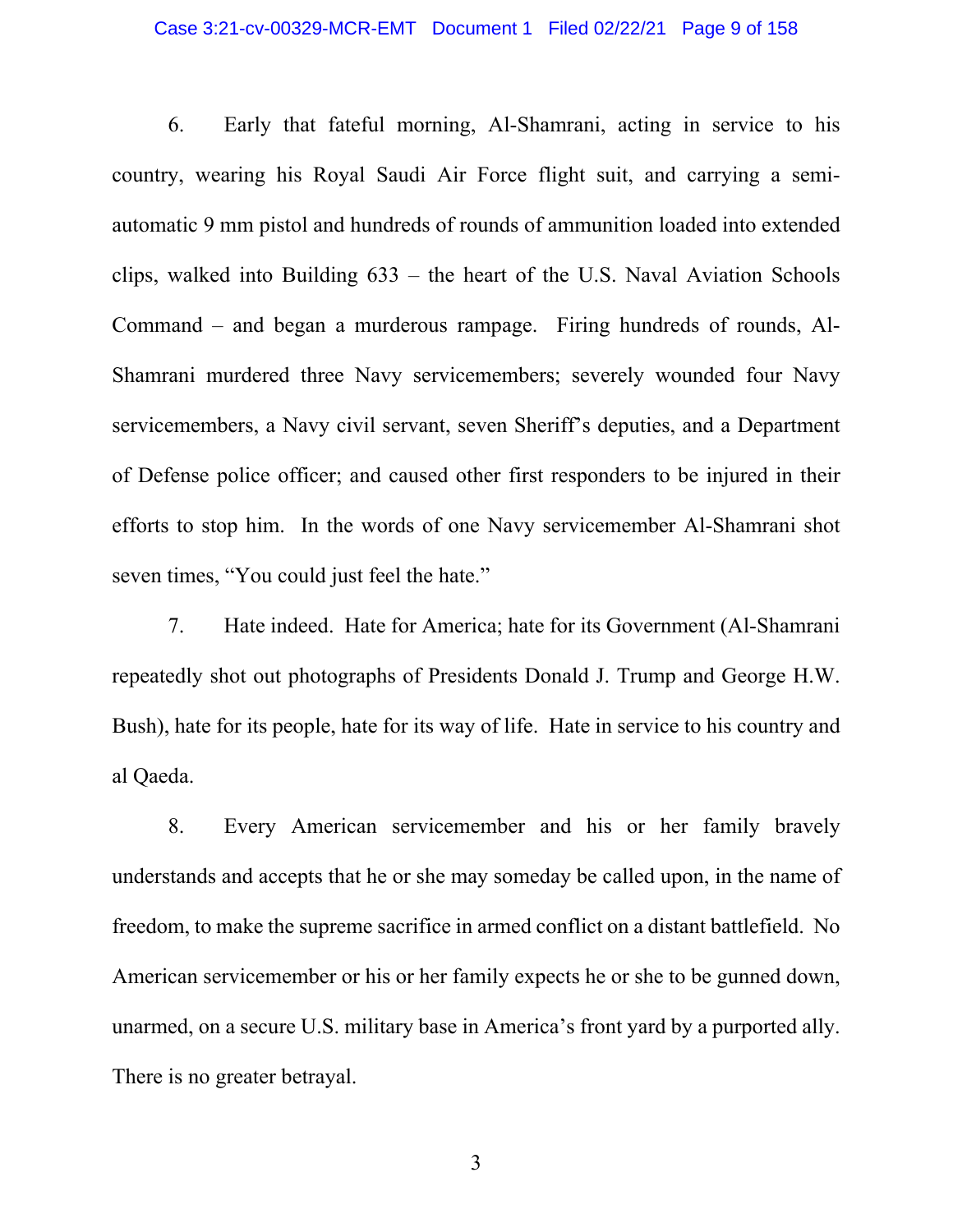9. A betrayal that continues with the abject failure of the King and Crown Prince of the Kingdom of Saudi Arabia to make good on promises they made to the victims and their families shortly after their officer's malicious and deadly attack, promises that the Kingdom and its government would provide them redress.

10. The time of empty promises is over.

11. The victims of this terrorist attack bring this action together under Federal and State law to seek accountability in honor of those whose lives were so violently taken from them.

# **II. NATURE OF THE CASE**

12. Plaintiffs bring this action against the Defendant Kingdom of Saudi Arabia under multiple exceptions to foreign sovereign immunity pursuant to the Foreign Sovereign Immunity Act of 1976 (FSIA), the Anti-Terrorism Act of 1991 (ATA) as amended by the Justice Against Sponsors of Terrorism Act of 2016 (JASTA), and state law.

13. JASTA, which Congress enacted over a Presidential veto, is expressly intended:

> to provide civil litigants with the broadest possible basis, consistent with the Constitution of the United States, to seek relief against…foreign countries, wherever acting and wherever they may be found, that have provided material support, directly or indirectly, to foreign organizations or persons that engage in terrorist activities against the United States.

28 U.S.C. §2333, note.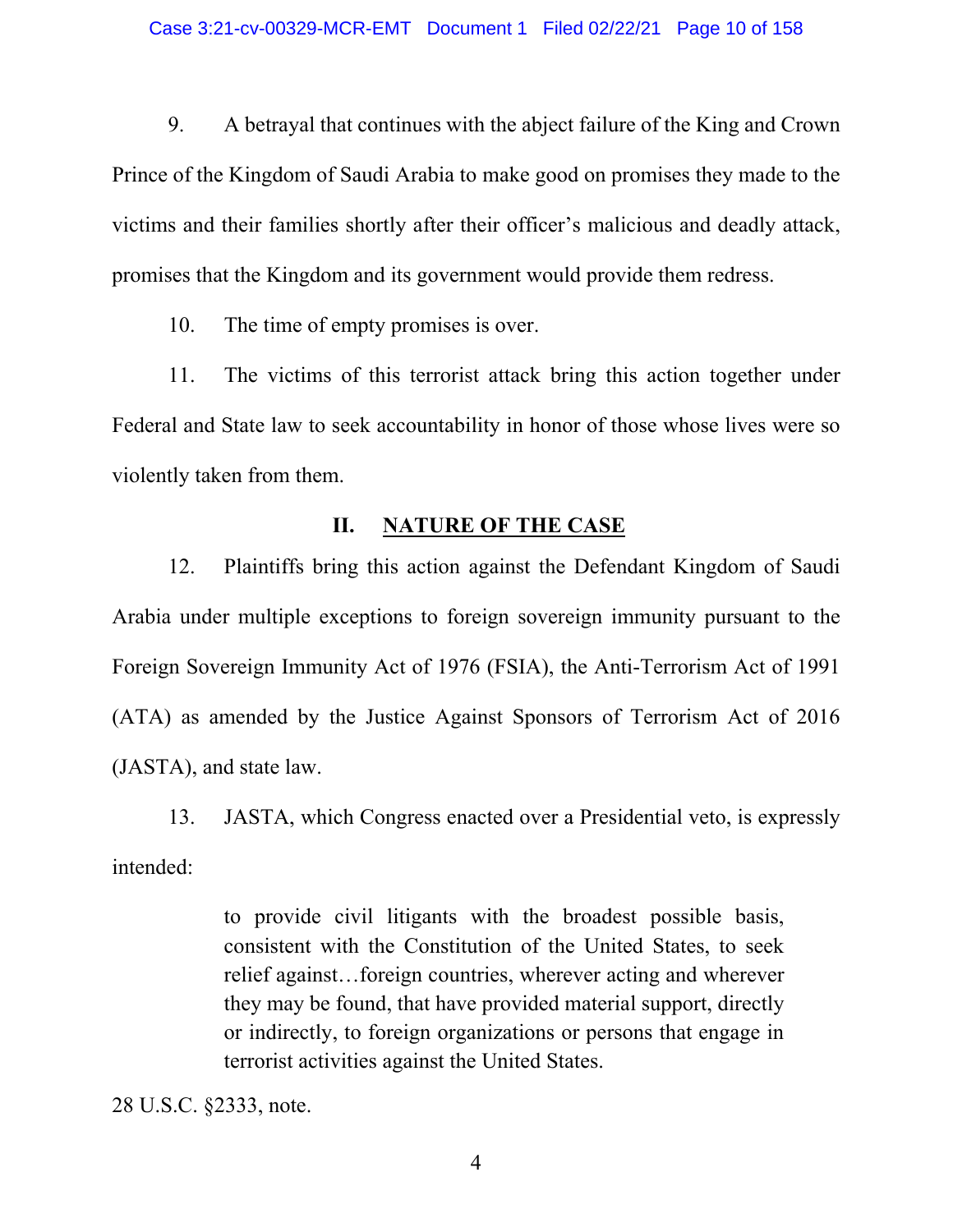### Case 3:21-cv-00329-MCR-EMT Document 1 Filed 02/22/21 Page 11 of 158

14. JASTA establishes federal court jurisdiction over the tortious acts of any foreign state anywhere in the world when that foreign state causes injury and death in a terrorist attack on the United States.

15. The NAS Pensacola Terrorist Attack ("NAS Terrorist Attack") was an act of international terrorism, as defined in 18 U.S.C. § 2331, that occurred in the United States. The NAS Terrorist Attack was caused by Defendant Saudi Arabia through the tortious acts of its officials, employees and/or agents acting within the scope of their office, employment and/or agency. The tortious acts detailed herein were intentional, knowing, reckless, willful and/or grossly negligent.

### **III.** JURISDICTION & VENUE

16. This Court has original jurisdiction over this action pursuant to §§ 28 U.S.C. 1330; 1331; and 18 U.S.C. § 2333.

17. This Court has subject-matter jurisdiction over this action because the following exceptions to foreign sovereign immunity are satisfied:

> a. **The JASTA Terrorism Exception** - 28 U.S.C § 1605(B) provides this Court with subject-matter jurisdiction because Plaintiffs seek money damages against the Kingdom of Saudi Arabia for injuries and death caused by an act of international terrorism, as defined in 18 U.S.C. § 2331, that occurred in the United States. The NAS Terrorist Attack was caused by the Kingdom of Saudi Arabia through the tortious acts of its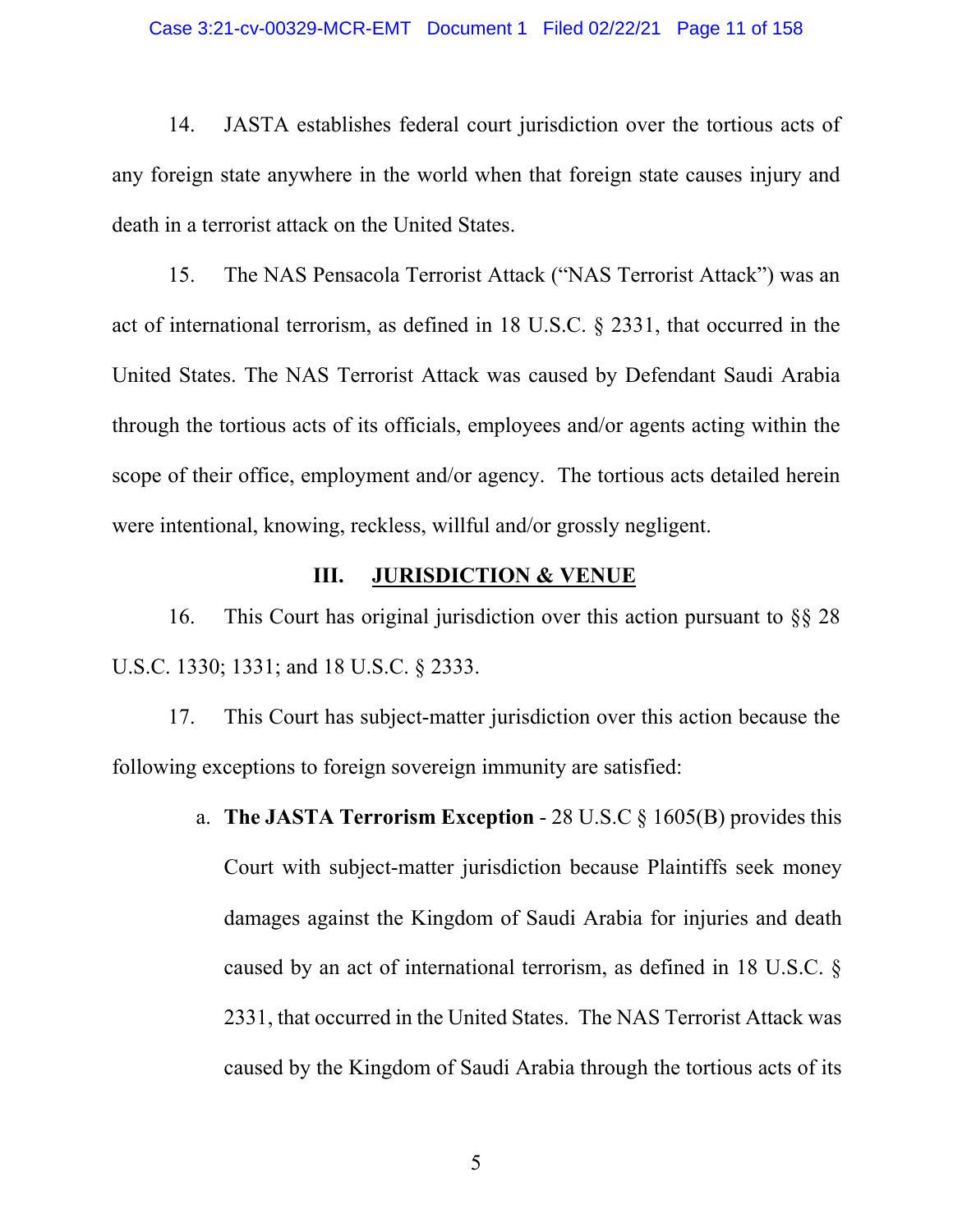officials, employees, and/or agents acting within the scope of their office, employment and/or agency. The tortious acts detailed herein were intentional, knowing, reckless, willful and/or grossly negligent.

- b. **The Non-commercial Tort Exception** 28 U.S.C. § 1605(a)(5) provides this Court with subject-matter jurisdiction because Plaintiffs seek money damages against the Kingdom of Saudi Arabia for injuries and death occurring in the United States and caused by the Kingdom of Saudi Arabia through the tortious acts of its officials, employees, and/or agents acting within the scope of their office, employment and/or agency.
- c. **The Commercial Activity Exception** 28 U.S.C. § 1605(a)(2) provides this court with subject-matter jurisdiction because the torts at issue arise in connection with a commercial activity carried on in the United States by the Kingdom of Saudi Arabia; or upon an act performed in the United States in connection with a commercial activity of the Kingdom of Saudi Arabia elsewhere; or upon an act outside the United States in connection with a commercial activity of the Kingdom of Saudi Arabia elsewhere that caused a direct effect in the United States.
- d. **Wavier of Sovereign Immunity** 28 U.S.C § 1605(a)(1) provides this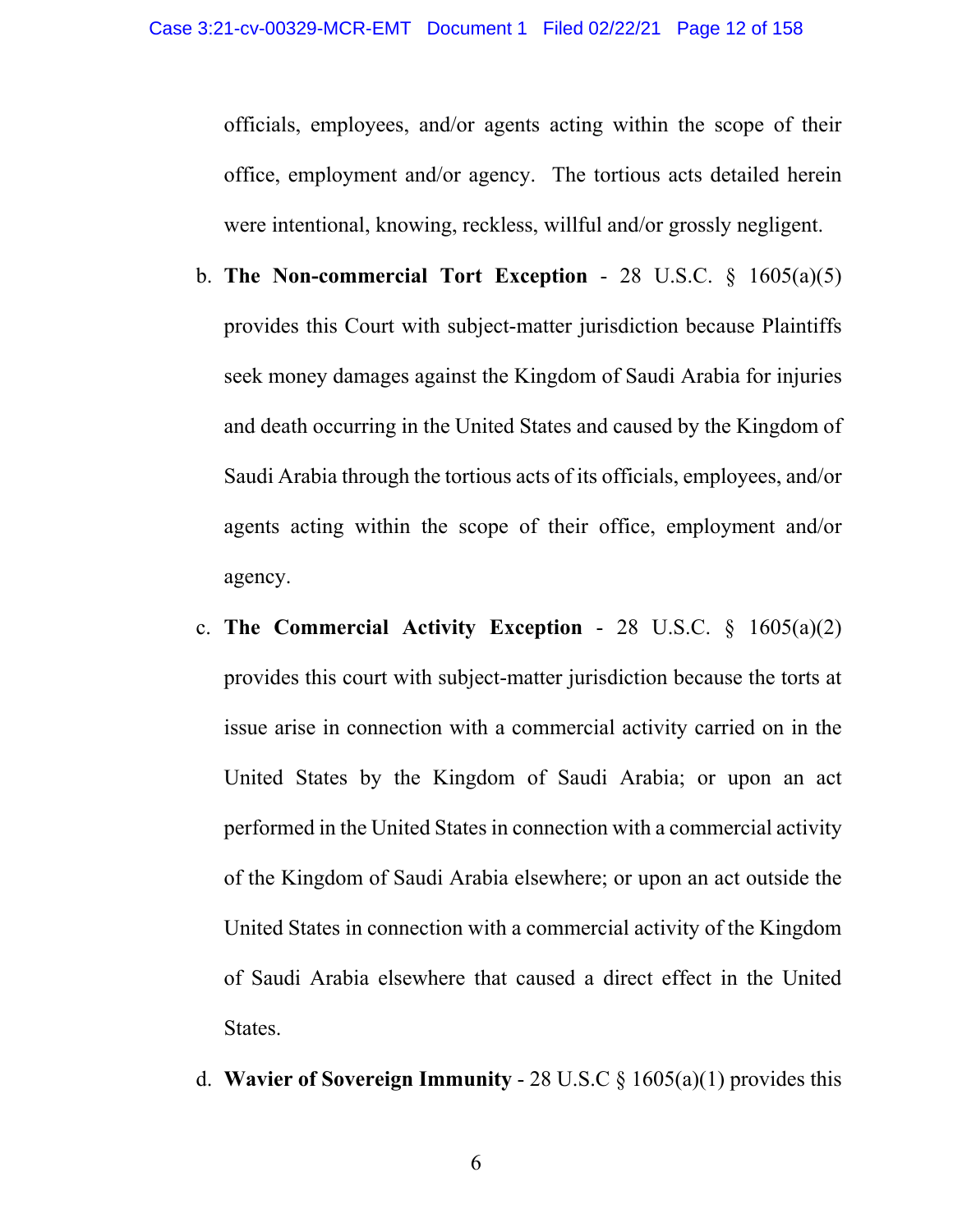Court with subject-matter jurisdiction over this action because the Kingdom of Saudi Arabia has waived its immunity from these claims both expressly and implicitly.

18. This Court has supplemental jurisdiction over Plaintiffs' state-law claims under 28 U.S.C. § 1367.

19. This Court will have personal jurisdiction over the Kingdom of Saudi Arabia upon service of this Complaint pursuant to 28 U.S.C. § 1608.

20. Venue in this District is proper pursuant to 18 U.S.C. § 2334(a), 28 U.S.C. §§ 1391(b)(2) and 1391(f)(1), as one or more Plaintiffs reside in this District and a substantial part of the events giving rise to this litigation occurred within this District.

### **IV. PARTIES**

21. Plaintiffs Benjamin Watson Jr. and Sheila Wilemon Watson, are the surviving parents of Joshua Kaleb Watson and are residents and citizens of Coffee County, Alabama. Plaintiff Benjamin Watson, Jr. is the Executor of the Estate of Joshua Kaleb Watson. Decedent, Joshua Kaleb Watson, was murdered by Al-Shamrani on December 6, 2019 in the NAS Terrorist Attack. Joshua Kaleb Watson, was 23 years-old at the time of his death. He was a 2019 graduate of the United States Naval Academy and a commissioned officer in the United States Navy stationed at NAS Pensacola.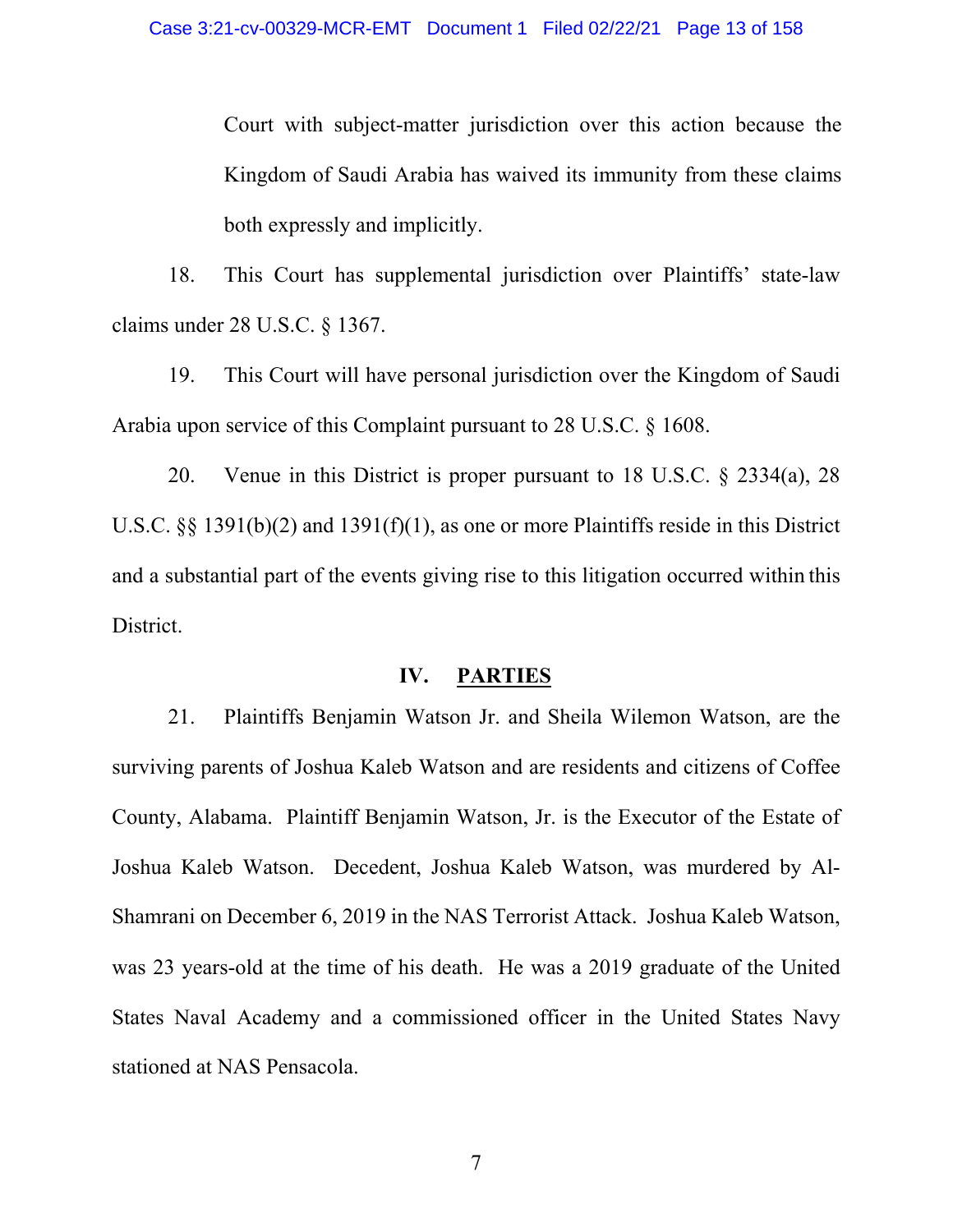### Case 3:21-cv-00329-MCR-EMT Document 1 Filed 02/22/21 Page 14 of 158

22. Plaintiffs Shane Walters and Amanda Walters, are the surviving parents of Cameron Scott Walters and are residents and citizens of Bryan County, Georgia. Shane and Amanda Walters are the Putative Co-Executors of the Estate of Cameron Scott Walters. Shane and Amanda Walters also bring this action as Representatives and Guardians of L.N.W., a minor child and S.L.W., a minor child. Decedent, Cameron Scott Walters, was murdered by Al-Shamrani on December 6, 2019 in the NAS Terrorist Attack. Cameron Scott Walters, was 21 years-old at the time of his death. He was an Airman Apprentice in the United States Navy stationed at NAS Pensacola. He is survived by his parents and siblings, Dustin Walters, Mason Walters, S.L.W., and L.N.W. Dustin Walters, Mason Walters, S.L.W. and L.N.W. are all residents and citizens of Bryan County, Georgia.

23. Plaintiffs Sameh Haitham and Evelyn Brady, are the surviving parents of Mohammed Sameh Haitham. Sameh Haitham is a resident and citizen of Cook County, Illinois and Evelyn Brady is a resident and citizen of Pinellas County, Florida. Sameh Haitham and Evelyn Brady are the Putative Co-Executors of the Estate of Mohammed Sameh Haitham. Sameh Haitham is the Representative and Guardian of S.S.H., a minor child and S.S.H. II, a minor child. Decedent, Mohammed Sameh Haitham, was murdered by Al-Shamrani on December 6, 2019 in the NAS Terrorist Attack. Mohammed Sameh Haitham, was 19 years-old at the time of his death. He was an Airman Apprentice in the United States Navy stationed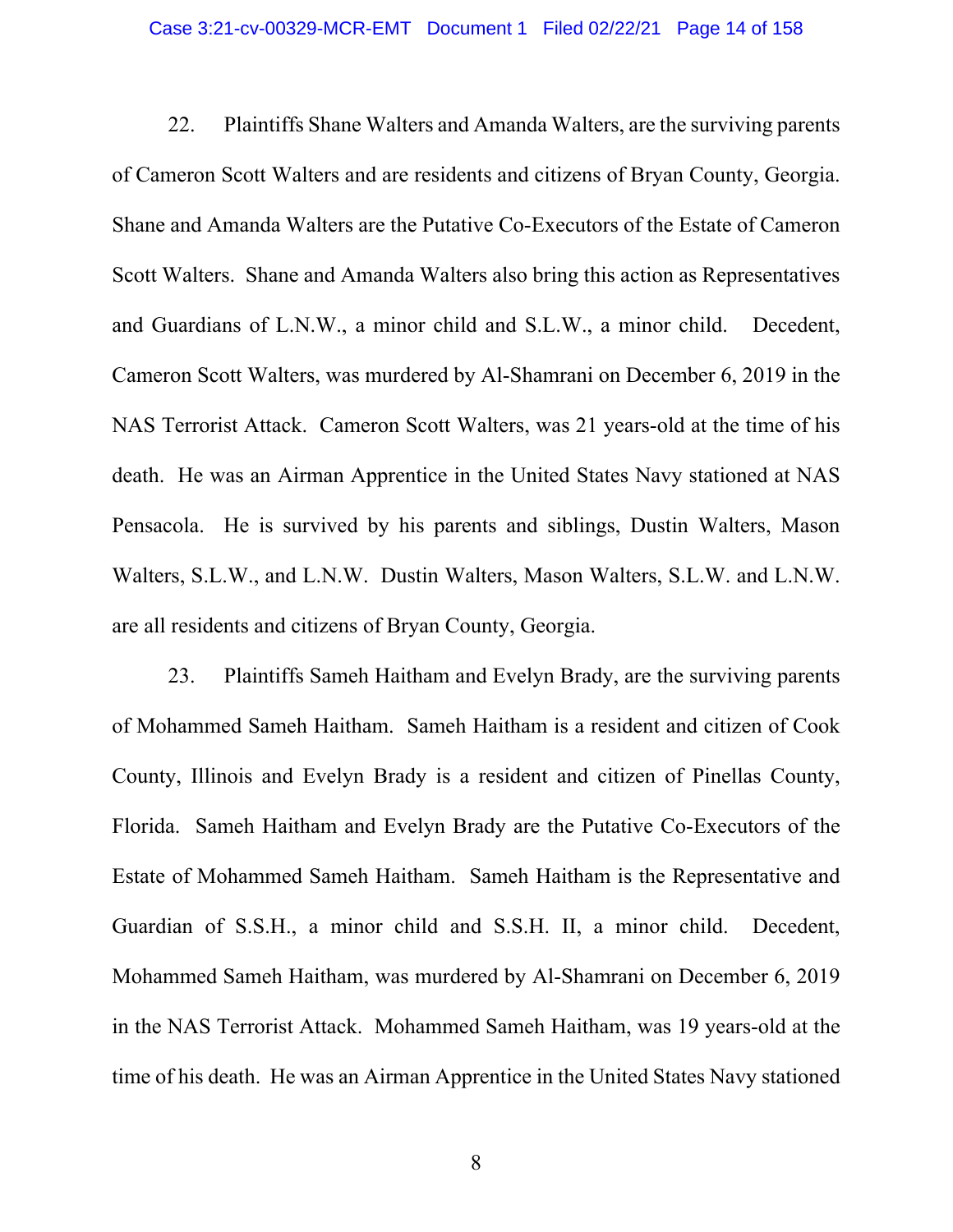at NAS Pensacola. He is survived by his parents and siblings, S.S.H, S.S.H. II, Shadin Haitham, John Robert Brady and Irvin Lawrence, Jr. S.S.H. and S.S.H. II are residents and citizens of Cook County, Illinois. Shadin Haitham is a resident and citizen of Escambia County, Florida. John Robert Brady and Irvin Lawrence, Jr. are residents and citizens of Pinellas County, Florida.

24. Plaintiff Breanna Thomas is a 24 year-old commissioned officer in the United States Navy stationed at NAS Pensacola. Ensign Thomas is a resident and citizen of Escambia County, Florida. Al-Shamrani shot Ensign Thomas during the NAS Terrorist Attack.

25. Plaintiff Kristy Lehmer is a 24 year-old commissioned officer in the United States Navy stationed at NAS Pensacola. Ensign Lehmer is a resident and citizen of Escambia County, Florida. Al-Shamrani shot Ensign Lehmer during the NAS Terrorist Attack.

26. Plaintiff George Johnson is a 26 year-old Airman Apprentice in the United States Navy. Airman Johnson is a resident and citizen of King County, Washington. Al-Shamrani shot Airman Johnson seven times during the NAS Terrorist Attack.

27. Plaintiffs Jessica and Curtis Pickett are residents and citizens of Escambia County, Florida. Jessica Pickett is a 40 year-old veteran of the United States Navy. Ms. Pickett was stationed at NAS Pensacola until she retired from the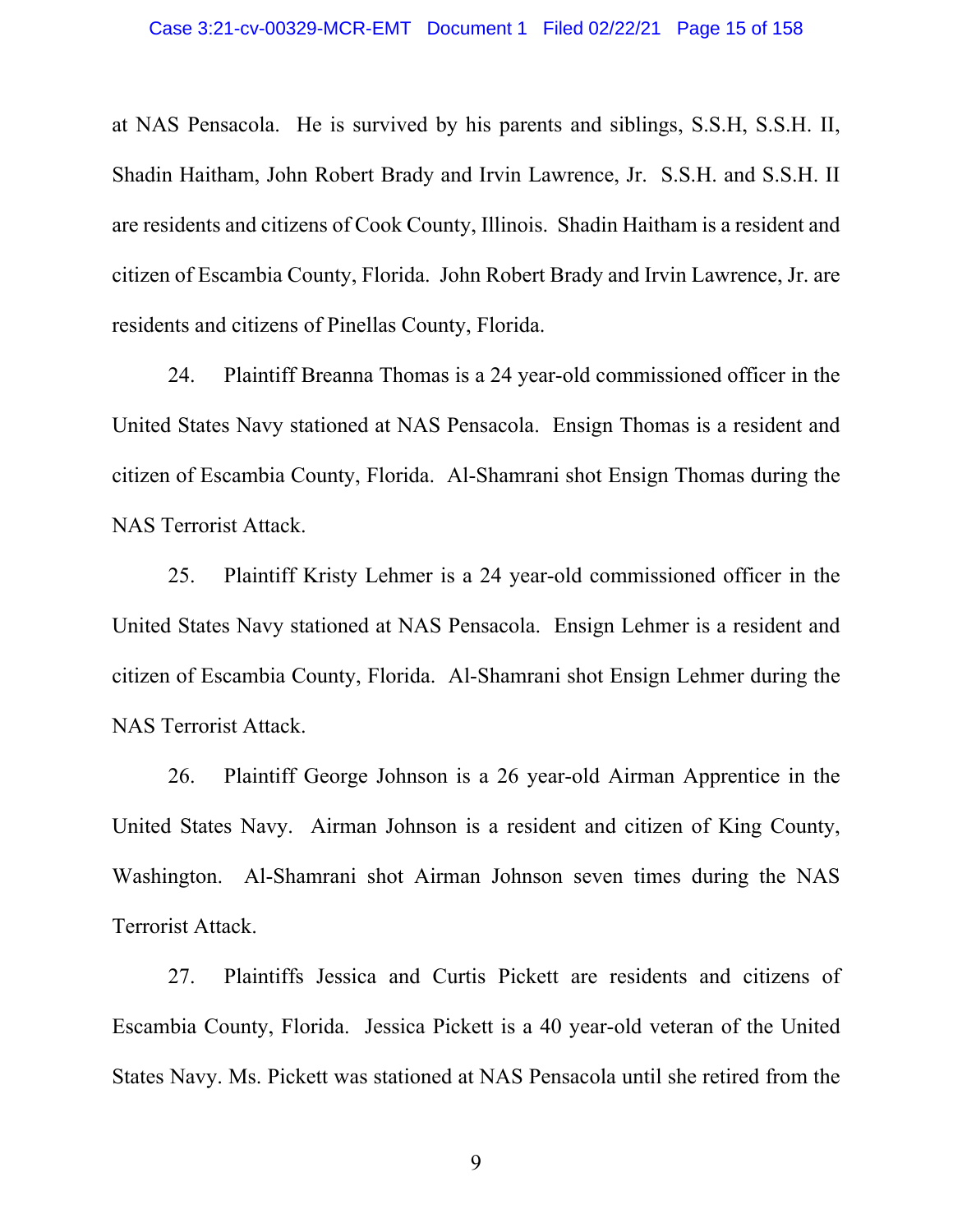Navy with the rating of Yeoman First Class in July 2018. In February 2019, Ms. Pickett was re-hired by the Navy as a federal civil servant and went back to work at NAS Pensacola. Al-Shamrani shot Ms. Pickett nine times in the NAS Terrorist Attack.

28. Plaintiffs Ryan and Carly Blackwell are residents and citizens of Escambia County, Florida. Ryan Blackwell is 26 years-old and was an Airman in the United States Navy until his medical discharge on June 28, 2020. Al-Shamrani shot Airman Blackwell six times during the NAS Terrorist Attack.

29. Plaintiff Charles Hogue is a 60 year-old veteran of the United States Navy. Charles Hogue is a Department of Defense police officer assigned to NAS Pensacola. Captain Hogue is a resident and citizen of Escambia County, Florida. Al-Shamrani shot Captain Hogue during the NAS Pensacola Terrorist Attack.

30. Plaintiffs Matthew Tinch and Jessica Tinch are residents and citizens of Escambia County, Florida. Plaintiff Matthew Tinch is an Escambia County Sheriff's Deputy. Al-Shamrani shot Deputy Tinch in the NAS Terrorist Attack.

31. Plaintiffs Jonathan Glass and Joy Glass are residents and citizens of Escambia County, Florida. Plaintiff Jonathan Glass is an Escambia County Sheriff's Deputy. Al-Shamrani shot Deputy Glass in the NAS Terrorist Attack.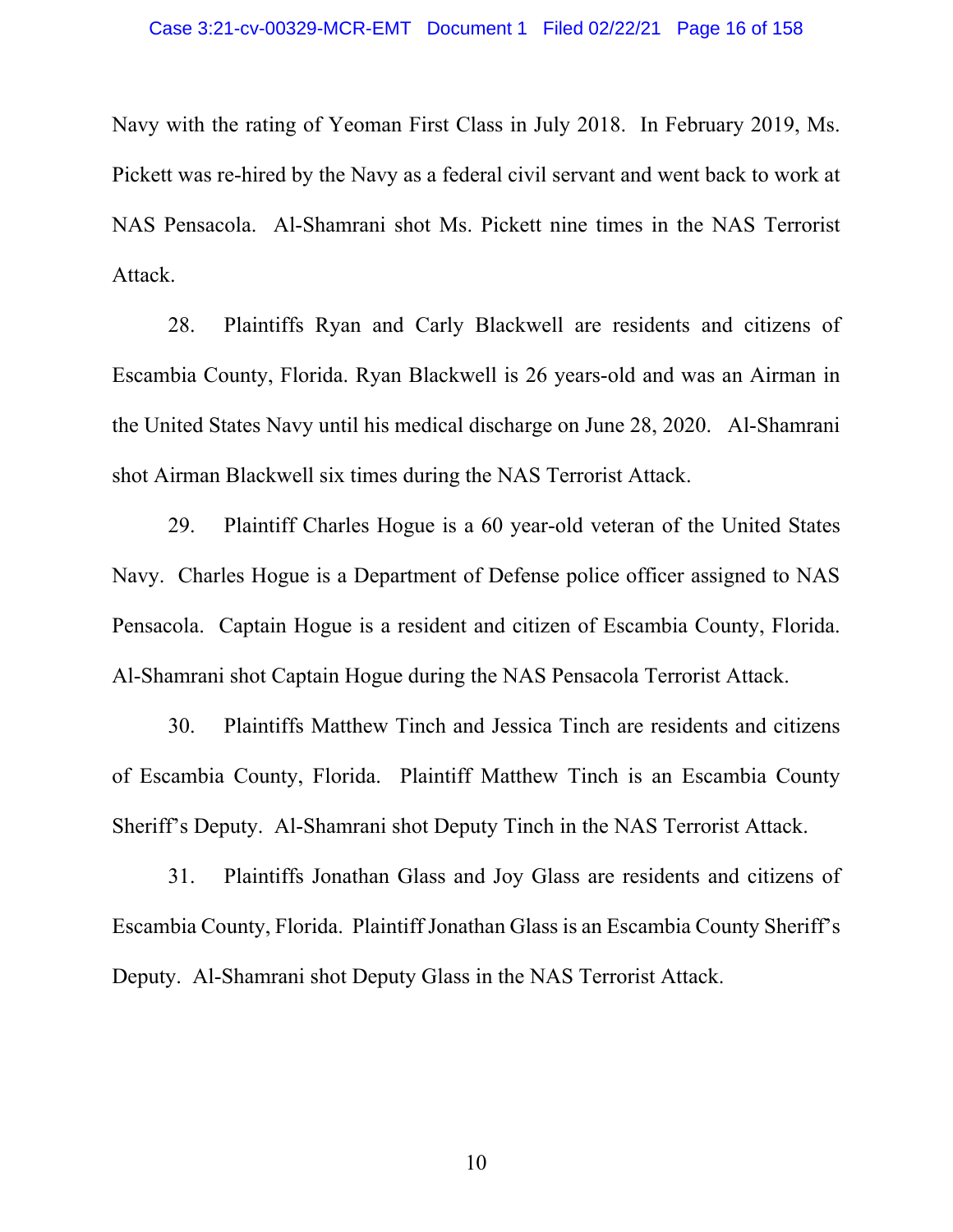#### Case 3:21-cv-00329-MCR-EMT Document 1 Filed 02/22/21 Page 17 of 158

32. Plaintiffs Michael Hoyland is a resident and citizen of Escambia County, Florida. Plaintiff Michael Hoyland is an Escambia County Sheriff's Deputy injured in the NAS Terrorist Attack.

33. Plaintiff Thomas C. Bortner is a resident and citizen of Santa Rosa County, Florida. Plaintiff Thomas C. Bortner is an Escambia County Sheriff's Deputy injured in the NAS Terrorist Attack.

34. Plaintiffs Grant Lopez and Heather Lopez are residents and citizens of Santa Rosa County, Florida. Plaintiff Grant Lopez is an Escambia County Sheriff's Deputy injured in the NAS Terrorist Attack.

35. Plaintiff Matthew Housam is a resident and citizen of Escambia County, Florida. Plaintiff Matthew Housam is an Escambia County Sherriff's Deputy injured in the NAS Terrorist Attack.

36. Plaintiffs Matthew Keebler and Krystena Keebler are residents and citizens of Santa Rosa County, Florida. Plaintiff Matthew Keebler is an Escambia County Sheriff's Deputy injured in the NAS Terrorist Attack.

37. All Plaintiffs are U.S. Nationals.

38. Defendant, Kingdom of Saudi Arabia, is a foreign state within the meaning of 28 U.S.C. §1603(a), and "Saudi Arabia" or the "Kingdom" or "KSA" as used hereinafter refers to the Kingdom of Saudi Arabia, its government Ministries and other bodies (including but not limited to its Ministry of Defense, Ministry of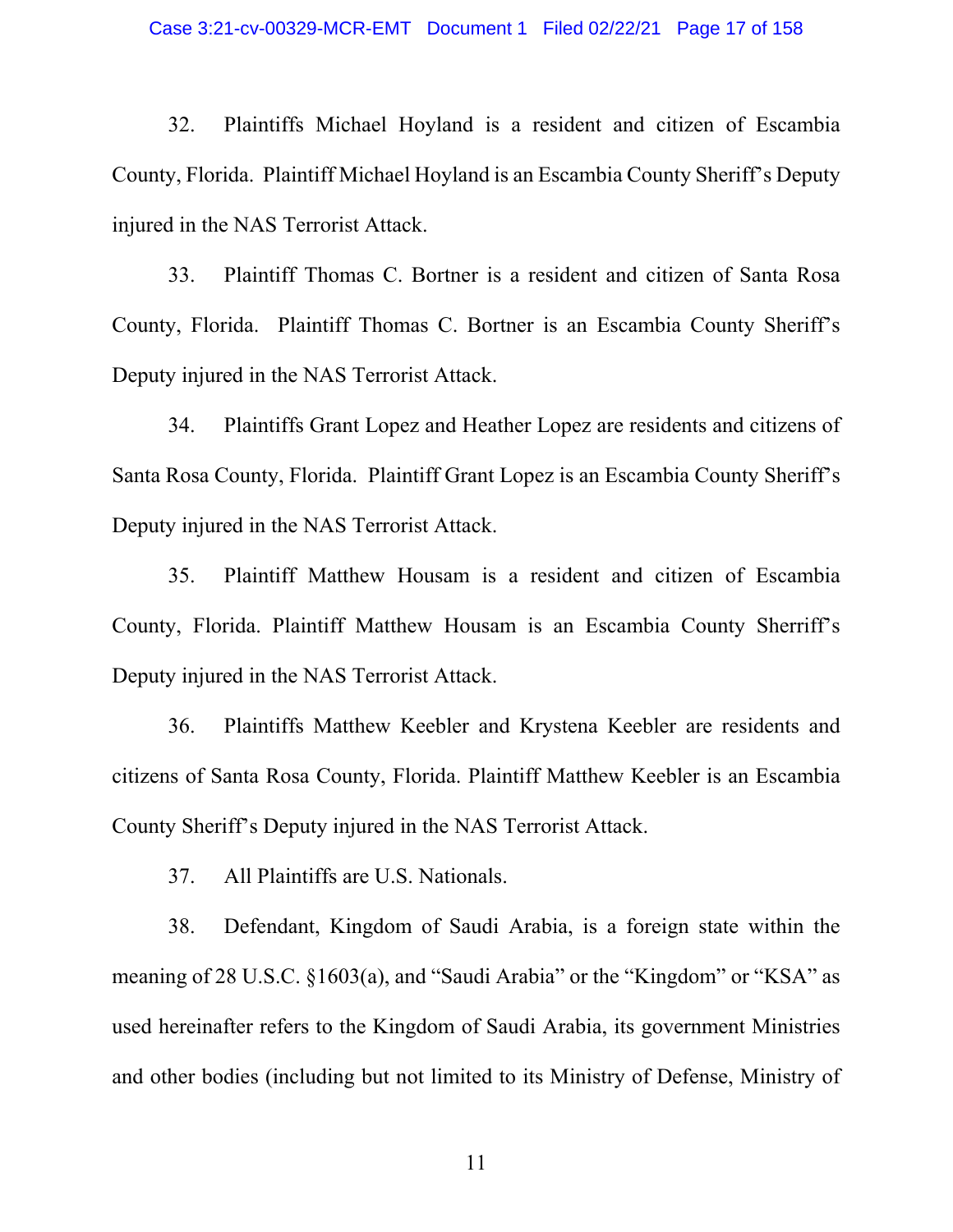Islamic Affairs, Ministry of the Interior, Ministry of Foreign Affairs, Royal Saudi Air Force, and Embassies throughout the world), its alter-egos, and its officials, employees, or agents not only in the United States but throughout the world, while acting within the scope of their office, employment or agency. Including but not limited to:

- a. Mohammed Saeed Al-Shamrani, was a Second Lieutenant in the RSAF and a member of AQAP. Mohammed Saeed Al-Shamrani was a citizen and resident of the Kingdom of Saudi Arabia.
- b. RSAF John Doe No. 1, was the RSAF Country Liaison Officer ("CLO") responsible for Al-Shamrani's supervision and oversight. RSAF John Doe No. 1 was aware that Al-Shamrani had a weapon on base in violation of KSA and U.S. policy. RSAF John Doe No. 1 was aware of Al-Shamrani's planned attack and abandoned his post in September 2019 to return to Saudi Arabia. His post was left abandoned until January 2020 (1 month after the NAS Terrorist Attack). RSAF John Doe. No. 1 is a citizen and resident of the Kingdom of Saudi Arabia.
- c. RSAF John Does No. 2-12 are members of the Royal Saudi Air Force who were stationed at NAS Pensacola and assisted Al-Shamrani with the planning and execution of the NAS Terrorist Attack. RSAF John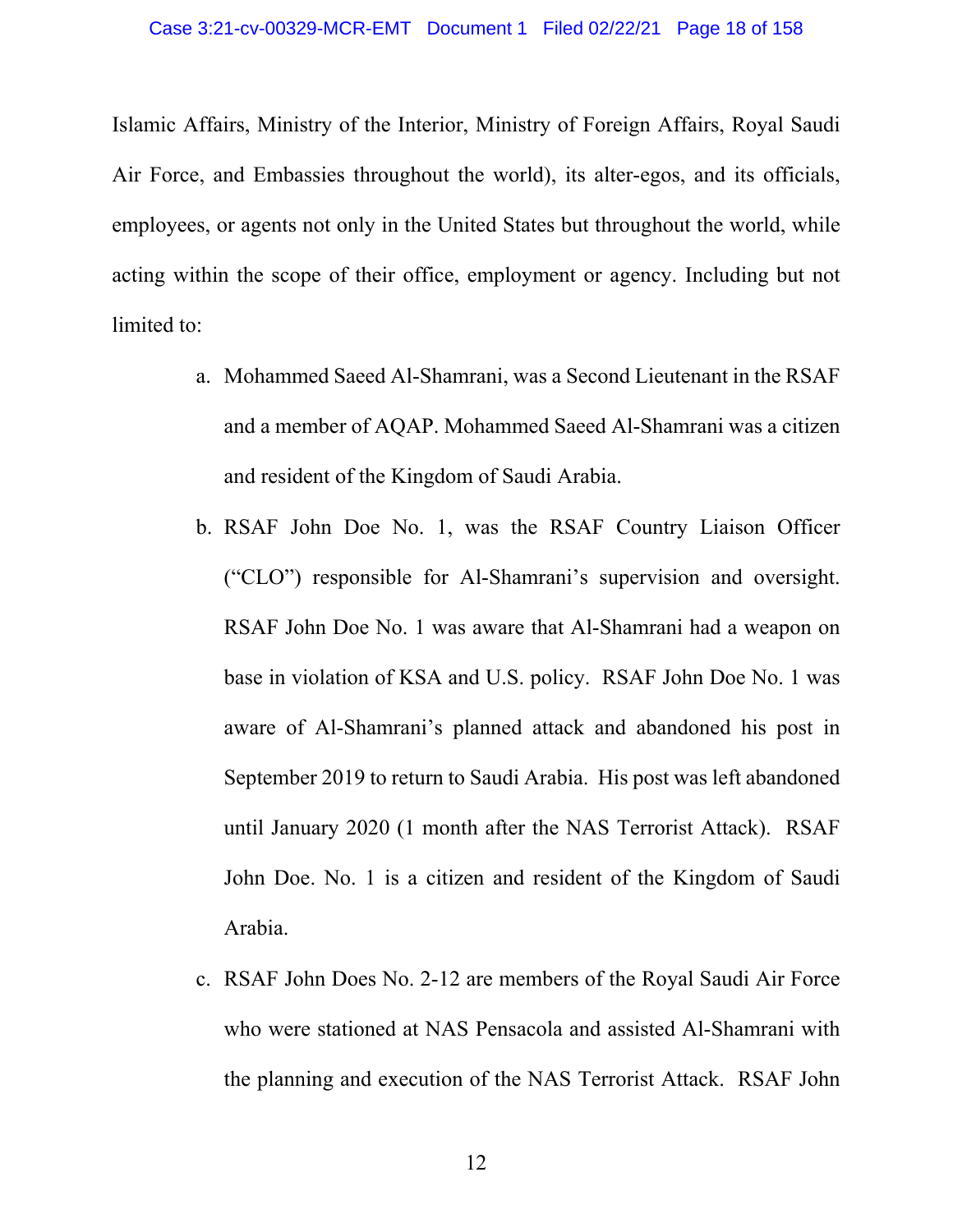Does No. 2-12 are citizens and residents of the Kingdom of Saudi Arabia.

- d. KSA John Does No. 13-20 are officials, employees and agents of the Kingdom of Saudi Arabia, its government Ministries and other bodies who were involved in the selection, promotion and vetting of Al-Shamrani and RSAF John Does No. 1-12 prior to their arrival in the United States.
- e. KSA John Does No. 21-30 are officials, employees and agents of the Kingdom of Saudi Arabia, its government Ministries and other bodies who are involved with and have provided AQAP in Yemen with material support.

# **V. FACTUAL ALLEGATIONS**

### **A. Saudi Arabia's Arms & Training Contracts with the United States**

39. Saudi Arabia is the United States' largest foreign military sales customer, with more than \$350 billion in active military contracts pending.

40. A significant portion of the arms trade between Saudi Arabia and the United States involves the training of Saudi Arabian pilots, airmen, soldiers and sailors on United States' military bases.

41. United States' training of Saudi military pilots, airman, soldiers and sailors is funded by the Saudi Arabian government and is a critical component and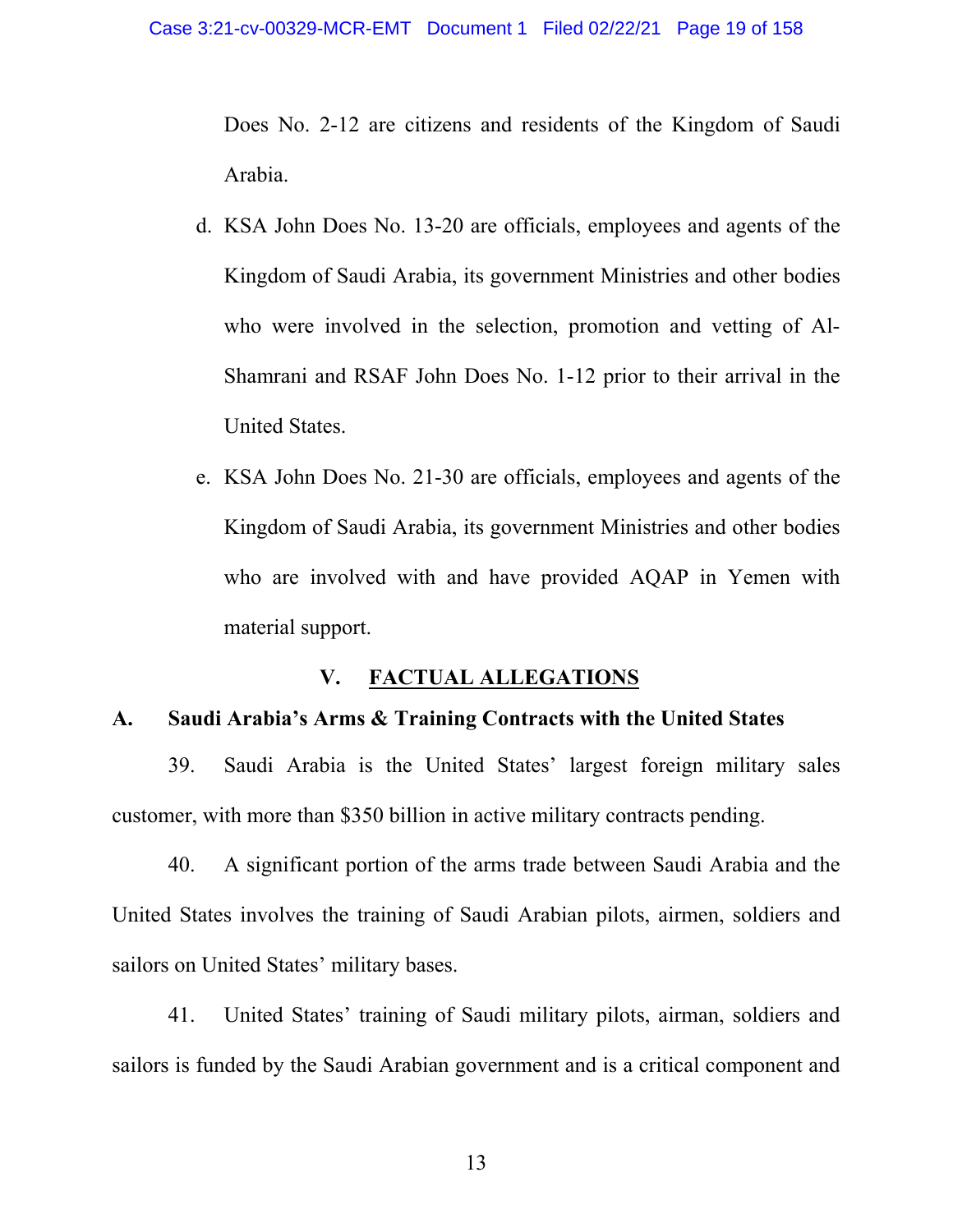### Case 3:21-cv-00329-MCR-EMT Document 1 Filed 02/22/21 Page 20 of 158

condition of Saudi Arabia's purchase of United States' aircraft, vessels, military equipment, and weapons systems. At the end of 2019 there were 852 Saudi Arabian citizens in the United States for training related to military cooperation and arms purchases. That represents 16% of the total students from 153 countries participating in these programs in 2019.

42. At the time of the attack, Al-Shamrani was a flight student enrolled in the United States' Security Cooperation Education and Training Program (SCETP), receiving flight training as part of a multibillion-dollar contract between the United States and Saudi Arabia.

# **B. The Security Cooperation Education and Training Program**

43. The SCETP consists of U.S. military education and training conducted by the United States Department of Defense (DoD) for international personnel from eligible countries. Major training programs include International Military Education and Training (IMET) and Foreign Military Sales (FMS).

44. The IMET program is based on the belief that many officer-graduates will rise to positions of prominence within their armed forces and, in all probability, also within their governments and business communities.

45. SCEPT Objective No. 3 expressly provides that it is intended, "To create skills needed for effective operation and maintenance of equipment acquired from the U.S. through Foreign Military Sales (FMS), U.S. Grant programs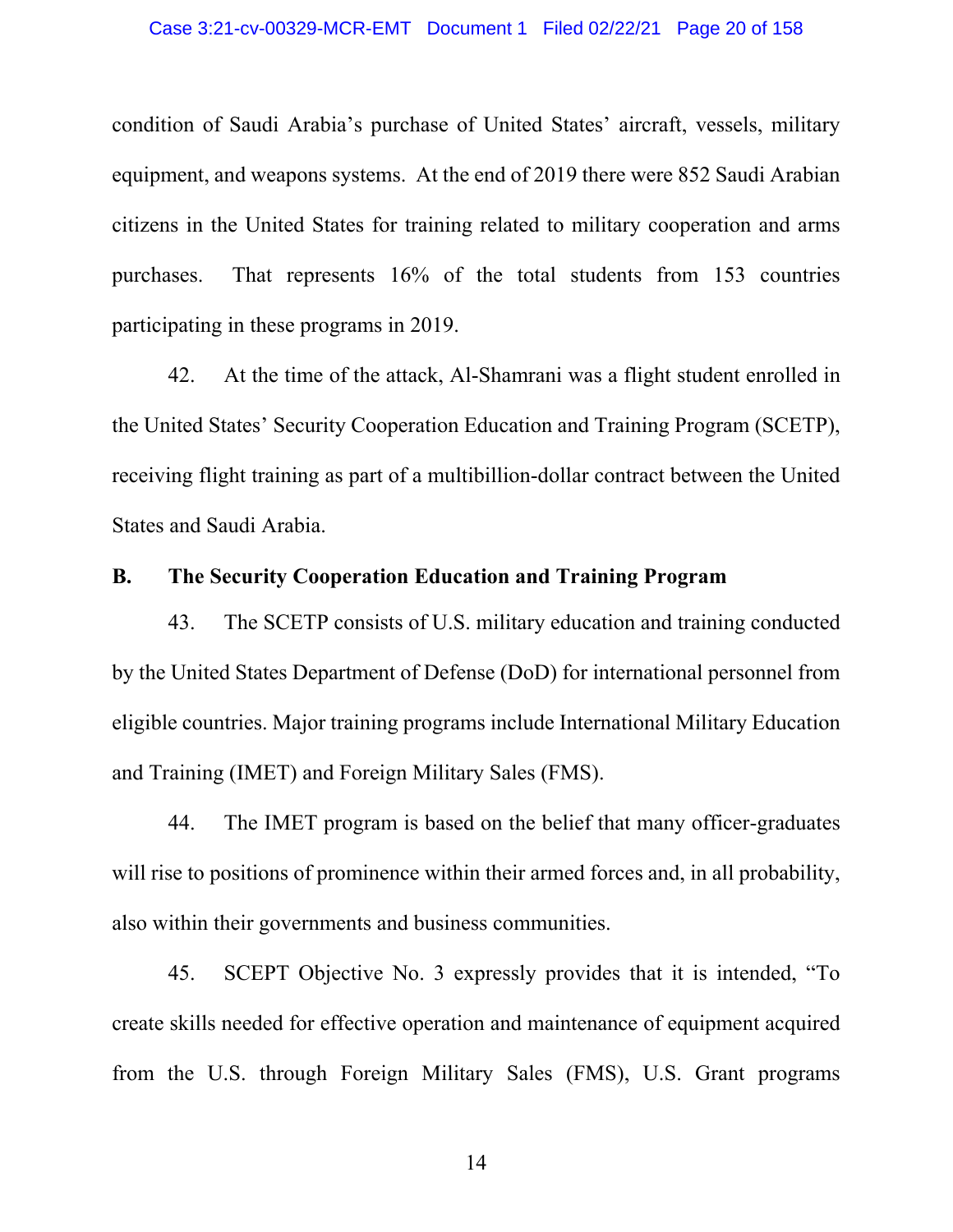(International Military Education and Training (IMET), Foreign Military Financing (FMF), etc.), or direct commercial sales from U.S. vendors[.]"

# **C. The United States Foreign Military Sales & Direct Commercial Sales Programs**

46. Under the FMS Program, the United States government manages approximately \$55 billion per year in new sales of defense equipment to foreign allies and partners. The Office of Regional Security and Arms Transfers in the Department of State's Bureau of Political-Military Affairs (PM/RSAT) manages the FMS approval process, in close partnership with the Defense Security Cooperation Agency (DSCA). DSCA coordinates implementation of FMS cases the military services negotiate with U.S. defense contractors. These sales provide the foreign customers with a complete defense capability that includes training, sustainment, and contractor logistics support.<sup>1</sup>

47. Foreign governments can also purchase defense goods and services through the Direct Commercial Sales Program. These sales are negotiated privately between foreign end-users and U.S. companies, but are overseen by the Bureau of Political-Military Affairs' Directorate of Defense Trade Controls (PM/DDTC)

<sup>1</sup> U.S. Department of State, *U.S. Arms Sales and Defense Trade – Fact Sheet,* (Jan. 20, 2021), available at: https://www.state.gov/u-s-arms-sales-and-defensetrade/#:~:text=FOREIGN%20MILITARY%20SALES%20(FMS),to%20foreign% 20allies%20and%20partners.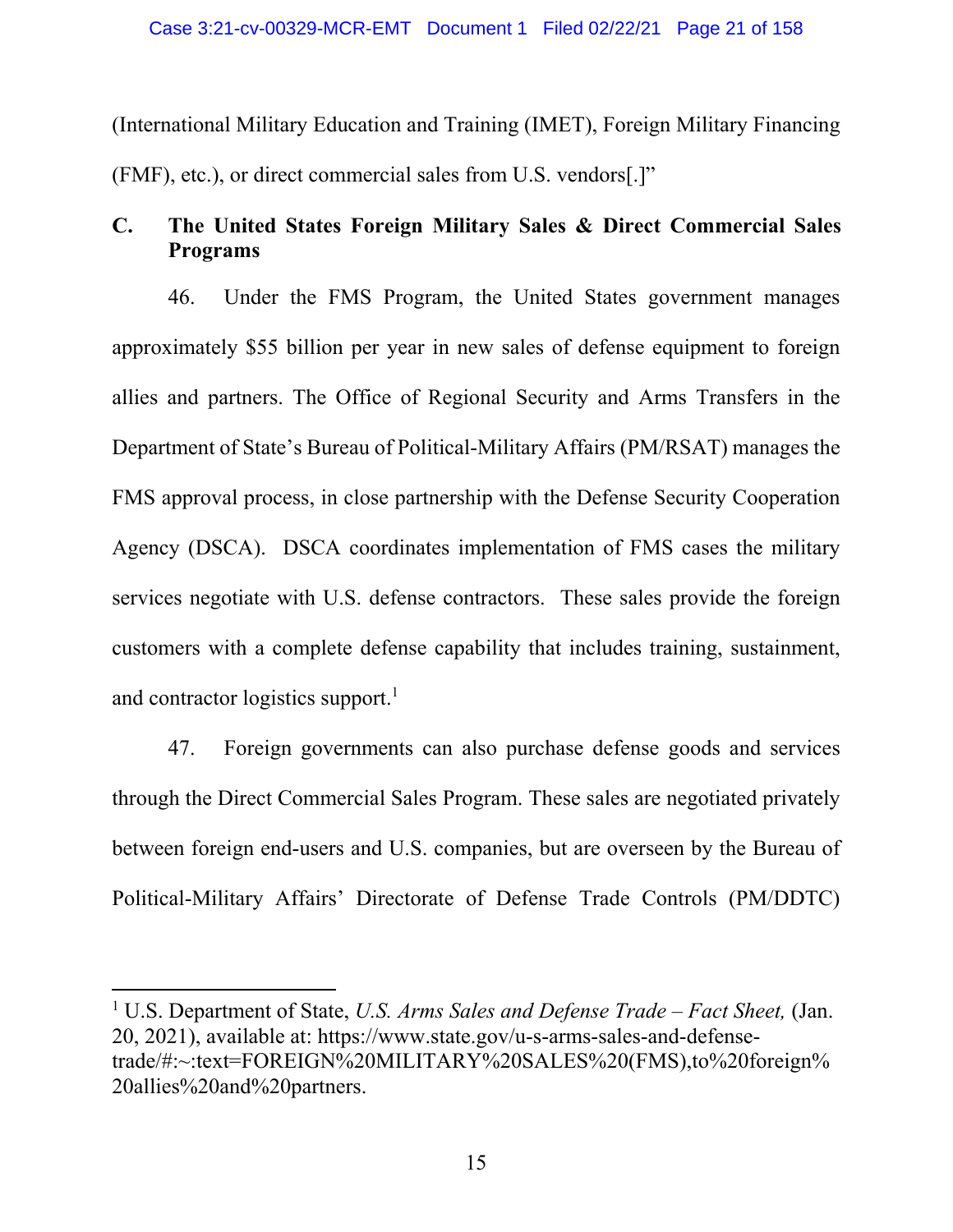### Case 3:21-cv-00329-MCR-EMT Document 1 Filed 02/22/21 Page 22 of 158

which provides regulatory approvals for approximately \$115 billion per year in sales of defense equipment, service, and related manufacturing technologies.

48. The United States has \$126.6 billion in active government-togovernment sales agreements with Saudi Arabia under the FMS system. In May of 2017, Saudi Arabia committed to an additional \$110 billion purchases of U.S. military goods and training in order to modernize the Saudi Armed forces, of which \$27 billion has been assigned to currently active FMS transactions.

49. Since 2014, the U.S. has authorized the permanent export of more than \$8.2 billion in defense articles to Saudi Arabia via the DCS process. The top categories of DCS to Saudi Arabia include: tanks/military vehicles, military electronics, munitions, and launch vehicles.

50. Part and parcel of these sales agreements is the critical training and education necessary to use these sophisticated products.

51. These commercial transactions with Saudi Arabia involving equipment and training are conducted using Letters of Request (LORs), Letters of Offer and Acceptance (LOAs), Memoranda of Intent (MOIs), and amendments thereto.

52. An FMS LOA is a government-to-government agreement expressly governed by U.S. law. It is signed by representatives of the DoD and the foreign government.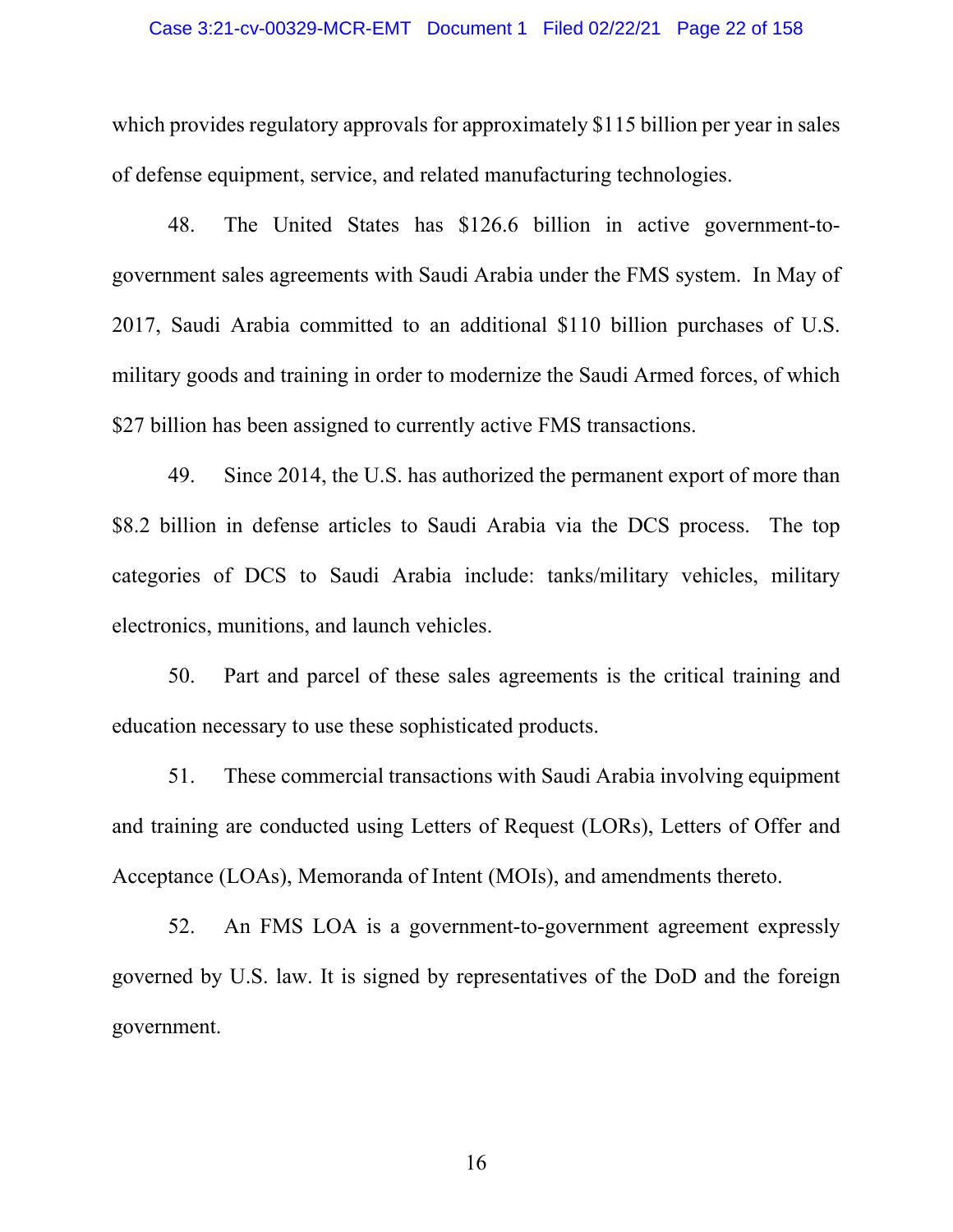53. Each LOA contains a set of Standard Terms and Conditions that provide the U.S. Government and foreign country obligations, as well as the general financial terms of the transaction.

54. The Standard Terms and Conditions provide that the foreign country must agree to indemnify and hold the U.S. Government, its agents, officers, and employees harmless from any and all loss or liability (whether in tort or in contract) which might arise in connection with the LOA. The agreements also require the foreign state to follow strict policies and procedures designed to ensure the safety of the United States and its citizens.

55. Training and education provided by DoD and U.S. contractors both in the United States and abroad can be sold using FMS Blanket Orders for Training. "BOTs" can include, but are not limited to, flight training, technical training, professional military education, specialized training, mobile training teams (MTTs), English language training, U.S. Government and contractor engineering, technical and logistics support services, and other related elements of logistical and program support. These Blanket Orders for Training cover all relevant types of training offered by or contracted through the U.S. Military branches (e.g. Navy and Air Force) or other Department of Defense (DoD) Agencies, to include participation in DOD-sponsored education within the Contiguous States and District of Columbia (CONUS), as well as MTTs that will travel to the purchasing country. Program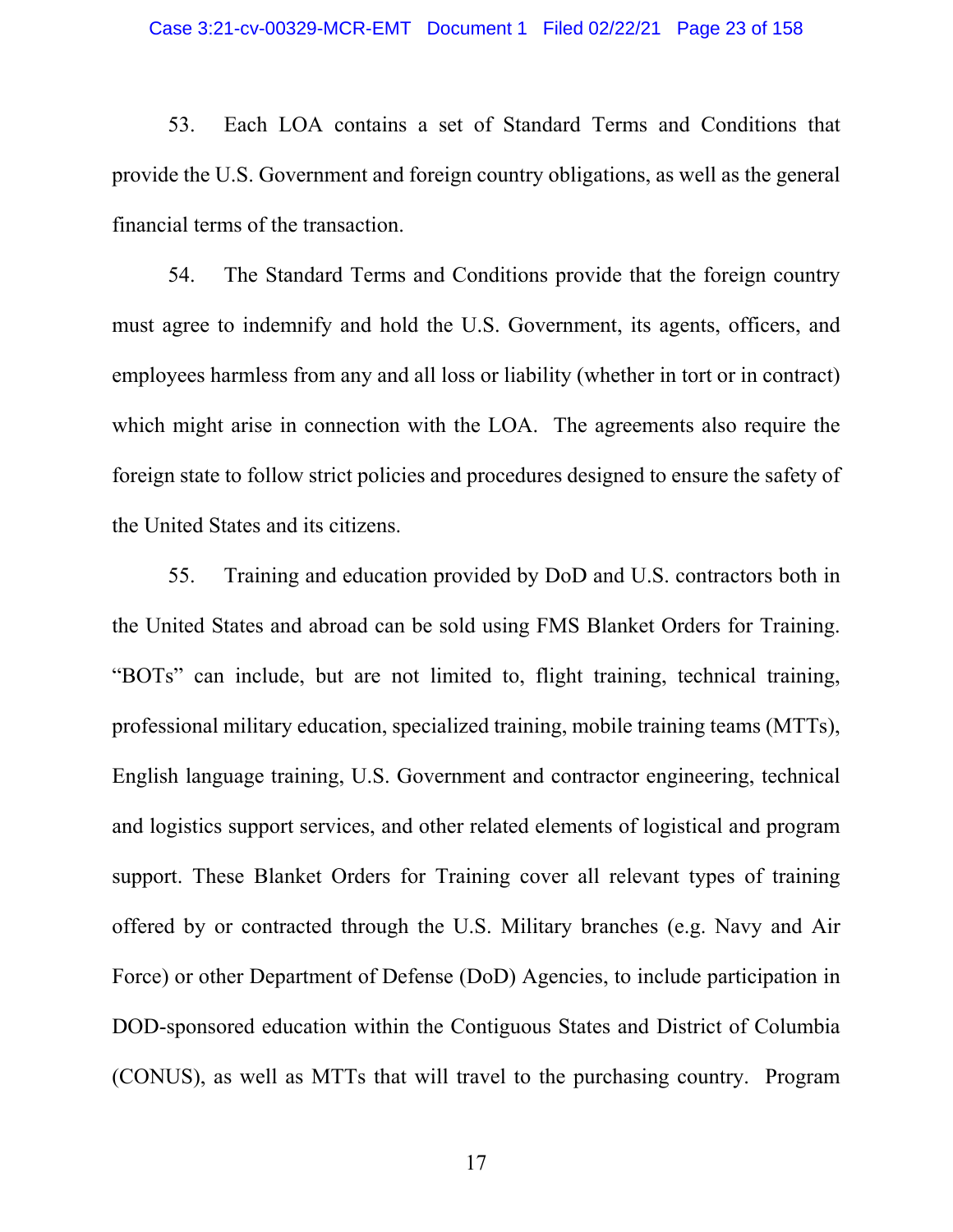#### Case 3:21-cv-00329-MCR-EMT Document 1 Filed 02/22/21 Page 24 of 158

management, trainers, simulators, travel, billeting, and medical support may also be included as components of the sales.

56. As an RSAF officer, Al-Shamrani trained as part of an Air Force Security Assistance and Training (AFSAT) Blanket Order for Training. AFSAT manages FMS training orders for United States Air Force (USAF)-sponsored purchases. Prospective RSAF flight officers complete part of their training at NAS Pensacola. Prospective RSAF weapon systems officers (WSOs), like Al-Shamrani, complete all of their aviation training at NAS Pensacola.

57. The Kingdom could have attempted to use its own resources to build aircraft and weapons and train its agents to use them. However, the Kingdom chose instead to enter the marketplace and purchase the products and training from the United States and its vendors and contractors.

58. The commercial agreements at issue were entered into in the United States and are governed by U.S. law.

59. Al-Shamrani was only able to access the secure military installation NAS Pensacola because of his employment in the RSAF and his enrollment in the training programs provided under an FMS contract. Al-Shamrani committed the attack in the midst of performance of the contract, and was receiving the training and educational services purchased by Saudi Arabia for him at the time he killed and injured Plaintiffs.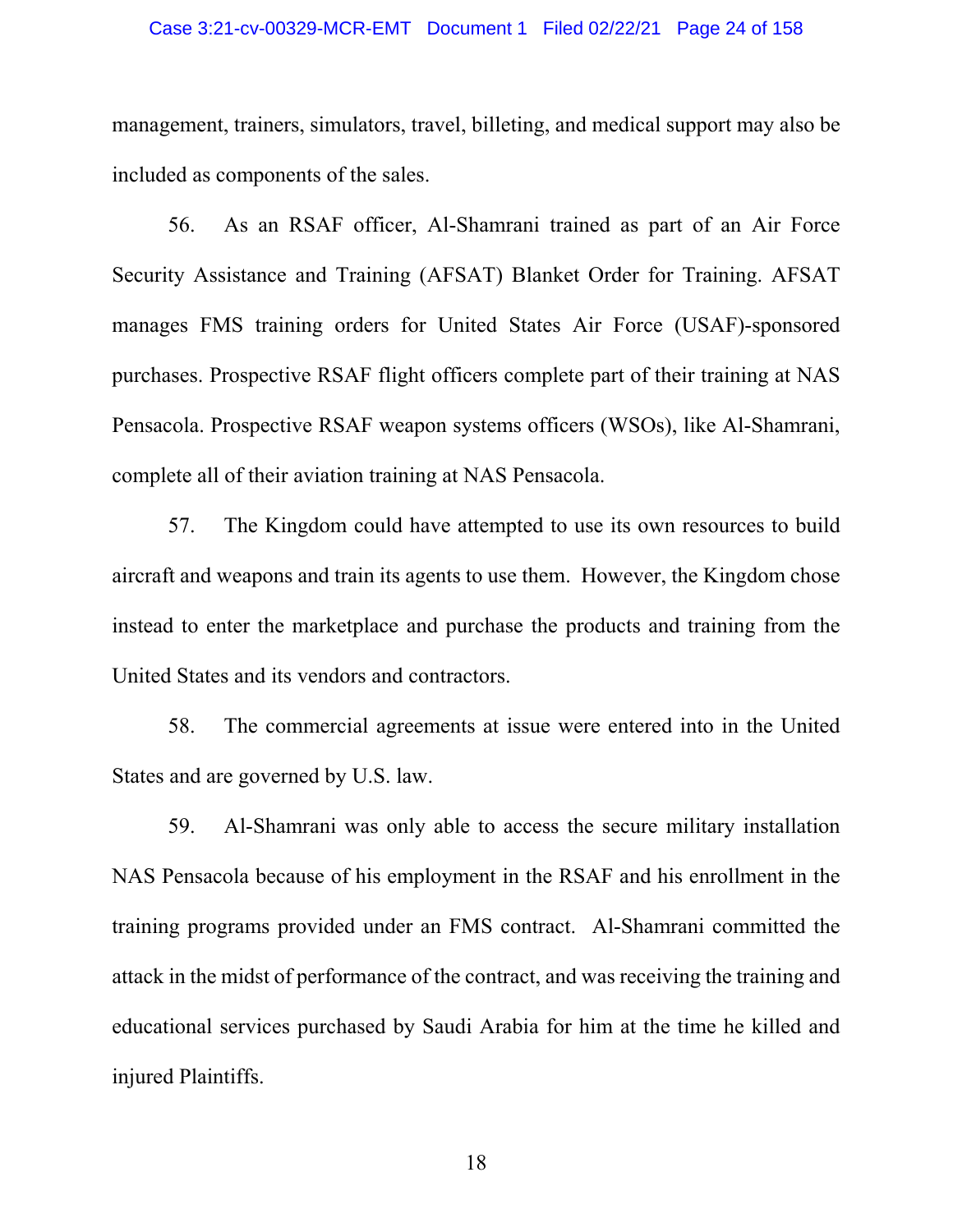60. As discussed more fully below, the Kingdom deliberately, intentionally and/or recklessly violated innumerable terms of their commercial agreement(s) with the United States. The Kingdom's blatant violations include independent tortious acts that occurred both in Saudi Arabia and in the United States, all of which caused injury and death to American citizens in the United States.

### **D. International Military Student Vetting & Screening**

61. All international military students, regardless of program, funding source and the classification level of training, *must* complete local "host nation" security screening and medical screening prior to receiving an Invitational Travel Order (ITO) and issuance of a visa to travel to the United States for training.

62. The Kingdom of Saudi Arabia's Ministry of Defense (MoD) is responsible for implementing host nation screening/vetting protocols and for ensuring compliance with these protocols while conducting the screening of candidates prior to their nomination to participate in FMS/IMET programs.

63. Saudi Arabia represented that it conducted the security, medical, and internal character vetting of Al-Shamrani, and completed that process on May 15, 2017.

64. Upon completion of his screening, Al-Shamrani received an approval for an A-2 visa. Military personnel coming to the United States for education or training at any armed forces training facility are classified as "foreign government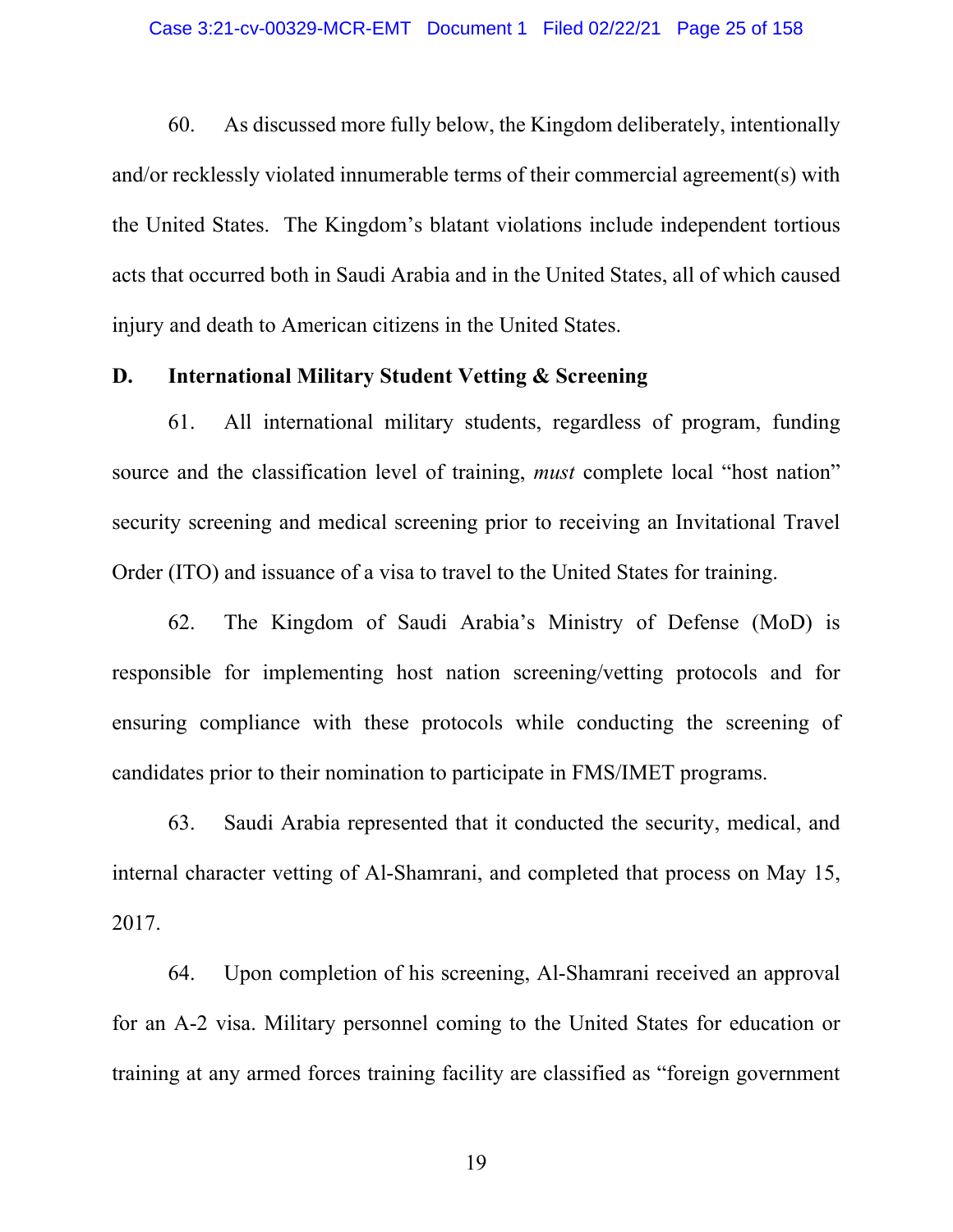officials" and issued A-2 visas. Initial visa requests require completion of a Form DS-160, the Online Nonimmigrant Visa Application. This form includes entries on personal details, travel, companions, contact information, passport details, family, work/education/training, and security/background. The security portion contains fifty-five (55) "yes" or "no" questions pertaining to such areas as terrorism, espionage, illegal activity, immigration violations, felony convictions, etc.

65. On August 8, 2017, the visa application process was concluded and Al-Shamrani was issued his Invitational Travel Orders.

66. Twenty days later, on August 28, 2017, Al-Shamrani was inside the United States, on a secure military installation at Joint Base San Antonio-Lackland, receiving military training pursuant to the FMS BOT between the United States and Saudi Arabia.

# **E. Saudi Arabia's State-Sanctioned Support for Ideological and Violent Extremism**

67. The House of Saud is the ruling royal family of Saudi Arabia. It comprises the descendants of Muhammad bin Saud, known as the founder of the First Saudi State. In the 18th century, a pact between Muhammad bin Saud and Islamic preacher Muhammad ibn Abd al-Wahhab brought a fiercely puritanical branch of Islam to the Najd region of present-day Saudi Arabia. The religious ideology of al-Wahhab is generally referred to as "Wahhabism" or "Salafism." The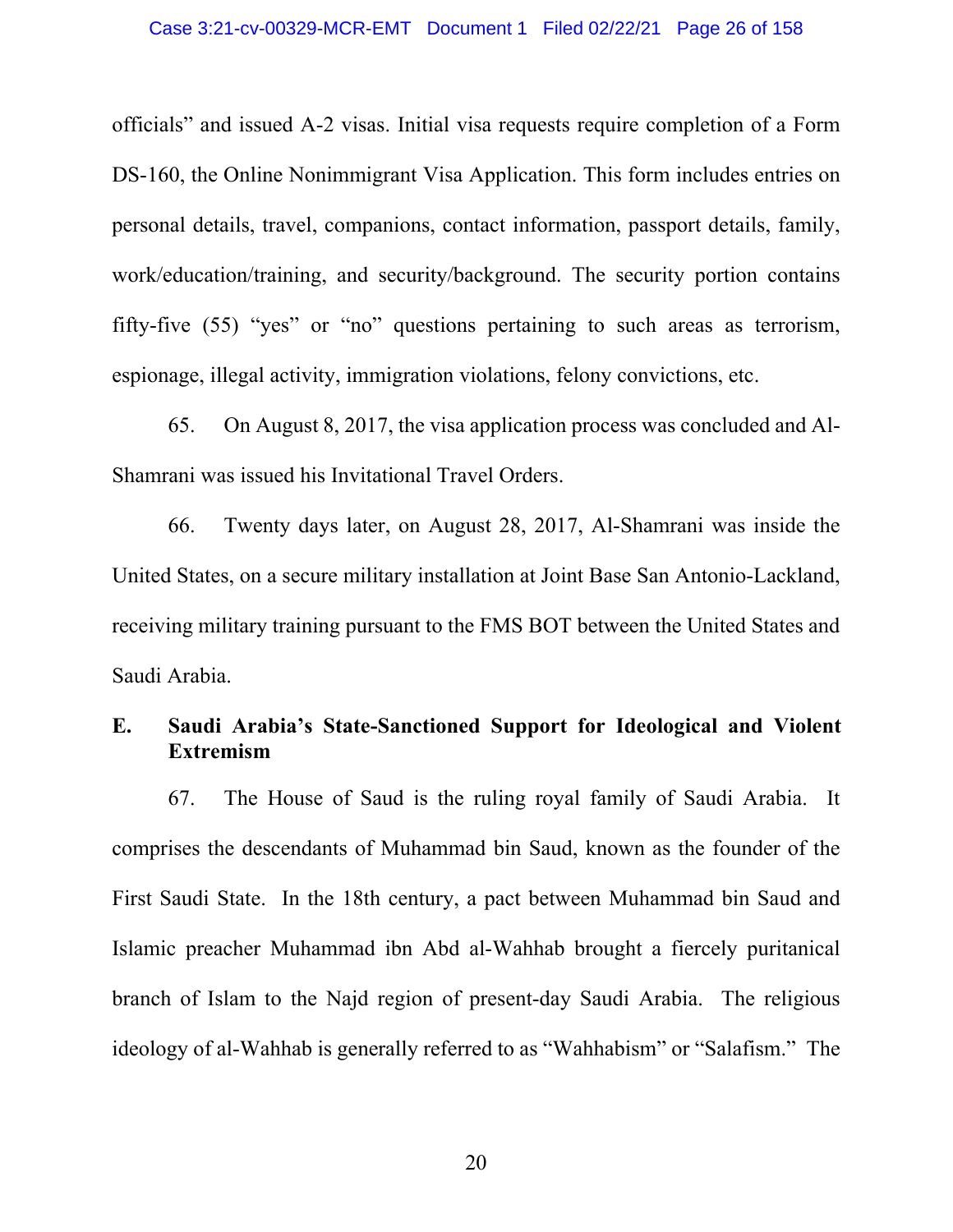### Case 3:21-cv-00329-MCR-EMT Document 1 Filed 02/22/21 Page 27 of 158

term Wahhabi is used primarily by outsiders to distinguish the movement form others within Islam; adherents often refer to themselves as Salafis.

68. The agreement between the Al Saud and al-Wahhab is commonly referred to as the "Holy Alliance." The Al Saud agreed to endorse al-Wahhab's austere form of Islam and in return gained political legitimacy and regular tithes from al-Wahhab's followers. The religious-political alliance endures to this day in Saudi Arabia. King Salman, the current King of Saudi Arabia, is a direct descendant of Muhammad bid Saud, whereas, Saudi Arabia's top religious official, Grand Mufti Sheikh Abdulaziz Al al-Shaikh is a direct descendant of al-Wahhab. Wahhabism and the teachings of al-Wahhab are the state-sponsored religion of Saudi Arabia.

69. The Kingdom of Saudi Arabia adheres to Sharia law. Saudi Arabia's legal system and state constitution are based on a literal interpretation of the Quran and Sunna (Traditions of the Prophet Muhammad). Islamic law and the Quran are the paramount law in Saudi Arabia and unconditionally govern the Saudi Royal Family and any state-sponsored rules or regulations.

70. In Saudi Arabia the Wahhabi clerics are directly employed in the government and are given full control of the religious, social and cultural life of the Kingdom. The Wahhabi religious establishment controls schools, universities, mosques, ministries, international organizations and media groups. Saudi Arabia has spent billions of dollars promoting its religious ideology and the expansion of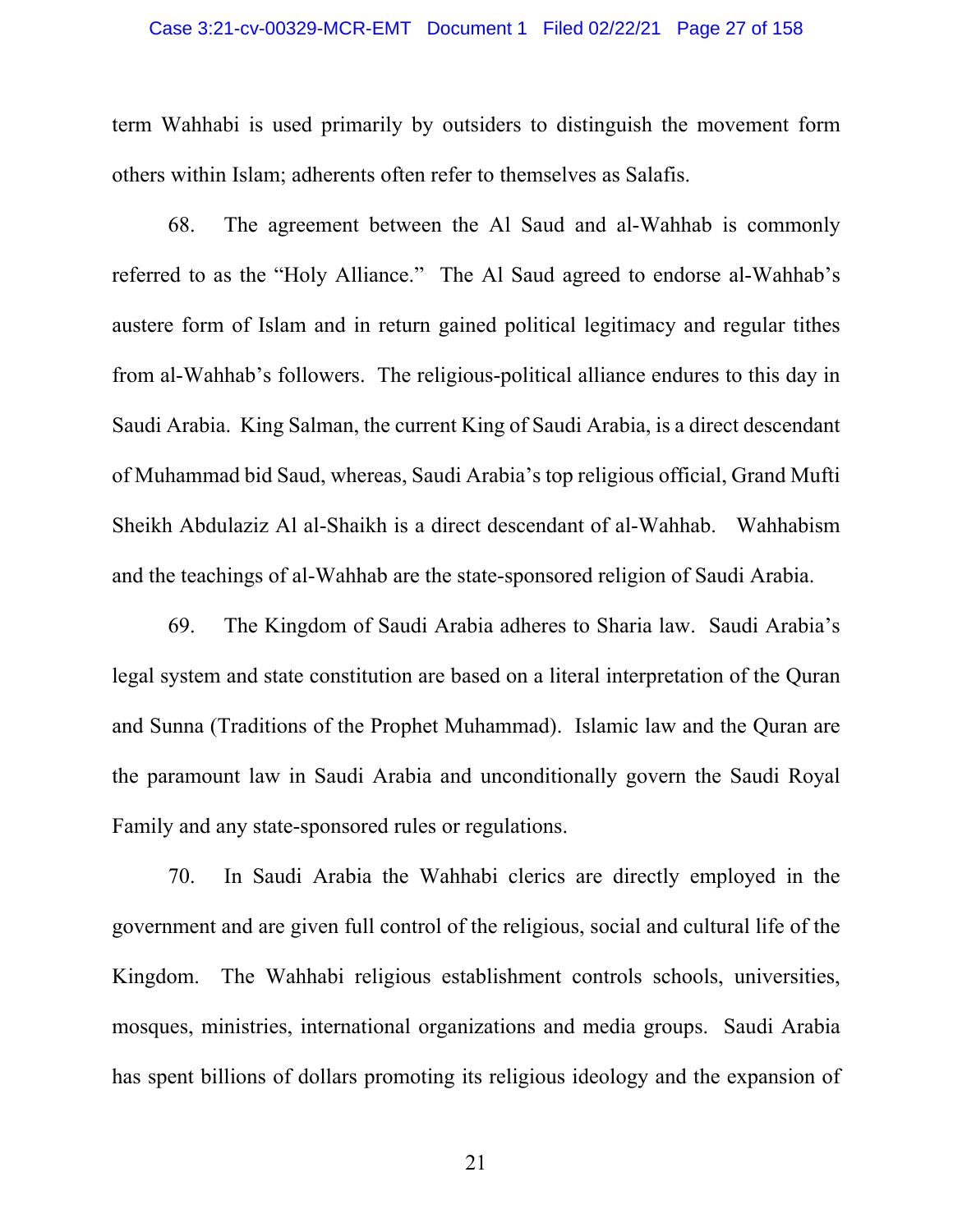Wahhabism throughout the Middle East and around the world. The Kingdom employs officers, Imams and religious propagators through its Ministry of Islamic Affairs (MOIA) which maintains offices at Saudi Embassies, Consulates and Missions around the world. In the last thirty years the Saudi's are estimated to have spent over \$200 billion dollars in a strategic campaign to promote Wahhabism.

71. Hard-line religious leaders have significant sway in Saudi society and beyond. The Kingdom is known for its vast and growing social media. Many of the Kingdom's biggest stars are Wahhabi preachers and demagogues. Additionally, Saudi money has strategically silenced virtually all criticism of its hardline religious ethos in the international media.

# **F. Saudi Arabia's Connections to al-Qaeda and State-Sanctioned Support for al-Qaeda in the Arab Peninsula (AQAP)**

72. The 1990s saw the emergence of Islamic radicalism that relied heavily upon and incorporated Saudi Wahhabism. The result came to be known as Salafi jihadism, the dominant radical ideology of the world's most extreme Islamic terrorist organizations. Early funding for these organizations has been directly traced to Saudi Arabia and its government ministries.

73. One such terrorist organization grounded in Salafi jihadism is the Foreign Terrorist Organization al-Qaeda, one of the deadliest terrorist organizations in the world. Al-Qaeda is a global terror network that has been linked to radical extremists and jihadists throughout the Middle East and beyond. It was founded in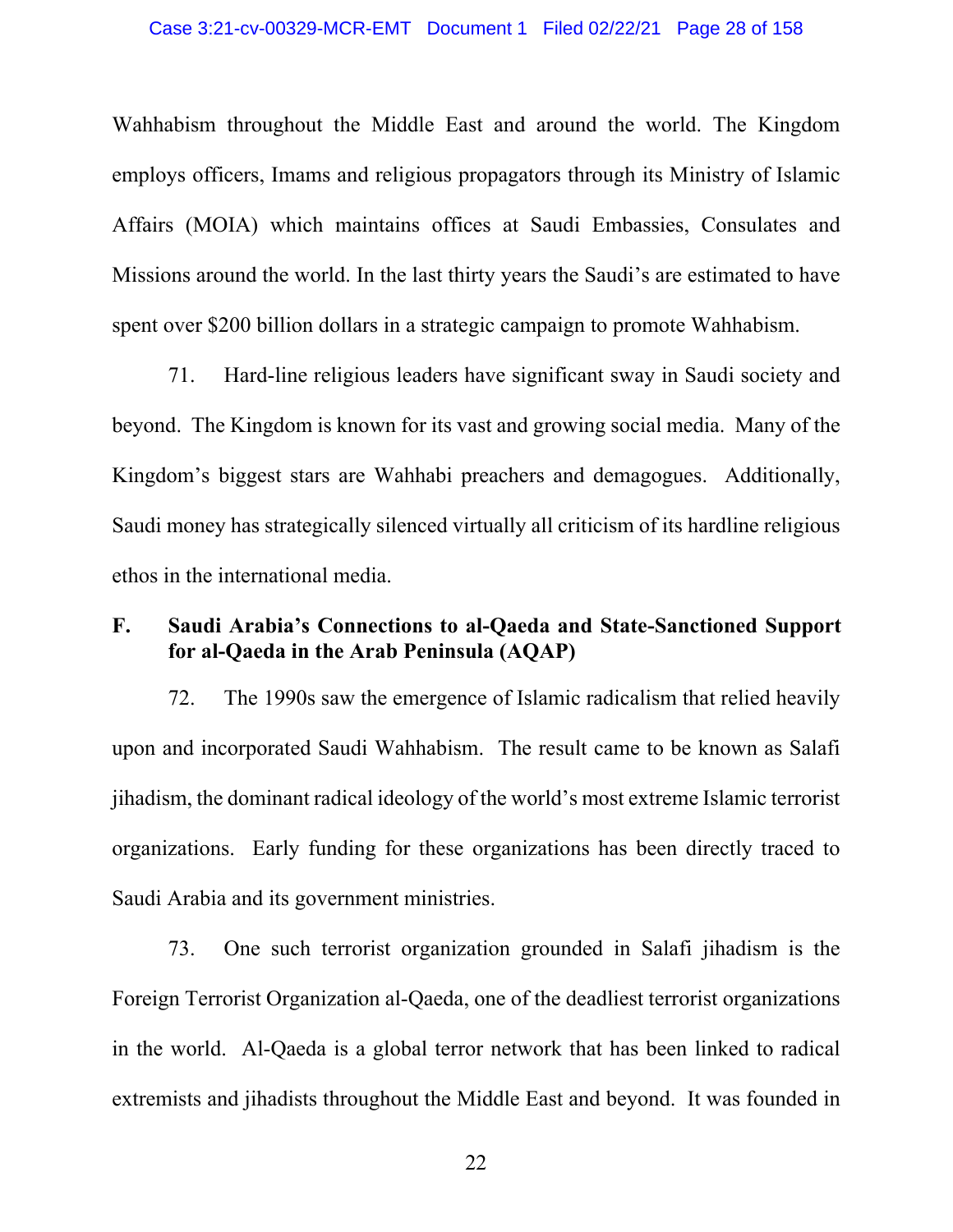1988 by Saudi citizen Osama bin Laden and several Muslim insurgents who fought in the Soviet-Afghan War. Since the early 1990s, al-Qaeda has targeted the United States with terrorist attacks, including the 9/11 attacks, and has used Wahhabism to justify its campaign of anti-American violence throughout the world.

74. Members of al-Qaeda believe it is their holy duty to kill Americans and their allies, on their own soil and around the world. Their goal is to use jihad to expel all Western influence out of the Middle East.

75. Since al-Qaeda's inception, Saudi Arabia, through its government officials, members of the governing Royal Family, and prominent Saudi citizens have poured funds and weapons into al-Qaeda and have provided diplomatic, travel and other logistical support for al-Qaeda.

76. Al-Qaeda has been designated a Foreign Terrorist Organization (FTO) since October 8,  $1999.<sup>2</sup>$ 

77. In January 2009, al-Qaeda in the Arab Peninsula (AQAP) was formed out of Saudi Arabian and Yemeni branches of al-Qaeda. AQAP is considered the most dangerous and most organized of all al-Qaeda branches.

78. According to the U.S. State Department's 2018 Country Reports on Terrorism, AQAP has declared that its goals are "to establish a caliphate and Sharia

<sup>2</sup> *See* U.S. Department of State FTO list at: https://www.state.gov/foreign-terroristorganizations/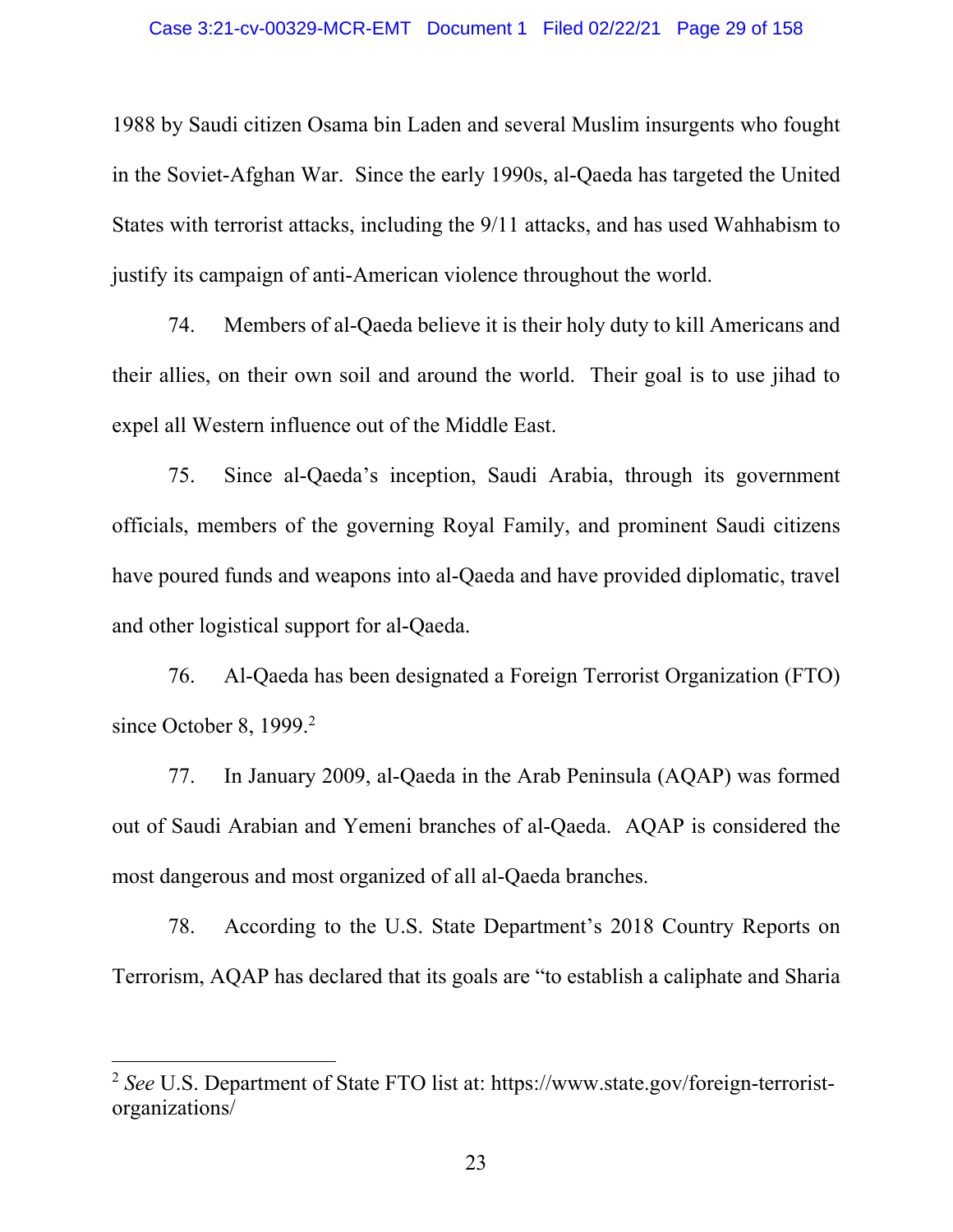law in the Arabian Peninsula and the wider Middle East."<sup>3</sup> To further these goals, AQAP uses violence to remove governments it considers to be apostate. It hopes to establish the caliphate within Yemen and then spread it over the Arabian Peninsula.4

79. AQAP has been designated a Foreign Terrorist Organization since January 19, 2010.<sup>5</sup>

80. In the last five years, AQAP has grown significantly stronger due to the ongoing civil war in Yemen. AQAP and Saudi Arabia are currently fighting sideby-side in the Yemen war against the Houthis movement. Saudi Arabia has provided AQAP with significant resources in connection with the Yemen civil war including weapons and military equipment as well as intelligence and financial support.

81. With sustained support from Saudi Arabia, AQAP has swollen in size and has extended its reach. In July 2018, the U.N. Security Council's Counter-Terrorism Committee estimated AQAP had 6,000 to 7,000 inside Yemen alone.6

<sup>4</sup> Australian Department of Home Affairs, "Al-Qa'ida in the Arabian Peninsula (AQAP)," November 26, 2019, https://www.nationalsecurity.gov.au/Listedterroristorganisations/Pages/Al-QaidaintheArabianPeninsulaAQAP.aspx.

5 FTO list, *supra* fn. 2.

<sup>3</sup> U.S. Department of State, Bureau of Counterterrorism, *Country Reports on Terrorism 2018* (October 2019), p. 318, https://www.state.gov/wpcontent/uploads/2019/11/Country-Reports-on-Terrorism-2018-FINAL.pdf.

<sup>6</sup> United Nations Security Council, Counter-Terrorism Committee, *S/2018/705 – Twenty-Second Report of the Analytical Support and Sanctions Monitoring Team*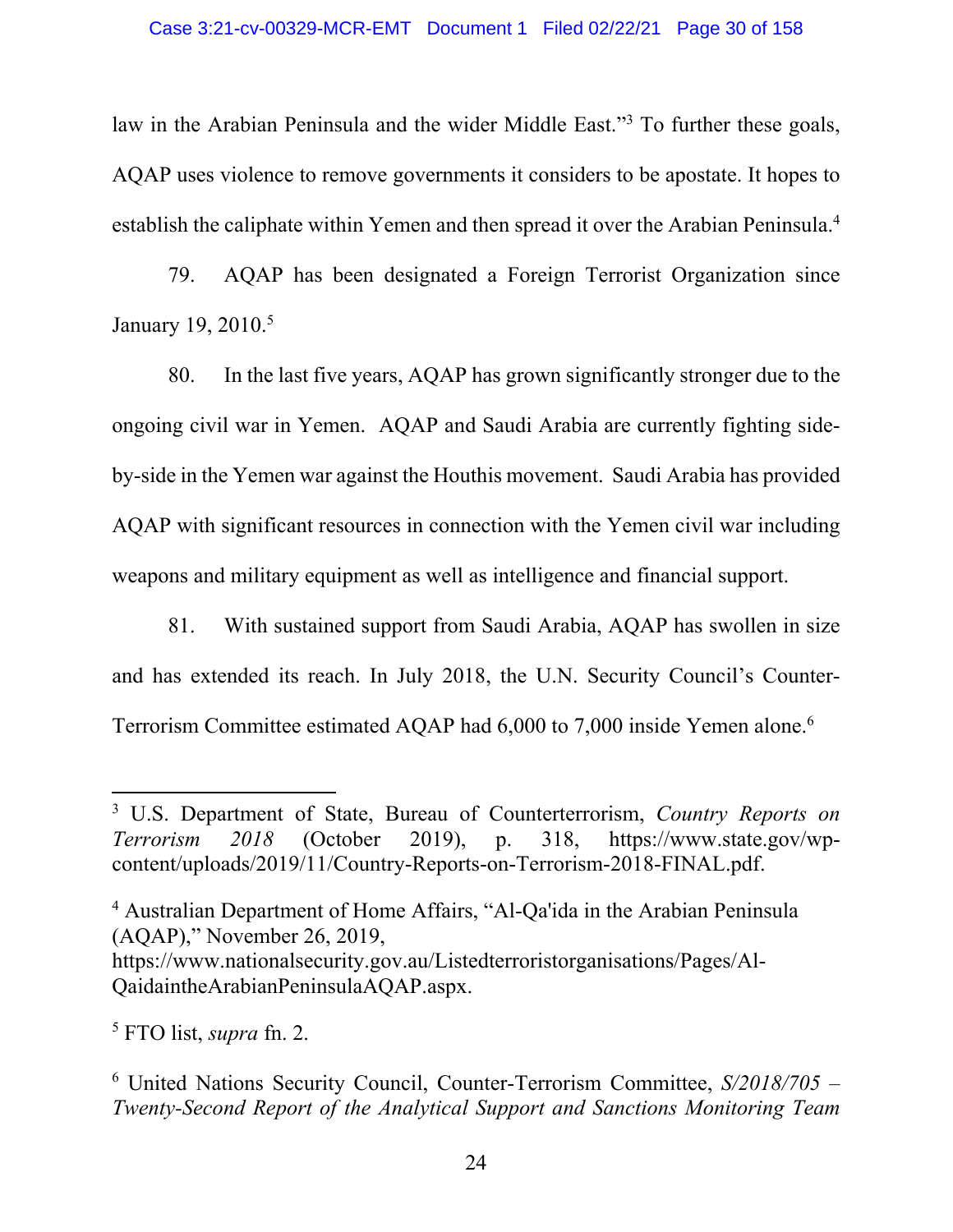#### Case 3:21-cv-00329-MCR-EMT Document 1 Filed 02/22/21 Page 31 of 158

82. AQAP is unique among al-Qaeda franchises in that it is entrusted by al-Qaeda's core leadership with the leading role in recruitment through propaganda and media on behalf of the entire al-Qaeda "brand."

83. AQAP leadership has included several prominent Saudi Arabian citizens, including founding members Said al-Shahri and Mohammed al-Aufi, who assumed leadership positions in late January 2009. The two newly-minted AQAP leaders had been returned to Saudi Arabia from Guantanamo Bay and were purportedly "graduates" of Saudi rehabilitation and reintegration programs.<sup>7</sup>

84. Saudi-born Khalid bin Umar Batarfi, who was designated as a terrorist by the State Department in January 2018, has been identified as the leading AQAP commander in Yemen's Abyan Governorate and formerly part of the AQAP shura council. The UN Security Council referred to Batarfi as deputy leader of AQAP as

*Submitted Pursuant to Resolution 2368 (2017) Concerning ISIL (Da'esh), al-Qaida and Associated Individuals and Entities* (July 27, 2018), pp. 9-10, https://www.undocs.org/S/2018/705.

<sup>7</sup> Christopher Boucek, *Examining Saudi Arabia's 85 Most Wanted List*, CTC Sentinel, May 2009, Vol. 2 Issue 5.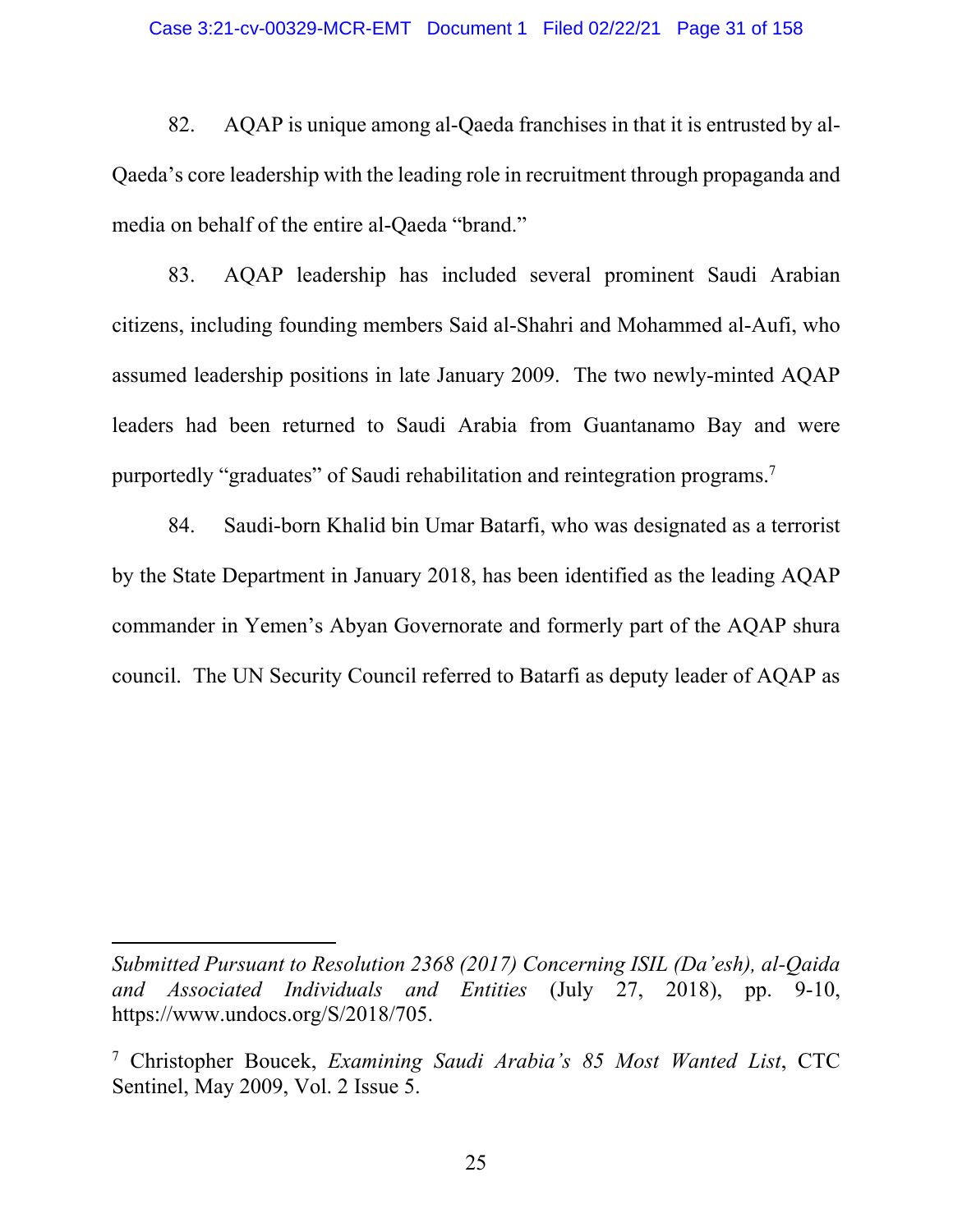recently as January 2020.<sup>8</sup> In February 2020, after the NAS Terrorist Attack, AQAP announced Batarfi as the new leader of the organization.9

85. Ibrahim Sulayman Muhammad al-Rubaysh, a senior AQAP leader and mufti until his death in April 2015, was also a Saudi citizen.10

86. Another prominent Saudi AQAP member was Ibrahim Hassan Tali al-Asiri, a bomb maker who was designated as a terrorist by the State Department in

March 2011.

87. The heavy Saudi presence within the group's upper echelons suggests it maintains robust recruiting and support networks in Saudi Arabia, despite its base of operations in Yemen.

 8 United Nations Security Council, Counter-Terrorism Committee, *S/2020/53 – Twenty-Fifth Report of the Analytical Support and Sanctions Monitoring Team Submitted to the Security Council Committee Pursuant to Resolutions 1267 (1999), 1989 (2011) and 2253 (2015) Concerning Islamic State in Iraq and the Levant (Da'esh), al-Qaida and Associated Individuals, Groups, Undertakings and Entities, in Accordance with Paragraph (A) of Annex I to Resolution 2368 (2017)* (January 20, 2020), pp. 8-9, https://undocs.org/S/2020/53.

<sup>&</sup>lt;sup>9</sup> "AQAP Confirms Death Of Leader Qassim al-Rimi, Announces Successor," SITE Intelligence Group, February 23, 2020, https://ent.siteintelgroup.com/Statements/aqap-claims-credit-for-naval-air-stationpensacola-leader-calls-lone-wolves-to-act.html.

<sup>&</sup>lt;sup>10</sup> U.S. Department of the Treasury, Office of Foreign Assets Control, "Specially Designated Nationals List Update," December 18, 2014, https://www.treasury.gov/resource-center/sanctions/OFAC-Enforcement/Pages/20141218.aspx.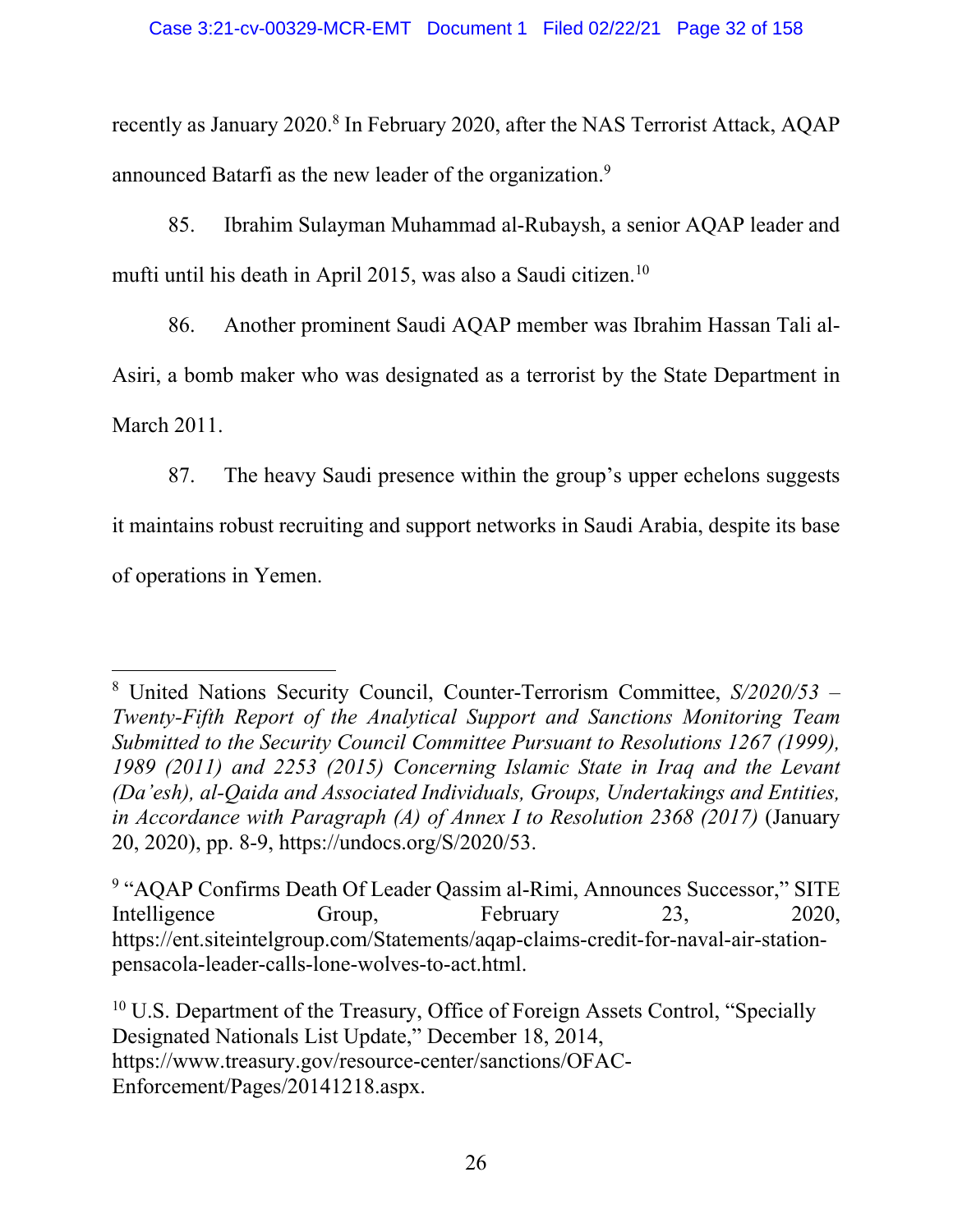88. One of AQAP's most notorious members was the Yemeni-American cleric Anwar al-Awlaki. After fleeing to Yemen in 2004, al-Awlaki became a prominent English-language propagandist for al-Qaeda. In that role, al-Awlaki became perhaps the most prolific jihadist ideologue of all time. His fluency in English, charisma, and historical understanding of Islam vastly increased the resonance of his propaganda. Al-Awlaki propagandized through hundreds of hours of audio and video lectures, along with written essays, blog posts and other content. Al-Awlaki's videos and writings have continued to influence countless extremists, including Al-Shamrani. According to the FBI, Al-Shamrani's social media posts echoed the teachings of al-Awlaki.<sup>11</sup>

89. In addition to his role as a propagandist, al-Awlaki served as AQAP's external operations commander. In this role, he directed some of the group's highestprofile operations, including the attempt by Umar Farouk Abdulmutallab to bomb a Northwest Airlines flight on Christmas 2009. Abdulmutallab is commonly known as the "Underwear Bomber," due to his smuggling of a bomb in his underwear. Al-Awlaki was also involved in a failed plot to bomb U.S. cargo planes in October 2010.

<sup>11</sup> Declan Walsh, "Al Qaeda Claims it Directed Florida Naval Base Shooting," *The New York Times*, February 2, 2020, https://www.nytimes.com/2020/02/02/world/middleeast/al-qaeda-claims-itdirected-florida-naval-base-shooting.html.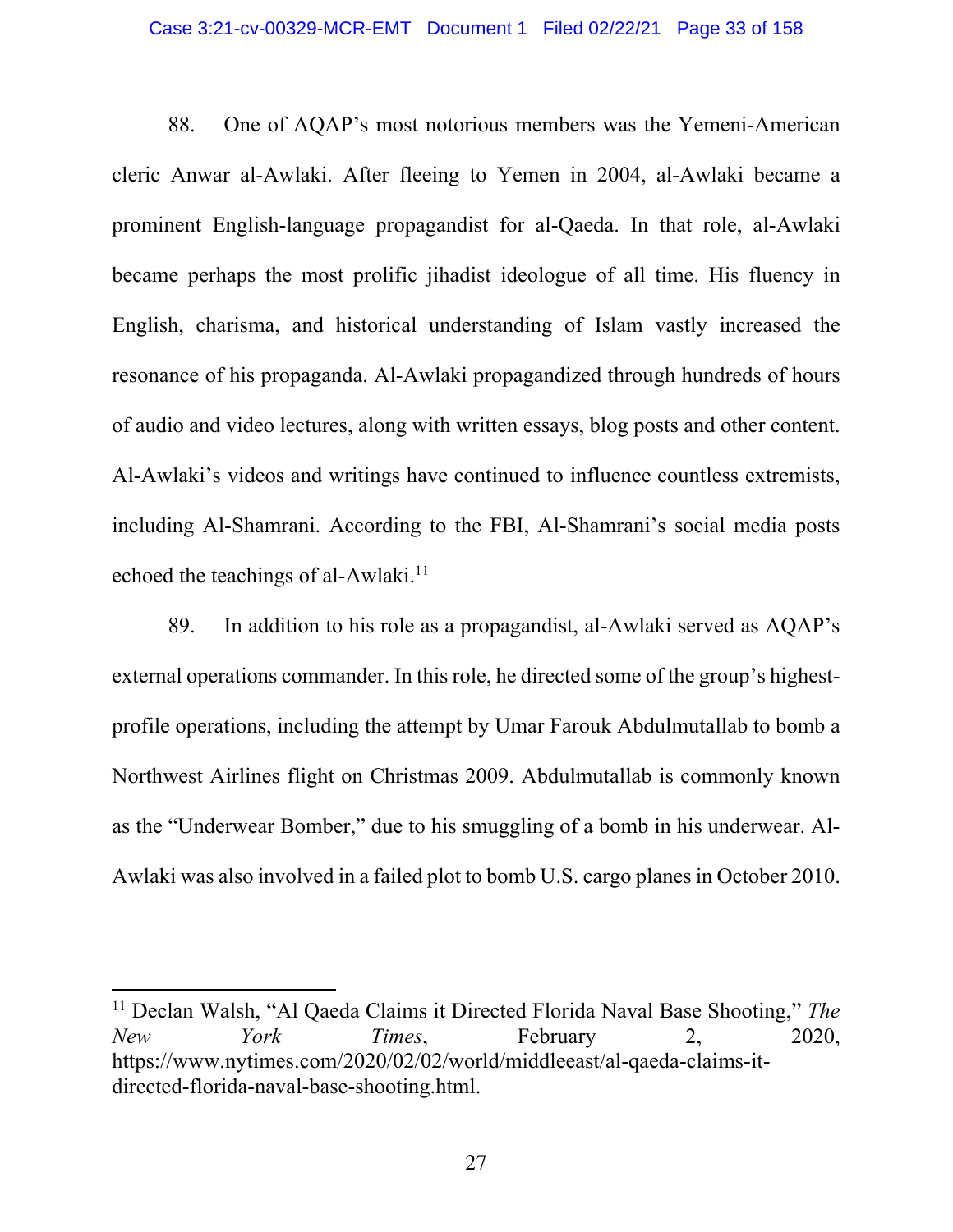90. Abdullah al-Maliki was the AQAP member who issued AQAP's claim of responsibility for the Pensacola shooting.12 Maliki was killed in May 2020 in an air strike after the U.S. government unlocked Al-Shamrani's phone, suggesting that Al-Shamrani's phone held details of Maliki's location.<sup>13</sup>

91. AQAP aggressively sets its sights on Western targets. In March 2009, an AQAP suicide bomber in Yemen killed four South Korean tourists. On Christmas 2009, "Underwear Bomber" Umar Farouk Abdulmutallab failed to fully detonate an explosive on Northwest Airlines Flight 253 from Amsterdam to Detroit. In October 2010, two cargo planes containing explosives were directed to the U.S. in a failed bomb plot. And in January 2015, two AQAP-affiliated gunmen stormed the offices of *Charlie Hebdo* in Paris and murdered 12 people.

92. In Yemen, AQAP pays its fighters with Saudi riyals due to the support it receives from Saudi Arabia. AQAP often pays fighters better and more

<sup>&</sup>lt;sup>12</sup> Federal Bureau of Investigation, press conference, "FBI Director Christopher Wray's Remarks at Press Conference Regarding Naval Air Station Pensacola Shooting Investigation," May 18, 2020, https://www.fbi.gov/news/pressrel/pressreleases/fbi-director-christopher-wrays-remarks-at-press-conference-regardingnaval-air-station-pensacola-shooting-investigation.

<sup>&</sup>lt;sup>13</sup> Department of Justice, Office of Public Affairs, press release, "Attorney General William P. Barr and FBI Director Christopher Wray Announce Significant Developments in the Investigation of the Naval Air Station Pensacola Shooting," May 18, 2020, https://www.justice.gov/opa/pr/attorney-general-william-p-barr-andfbi-director-christopher-wray-announce-significant.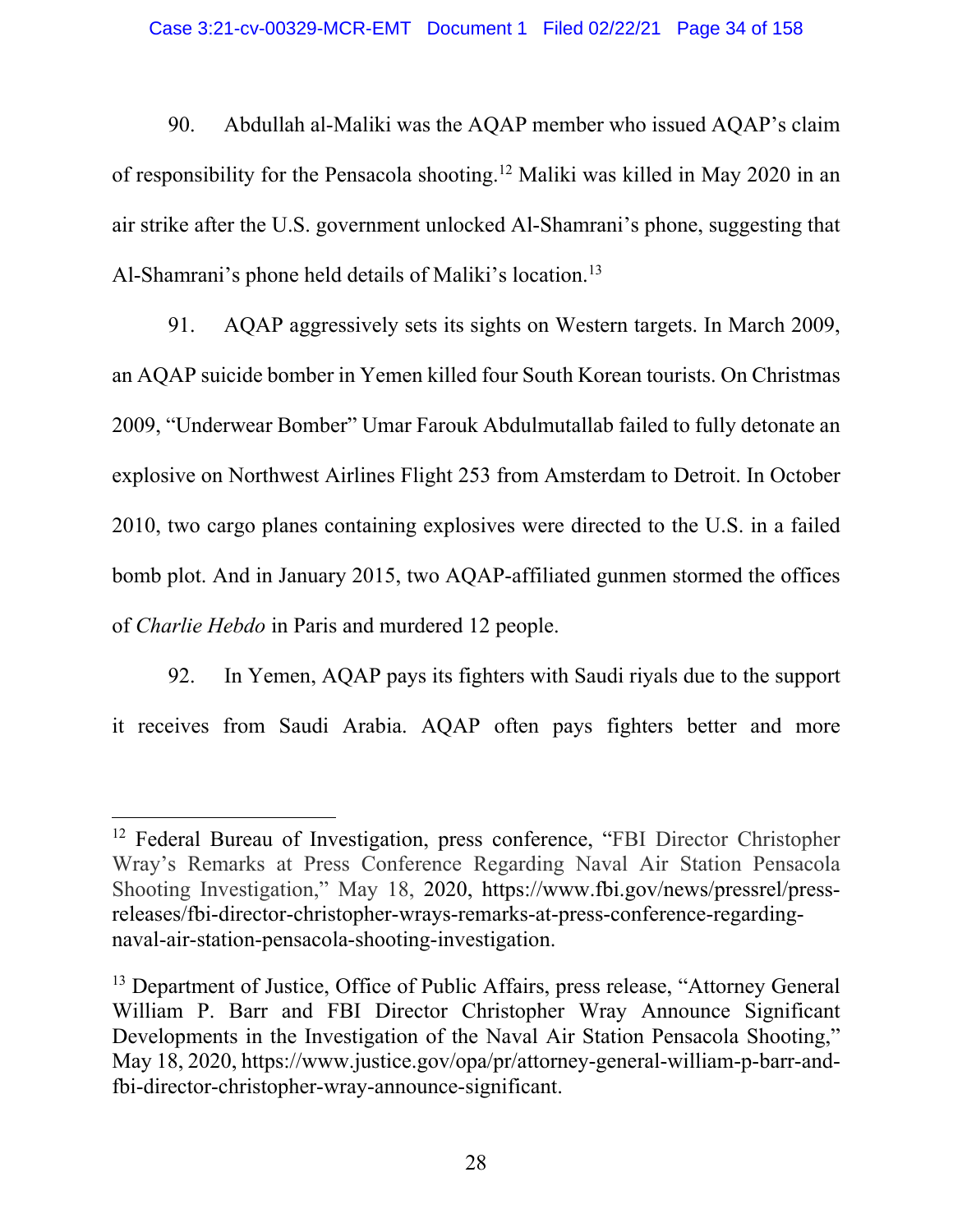### Case 3:21-cv-00329-MCR-EMT Document 1 Filed 02/22/21 Page 35 of 158

consistently than pro-government forces, prompting defections and allowing it to grow in strength.

93. An increase in numbers of Saudi AQAP members after 2010 greatly improved the group's ability to fundraise through donations from Saudi Arabia, and Saudi Arabia allows AQAP financiers to work unencumbered throughout its territory.

94. Saudi Arabia has repeatedly failed to prosecute individuals in its country who are raising money on behalf of AQAP. Indeed, individuals have appeared on Saudi state television and met with Saudi Arabia's grand mufti after being sanctioned by the United States. For example, in 2015, a state-run television network featured Abdulwahhab al-Humayqani. At the time, al-Humayqani had been sanctioned for terrorist financing and was a senior leader within AQAP. His appearance on a state-run network, was a tacit endorsement of AQAP and its supporters by the Saudi government.

95. In August 2018, an investigation by The Associated Press cited evidence that the Saudi-led coalition has cooperated with AQAP members in Yemen—recruiting hundreds of fighters, paying others to leave specific cities, and neglecting to confiscate their weapons or stolen cash. According to interviews with Yemeni officials, tribal leaders, and AQAP members, some forces from the Saudiled coalition recruit current and former members of the terrorist organization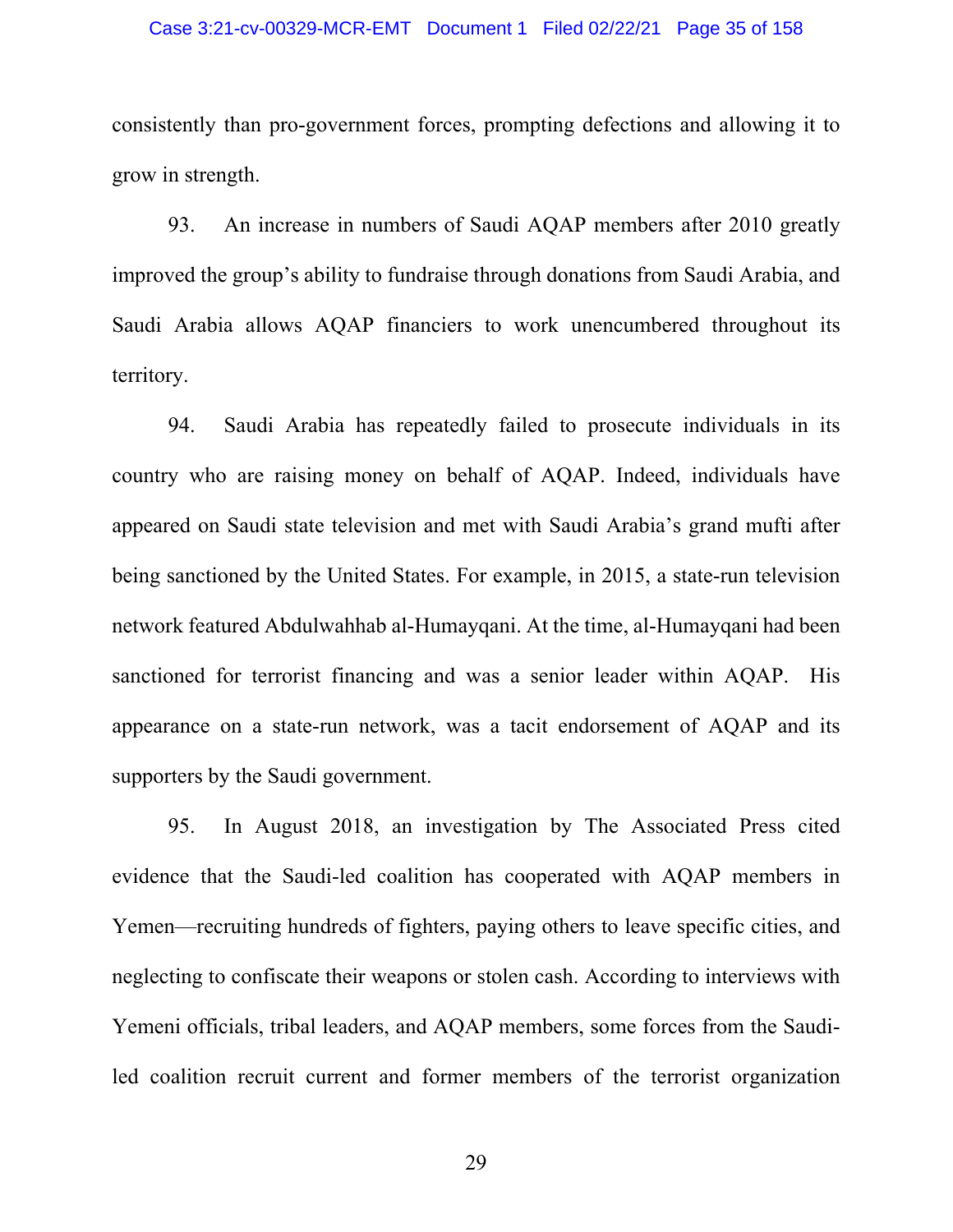because they are skilled fighters. AQAP members claimed that the terrorist group is allied with two of the four central commanders of the Saudi-led coalition on the Red Sea coast, and The Associated Press has identified the al-Qaeda logo on weapons utilized by coalition fighters during a campaign in 2017.

96. Saudi Arabia's direct support to AQAP aligns with its well-known tolerance toward, and frequent state-sanctioned support for extremist or terrorist actors. In fact, Saudi Arabia is widely viewed as the world's largest source of funds to, and promoter of, Salafist jihadism.

97. In a May 25, 2017, Washington Post article, journalist Fareed Zakaria wrote:

The facts are well-known. For five decades, Saudi Arabia has spread its narrow, puritanical and intolerant version of Islam — originally practiced almost nowhere else — across the Muslim world. Osama bin Laden was Saudi, as were 15 of the 19 9/11 terrorists.

And we know, via a leaked email from former secretary of state Hillary Clinton, in recent years the Saudi government, along with Qatar, has been "providing clandestine financial and logistic support to [the Islamic State] and other radical Sunni groups in the region." Saudi nationals make up the second-largest group of foreign fighters in the Islamic State and, by some accounts, the largest in the terrorist group's Iraqi operations. The kingdom is in a tacit alliance with al-Qaeda in Yemen.<sup>14</sup>

<sup>14</sup> Fareed Zakaria, *How Saudi Arabia Played Donald Trump*, Washington Post, May 25, 2017, available at: https://www.washingtonpost.com/opinions/global-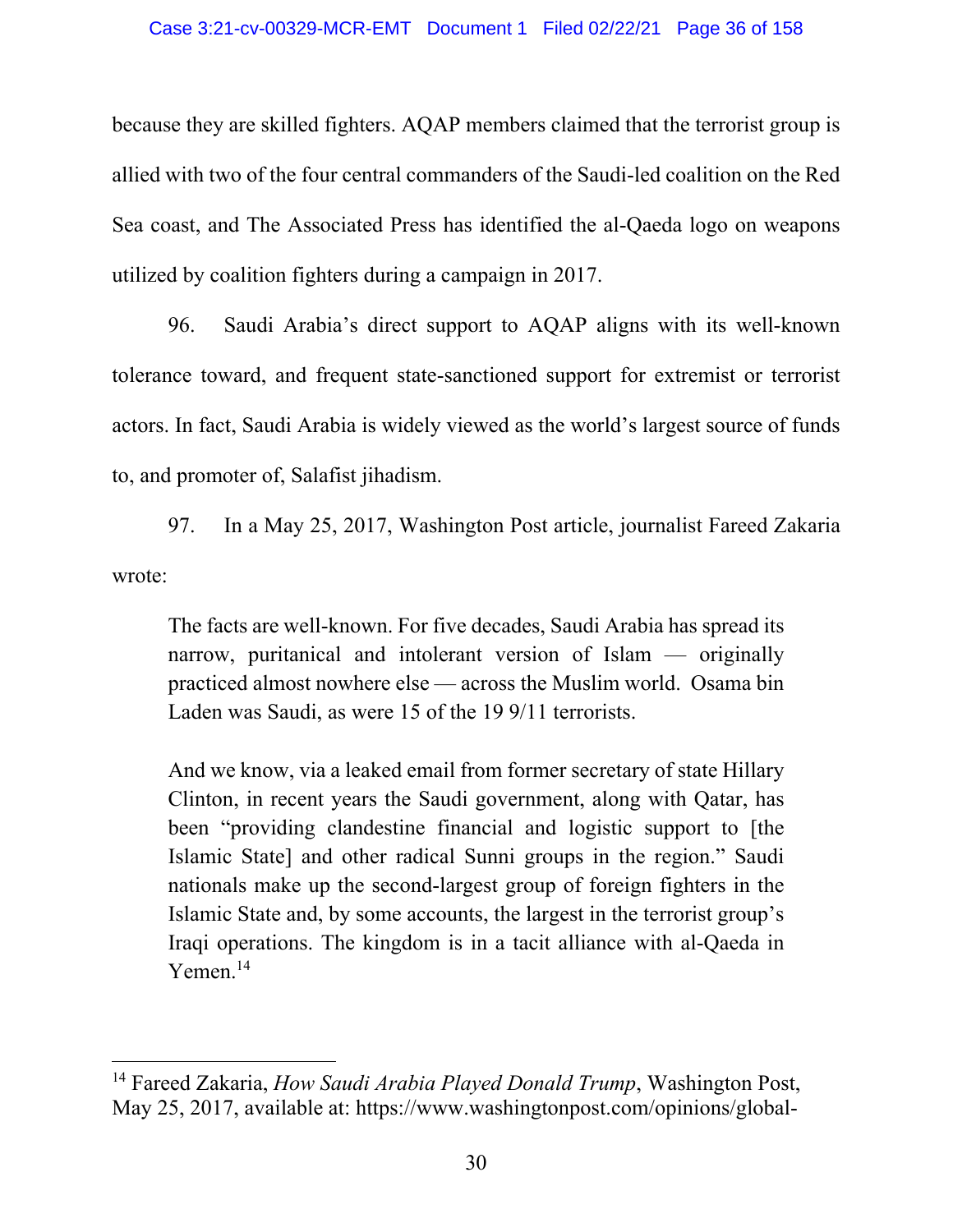98. The Kingdom of Saudi Arabia has presented a public face to the United States and other Western countries as a nation fighting al-Qaeda and terrorism while at the same time, Saudi Arabian government actors and agents have given al-Qaeda and other Islamic extremist material support and resources. Saudi Arabian donors and sympathizers remain a critical financial support base of al-Qaeda and constitute the most significant source of funding to al-Qaeda.

# **G. Saudi Arabia's State Surveillance of its Citizens, Particularly Those Abroad**

99. The Saudi government regulates and controls all internet activity in Saudi Arabia. Any information that is "incompatible with Islamic religion and national regulations" is censored. Websites and blogs within Saudi Arabia must be registered and receive accreditation from the Kingdom's Culture and Information Ministry.

100. The Saudi Regime also has sweeping surveillance capabilities with regard to telecommunications and online activity. The Saudi Arabian government actively monitors its citizens' use of mobile phones and the internet.

101. The Saudi Regime even more aggressively monitors its citizens living outside of Saudi Arabia. It is well known within the intelligence communities that the Kingdom tracks internet and mobile phone usage of students and military

opinions/saudi-arabia-just-played-donald-trump/2017/05/25/d0932702-4184-11e7- 8c25-44d09ff5a4a8\_story.html.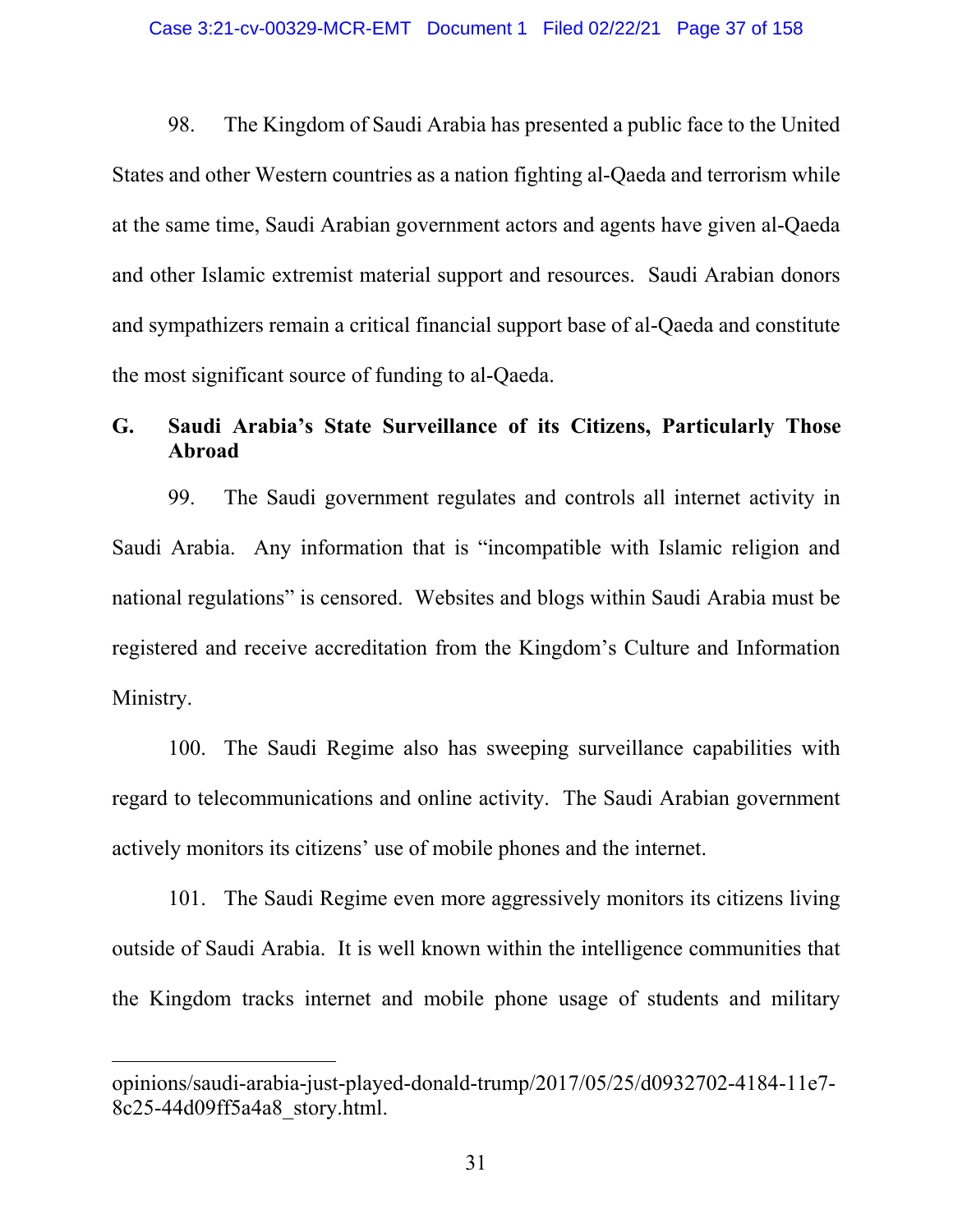#### Case 3:21-cv-00329-MCR-EMT Document 1 Filed 02/22/21 Page 38 of 158

personnel serving abroad on Saudi funded scholarships. To the extent that a Saudi citizen expresses thoughts or ideas inconsistent with the Kingdom or its faith, they are immediately censored (or worse) by the government.

102. Saudi Arabia had the capacity to monitor Al-Shamrani and detect his extremist ties. The country has previously surveilled other Saudi service members' online activity.

103. For example, a former Royal Saudi Air Force officer, Yahya Assiri, while serving in the Saudi armed forces, created an online account in 2004 to debate politics in online chat forums and write articles. For these activities, Assiri used the pseudonym "Abu Fares" and a lion avatar to shield his identity. The Saudi Air Force intelligence detained and interrogated Assiri about his writings as "Abu Fares" online.<sup>15</sup>

104. This demonstrates that Saudi authorities had the knowledge and ability to de-mask Saudi soldiers operating anonymously online well over a decade before Al-Shamrani attacked U.S. service members. And unlike Assiri, Al-Shamrani was not taking similar steps to mask his identity in his social media posts that made his support for AQAP and his jihadist principles clear.

<sup>15</sup> Rori Donaghy, "*The Saudi Air Force Officer who Became a Human Rights Advocate*," Middle East Eye, March 6, 2015.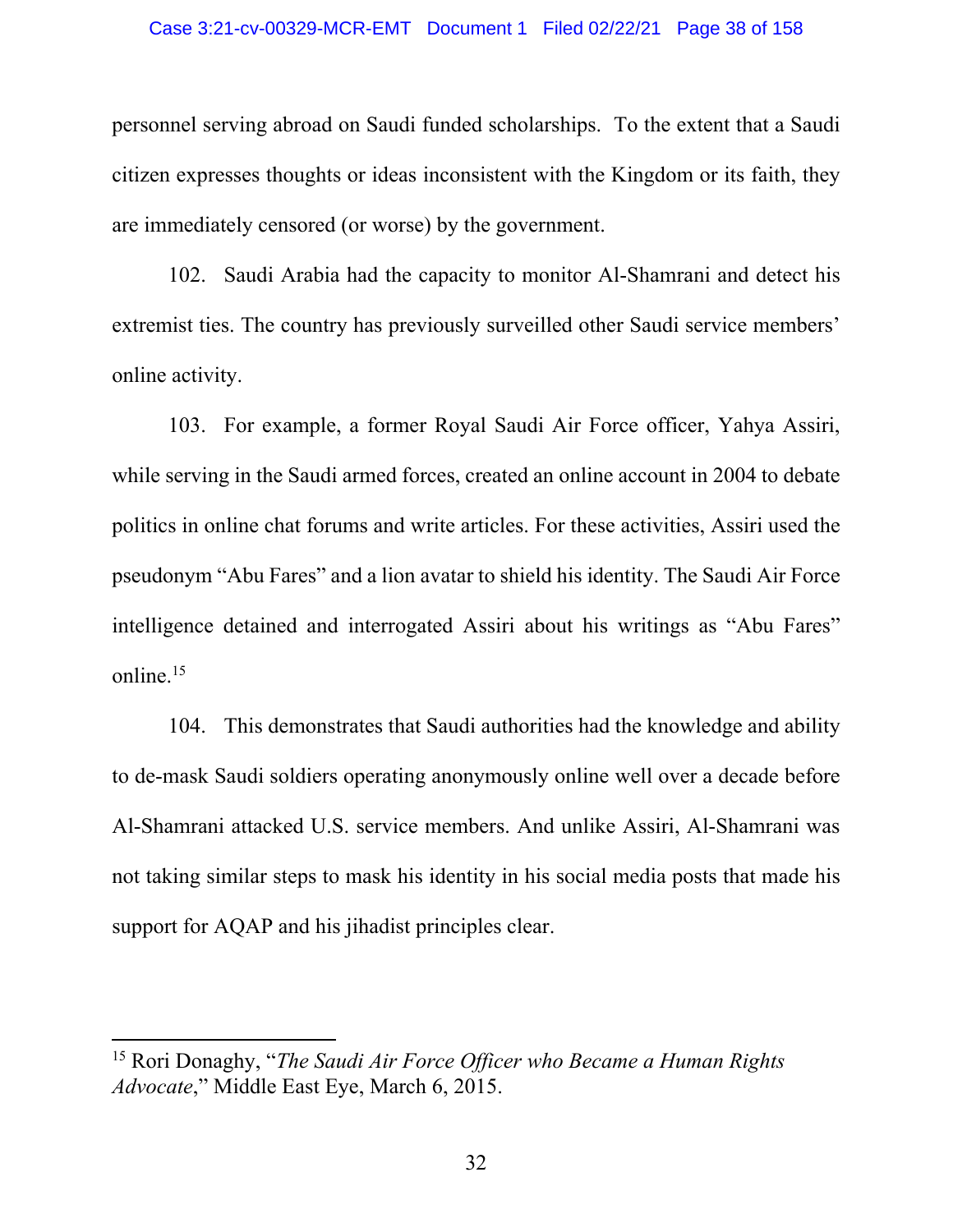#### Case 3:21-cv-00329-MCR-EMT Document 1 Filed 02/22/21 Page 39 of 158

105. Saudi Arabia's technical surveillance capabilities have advanced since the interrogation of Assiri. Saudi Arabia now employs sophisticated software to track its citizens at home and abroad. One tool used by Saudi Arabia is, Pegasus, a highly-sophisticated spyware program, which "can infiltrate both iOS and Android devices," allowing operators "to read text messages, including those that are end-toend encrypted; examine photos; and track a phone's location." The spyware can also silently enable telephones and cameras. Saudi Arabia's use of Pegasus demonstrates that it had the technical capability to track Al-Shamrani's messages despite the fact that his communication with AQAP were through end-to-end encrypted messaging apps.16

106. In 2017, Saudi Crown Prince Mohammed bin Salman's former top advisor, Saud bin Abdullah al-Qahtani, announced that the Saudi government was capable of identifying anonymous Twitter users.17 This capability enabled Saudi

<sup>&</sup>lt;sup>16</sup> Siena Anstis, Ronald Deibert, & John Scott-Railton, "A Proposed Response to the Commercial Surveillance Emergency," *Lawfare,* July 19, 2019, https://www.lawfareblog.com/proposed-response-commercial-surveillanceemergency.

<sup>&</sup>lt;sup>17</sup> Layla Quran, "Saudi Students in U.S. Say Their Government Watches Their Every Move," *PBS NewsHour,* March 19, 2019, https://www.pbs.org/newshour/world/saudi-students-in-u-s-say-their-governmentwatches-their-every-move.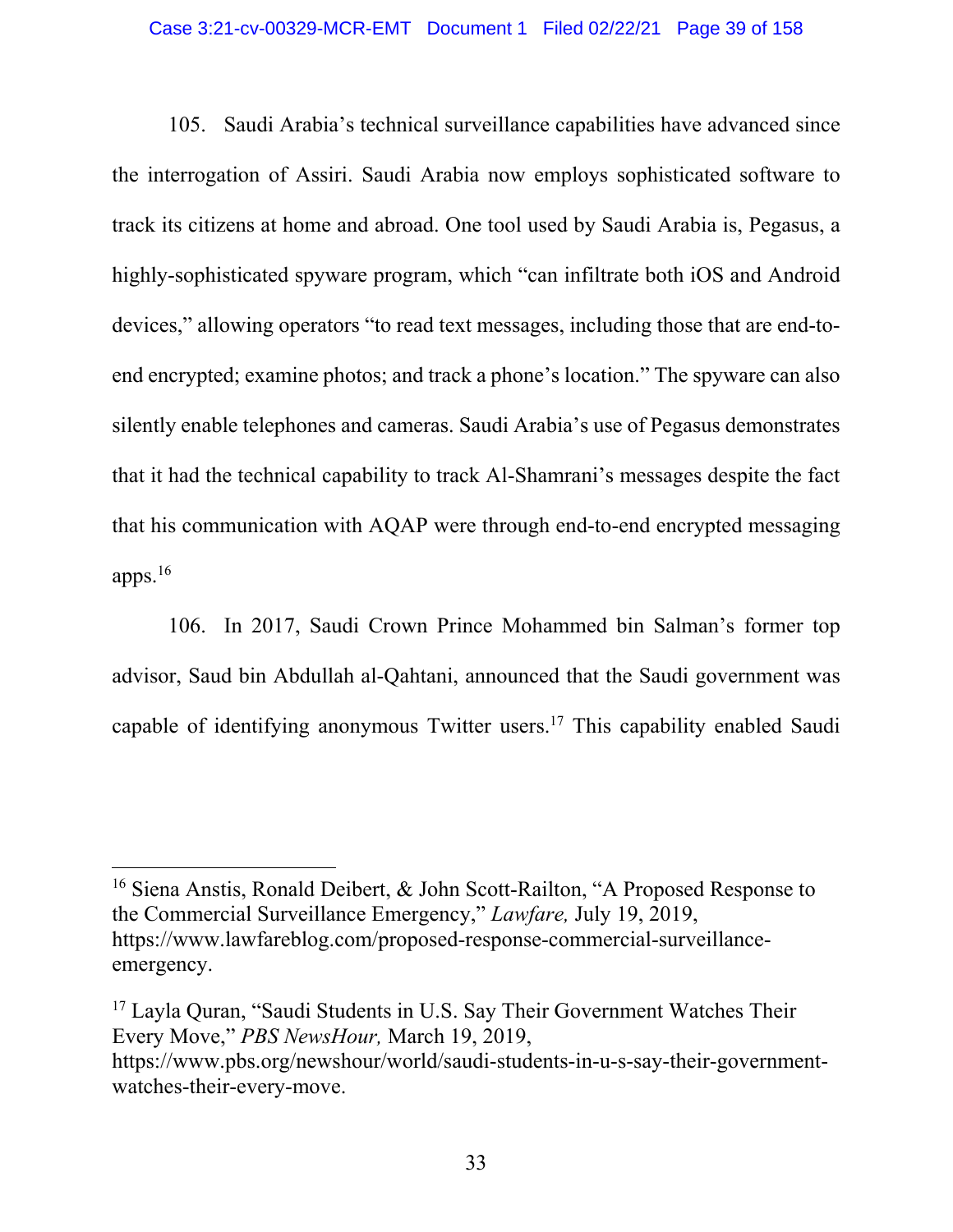#### Case 3:21-cv-00329-MCR-EMT Document 1 Filed 02/22/21 Page 40 of 158

Arabia to identify Al-Shamrani as the owner of the Twitter account on which he posted extremist messages.

107. In 2019, Saudi Arabia was surveilling its citizens in the United States using cell phone tracking data. On November 1, 2019, Saudi telephone companies began submitting an inordinate number of user location requests, typically used to help foreign companies "register roaming charges" to U.S. phone companies. The requests, given their volume, allowed Saudi phone companies to track the whereabouts of Saudis in the United States.

108. Specifically, the data showed that Saudi citizen's mobile phones were being tracked as they travelled through the U.S. as often as two to thirteen (13) times per hour. Experts who reviewed the data believe the data indicates it was "highly likely" that the Saudis were engaged in a surveillance campaign, based on the magnitude of the location requests, and that this frequency suggests Saudi citizens in the U.S. "could probably have been tracked on a map to within hundreds of metres of accuracy in a city."18

109. Saudi Arabia therefore knew exactly where Al-Shamrani and his fellow RSAF officers were throughout November and December 2019, leading up to the attack, including during his unauthorized travel to the 9/11 memorial.

<sup>&</sup>lt;sup>18</sup> Stephanie Kirchgaessner, "Revealed: Saudis Suspected of Phone Spying Campaign in US," *The Guardian* (London), March 29, 2020.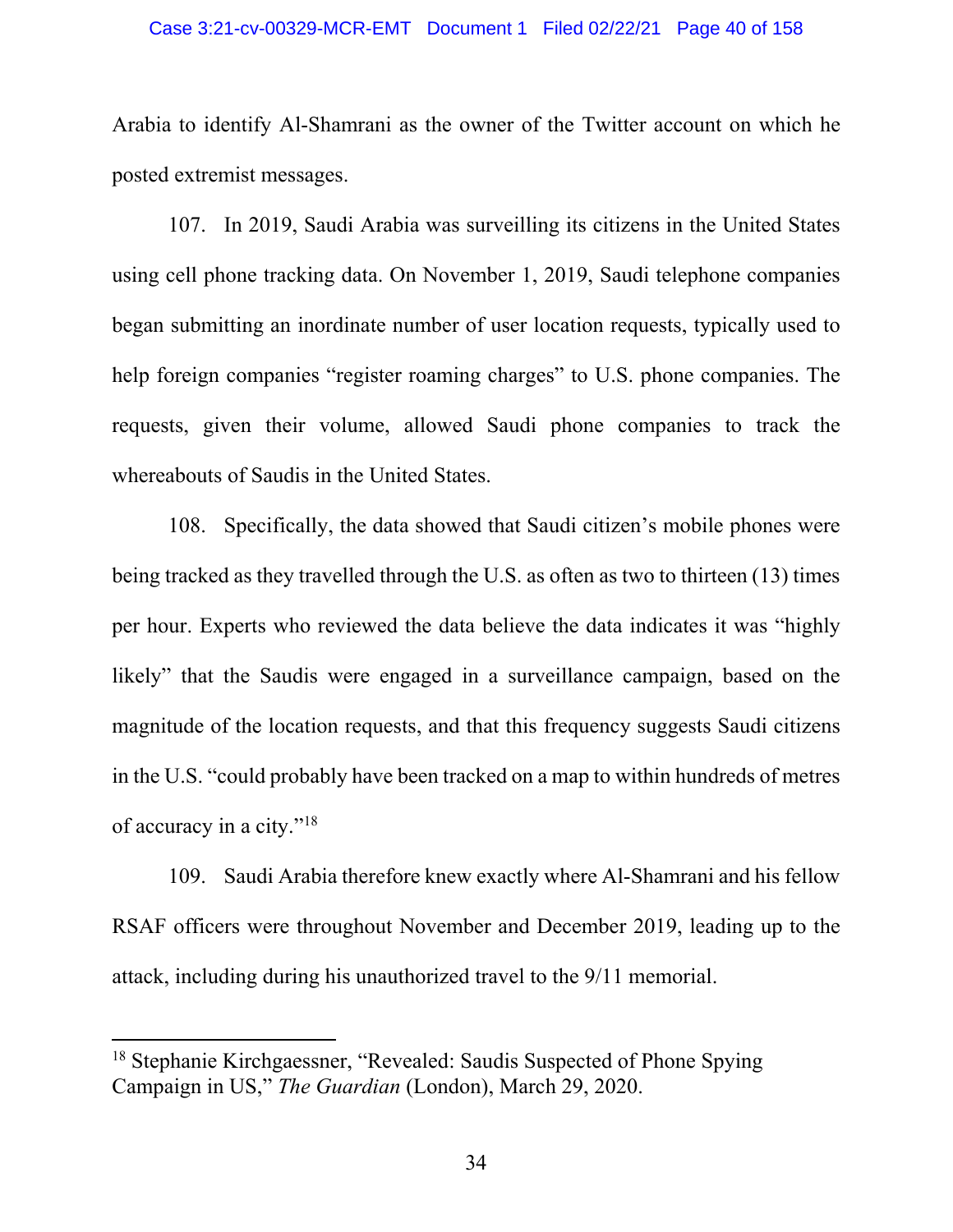## **H. 2nd Lt. Al-Shamrani's State-Funded Education**

110. 2nd Lt. Al-Shamrani was born in 1998 in Tabalah and grew up in Al Ahsa. Al Ahsa is part of the Najd region of Saudi Arabia, which is known for its strict interpretation of Islam and Wahhabi fundamentalism.

111. Al-Shamrani studied Wahhabism in Saudi Arabia and was provided state-funded textbooks characterizing Christians and Jews as infidels and enemies of Islam. The curriculum called for non-believers to be punished by death and justified the use of violence in the name of Islam.

112. Al-Shamrani became active on Twitter in 2012. His twitter account bore his first and last name and was easily traceable to him.

113. In 2015, Al-Shamrani began following religious extremist and hardline clerics. By 2015, Al-Shamrani's Twitter account showed evidence of radicalization and anti-American sentiments.

114. At least as early as 2015, Al-Shamrani made contact with operatives from AQAP.

# **I. Saudi Arabia's Deliberate and Reckless Failures to Investigate, Monitor, Supervise and Report Al-Shamrani**

115. In 2015, Al-Shamrani joined the RSAF. Al-Shamrani told friends and family that he had been chosen to undergo a "special mission."

116. Al-Shamrani underwent extensive vetting when he joined the RSAF.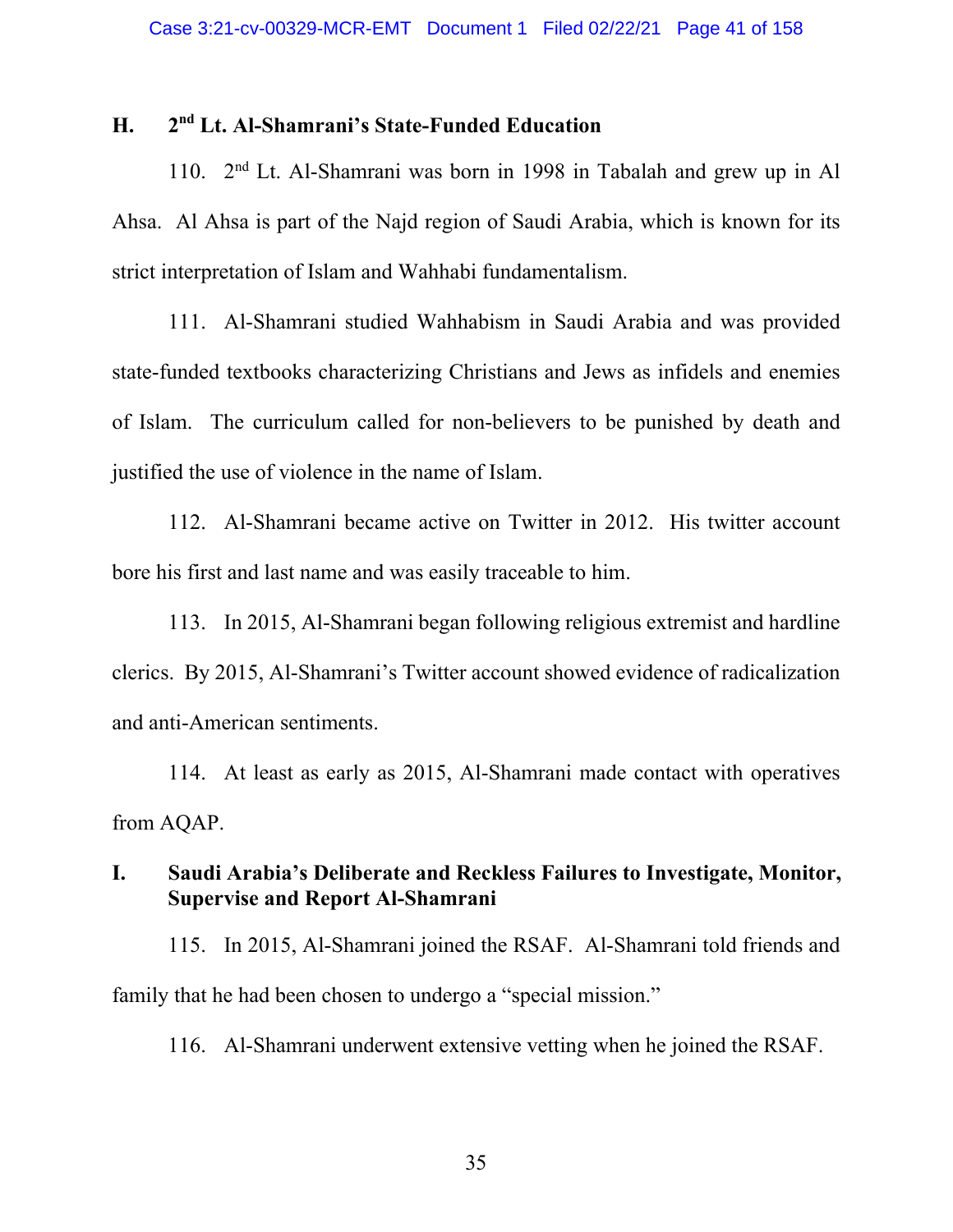#### Case 3:21-cv-00329-MCR-EMT Document 1 Filed 02/22/21 Page 42 of 158

117. At this point, Saudi Arabia knew of Al-Shamrani's radicalization and anti-American sentiments, which were publicly associated with a Twitter account bearing his name and were regularly shared with Al-Shamrani's friends and family.

118. Nevertheless, Al-Shamrani was allowed to enroll in the RSAF Academy.

119. Throughout Al-Shamrani's service with the RSAF, Al-Shamrani regularly posted radical fundamental ideology on his social medial accounts. Al-Shamrani also posted anti-American and anti-Jewish ideology on his social media accounts. Al-Shamrani also commented on and encouraged others to post radical Islamic sentiments on social media. Al-Shamrani was followed by and friends with other Saudi Arabian citizens in the government and RSAF who read and commented on Al-Shamrani's radical posts.

120. Of the hundreds of students in his RSAF Academy class, Al-Shamrani was one of two awarded a scholarship to enter a joint military training program in the United States.

121. In the RSAF, candidates for foreign training programs are nominated by their squadron commanders, who send the nominations up the chain of command in the Kingdom's Defense Ministry.

122. United States Representative Matthew Gaetz described the military program as follow: "The way the program works is that the foreign government has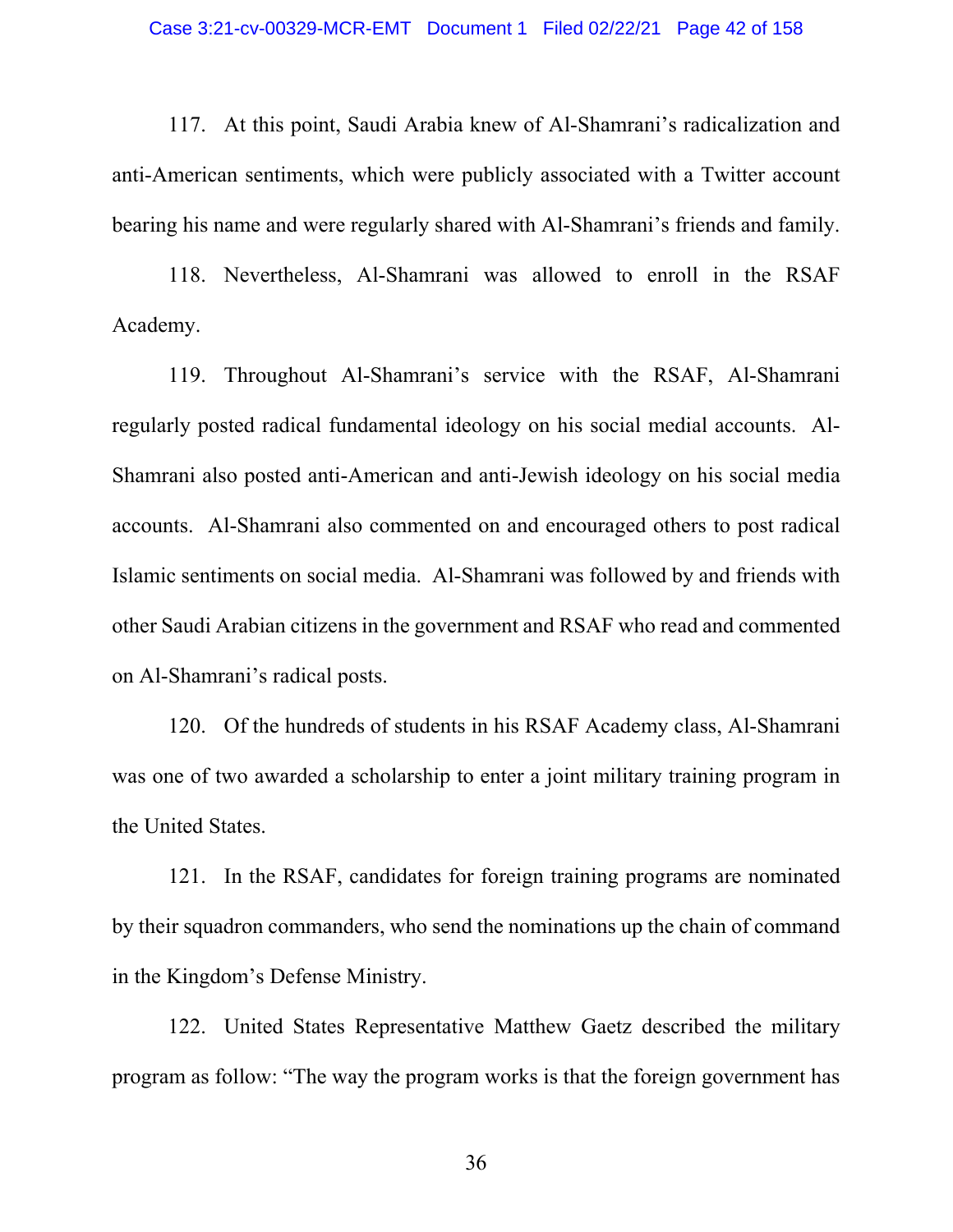#### Case 3:21-cv-00329-MCR-EMT Document 1 Filed 02/22/21 Page 43 of 158

to certify that these are the best of their best, that these are their future generals and admirals and senior military officials for their countries."

123. Prior to coming to the United States, Al-Shamrani had undergone extensive military training by the Saudi government, including, but not limited to, intelligence and weapons training, including the use of semi-automatic pistols in combat.

124. As a prospective trainee in an American flight program, Al-Shamrani was required to be thoroughly screened by Saudi security forces before and after his name was put forward to the Kingdom's Defense Ministry.

125. At this point, Saudi Arabia knew of Al-Shamrani's radicalization and anti-American sentiments, as well as his affiliation with AQAP.

126. At the request of Saudi Arabia, Al-Shamrani was granted an A-2 visa for military training in the United States.

127. In financing, training, and providing critical logistical support to Al-Shamrani, Saudi Arabia was instrumental in securing one of the rarest and most useful strategic objectives a terrorist organization could secure: a well-trained AQAP operative, with access to U.S. military installations and personnel on U.S. soil.

128. In 2017, the Saudi government paid for Al-Shamrani to spend a year learning English at the Lackland Air Force Base in San Antonio, Texas.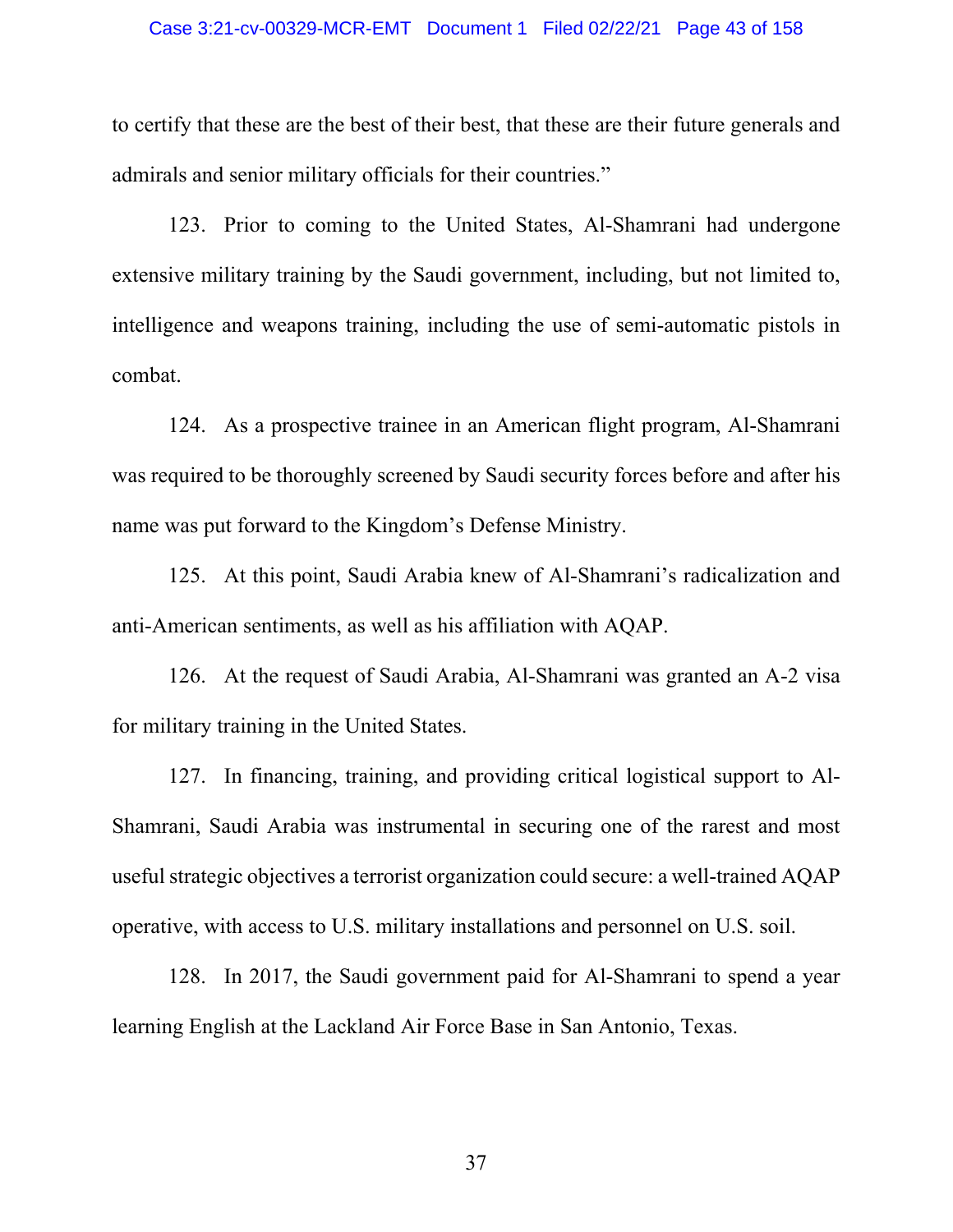129. In May 2018 Al-Shamrani moved to attend pilot training at Naval Aviation Schools Command at NAS Pensacola, in Pensacola, Florida.

130. Over the next year and a half, Al-Shamrani participated in Naval Flight Officer training and took classes on a variety of subjects, including aviation preparation and Naval Flight Officer training.

131. In February 2019, Al-Shamrani travelled to Saudi Arabia. Al-Shamrani spent a portion of his trip performing the Umrah – a religious pilgrimage to the holy city of Mecca.

132. In July 2019, Al-Shamrani obtained a Florida state hunting license, under a hunting license exception, which he used to buy a Glock 45 9-millimeter pistol. Al-Shamrani also purchased hundreds of rounds of 9-millimeter ammunition.

133. The pistol and ammunition were purchased in violation of KSA policies and procedures, which prevent international military students such as Al-Shamrani from owning a firearm.

134. Al-Shamrani stored the pistol, extended clips, and ammunition in the Saudi Arabian barracks.

135. Al-Shamrani carried the pistol along with ammunition from July of 2019 to December 6, 2019 around NAS Pensacola in his pilot helmet bag.

136. The Kingdom of Saudi Arabia's commanding officer on base (also referred to as a CLO) knew that Al-Shamrani had a weapon and significant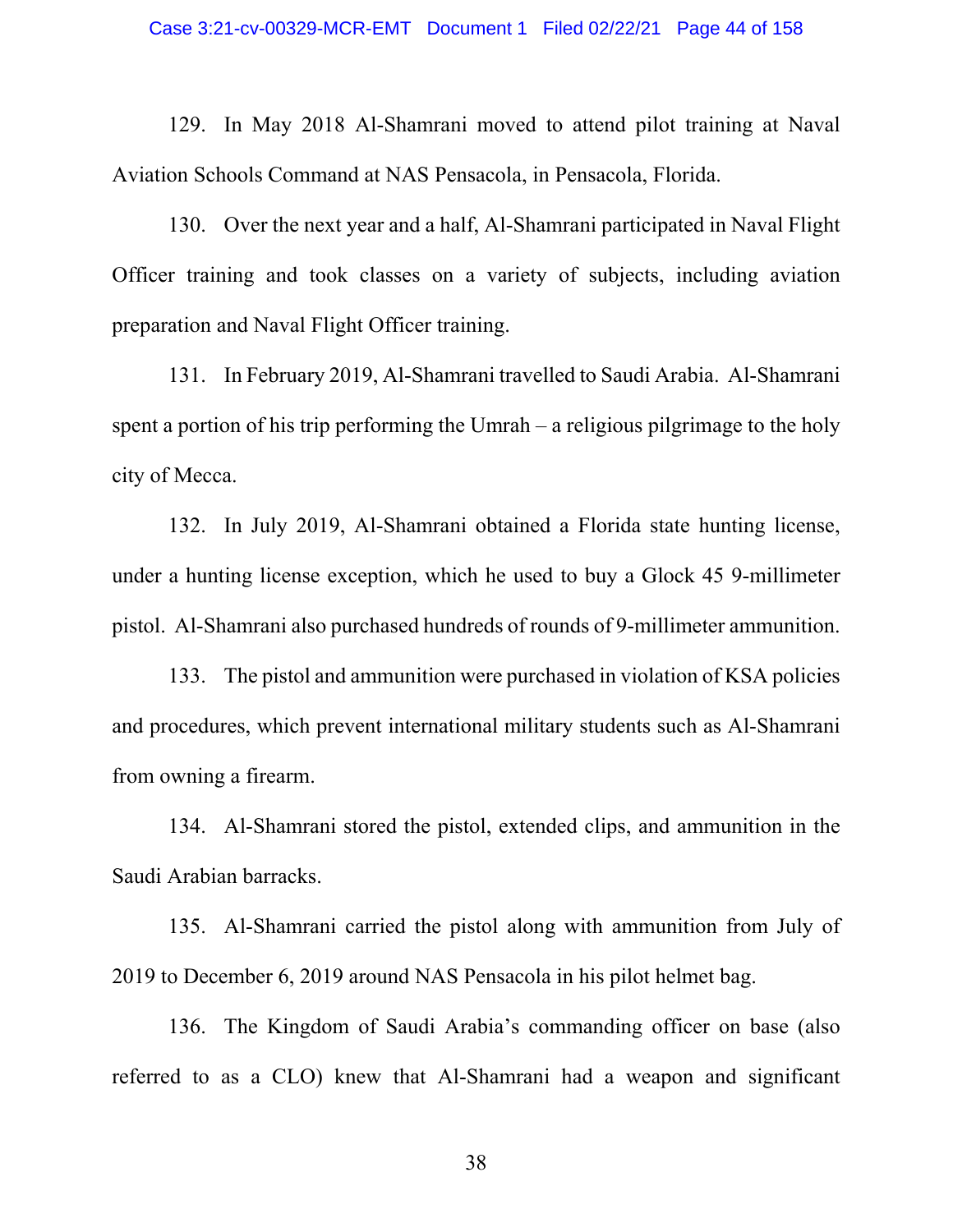ammunition in violation of both U.S. and KSA policy. The other Saudi Arabian trainees stationed at NAS Pensacola also knew that Al-Shamrani had a weapon and ammunition on base in violation of both U.S. and KSA policy.

137. The Saudi CLO's performance in his duties fell well below the requisite standards. He rarely attended the Navy's weekly progress reviews covering his subordinates and he abandoned his post on September 21, 2019, returning to Saudi Arabia without identifying any replacement or relief for his role. Saudi Arabia failed to fill his absence until January 2020 – approximately one month after the NAS Terrorist Attack.

138. Al Shamrani and his fellow RSAF officers failed to notify anyone in command that the CLO had departed and that his station was unfilled, leaving them unsupervised at NAS Pensacola. There was a marked decline in the performance and grooming standards of all Saudi students after the CLO's departure. In addition, all Saudi housing inspections ceased.

139. At this point, the Kingdom knew of the CLO's departure and the now total lack of supervision of Al-Shamrani and the RSAF flight students.

140. On September 11, 2019, Al-Shamrani posted an ominous message on social media, saying that "the countdown has begun."

141. Later that month, Al-Shamrani wrote out a will purporting to explain his forthcoming attack, saved it using the Notes app on his iPhone, and sent a copy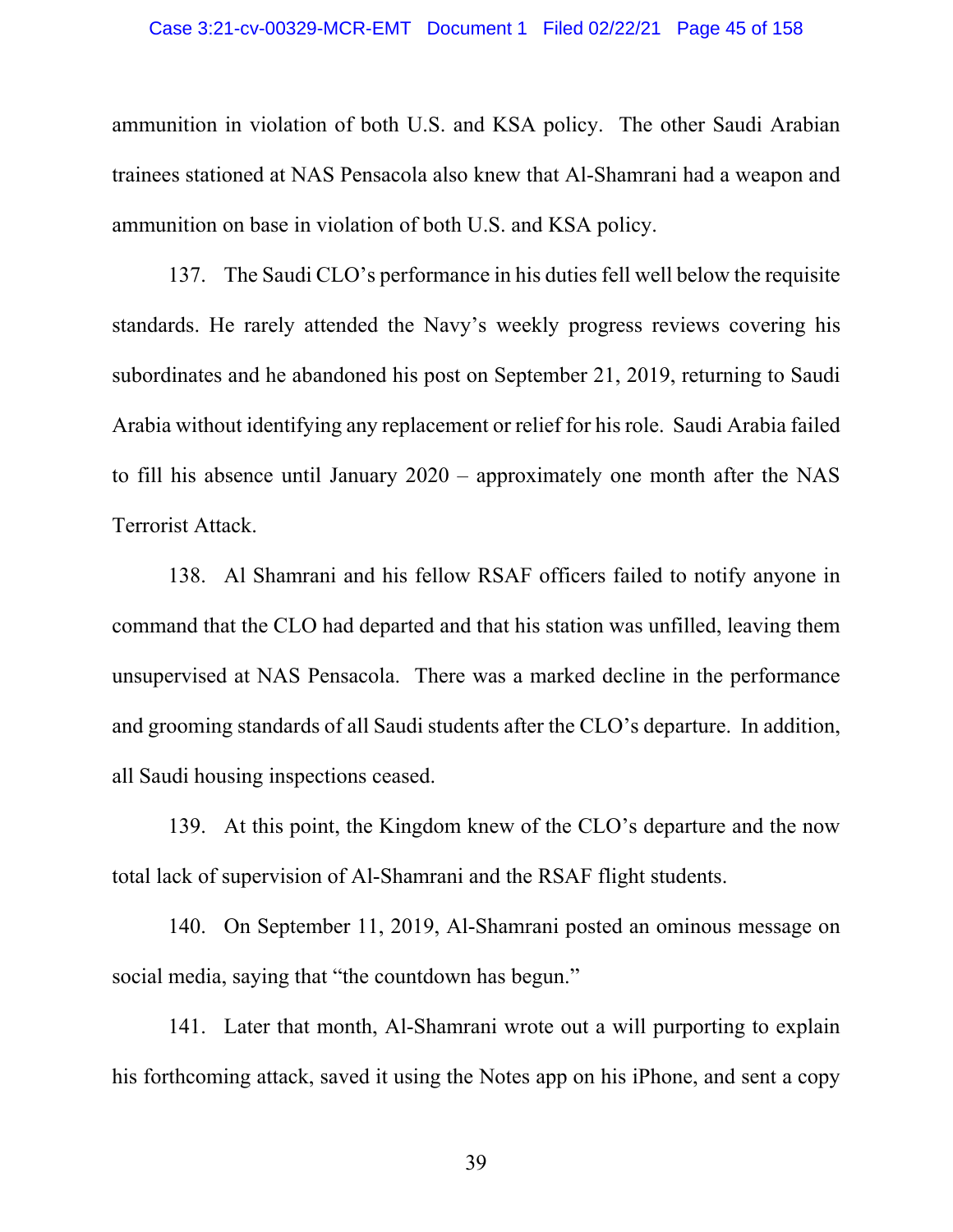to AQAP. AQAP was working with Al-Shamrani to plan the attack and maximize U.S. casualties.

142. In November 2019, Al-Shamrani went with a group of Royal Saudi Air Force trainees to visit the 9/11 memorial in New York City. The leave was not authorized or sanctioned, and was in violation of U.S. and KSA policy.

143. Al-Shamrani and his travel companions failed to notify any senior officer of their plans or their departure from Pensacola to New York, even though Al-Shamrani and the other Saudi officers were aware of the leave protocols. Despite Saudi Arabia's surveillance on their cellphones, it did nothing to address this unauthorized trip by its students.

144. During the visit to NY and the 9/11 Museum at Ground Zero, the RSAF trainees paid tribute to the 9/11 hijackers and discussed the plans for the NAS Terrorist Attack.

145. On December 5, 2019, the night before the attack, Al-Shamrani hosted a dinner party for fellow RSAF Trainees. During the dinner party Al-Shamrani screened videos of mass shootings and discussed his plan to commit the NAS Terrorist attack the following day.

146. One of the RSAF trainees who attended the dinner party called in sick the morning of the shooting. Instead of attending flight training, he stood outside building 633 and recorded the shooting on his cell phone.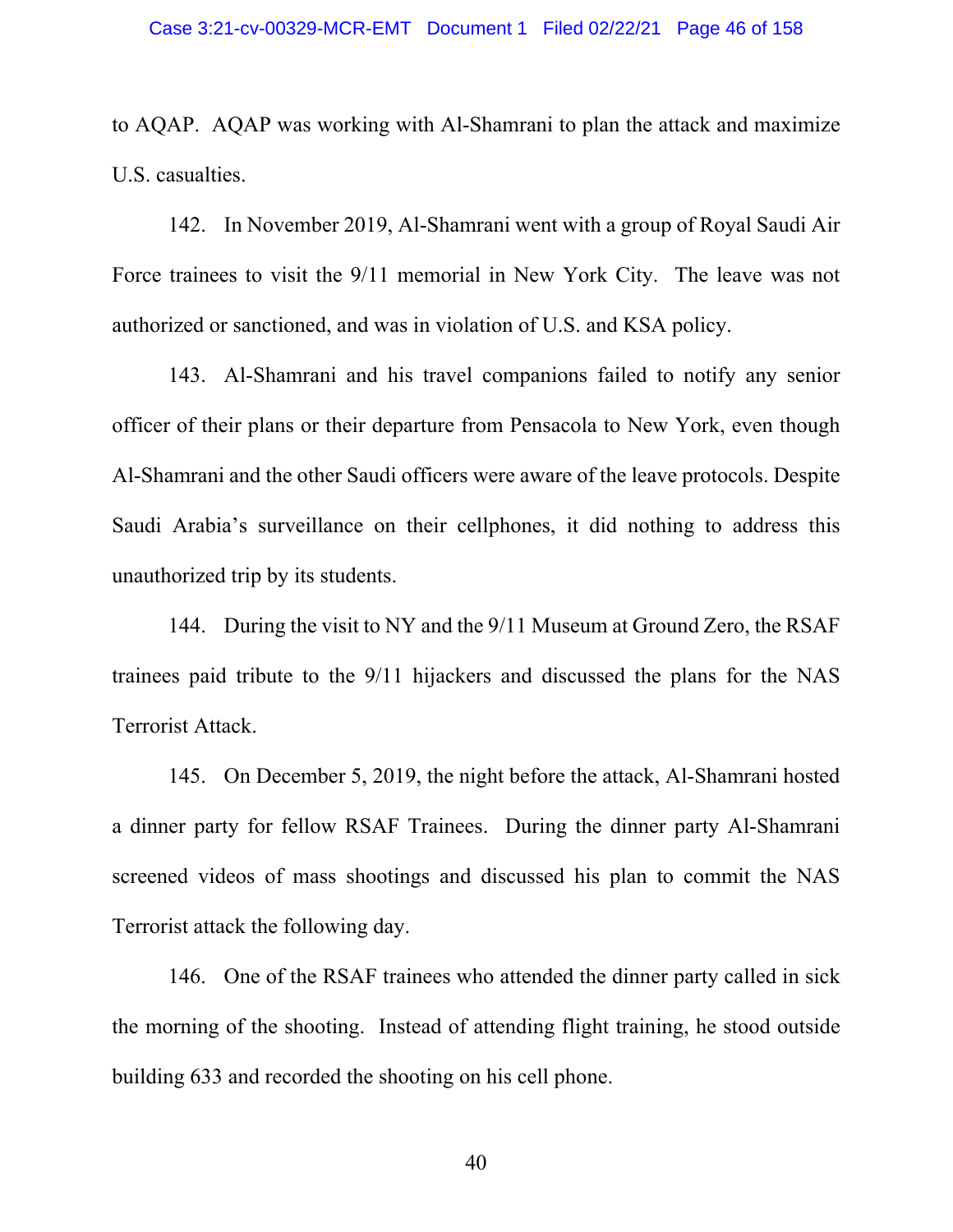147. Two other RSAF trainees who attended the dinner party also called in sick the morning of the shooting. They watched the attack from a car nearby.

148. None of the Royal Saudi Air Force trainees at the scene of the attack reported Al-Shamrani's behavior nor did they try to stop the NAS Terrorist Attack. Because they supported it.

# **J. Saudi Arabia Recklessly Failed to Provide Sufficient Country Liaison Officer Assistance at NAS Pensacola**

149. A Country Liaison Officer (CLO) is an "officer or non-commissioned officer (NCO) of a foreign military establishment selected by his or her government and attached to MILDEP [schools of a military department] or DoD agency for the primary purpose of helping administer IMS [International Military Students] from his or her home country."<sup>19</sup>

150. At all times overlapping with Al-Shamrani's presence in the United States and during the attack at NAS, Saudi Arabia was required to have an RSAF CLO assigned to NAS Pensacola to assist in administering RSAF Students on base.

151. The Security Assistance Management Manual, DSCA, Chapter 10, IMET states:

> • Liaison personnel are authorized only when a country is scheduled to train a large number of students or where student background warrants liaison personnel assistance… An FMS

<sup>19</sup> *See* https://samm.dsca.mil/glossary/country-liaison-officer-clo.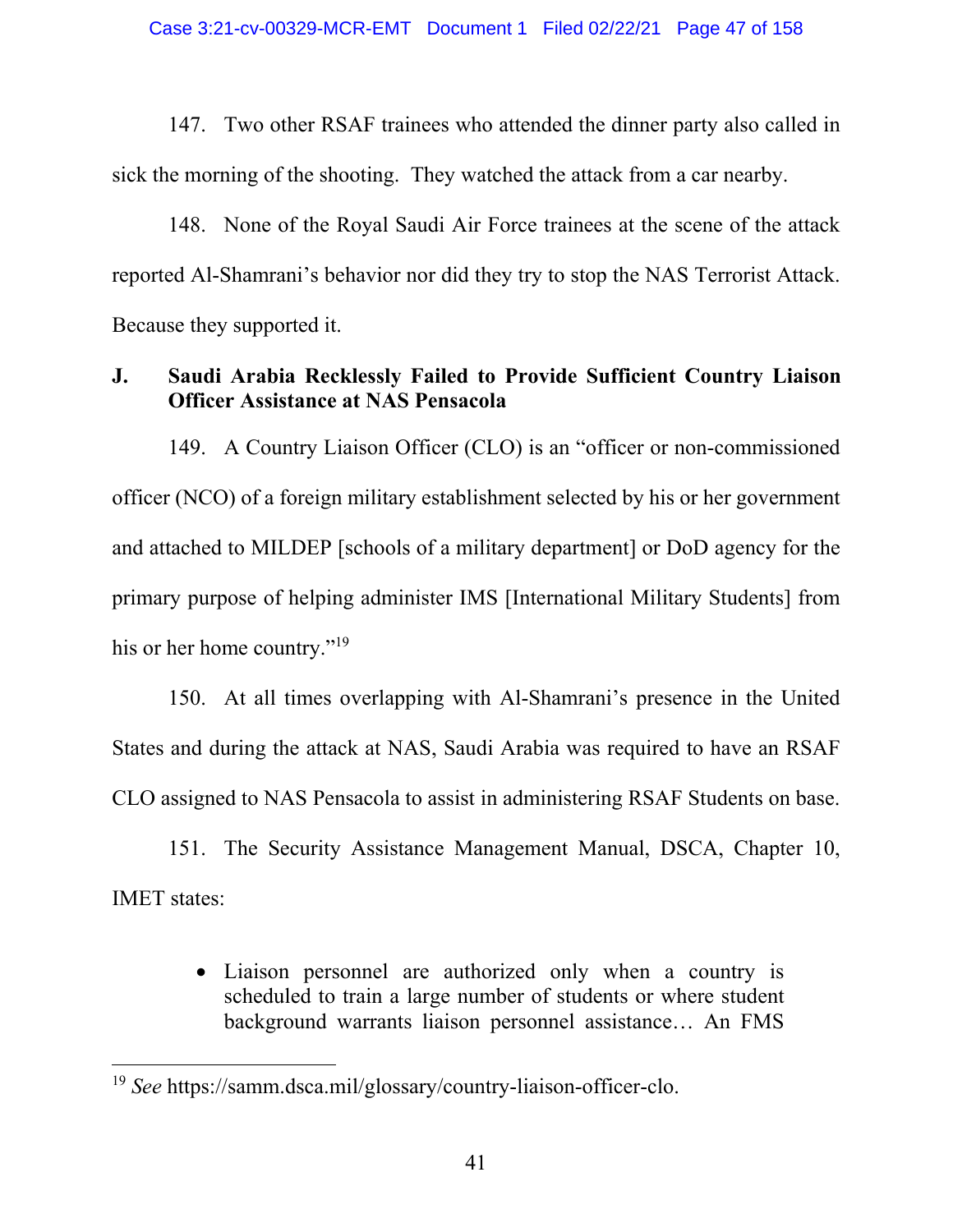case is required for non-IMET sponsored liaison personnel to cover associated support expenses (e.g., leased office space and phone). CLO support and duties will be identified and stated in an agreement between the unit and sponsoring country. Performance standards and expectations will be clearly stated and agreed with actionable options for low standards. *See* C10.20.8

- Due to the need for CLO accountability, it is required that all CLOs report to the IMSOs [International Military Student Offices] for in/out processing in addition to notifying IMSOs of any departure from assigned duty location (i.e. leave, TDY, etc.) scheduled leave in-country. CLOs will adhere to the same administrative requirements as the IMS to ensure accountability. *See* C10.20.8.1.
- CLOs are briefed prior to departure. CLOs will adhere to any IMS administrative requirements to ensure accountability for their safety and welfare. *See* C10.20.8.2.
- 152. The U.S. Naval Flight Student Training Administration Manual (TA

Manual) further provides that CLOs are required, among other things, to:

- Comply with all appropriate NAS instructions;
- Maintain contact with their students and with the IMS office;
- Ensure that their students adhere to all NATRACOM regulations;
- Assist in routine inspections of their students and their assigned quarters;
- Take necessary action for minor breaches of discipline by their students; and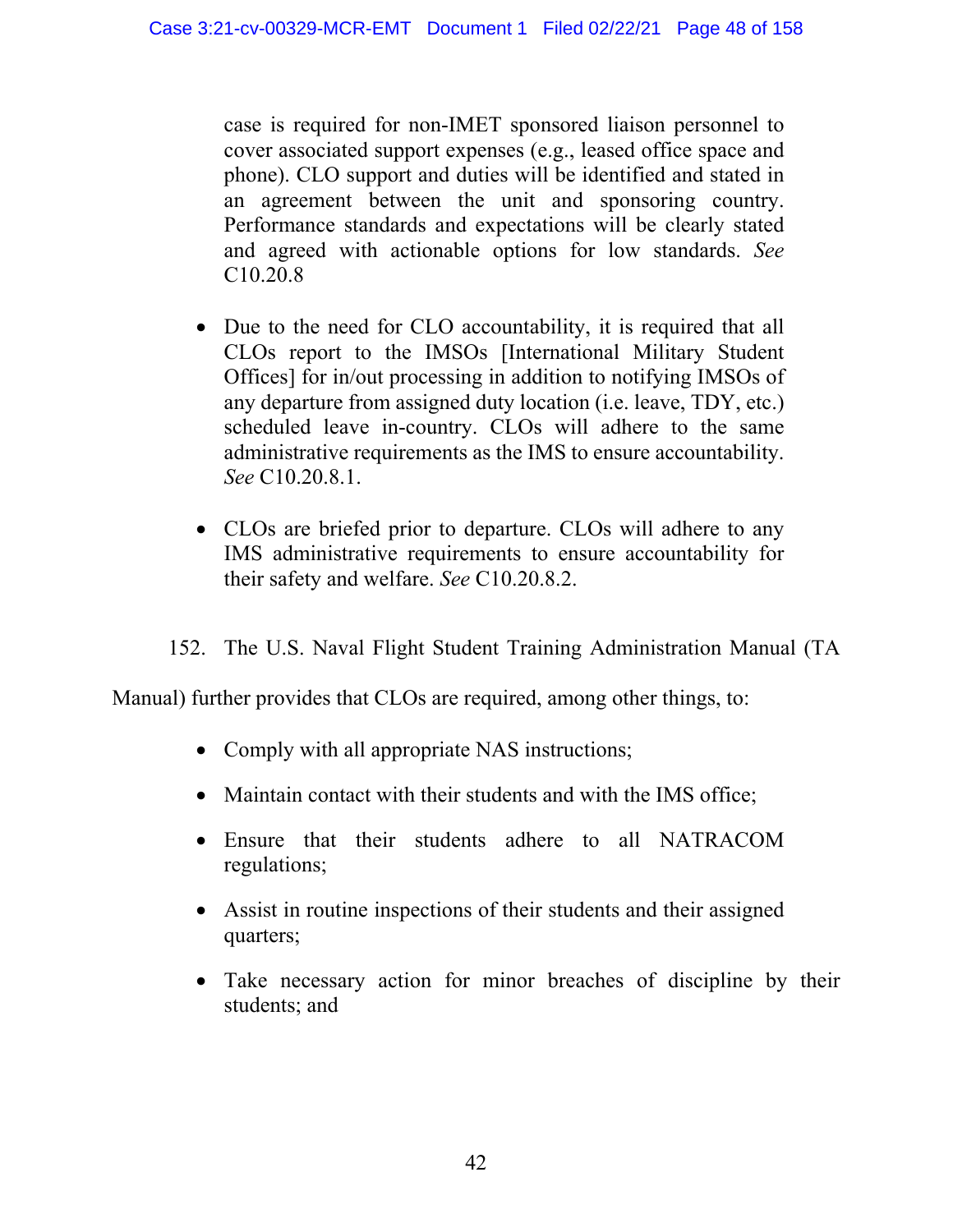• In the event of a serious accident or death of a student, the CLO should report to the CO of the squadron and assist as required.<sup>20</sup>

153. It is critical that CLOs adhere to the rules and regulations of the position, and of the school/agency to which they are assigned. "CLO duties require presence. In the absence of a CLO, good order and discipline are at risk."21

154. CLOs for Saudi Arabian flight students support high-risk training that requires constant awareness of people and their unique human factors. Due to the differences in language, culture, customs, ideologies, and backgrounds, the RSAF CLOs presence, attention, and continuity of service are necessary to ensure the safety and welfare of all service members.

155. RSAF John Doe No. 1 was the Saudi CLO assigned to NAS Pensacola at all times relevant to this action.

156. Because Al-Shamrani was an RSAF officer, he fell under the oversight of RSAF John Doe No. 1. In fact, Al-Shamrani knew and understood that the RSAF John Doe No. 1 was responsible for ensuring compliance with Navy and IMET/FMS program standards and regulations, having worked with the RSAF John Doe No. 1 during his time at NAS Pensacola.

<sup>20</sup> CNATRAINST 1500.4J, *Naval Flight Student Training Administration Manual* (2014).

<sup>21</sup> U.S. Navy, *Command Investigation Report – Fatal Shooting Incident at Naval Air Station Pensacola, Florida on 6 December 2019*, February 21, 2020.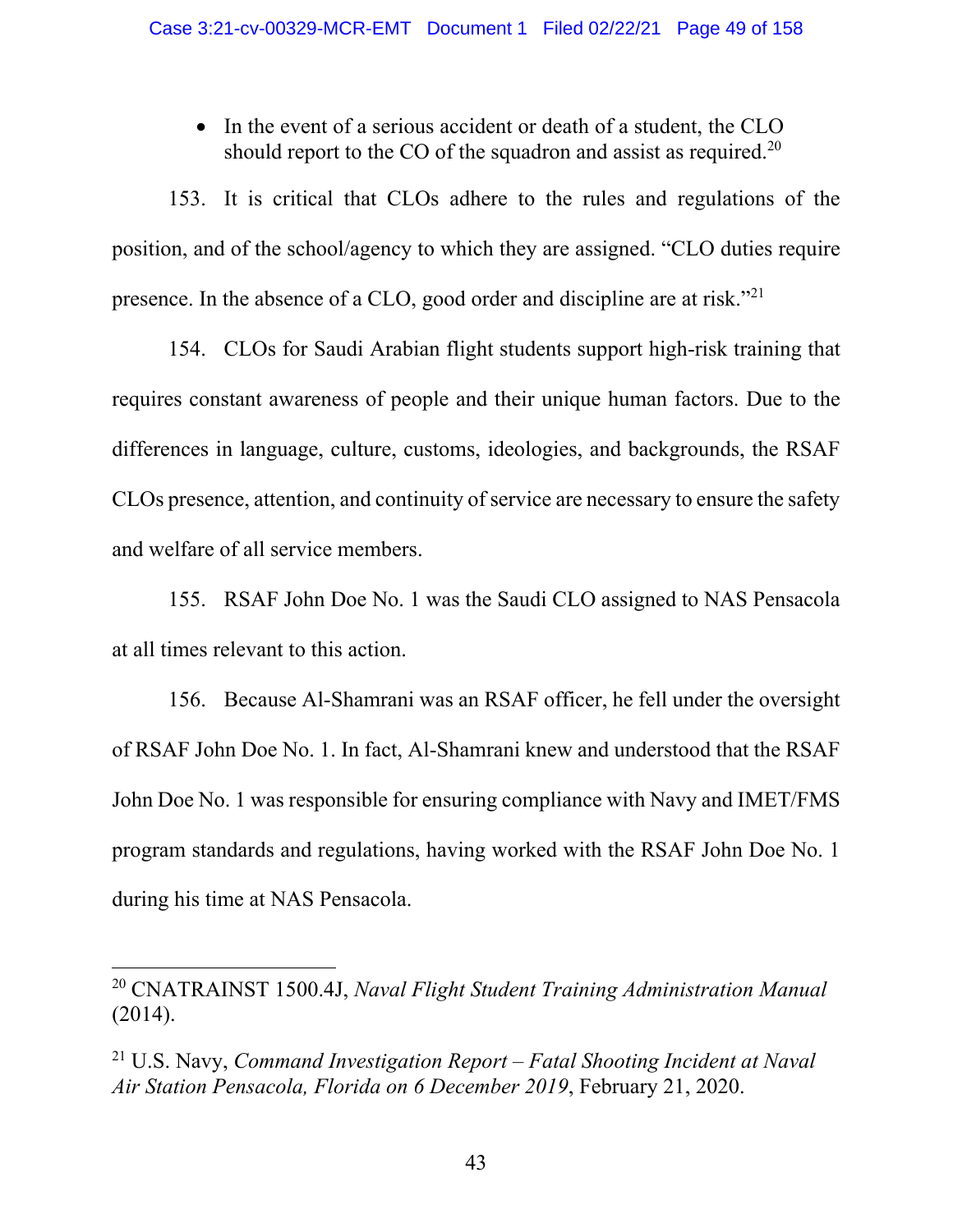157. In early June 2019, the RSAF John Doe No. 1 departed on leave. At that time, he shipped his household goods, on his own, back to Saudi Arabia.

158. On June 12, 2019, the *deputy* RSAF CLO detached from the unit and Saudi Arabia failed to identify a replacement for his position.

159. On August 19, 2019, the RSAF John Doe No. 1 returned to Pensacola from leave. He worked for only a few consecutive days, and on August 29, 2019, returned to Riyadh.

160. On September 16, 2019, five days after Al-Shamrani's "countdown" had begun tweet, RSAF John Doe No. 1 returned to Pensacola but he avoided going to the base and did not report to his office, rather, he requested all official correspondence be forwarded to a hotel in Orlando, Florida.

161. On September 21, 2019, RSAF John Doe No. 1 returned to Saudi Arabia. His post remained unoccupied until January 2020.

162. The DoD and the Navy determined that such failures, in particular, those resulting in the inattention and absence of the RSAF John Doe No. 1 were a "contributing factor" leading to the operational success and lethality of the attack at  $NAS.<sup>22</sup>$ 

 <sup>22</sup> *Id*.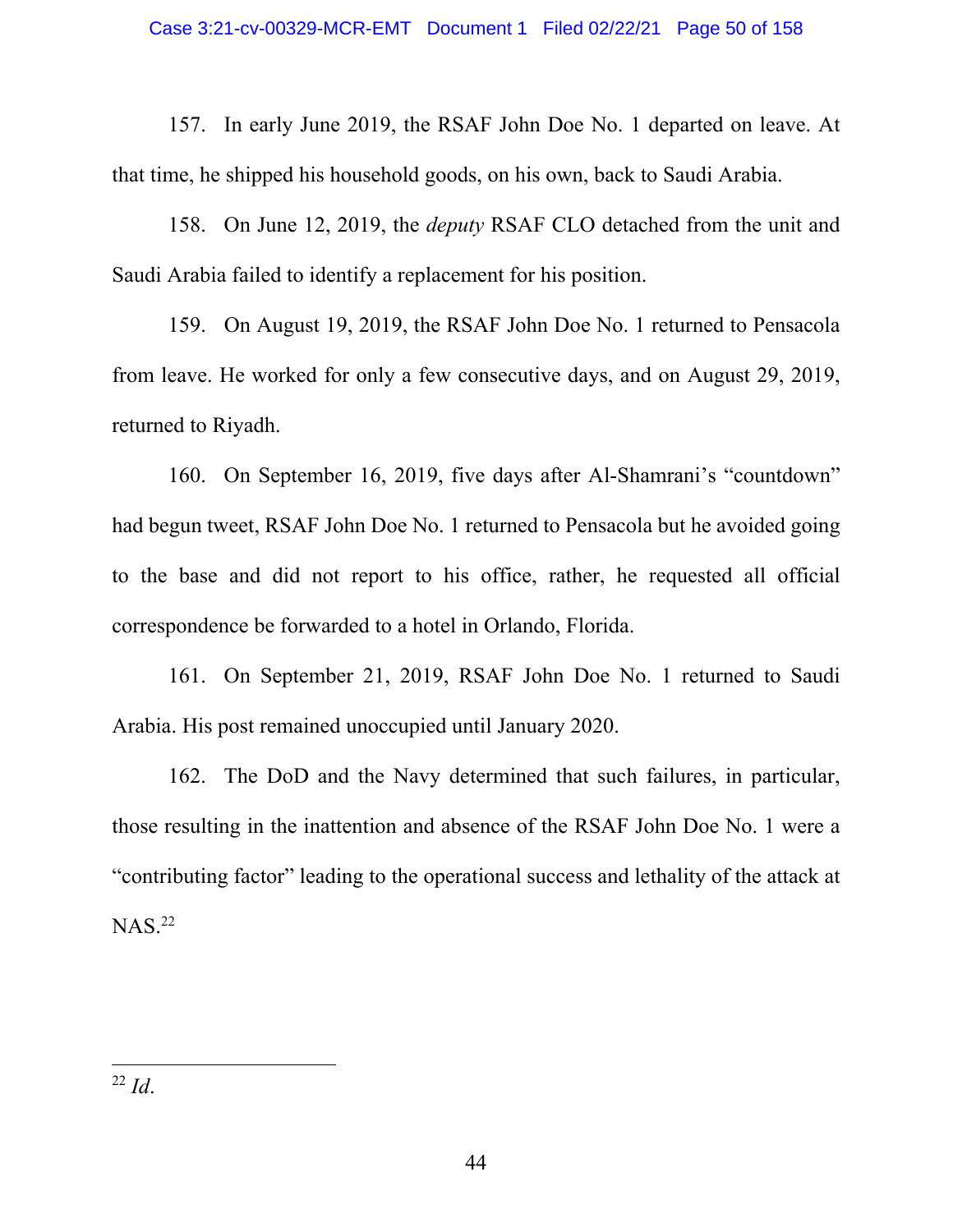#### Case 3:21-cv-00329-MCR-EMT Document 1 Filed 02/22/21 Page 51 of 158

163. The Navy further determined that the "absence of the RSAF John Doe No. 1 created a marked decline in the military bearing" of RSAF students, and that the mere presence of an RSAF CLO at NAS Pensacola from September to December 2019 may have "provided  $2<sup>nd</sup>$  Lt. Al-Shamrani with better oversight and resulted in proactive intervention by [Saudi Arabia]" prior to the attack."23

164. The Saudi CLO, RSAF John Doe No. 1, was acting on the behalf of, and within the scope and course of his employment with, Saudi Arabia at the time of these failures.

165. The failures of Saudi CLO, RSAF John Doe No. 1, caused and contributed to the acts of international terrorism in this action and occurred within the United States and did not involve the exercise or performance of discretionary functions.

166. The acts of the Saudi CLO, RSAF John Doe No. 1, were based upon, and occurred in connection with, the commercial activities of Saudi Arabia in the United States and elsewhere, and caused a direct effect in the United States. Specifically the Saudi CLO, RSAF John Doe No. 1, was present and working (or failing to work) in the United States pursuant to the commercial transactions between Saudi Arabia and the United States related to the sale of arms and training. He was

<sup>23</sup> *Id.*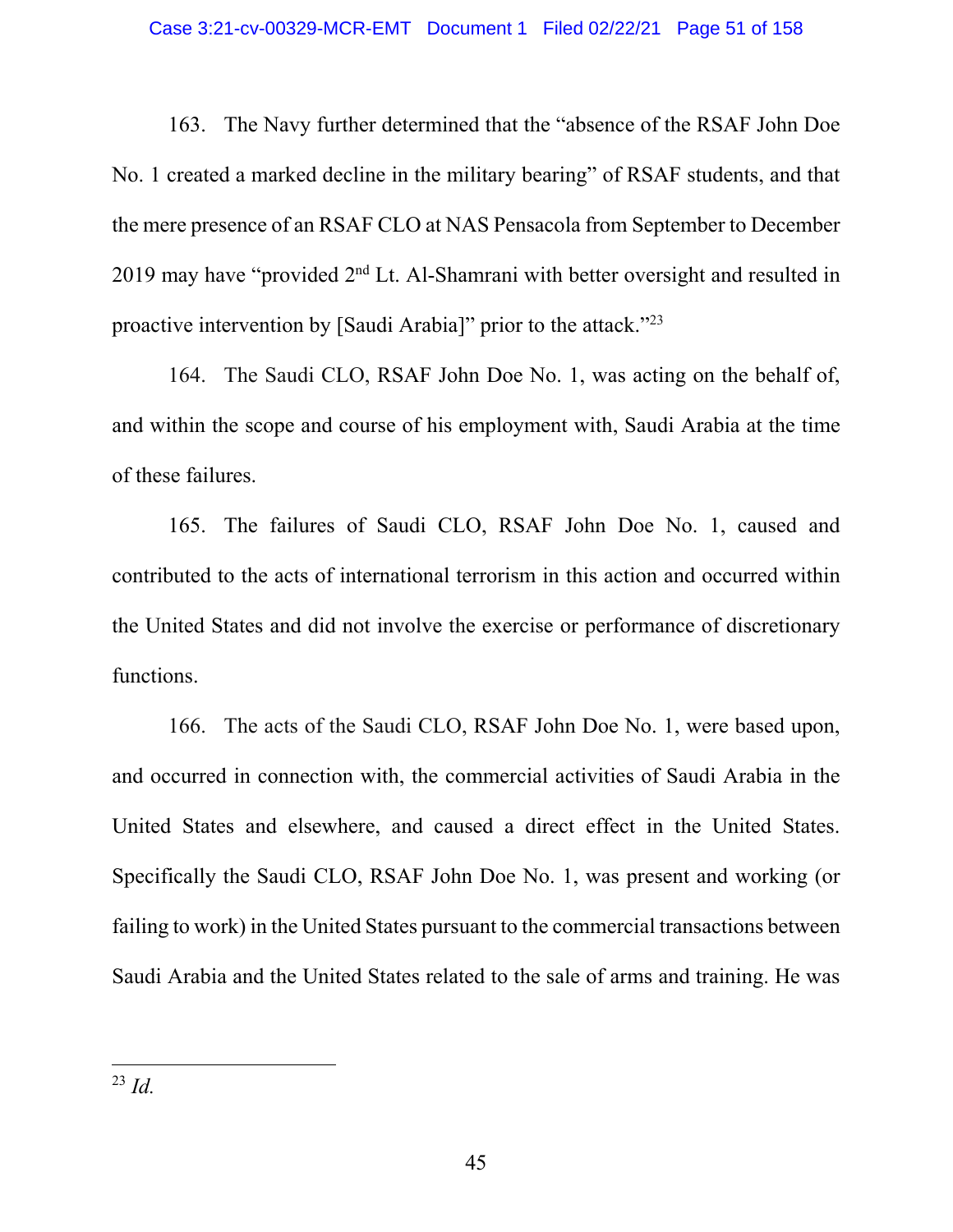required to be present and accountable, and maintain direct and continuous oversight of Al-Shamrani and John Does 2-12.

# **K. The Execution of Al-Shamrani's "Special Mission": The NAS Pensacola Massacre**

167. On the morning of December 6, 2019, Al-Shamrani entered the

Pensacola Naval Air Station wearing his RSAF uniform. Al-Shamrani shot and

murdered three American servicemen and shot and severely wounded six other

servicemen and women, two sheriff deputies and a federal police officer. Al-

Shamrani fired hundreds of rounds of ammunition during the attack.

168. The morning of the attack, Al-Shamrani tweeted a series of messages from his twitter account:

> I'm not against you for just being American, I don't hate you because your freedoms, I hate you because every day you supporting, funding and committing crimes not only against Muslims but also humanity. I am against evil, and America as a whole has turned into a nation of evil. What I see from America is the supporting of Israel which is invasion of Muslim countries, I see invasion of many countries by its troops, I see Guantanamo Bay. I see cruise missiles, cluster bombs and UAV.

> Your decision-makers, the politicians, the lobbyists and the major corporations are the ones gaining from your foreign policy, and you are the ones paying the price for it. What benefit is it to the American people to suffer for the sake of supporting Israel? Do you expect to transgress against others and yet be spared retribution? How many more body-bags are American families willing to receive? For how long can the US survive this war of attrition? The US Treasury spend billions of dollars, in order to give Americans a false sense of security.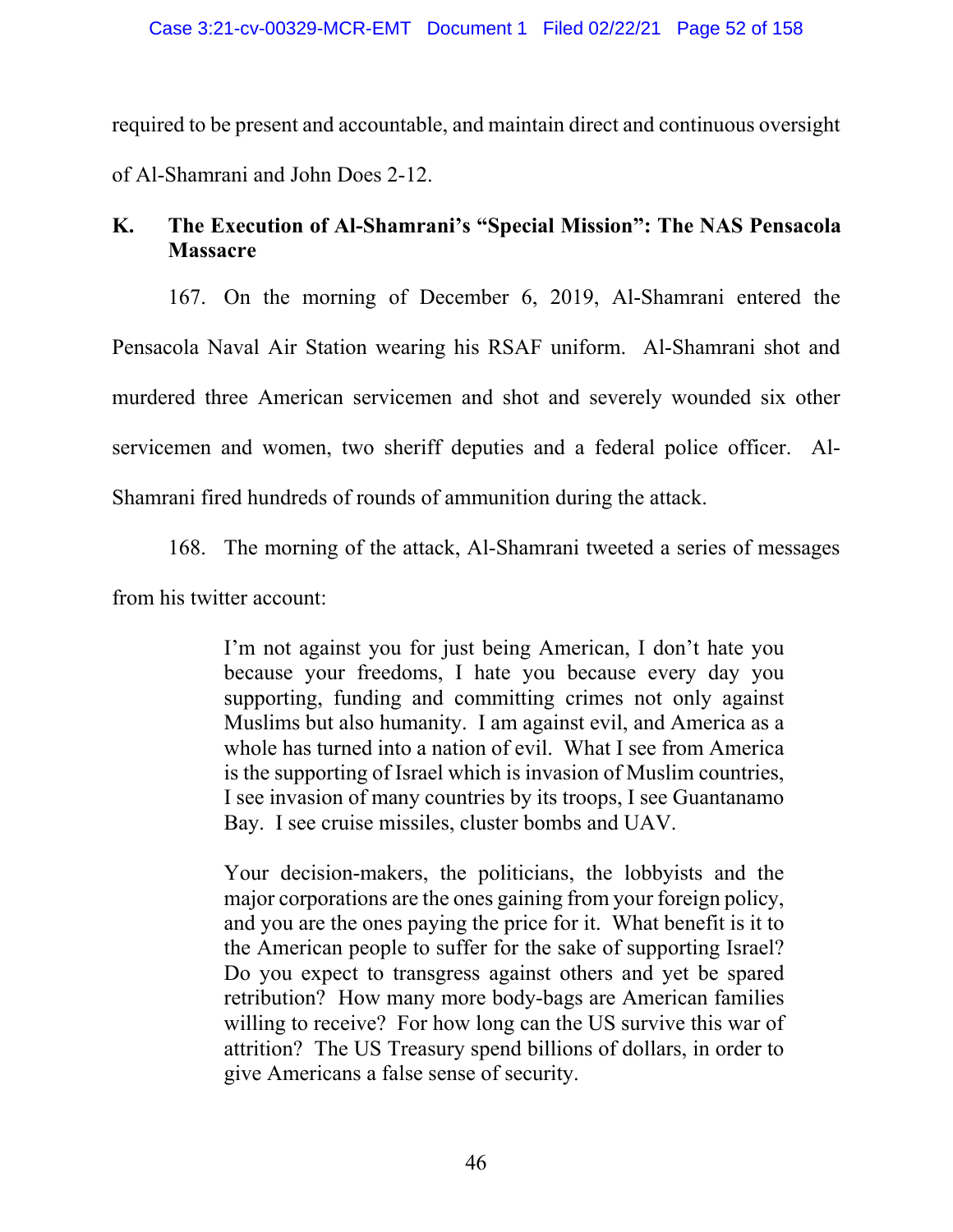The security is shared destiny. You will not be safe until we live it as reality in pleastain [sic], and American troops get out of our lands.

169. Shortly after sending the tweets and during the time Al-Shamrani was supposed to be in flight training, at approximately 6:40am, Al-Shamrani entered Building 633 at NAS Pensacola, where generations of pilots have gone through aviation preflight indoctrination classes as a rite of passage on the way to becoming aviators. Al-Shamrani knew the military and civilian personnel in Building 633 would be unarmed in accordance with base policy and given his own classroom experience there.

170. Ensign Watson, Airman Walters, Airman Haitham, Airman Johnson, Airman Blackwell, Ensign Thomas, Ensign Lehmer and Ms. Pickett were all working in building 633 the morning of December 6, 2019. Captain Hogue, Sergeant Hoyland and Deputies Glass, Tinch, Lopez, Bortner, Housam, and Keebler were first responders to the attack.

# **L. Overview of Al-Shamrani's Murderous Rampage**

171. After visiting an Islamic prayer room on another part of the base, Al-Shamrani drove his car to the west-side parking lot of Building 633.

172. At approximately 6:42 a.m., Al-Shamrani, wearing his RSAF flight suit and carrying a flight bag filled with hundreds of rounds of 9 mm ammunition loaded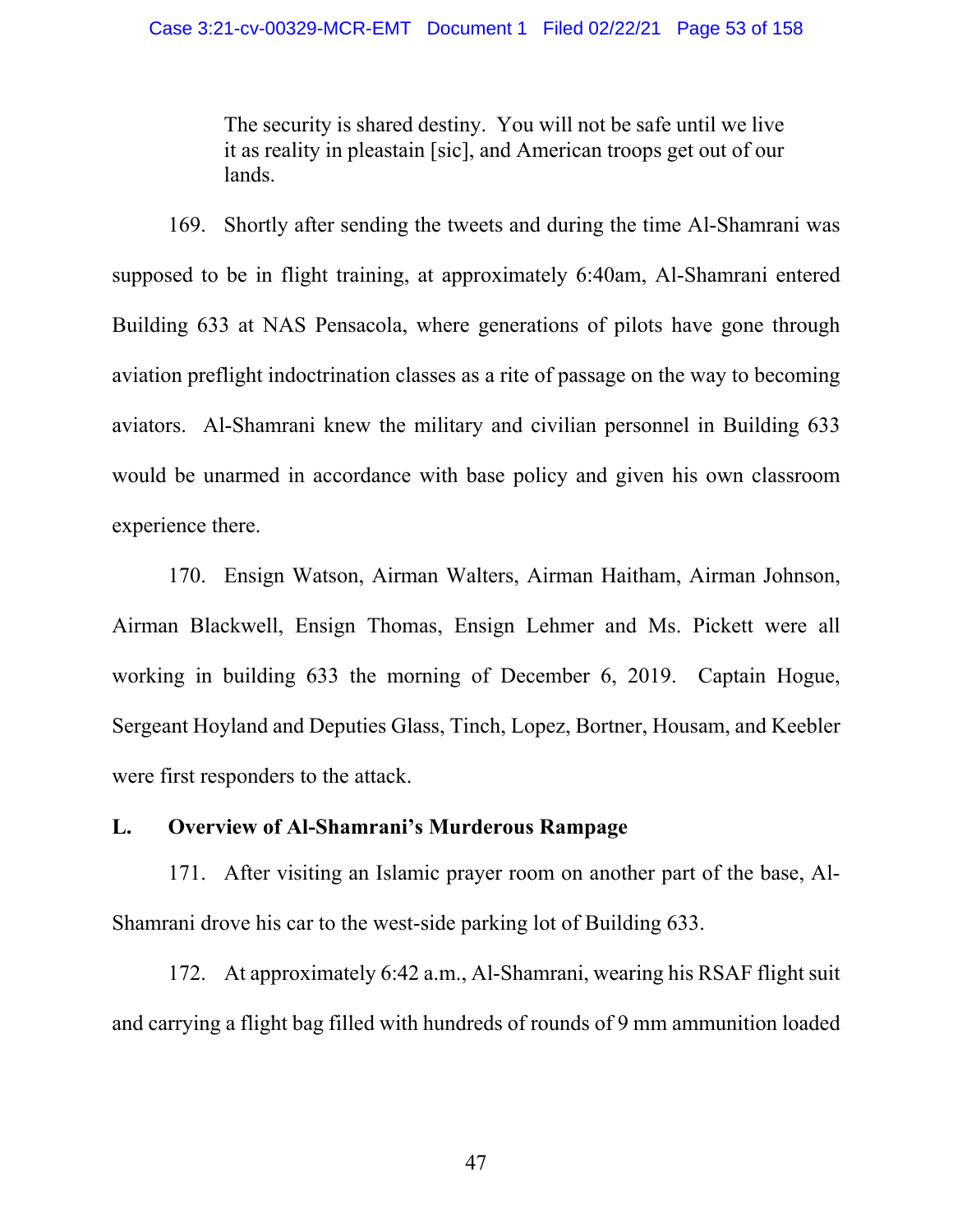into extended clips, entered Building 633 through an unlocked and unguarded door on the northwest corner of the building.

173. Al-Shamrani, under the color of his RSAF uniform, walked throughout the building freely and casually, taking note of all the rooms in which people were located. After thoroughly scouting the building's interior he returned to the quarterdeck.

174. There, he stood at the watch office service window (which had no glass), removed his gun from the duffle bag and shot AN Walters in the back of the head, killing him.

175. Al-Shamrani then turned his weapon on Ensign Watson who, upon hearing the shot that killed AN Walters, leapt from his chair to stop Al-Shamrani, screaming "Stop, stop, stop!"

176. Al-Shamrani shot Ensign Watson five times, in the neck, in the ear, in the leg, and across his forehead, knocking Ensign Watson to the ground.

177. Believing Ensign Watson was dead, Al-Shamrani then turned and headed back to the International Military Training (IMT) office to kill everyone inside.

178. When Al-Shamrani arrived at the IMT Office, the door was closed and locked. Airman Johnson had closed it upon hearing the initial gunfire. The upper half of the door had nine opaque panes of glass, which Al-Shamrani promptly shot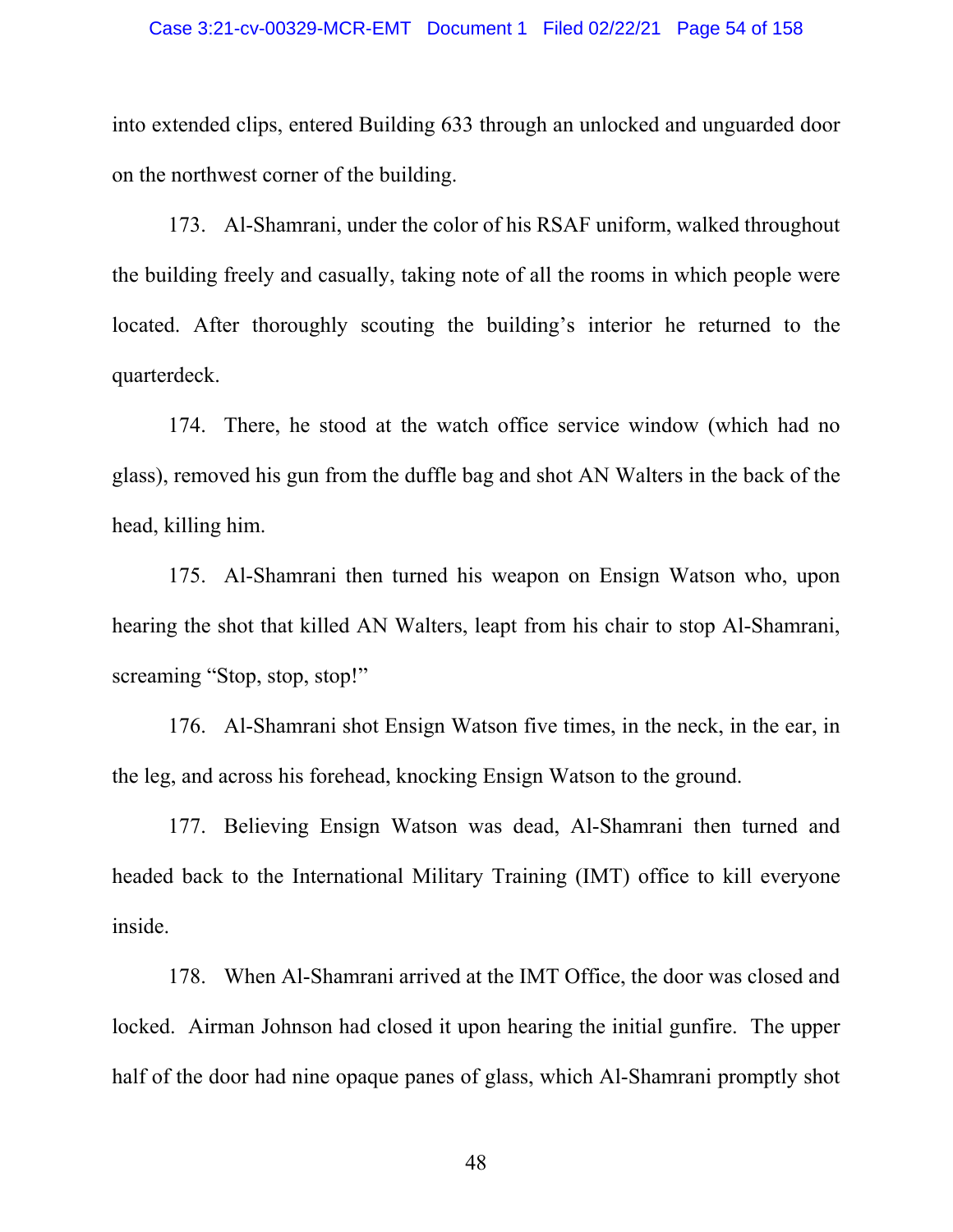#### Case 3:21-cv-00329-MCR-EMT Document 1 Filed 02/22/21 Page 55 of 158

out, and then proceeded to pour between 30 and 40 rounds into the office, which was occupied by Airman Johnson, Airman Blackwell, and Ensign Thomas.

179. Airman Johnson was shot seven times; Airman Blackwell was shot six times; Ensign Thomas was shot once.

180. Al-Shamrani could have reached through the broken glass to unlock the door and enter the room, but he was distracted by shouting from the quarterdeck. ENS Watson had gotten up, crawled through the quarterdeck office service window, and was shouting to personnel that there was an active shooter and that they had to leave the building immediately.

181. As Ensign Watson attempted to exit the building, Al-Shamrani shot him in the back, hitting Ensign Watson's spleen. Somehow, Ensign Watson made it to the bottom of the stairs leading from the front main entrance of Building 633, and then advised first responders as to Al-Shamrani's identity and location before collapsing.

182. Almost immediately thereafter, Airman Haitham, who was outside the main front entrance of Building 633, entered the building to assist. Al-Shamrani stood before him, pistol raised. Airman Haitham raised his hands and said, "Don't shoot!" Al-Shamrani shot Airman Haitham in the chest, killing him.

183. Al-Shamrani then left the quarterdeck and headed south along the main passageway. Near the quarterdeck were photographs of President Trump and former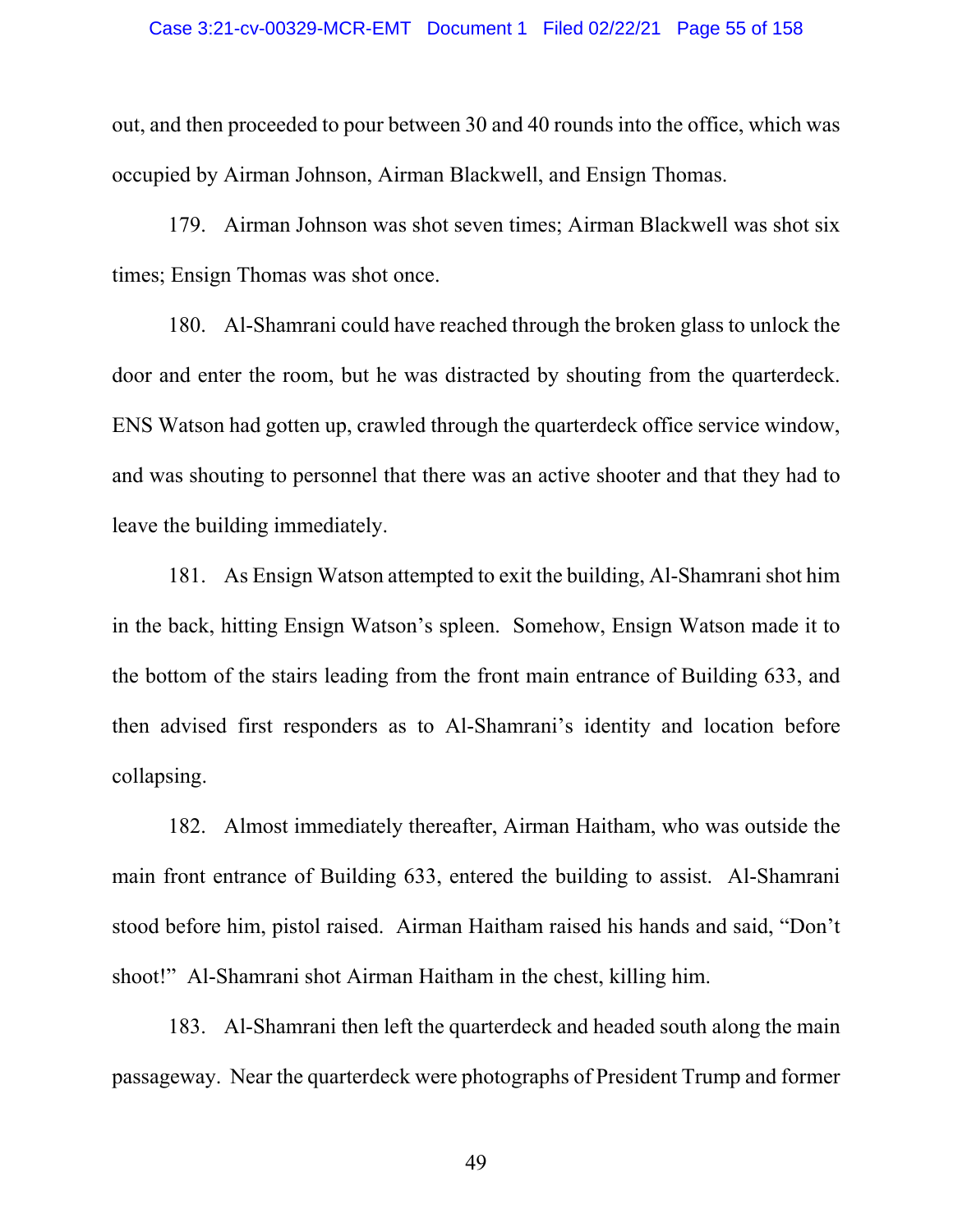President George H. W. Bush, who had been a Navy pilot. Al-Shamrani poured multiple rounds from his pistol into both photographs, sending a message that he was not simply killing people, he was attacking the United States Government.

184. He then walked back towards the door to the passageway, turned to his left, looked into the office supervisor's office, and saw Jessica Pickett hiding under a desk. Al-Shamrani walked behind the desk, pulled out the chair, shot Jessica Pickett nine times, pushed the chair back in, and walked out into the hallway.

185. Returning to the quarterdeck, Al-Shamrani went up the stairs and looked north along the passageway. He saw Ensign Kristy Lehmer leaving a classroom on the left side of the passageway and shot her once in the hip.

186. Al-Shamrani then heard additional voices coming from the quarterdeck. He headed back down the stairs and engaged Navy security forces and DOD Police in a gun battle. Captain Hogue was shot in the leg.

187. At or near this time, first responders from the Escambia County Sheriff's Office (ECSO), including Plaintiffs Jonathan Glass, Matthew Tinch, Thomas C. Bortner, and Grant Lopez, arrived on scene and encountered nowwounded Captain Hogue who advised them to enter Building 633 through the south and southwest entrances of the building.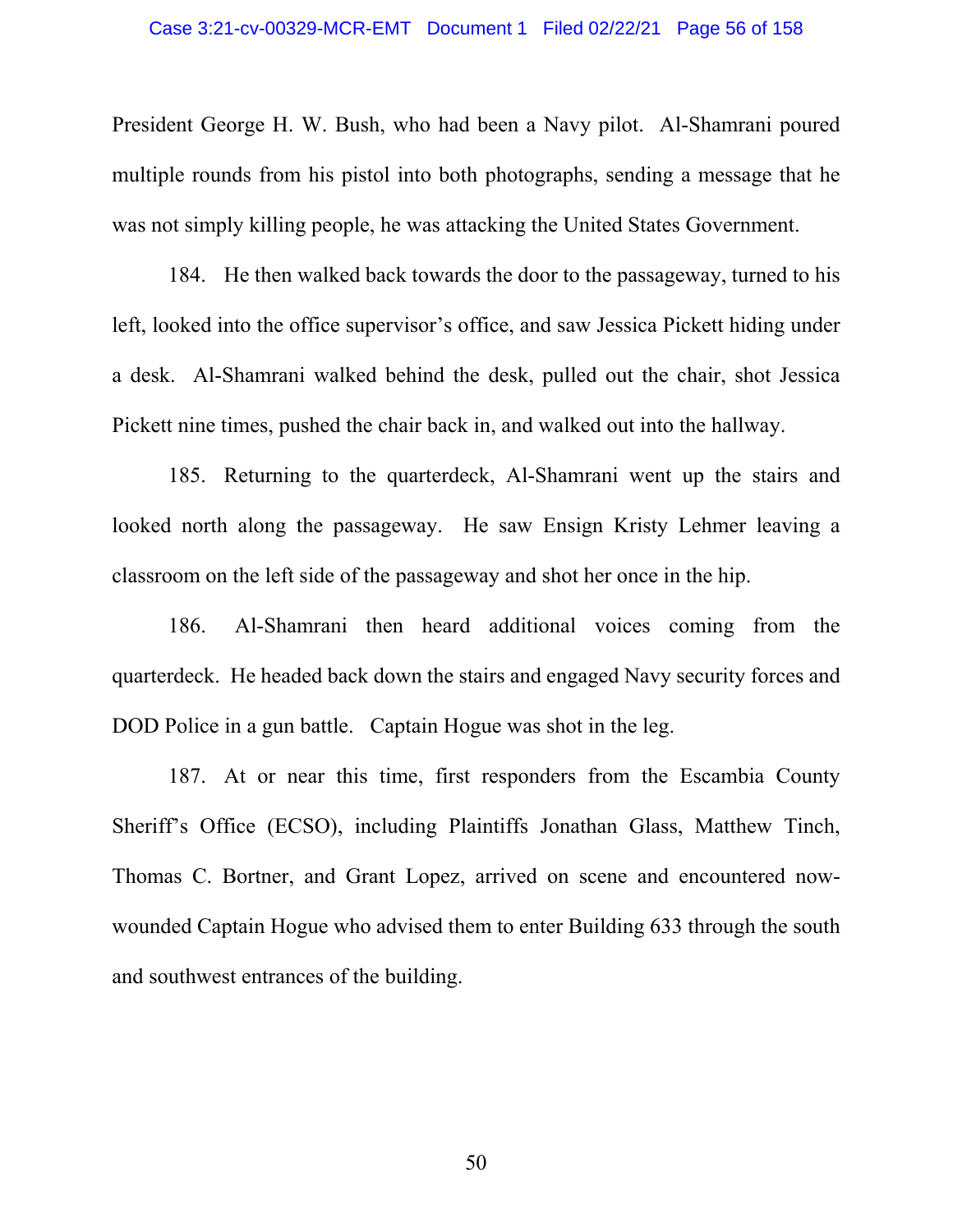#### Case 3:21-cv-00329-MCR-EMT Document 1 Filed 02/22/21 Page 57 of 158

188. Al-Shamrani had moved to the second floor of the building and began engaging the ESCO Deputies with gunfire from his elevated position from a stairwell, striking Deputy Glass in the right arm.

189. Al-Shamrani, using his intimate knowledge of the building, doubled back along the second floor to flank the Deputies.

190. Al-Shamrani began his descent down a second stairwell with his Glock pistol extended outward and came in the view of Deputy Lopez who was able to shoot Al-Shamrani in the shoulder before his gun jammed.

191. Al-Shamrani unfazed by being shot, charged into the narrow hallway coming straight onto Deputies Tinch and Bortner, shooting Tinch in the leg and knocking him down.

192. As he was engaging Deputies Tinch and Bortner, ESCO Sergeant Michael Hoyland and Deputies Mathew Housam and Matthew Keebler rounded a corner in the hallway behind Al-Shamrani who, sensing their presence, turned and immediately poured gunfire towards them.

193. Sergeant Hoyland and Deputies Housam and Keebler returned fire, striking Al-Shamrani and neutralizing the threat.

194. During the shootout, Al-Shamrani chanted "Allahu Akbar!" - an Islamic phrase, meaning "God is great!"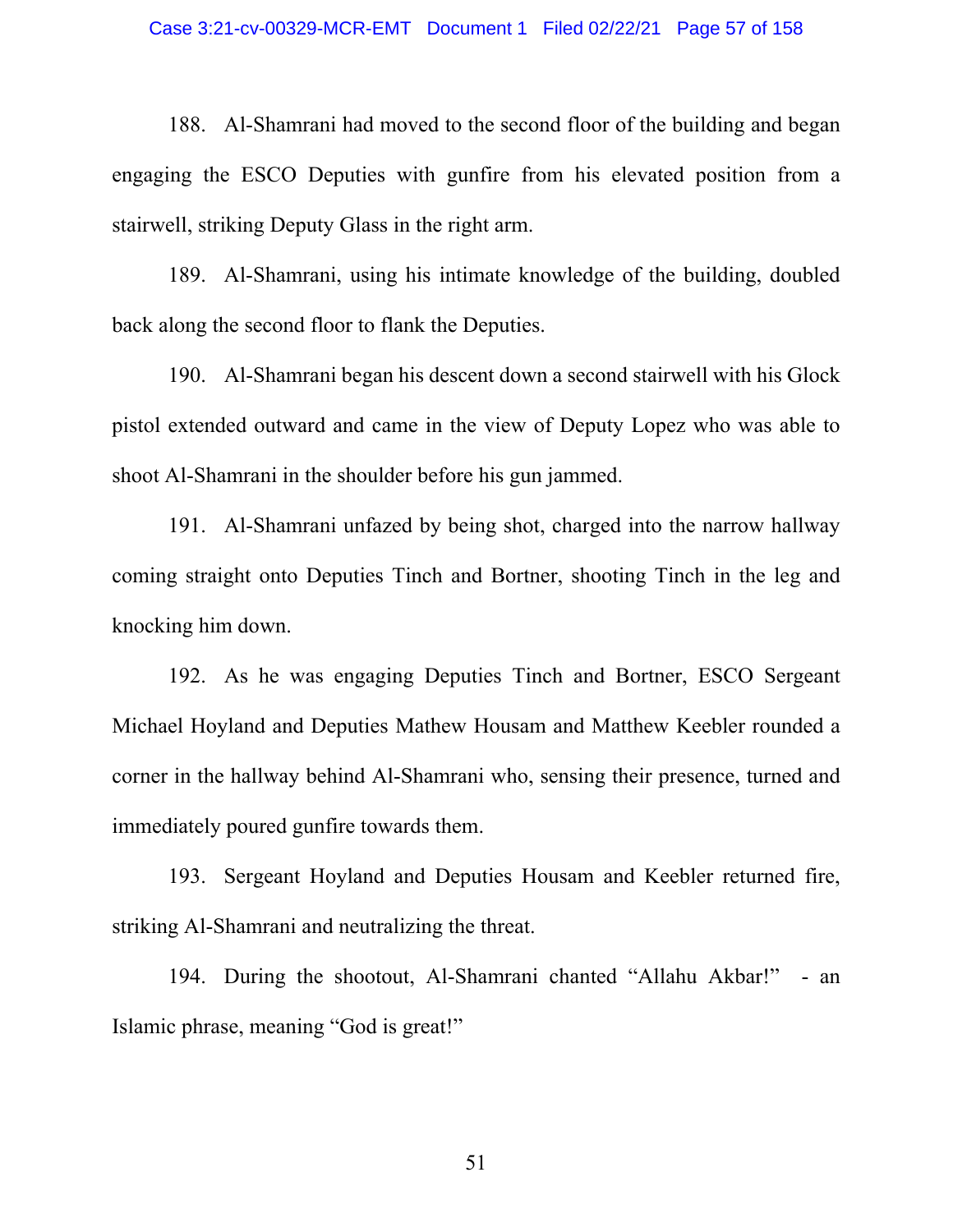# **M. The Lives Al-Shamrani Destroyed and Forever Changed Ensign Joshua Kaleb Watson**

195. Joshua Kaleb Watson ("Kaleb") was born in 1996, the youngest of three boys. Kaleb and his brothers were raised by their parents, Ben and Sheila Wilemon Watson, in Enterprise, Alabama.

196. Kaleb was inducted into the Naval Academy in the summer of 2015. At the Naval Academy, Midshipman Watson was a Mechanical Engineering major, a small-arms instructor, a wrestling coach, and the captain of the Navy Rifle Team his senior year. The capstone of his senior year was his selection to become a Naval aviator.

197. Ensign Watson was the officer on watch during the attack. Al-Shamrani shot Ensign Watson six times. Ensign Watson was transported by ambulance to Baptist Hospital in Pensacola, where he died of his wounds.

198. In recognition of his extraordinary heroism and his wounds, the Navy posthumously awarded Ensign Watson his "wings of gold" and the Purple Heart Medal. The Governor of Alabama posthumously awarded ENS Watson the Governor's Cross and placed a plaque in his honor on the Alabama Fallen Heroes Wall at the state capitol.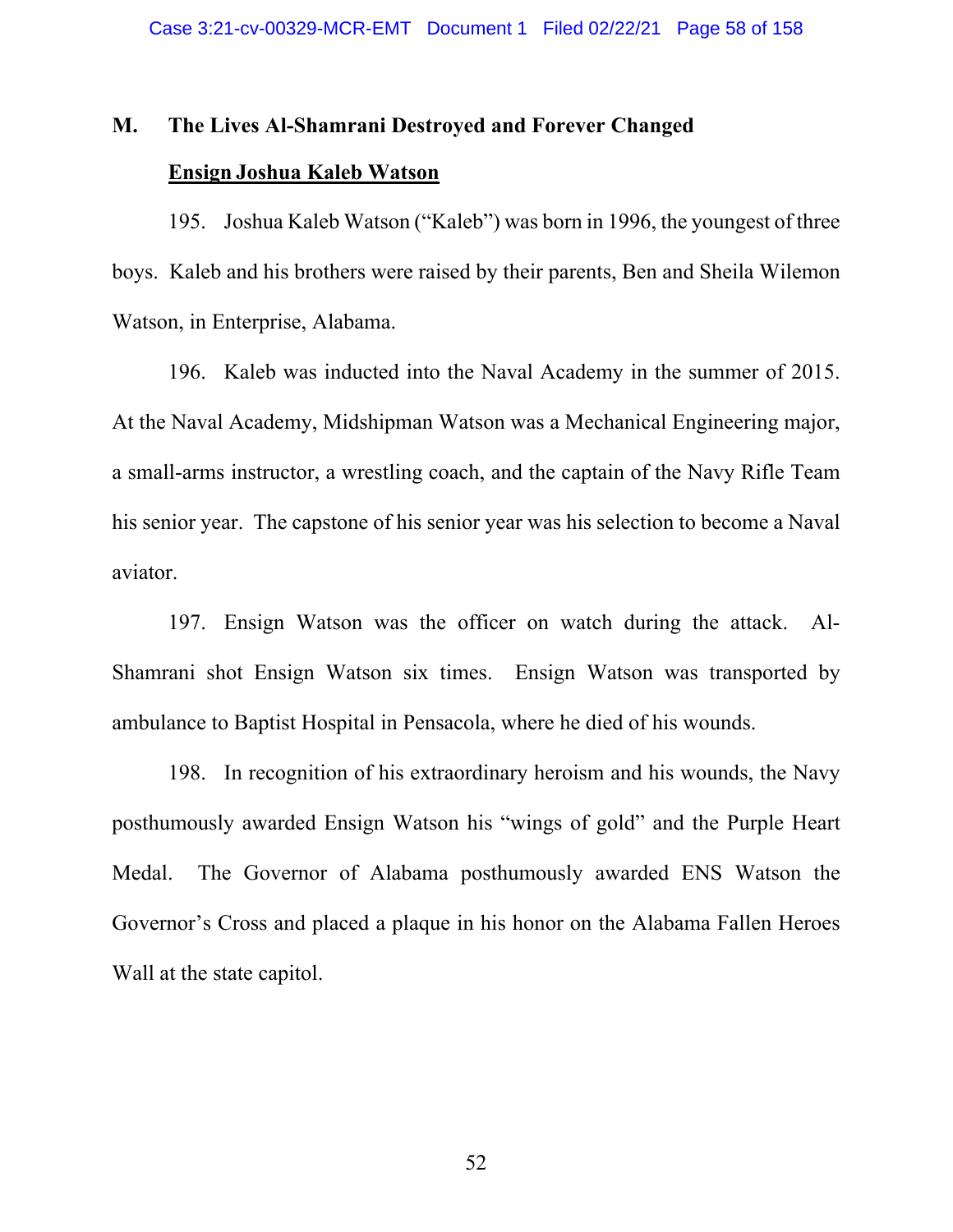# **Airman Cameron Scott Walters**

199. Cameron Scott Walters was the second son of Shane and Amanda Walters. He grew up in Georgia. Upon graduating from high school, Cameron decided to follow in his father's footsteps and serve his Country as a member of the United States Navy.

200. Upon graduation from boot camp in November 2019, Cameron was stationed at NAS Pensacola. Cameron aspired to become a flight crew mechanic.

201. December 6, 2019, was Airman Walters' first day on watch duty. He was assigned to Building 633. Al-Shamrani approached Airman Walters from the rear and shot him in the back of his head, killing him instantly.

202. The Navy posthumously awarded Airman Walters his "wings of gold" and the Purple Heart Medal.

## **Airman Mohammed Haitham**

203. Mohammed Haitham ("Mo") was the first-born child of Evelyn Brady and Sameh Haitham. Mo grew up in St. Petersburg, Florida and attended Lakewood High School. He was a stellar student and athlete. While at Lakewood, Mo played on the varsity track, cross country and basketball team, and served as the manager for the women's basketball team. Mo was seen among his peers as a peacemaker.

204. After graduating high school, Mo joined the Navy. Mo aspired to be a Naval Aircrewman.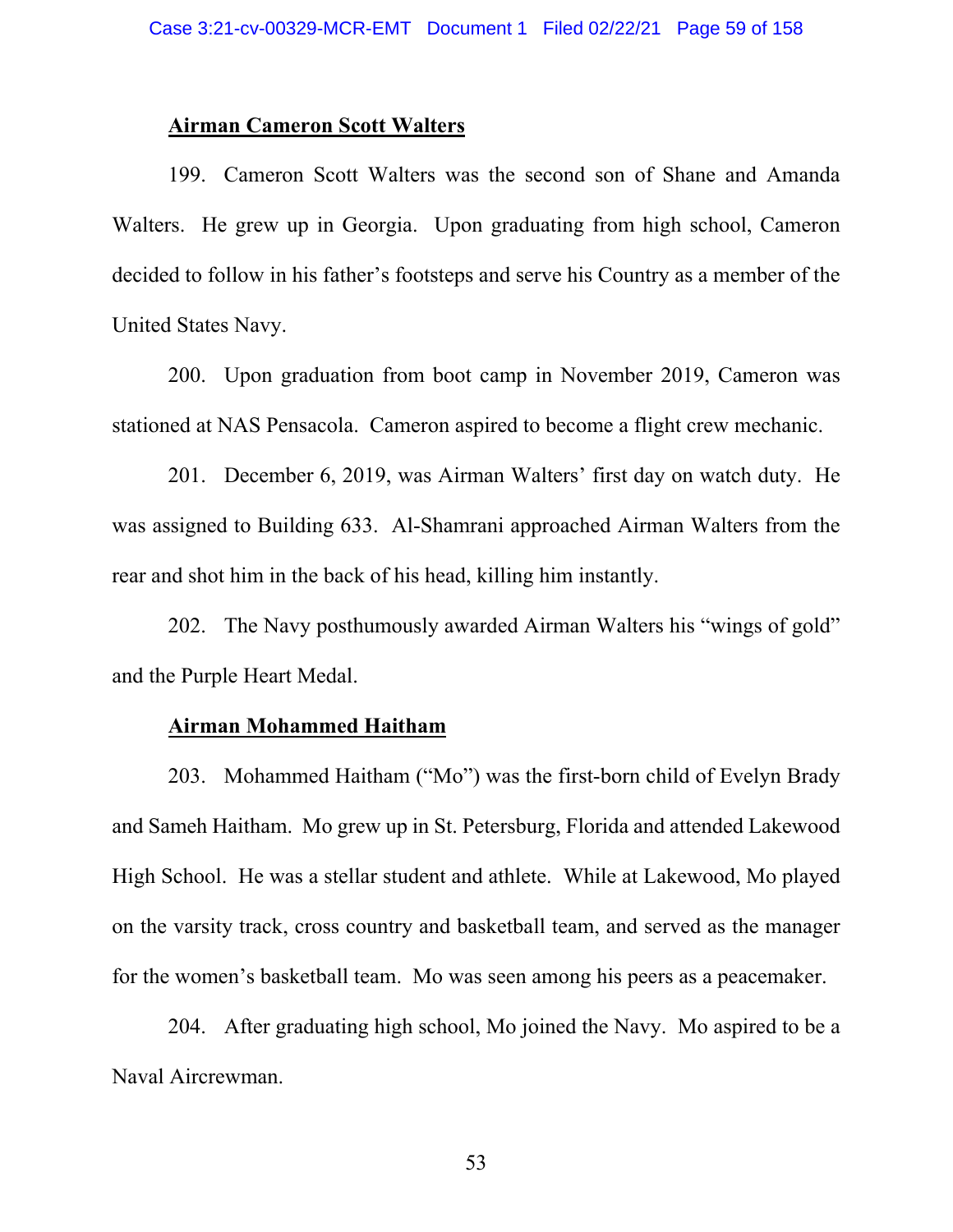205. Mo lived his last minutes the way he lived his entire life. Mo, unarmed, ran toward Al-Shamrani with his hands up, pleading with him to stop taking lives. Al-Shamrani shot Airman Haitham in the sternum, killing him instantly.

206. The Navy posthumously awarded Airman Haitham his "wings of gold" and the Purple Heart Medal.

## **Airman George Johnson**

207. George Johnson is 26 years old and grew up in Bothell, Washington, a suburb of Seattle. He graduated from Bothell High School in 2013. George is a single parent; his son is six years old.

208. On January 23, 2019, George joined the Navy. He enlisted for a term of 6 years active duty and 2 years in the reserves and was assigned to NAS Pensacola for training as an Aircrewman.

209. Al-Shamrani shot Airman Johnson seven times. Six of the shots entered his body; the seventh was blocked by a metal "I love you" card in his wallet that his mother had given him. The card saved Airman Johnson's life, because otherwise the bullet would have hit his femoral artery, and Airman Johnson would have bled out. Three of the shots hit his right leg. One entered at the top of his knee, carved his femur and his knee cap, and lodged in the top of his tibia. The other two shots hit his calf and were through-and-throughs. Three shots hit his left buttock; all were through-and-throughs, one of which missed his spine by an inch and a half.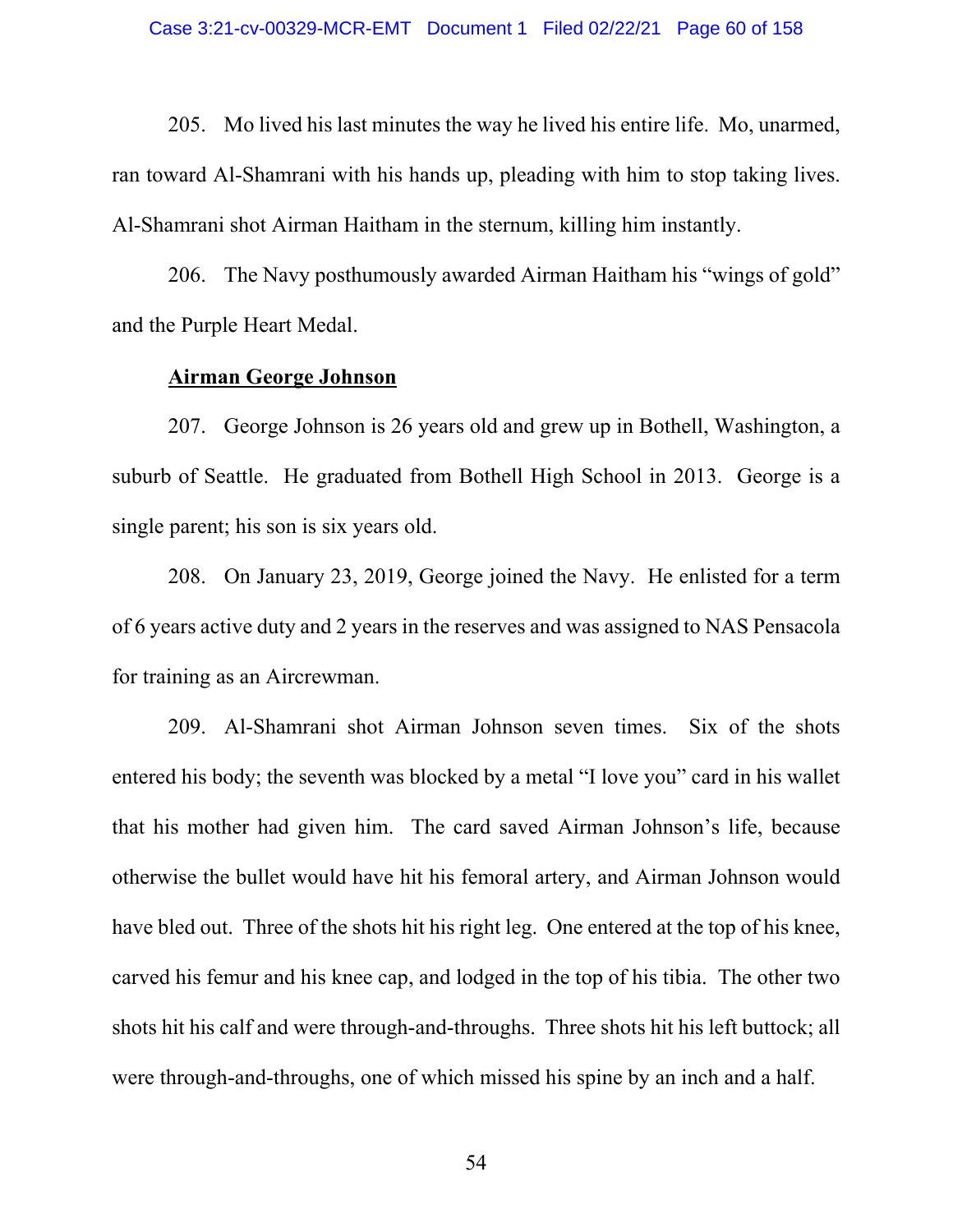210. Airman Johnson was treated at Baptist Hospital, where he remained for a week and a half. Airman Johnson was then transferred to West Florida Hospital for rehabilitation.

211. In March 2020, Airman Johnson underwent a second surgery to remove bone fragments from his right knee. The bone fragments severely damaged the knee, and it is likely that Airman Johnson will have to walk with the aid of a cane for the rest of his life. He cannot twist his right leg at all without suffering intense pain.

212. Navy doctors have diagnosed Airman Johnson with severe Post Traumatic Stress Disorder, which will likely result in his discharge from the Navy, shattering his dreams of being a Navy aircrewman. Airman Johnson is on medication for his leg pain, his PTSD, his anxiety attacks, and his recurring nightmares; he continues to undergo mental health treatment.

213. The Navy awarded Airman Johnson the Purple Heart Medal for his wounds and a Navy Commendation Medal for his bravery.

#### **Ensign Breanna Thomas.**

214. Breanna Thomas was born in 1996 – on the same day Joshua Kaleb Watson was born. She grew up in Vacaville, California.

215. Both of Breanna's parents were in the Navy. Like Ensign Watson, she knew from an early age that she wanted to be a Naval aviator. From the time she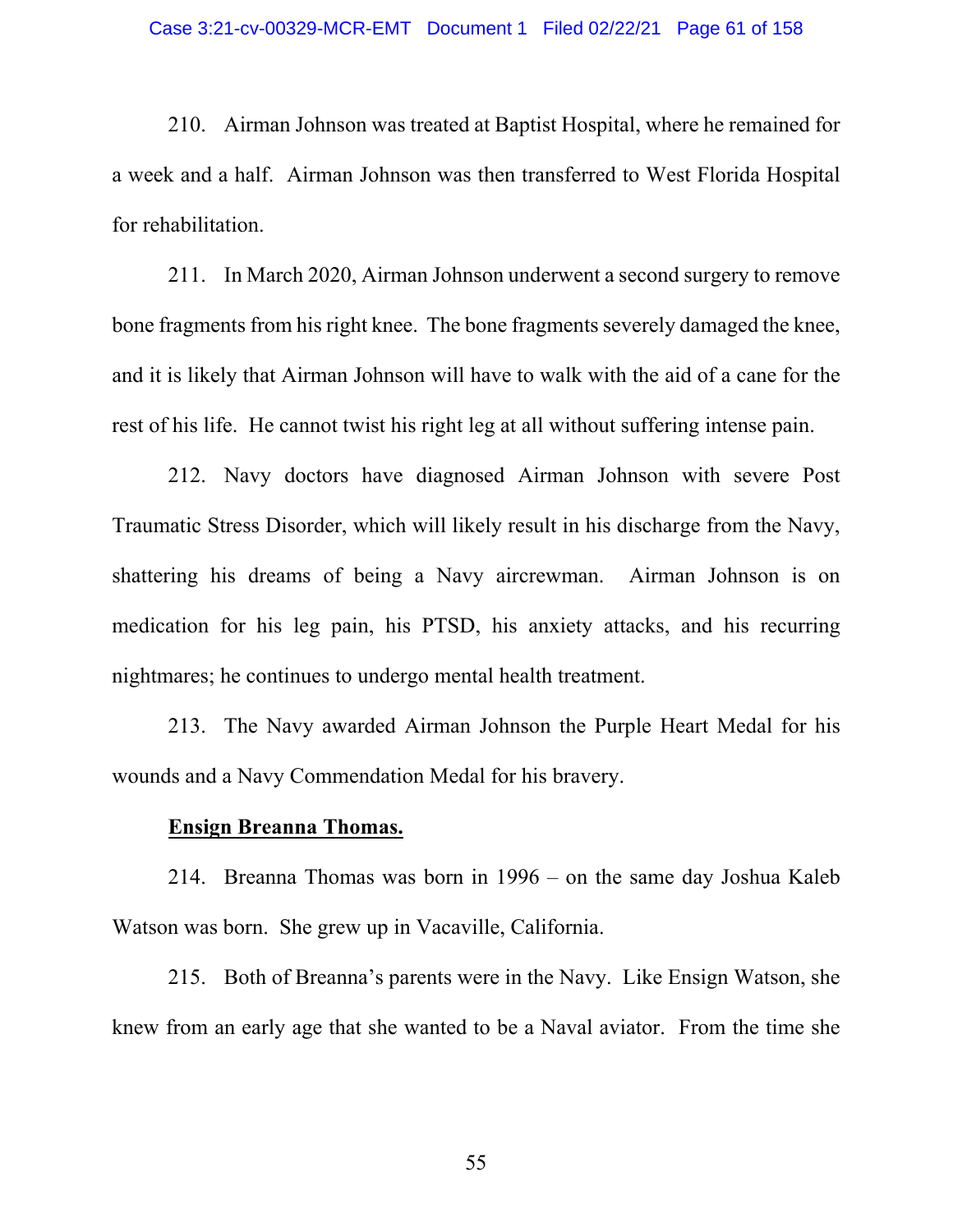#### Case 3:21-cv-00329-MCR-EMT Document 1 Filed 02/22/21 Page 62 of 158

was six years old, Breanna was the only girl among a group of young people who would flock to a flight indoctrination program hosted by the local Air Force base.

216. Breanna was inducted into the U.S. Naval Academy in 2015. She majored in aerospace engineering and was a member of the Gospel Choir, Midshipman Black Studies Club, National Society of Black Engineers, and, for three years, the Navy Women's Rugby Team. She served as a squad leader in the first semester of her first class (senior) year and as a battalion adjutant second semester.

217. Al-Shamrani shot Ensign Thomas in the calf of her right leg. An ambulance took Ensign Thomas to West Florida Hospital. There, staff cleaned out and dressed her wound and x-rayed her leg. She was then discharged later the same day.

218. Eventually, Ensign Thomas returned to her aviation training pipeline. Subsequently, however, Ensign Thomas requested a six-month hiatus from her training to recover from the long-term effects of the shooting.

219. The Navy awarded Ensign Thomas the Purple Heart Medal and the Navy and Marine Corps Commendation Medal for her wound and her bravery.

## **Airman Ryan Blackwell**

220. Ryan Blackwell is 27 years old. Ryan attended high school in Cape Cartaret, North Carolina, where he excelled in wrestling. He won the North Carolina state high school wrestling championship in his weight class in 2009 and 2010.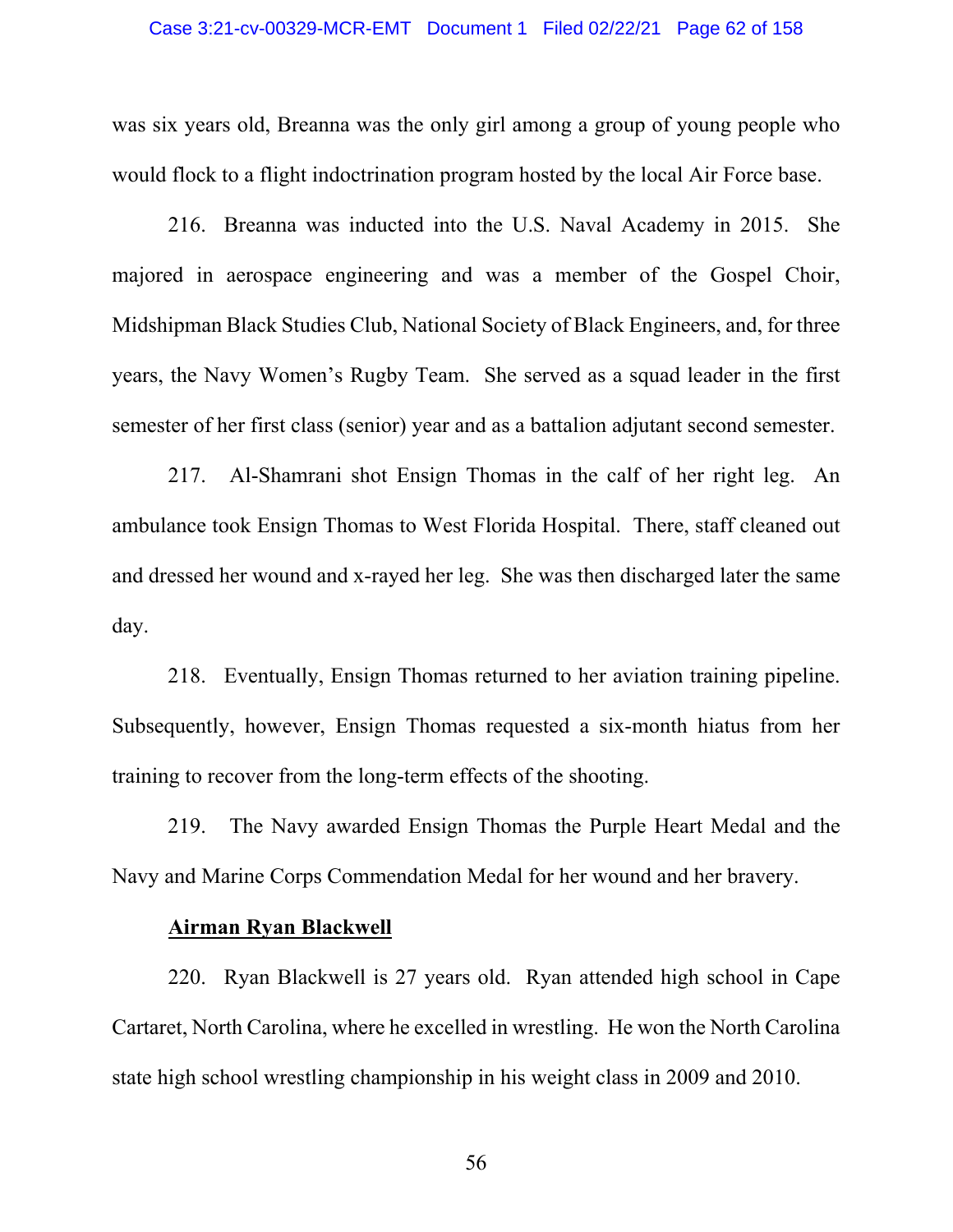#### Case 3:21-cv-00329-MCR-EMT Document 1 Filed 02/22/21 Page 63 of 158

221. Ryan joined the Navy in July 2017 and enrolled in Basic Underwater Demolition Seal Training (BUDS).

222. Al-Shamrani shot Airman Blackwell six times: once in his right arm, twice in the back on either side of his spine, one off the side of his right ribcage, one in the back of his right calf, and one in the left foot. One of the bullets that entered his back came out through his thigh. The other bullet that entered his back hit his pelvis, severed his intestines, and came out of his left hip. Airman Blackwell's wounds were life threatening.

223. Airman Blackwell was taken from the front gate at NAS Pensacola to Baptist Hospital, where he underwent emergency surgery. The gunshot wounds to his back caused significant injuries to his gastrointestinal system. Airman Black well was discharged from Baptist Hospital on December 13, 2019. He returned on March 31, 2020 for additional surgery and was discharged on April 3, 2020.

224. Airman Blackwell underwent eight months of physical therapy and occupational therapy at Andrews Institute in Gulf Breeze, Florida. Airman Blackwell also underwent psychological treatment for Post-Traumatic Stress Disorder (PTSD).

225. Airman Blackwell still has not recovered the full use of his right arm.

226. For his bravery and wounds, the Navy awarded Airman Blackwell the Navy Marine Corps Medal and the Purple Heart Medal.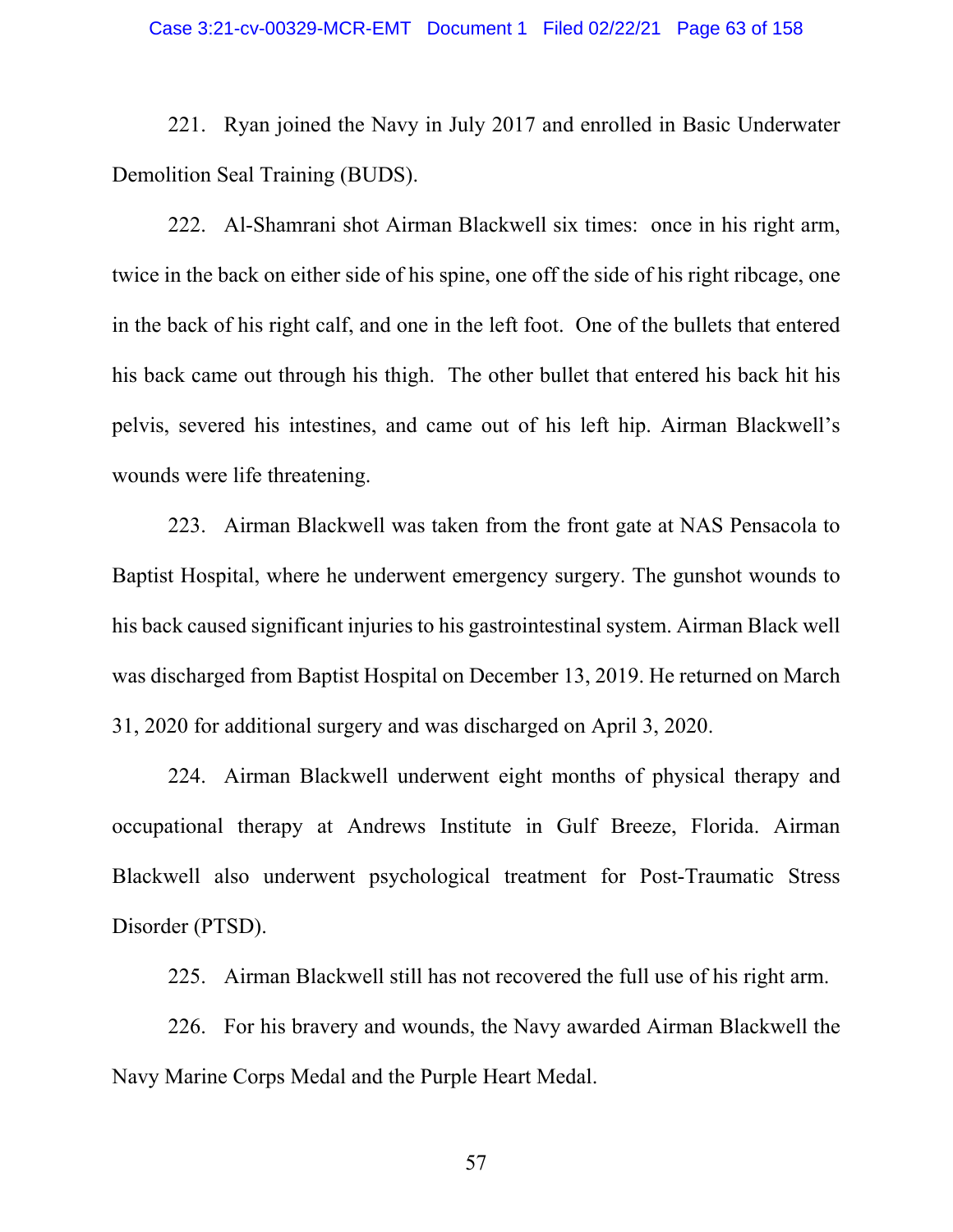### **Ms. Jessica Pickett**

227. Jessica Pickett was born in 1980. She grew up in Troy, Alabama and attended Pike Liberal Arts High School, graduating in 1998. She enlisted in the Navy shortly thereafter, in July 1998.

228. Jessica spent 20 years in the Navy, rising to the rating of Yeoman First Class (YN1). Her last duty station in uniform was at the Schools Command at Naval Air Station (NAS) Pensacola.

229. Jessica retired from the Navy in July 2018. In February 2019, she was rehired by NAS Pensacola as a federal employee at a GS-5 level.

230. Al-Shamrani shot Jessica nine times. The nine shots created 11 wounds, because two of the shots were through-and-throughs. Jessica had three wounds in her left leg, three wounds in her right leg, three wounds in her pelvic area, and two wounds in her stomach. The stomach wound was a through-and-through; the bullet entered Jessica's left side and exited through her navel. Miraculously, the bullet did not hit any organs. One of the bullets shot into her left leg shattered her left femur.

231. Jessica underwent surgery to remove the seven bullets still lodged in her body and to have a metal rod inserted in her left leg that runs from her hip to the bottom of her femur. The rod will remain for the rest of her life. Jessica was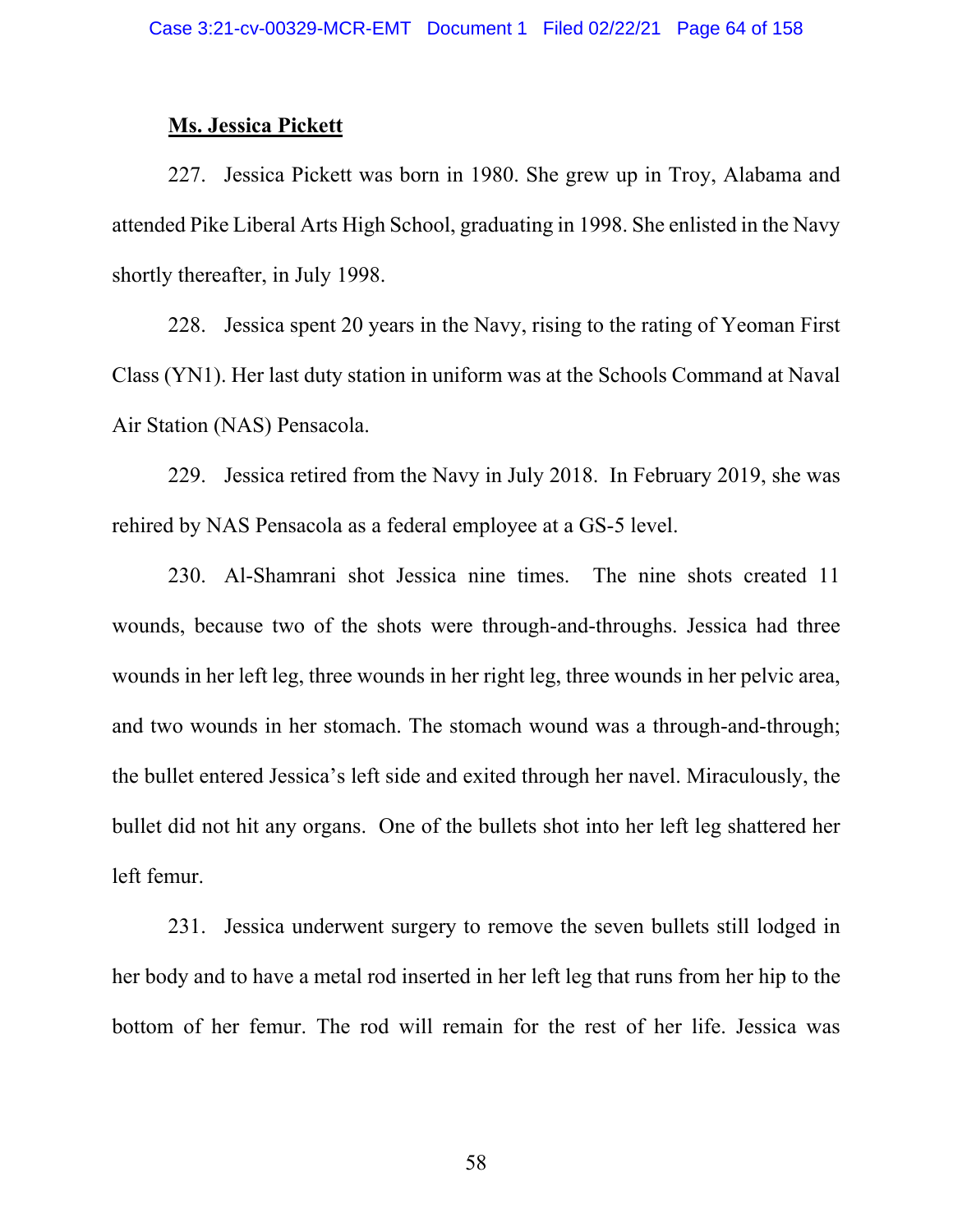#### Case 3:21-cv-00329-MCR-EMT Document 1 Filed 02/22/21 Page 65 of 158

transferred to West Florida Hospital on December 14, 2019 for physical therapy, and finally came home on December 23, 2019.

232. Jessica cannot walk without the aid of a walker. Even when she uses the walker, her movements are slow, tentative, and painful. She uses a wheelchair any time she needs to go some distance or get somewhere quickly. Her left hip is in constant pain, and her left side from her hip to her toes is often swollen and discolored.

233. Jessica underwent a second surgery on her left leg in April 2020 to remove bone marrow from her tibia and pack it into a gap in her femur that has not healed as well as the doctors had hoped. She is deeply afraid to go out, and the idea of going back to NAS Pensacola is unimaginable.

234. Jessica in on medication for pain, sleep assistance, nightmares, and regulation of her heart rate. She, her husband, and her children are all in therapy to deal with the lasting trauma of what they all went through on December 6.

235. In recognition of her extraordinary heroism on December 6, 2019, Jessica was presented with the Secretary of Defense Medal of Freedom Award.

## **Ensign Kristy Lehmer**

236. Ensign Kristy Lehmer is 26 years old and hales from Pueblo, Colorado.

237. Ensign Lehmer began her military career as an enlisted member of the United States Marine Corps, in which she served as an intelligence analyst. Two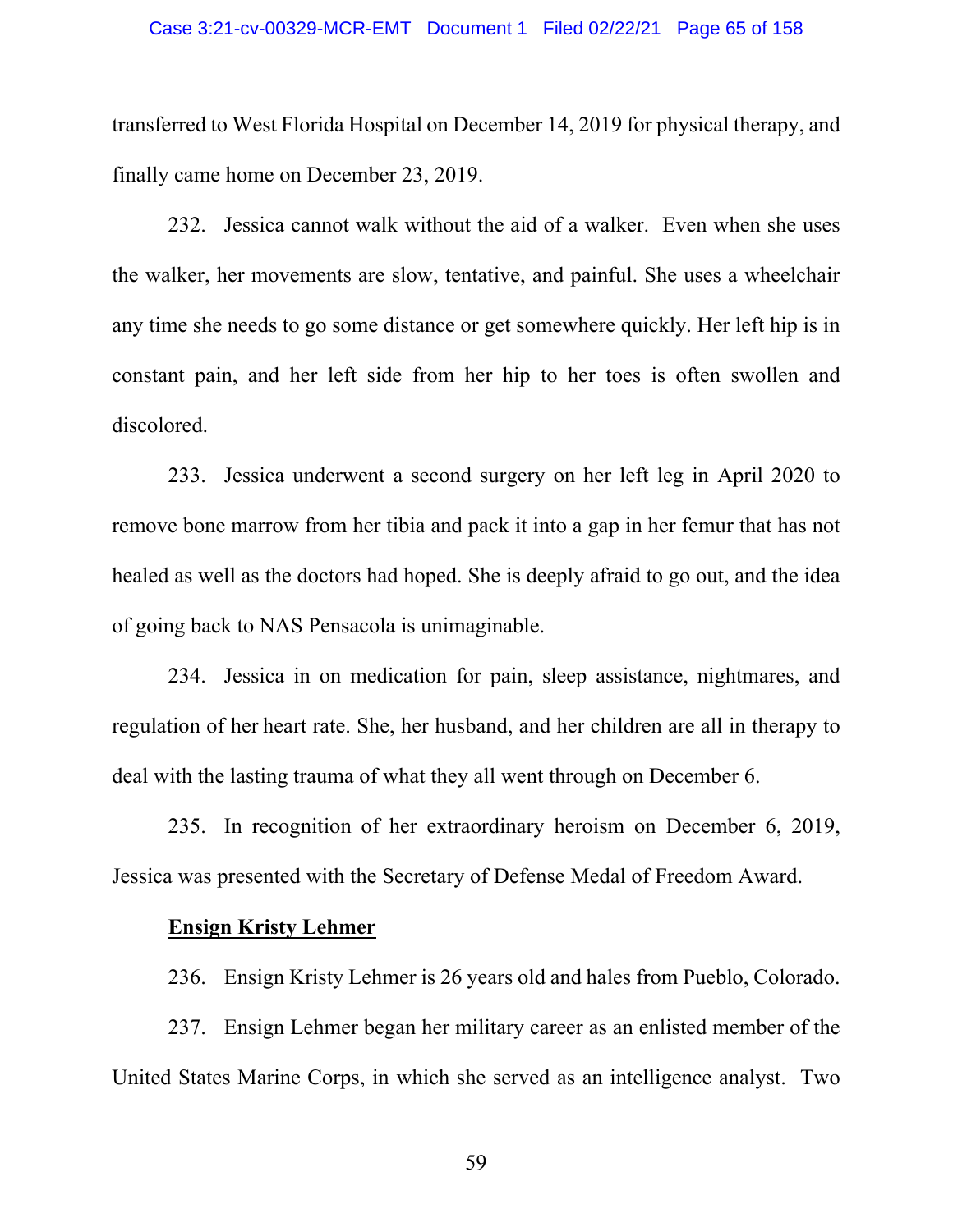#### Case 3:21-cv-00329-MCR-EMT Document 1 Filed 02/22/21 Page 66 of 158

years later, and as the result of exceptional performance and promise, Ensign Lehmer received a nomination from the Secretary of the Navy to attend the United States Naval Academy.

238. Ensign Lehmer received an appointment to the Naval Academy and was inducted into the Class of 2019.

239. At the Naval Academy, Ensign Lehmer was an Oceanography major, played women's rugby, and received her first choice of service selection: training to become a Naval Flight Officer (NFO) at NAS Pensacola.

240. Al-Shamrani shot ENS Lehmer once in the hip. She was taken to Branch Medical on base. Personnel at Branch Medical packed Ensign Lehmer's gunshot wounds, started an IV, and dialed 911. An ambulance arrived and took Ensign Lehmer to Baptist Hospital in Pensacola.

241. A CT scan revealed that the bullet from Al-Shamrani's gun was still in Ensign Lehmer's body, despite the fact that the round had caused an exit wound as well as an entrance wound. As medical personnel were moving her, the bullet fell out of her second wound. The pain caused by the repacking of the wounds was so intense that Ensign Lehmer lost consciousness.

242. Ensign Lehmer was discharged from the hospital the next day, and began a course of physical therapy for the next six months. Although she has now recovered from the shooting physically, the events of that day continue to haunt her.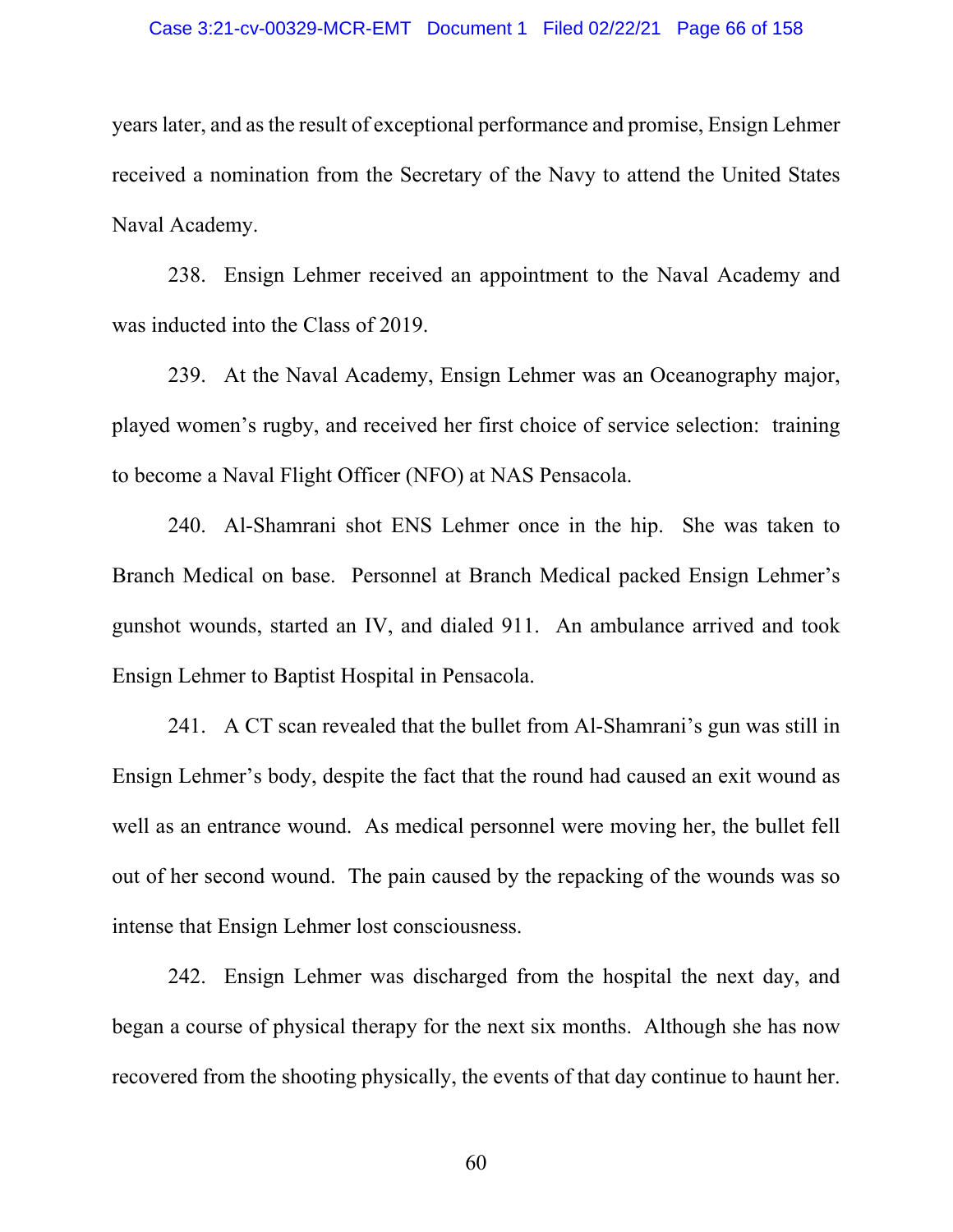She has nonetheless bravely and resiliently worked her way back into flight training, vowing not to let Defendants destroy her dream of becoming a Naval aviator.

243. The Navy awarded Ensign Lehmer the Purple Heart Medal for the wounds she sustained in then NAS Terrorist Attack.

## **Captain Charles Hogue**

244. Department of Defense Police Captain Charles Hogue is 60 years old and has been a police officer for more than 20 years. During that time he has worked his way up from Sergeant to Captain and is a Shift Supervisor responsible for the NAS Pensacola police force consisting of Navy and DoD personnel that form five patrol units and personnel operating the Main and West Gates.

245. Before joining DoD Police, Captain Hogue served in the U.S. Navy as Master-at-Arms, and retired in in 2000.

246. On the day of the attack, Captain Hogue began his shift at 03:50am. When the shooting started he was at the DoD Police station on base and was alerted to an "active shooter." He immediately mounted a vehicle with other officers and was on site at Building 633 within three minutes of the call.

247. Upon entering the Building 633 Captain Hogue observed victims on the ground and destruction of the quarter deck. Al-Shamrani saw Captain Hogue and immediately opened fire.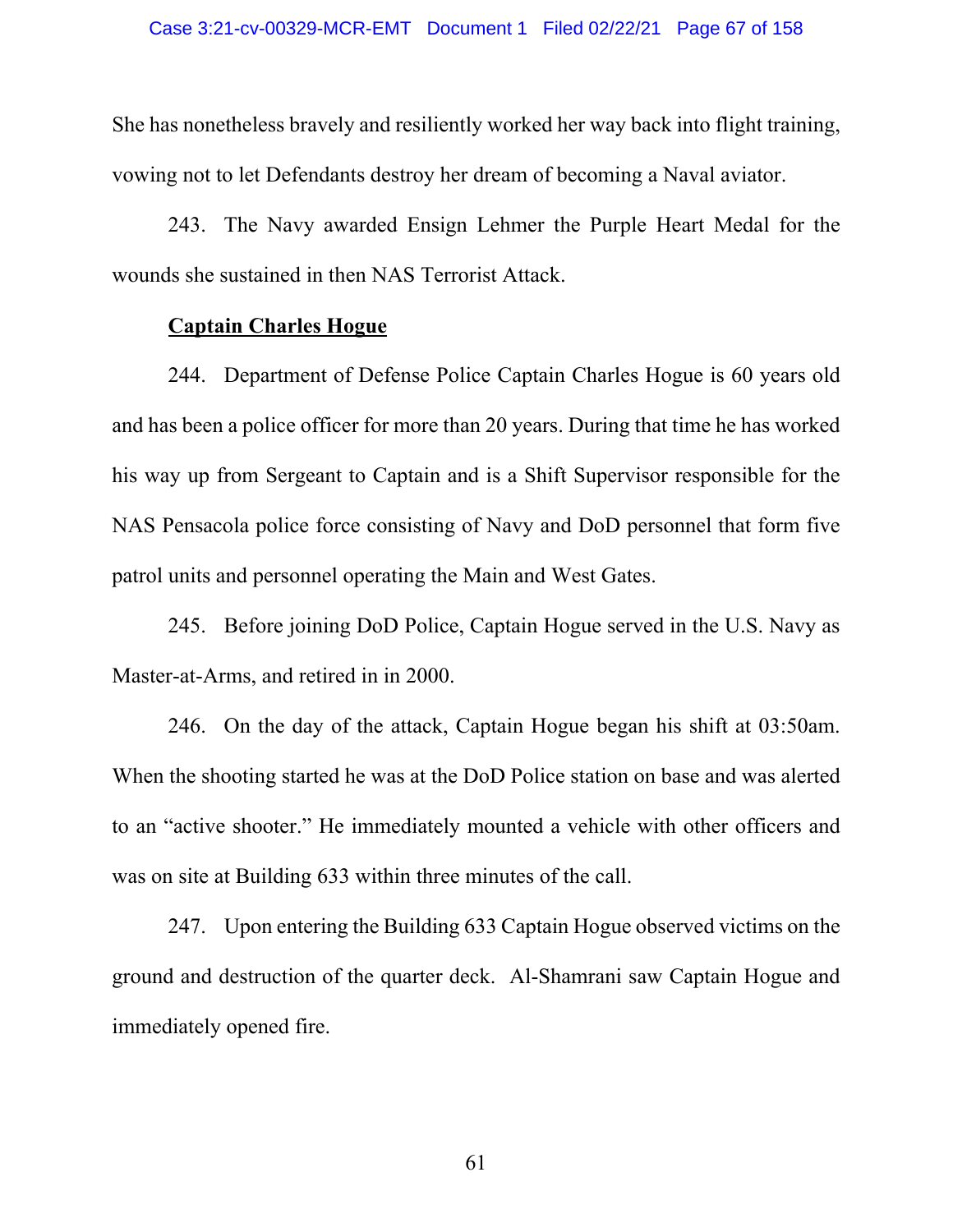#### Case 3:21-cv-00329-MCR-EMT Document 1 Filed 02/22/21 Page 68 of 158

248. Captain Hogue was struck by a bullet in his right thigh that barely missed the femoral artery and other critical anatomy.

249. Captain Hogue was evacuated to Baptist Hospital where he underwent multiple surgeries to repair the damage to his body. He had three surgeries, and was hospitalized for two days. After discharge, he developed a serious infection and was hospitalized again from December 24, 2019 to January 8, 2020. He underwent extensive physical therapy for 60 days and received department-provided psychological care. Although he still has pain and extensive scarring, Captain Hogue returned to full duty on April 10, 2020. He thinks about the attack and what he saw and experienced every day.

250. For his actions during the attack, Captain Hogue was awarded the Medal of Valor- Secretary of Defense (SECDEF); the Medal of Freedom and the Secretary of the Navy Distinguished Civilian Medal for Valor.

#### **Deputy Jonathan Glass**

251. Escambia County Sherriff Deputy Jonathan Glass was born in September 1990, and grew up in Poland. His parents were Missionaries and he did not return home to the United States until 2008 when he attended Bible College.

252. He joined the United States Marine Corps Reserves after college and continues to serve as a Marine Reservist in an intelligence unit based out of Mobile, Alabama.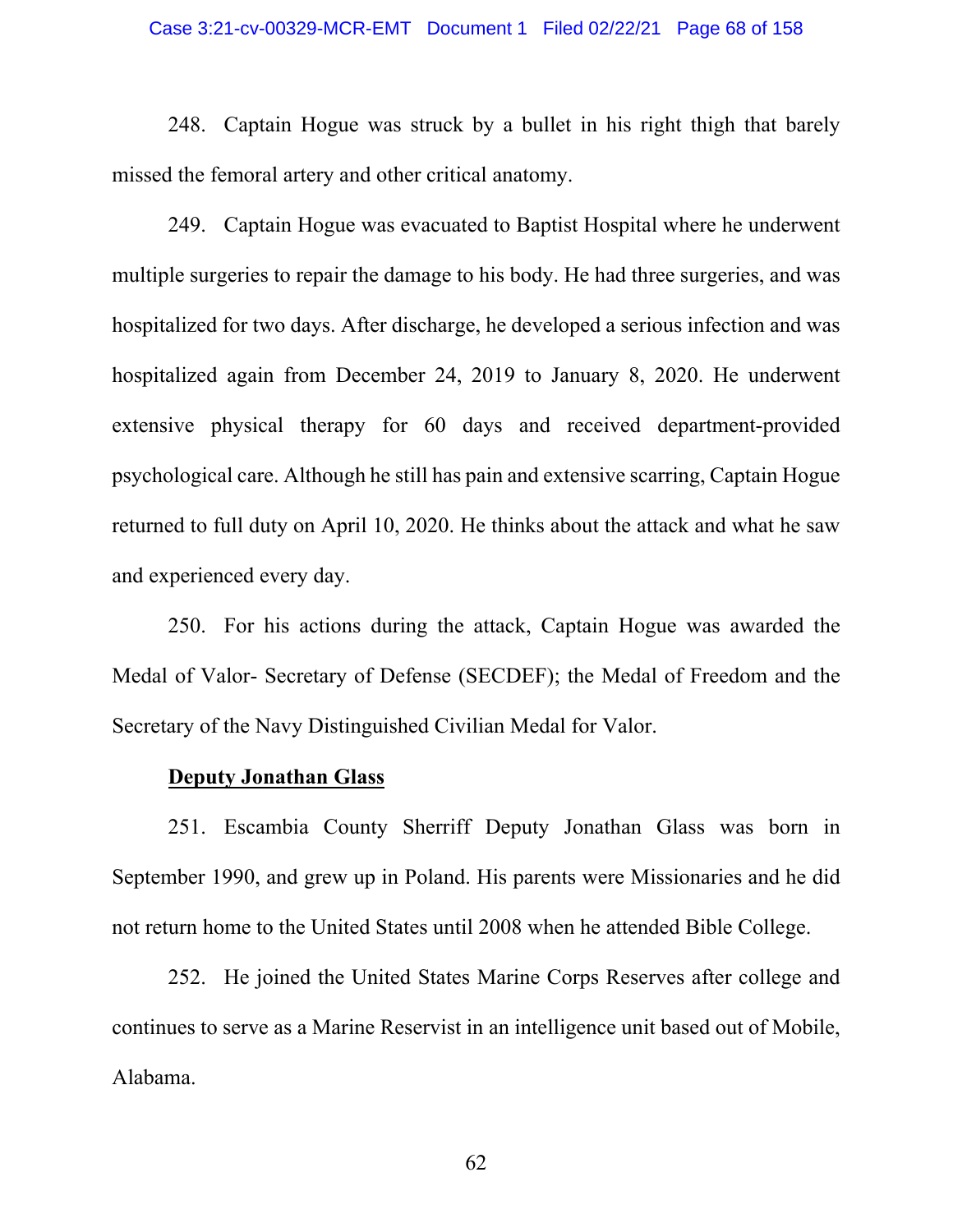253. Deputy Glass joined the Escambia County Sheriff's Office in 2017 as part of the Cadet program and graduated from the Law Enforcement Academy in 2018. He has served in the Warrington Precinct of Escambia County since he began serving as a Deputy.

254. On December 6, 2019 Deputy Glass was working the midnight shift and was set to get off at 7 a.m. He arrived at his home near NAS Pensacola at 6:50 a.m. and was sitting in his vehicle waiting for the end of his shift when an emergency alert came over the radio advising there was an "active shooter" on base.

255. Upon arrival at the main entry of Building 633, Deputy Glass saw wounded and bloodied American servicemen. Deputy Glass entered the building and immediately noticed numerous bullet casings on the floor, and heard several gun shots further down the hall to his right.

256. When he rounded a corner in the hallway Deputy Glass observed Al-Shamrani, and fired upon him. As Deputy Glass chambered another round he was struck in the right arm by a bullet, causing him to drop his weapon.

257. Deputy Glass was evacuated to Baptist Hospital where he was treated for his gunshot wound.

258. Following the attack Deputy Glass experienced flashbacks and hypervigilance for which he has received medical treatment.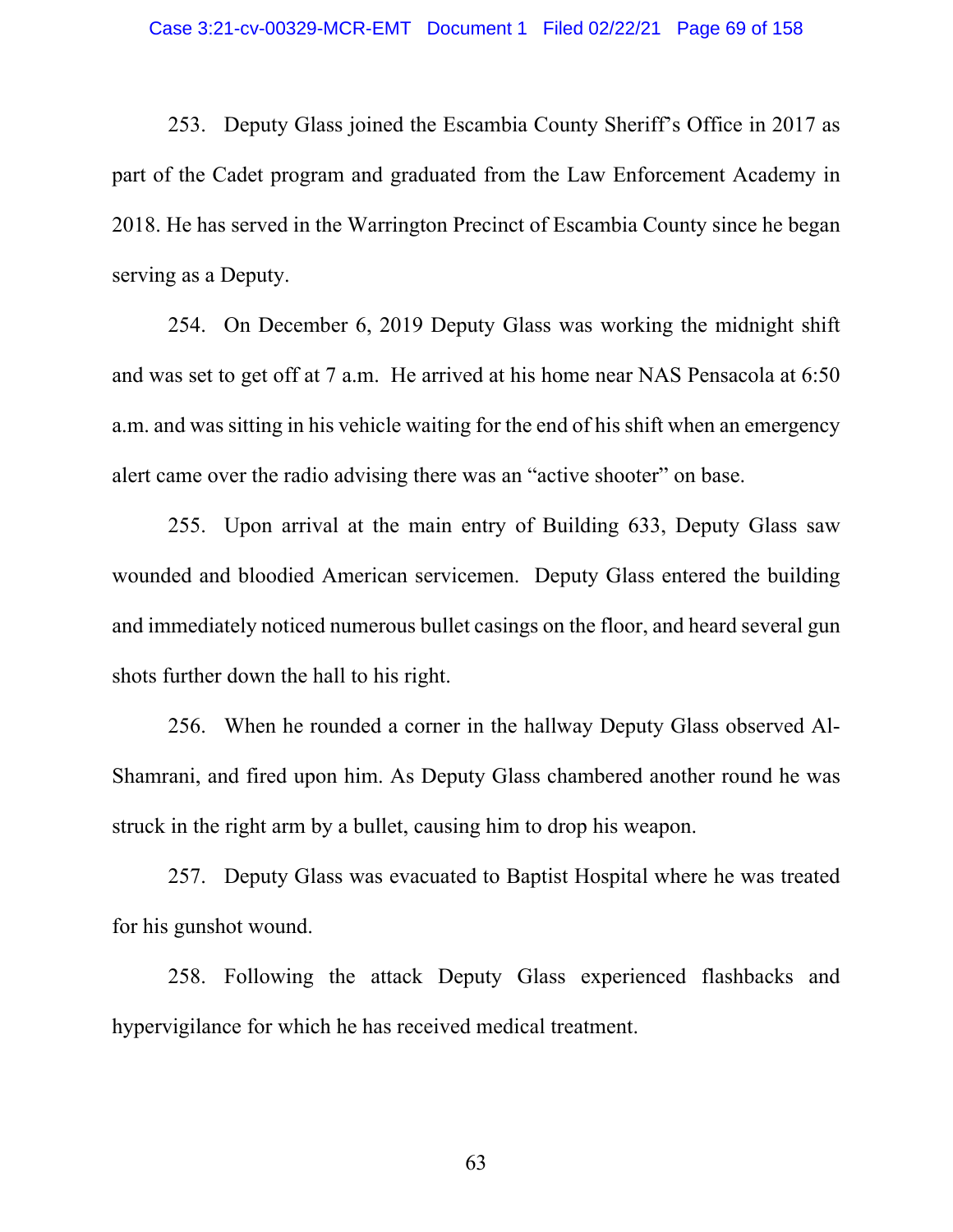259. As a result of the attack, Deputy Glass was placed on leave and then light duty for two months, and returned to full duty in May 2020. Deputy Glass suffers from permanent nerve damage in his right arm.

260. For his actions during the attack, Deputy Glass was awarded the Distinguished Public Service Award from the Secretary of the Navy; The Purple Heart; Medal of Valor; and the U.S. Department of Justice Award for Courage and Bravery in the face of Terrorism.

#### **Deputy Matthew Tinch**

261. Escambia County Sheriff's Deputy Matthew Tinch was born in 1990. He grew up in Pensacola, Florida where he graduated from High School and College.

262. Deputy Tinch joined the Escambia County Sheriff's Office in 2014 and worked as a patrol officer in the South Precinct.

263. On the morning of December 6, 2019 Deputy Tinch had just pulled into work and was parking his vehicle when he heard the alert tone advising him that there was an "active shooter" on NAS Pensacola.

264. Deputy Tinch entered Building 633 through the Southwest entrance with Deputies Glass and Bortner. Deputy Tinch exchanged fire with Al-Shamrani, and was struck in the knee cap dropping him to the ground.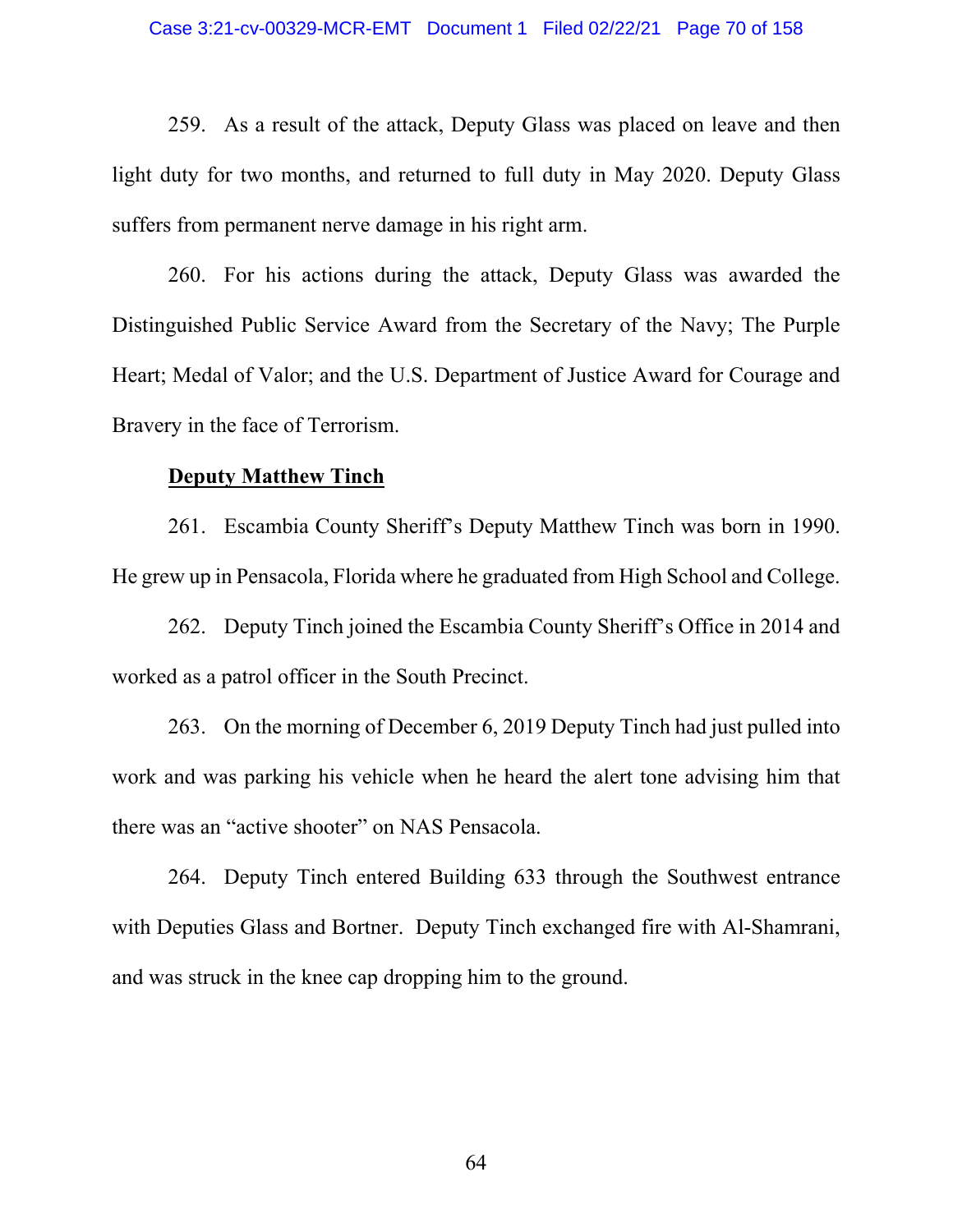#### Case 3:21-cv-00329-MCR-EMT Document 1 Filed 02/22/21 Page 71 of 158

265. Deputy Tinch was evacuated to Baptist Hospital where he was taken into surgery to remove the bullet from his knee and repair the tissue and bone damage. He remained hospitalized for two days.

266. After the attack, Deputy Tinch has suffered from depression and anxiety. He thinks about the shooting often and dwells on thoughts about what his family would have done if he had died. He has received medical treatment for these conditions.

267. For his actions during the attack, Deputy Tinch was awarded the Distinguished Public Service Award from the Secretary of the Navy; The Purple Heart; Medal of Valor; and the U.S. Department of Justice Award for Courage and Bravery in the face of Terrorism.

#### **Deputy Thomas C. Bortner**

268. Escambia County Sheriff's Deputy Thomas C. Bortner is 33 years old and was born and raised in the Crestview area. He always had a desire to be in law enforcement.

269. He began working for the Escambia County Sheriff's Office in 2013 and has been assigned to the Beach Precinct, South Precinct and most recently to the K9 unit.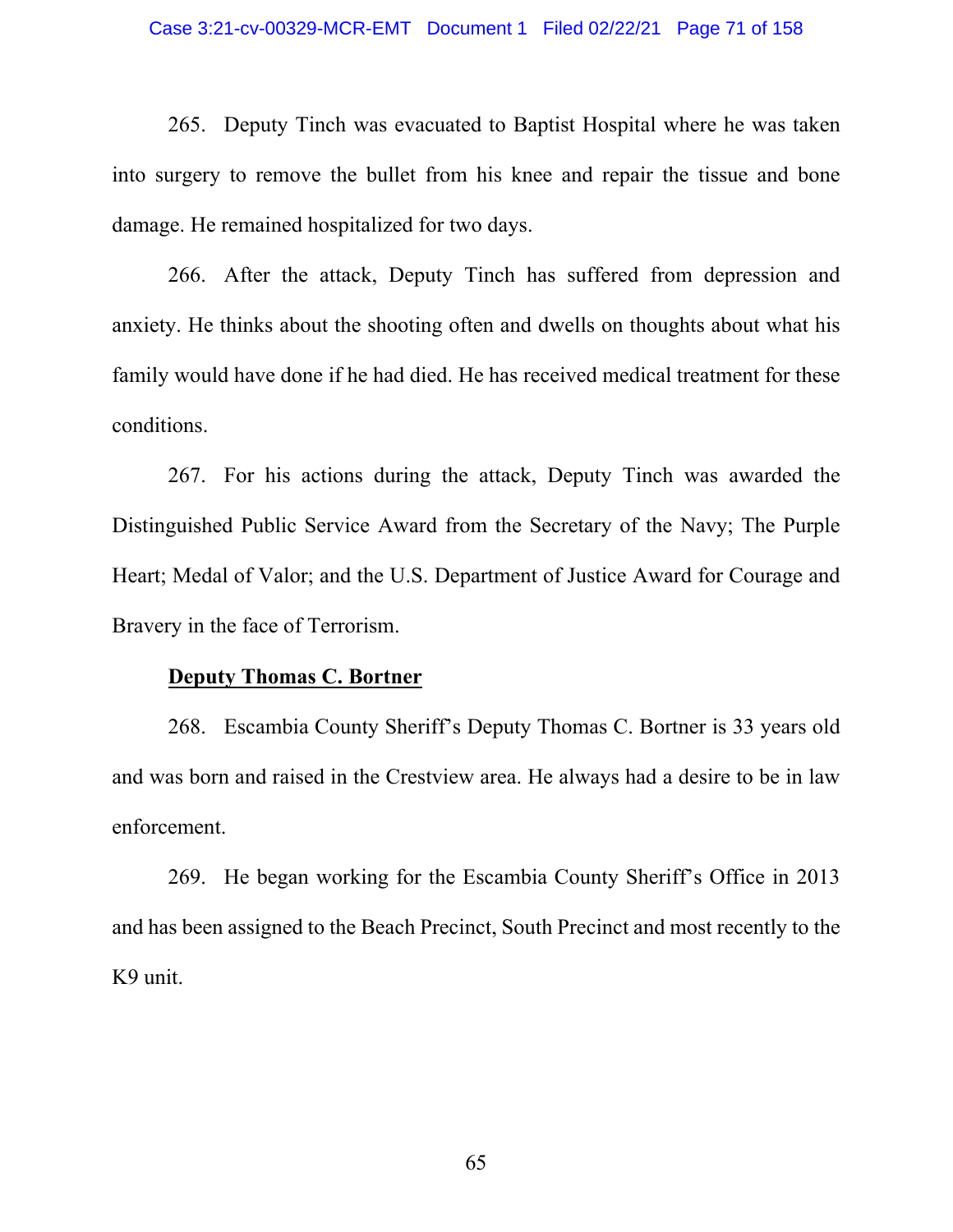270. On the morning of December 6, 2019 Deputy Bortner was in the Precinct parking lot walking his dog waiting for muster when he heard the tone alert advising him that there was an "active shooter" on NAS Pensacola.

271. Deputy Bortner entered Building 633 with Deputies Tinch and Glass. Deputy Bortner exchanged fire with Al-Shamrani.

272. During the attack, Deputy Bortner broke his ribs when breaking down a door to provide cover for himself and other wounded deputies. He also suffered hearing loss as a result of the attack.

273. After the attack, Deputy Bortner received medical treatment for his broken bones and hearing loss, and suffered from anxiety and hypervigilance. He thinks about the shooting regularly.

274. For his actions during the attack, Deputy Bortner was awarded the Purple Heart.

#### **Deputy A. Grant Lopez**

275. Escambia County Sheriff's Deputy Grant Lopez is 49 years old. He was raised in the Dallas/Fort Worth, Texas metro area, and graduated from high school in Gulfport, Mississippi. He went on to attend Wyoming Technical Institute in Laramie, Wyoming before settling in Pensacola and starting a career in law enforcement.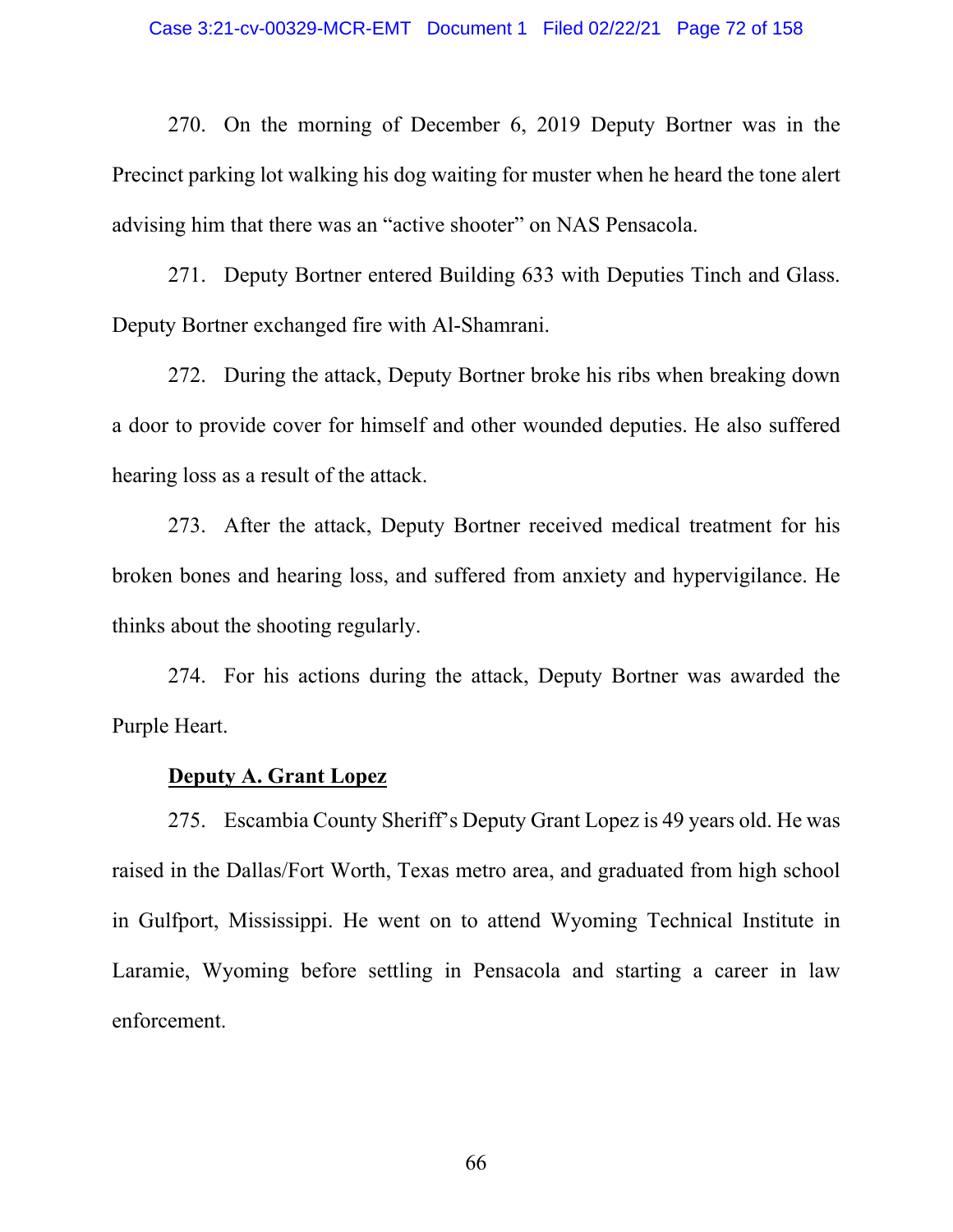### Case 3:21-cv-00329-MCR-EMT Document 1 Filed 02/22/21 Page 73 of 158

276. Deputy Lopez has been in law enforcement since 2003 when he was recruited by the Escambia County Sheriff's Office. He is currently assigned to the motorcycle patrol unit, and was previously assigned to South End Patrol and served as a Field Training Officer.

277. On the day of the attack, Deputy Lopez began his shift at 6:00 a.m. working traffic patrol until he heard the emergency alert notifying local law enforcement of an "active shooter" on NAS Pensacola. He immediately responded with several other Deputies to Building 633.

278. Al-Shamrani engaged Deputy Lopez and Deputy Lopez shot Al-Shamrani once in the shoulder before his gun jammed and he retreated.

279. As a result of the attack, Deputy Lopez suffered sleep loss for several days, a loss of appetite, a heightened sense of awareness of his surroundings and paranoia regarding whether this was an isolated incident or not.

280. Deputy Lopez has become hyper-vigilant when placed in situations that remind him of the attack. He replays the events in his mind often, and suffers from survivor's guilt, frequently wondering if others would not have been hurt if his gun had not malfunctioned. Due to his mental state following the attack, Deputy Lopez was placed on Administrative Leave for 31 days, during which time he worked with a therapist.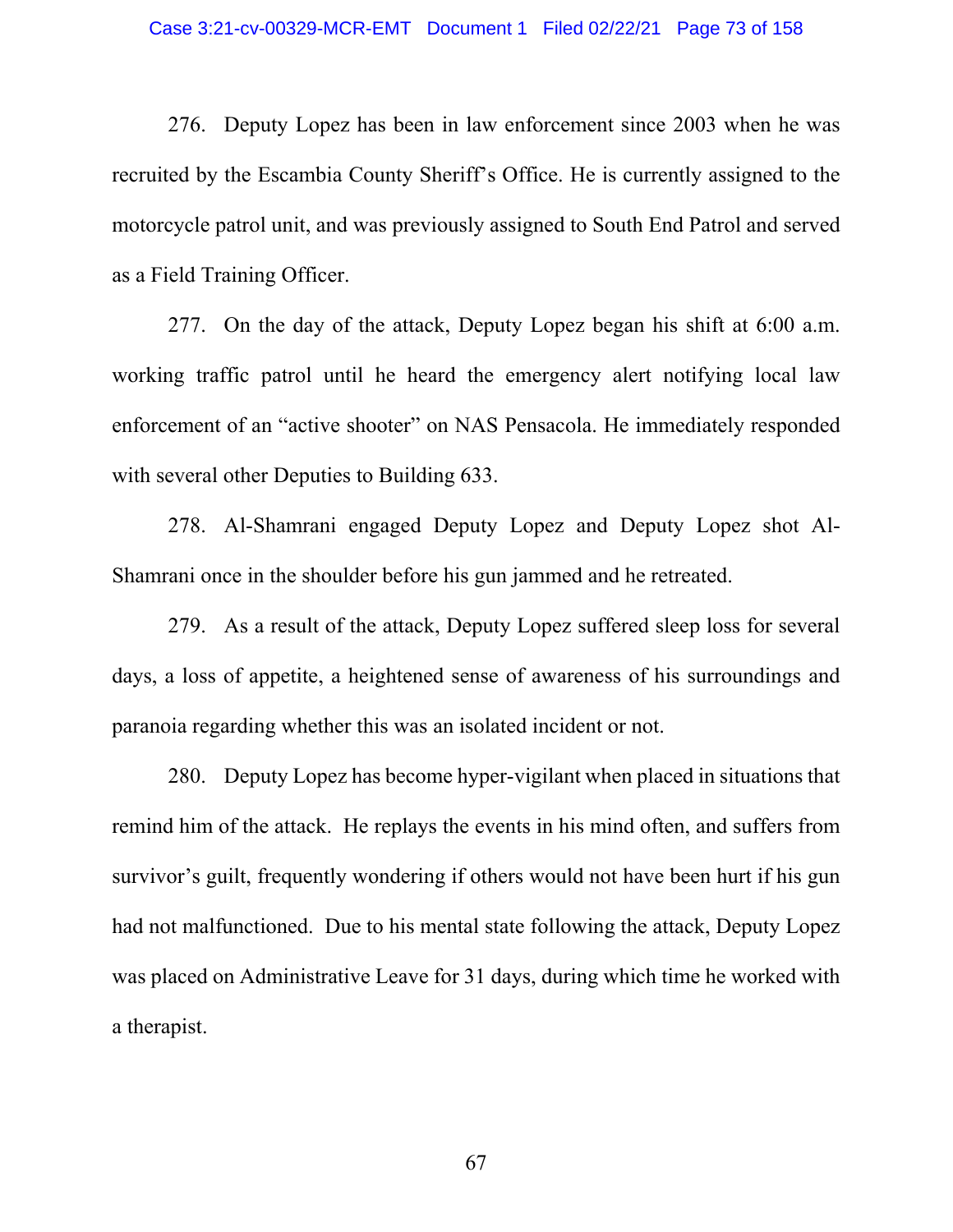281. For his actions on the morning of December 6, 2019, Deputy Lopez was awarded the Distinguished Public Service Award from the Secretary of the Navy; Medal of Valor; and the U.S. Department of Justice Award for Courage and Bravery in the face of Terrorism.

### **Matthew Housam**

282. Escambia County Sheriff's Deputy Matthew Housam is 30 years old. He grew up in Springfield, Illinois before moving to Pensacola, Florida in 2014 to be closer to his family.

283. He served in the United States Army Reserves prior to moving to Pensacola where he worked as a firefighter from 2014 to 2016.

284. In 2016 he joined the Escambia County Sheriff's Office.

285. On December 6, 2019 Deputy Housam was pulling into the South Precinct parking lot when the emergency alert came over the radio advising of an "active shooter" event on NAS Pensacola. Deputy Housam and others from the South Precinct immediately responded to the base.

286. Deputy Housam engaged Al-Shamrani, who was fifty yards away from his position. Deputy Housam fired 12-14 rounds before hearing Sergeant Hoyland call for them to stop shooting.

287. Since the shooting he has suffered from hearing loss and tinnitus that was not present prior to the attack. Deputy Housam has also suffered from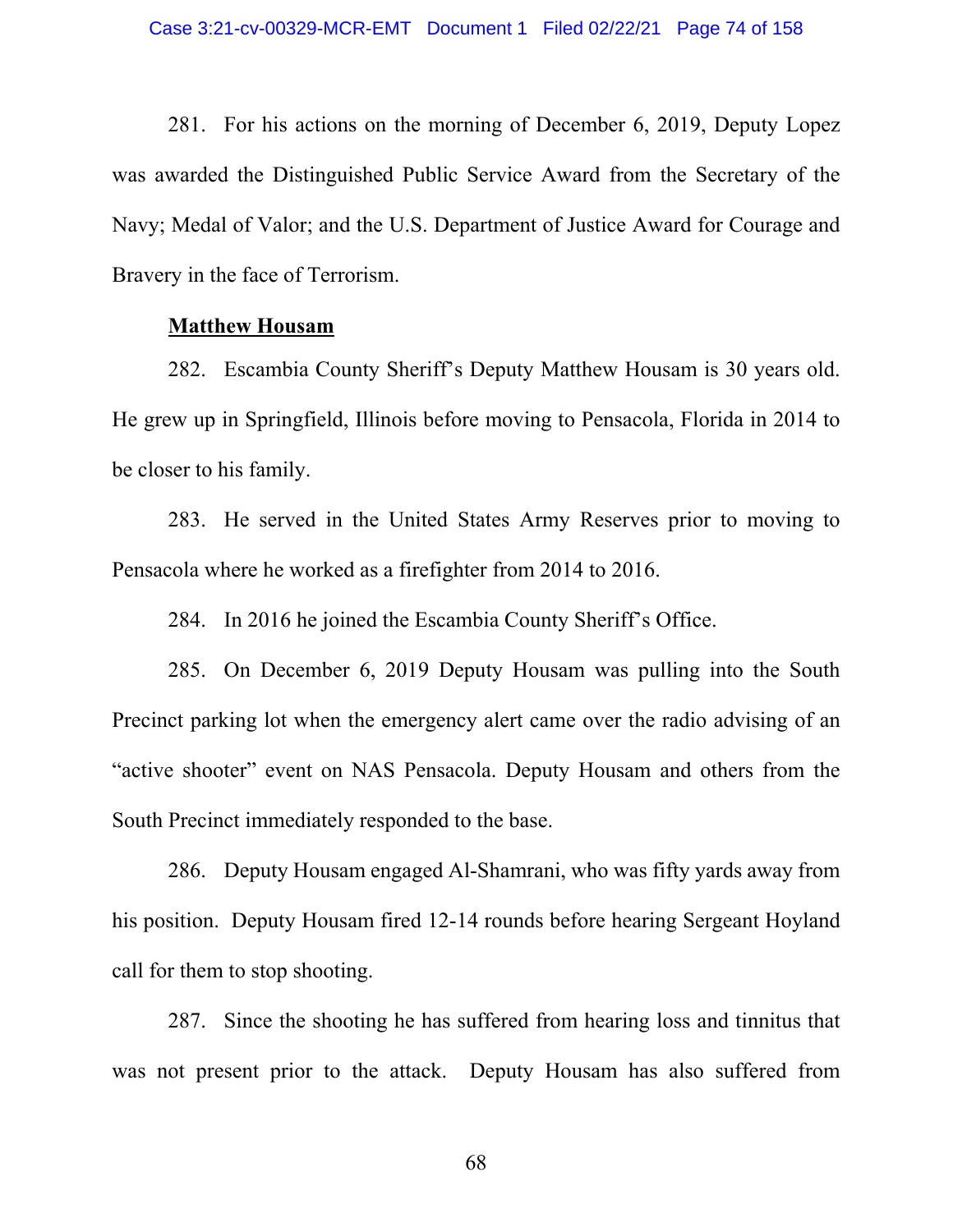nightmares and anxiety. He thinks about the attack regularly and the impact it has had on him, his department and his fellow officers who responded.

288. For his actions during the attack, Deputy Housam was awarded the Distinguished Public Service Award from the Secretary of the Navy; the Medal of Valor; and the U.S. Department of Justice Award for Courage and Bravery in the face of Terrorism.

### **Matthew Keebler**

289. Escambia County Sheriff's Deputy Matthew Keebler is 29 years old and moved to Pace, Florida as a child. Deputy Keebler graduated from Pace High School and went on to graduate from the University of West Florida in Pensacola where he obtained a degree in Criminal Justice.

290. Deputy Keebler grew up wanting to be a law enforcement officer and was recruited by the Escambia County Sheriff's Office during his final semester at the University of West Florida. He began working in Patrol by August of 2015. He currently works as an investigator.

291. On the morning of December 6, 2019, Deputy Keebler heard an alert come over the radio advising that there was an "active shooter" on NAS Pensacola. He proceeded directly to the base and responded to Building 633.

292. Deputy Keebler engaged the suspect with his rifle from approximately fifty yards away, firing 10-12 shots until the suspect dropped and was down.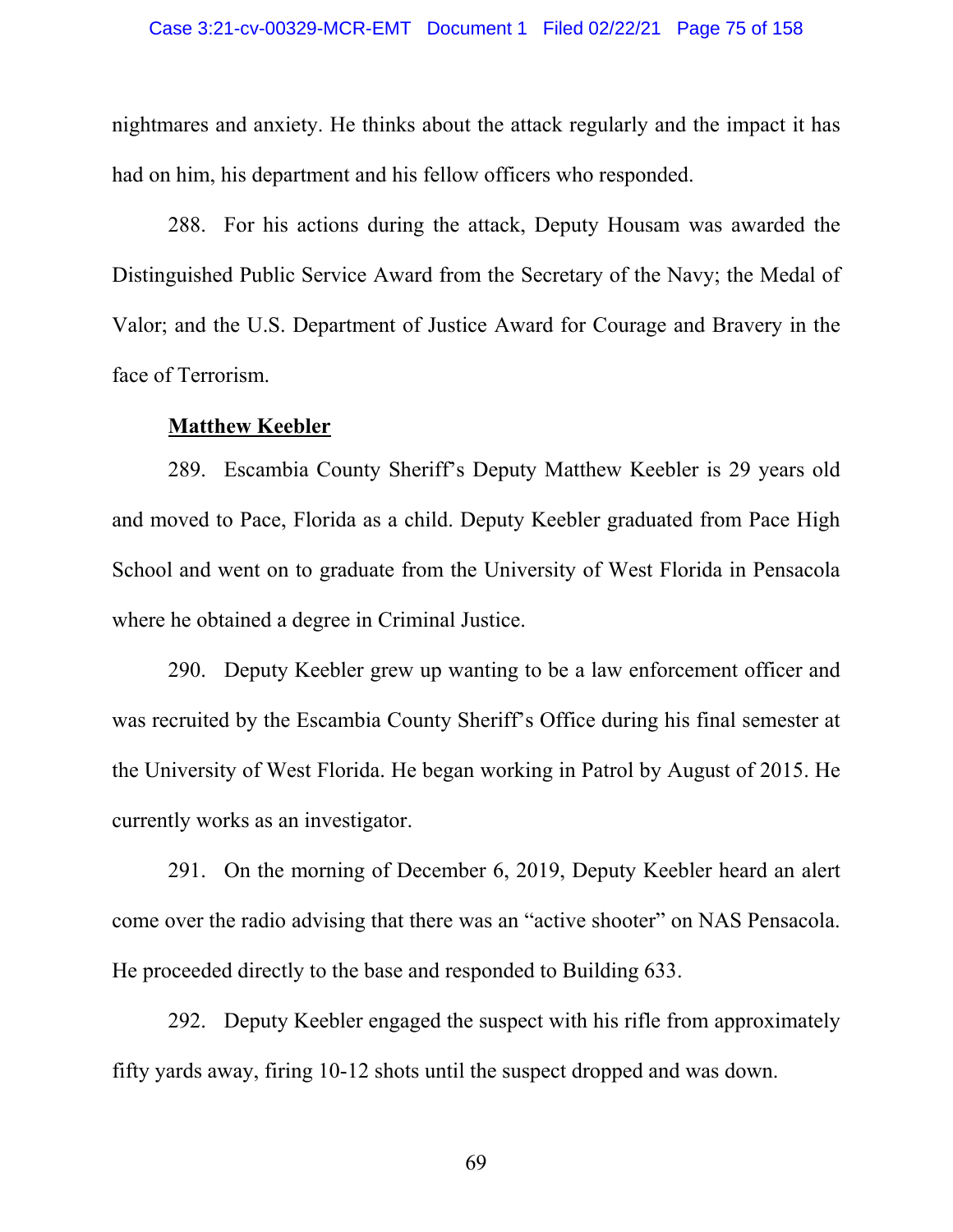293. As a result of the attack on December 6, 2019, Deputy Keebler has suffered hearing loss and tinnitus. He has also suffered from flashbacks, increased hypervigilance, and replays the events of the day often in his mind.

294. For his actions during the attack, Deputy Keebler was awarded Distinguished Public Service Award from the Secretary of the Navy- Medal of Valor- U.S. Department of Justice Award for Courage and Bravery in the face of Terrorism

## **Sergeant Michael Hoyland**

295. Escambia County Sheriff's Office Sergeant Michael Hoyland was born in 1966. He is originally from New Orleans, Louisiana but has been a longtime resident of Pensacola, Florida.

296. Sergeant Hoyland is a 23 year veteran of the Escambia County Sheriff's Office where he has worked in several different units. He has been a member of the departments SWAT team for 17 years and is currently acting as one of the department's supervisors for the South end of the patrol area for Escambia County.

297. On December 6, 2019 Sergeant Hoyland was at the precinct office preparing for the start of the shift when a tone alert came over the radio announcing there was an "active shooter" on Naval Air Station Pensacola. Sergeant Hoyland immediately responded.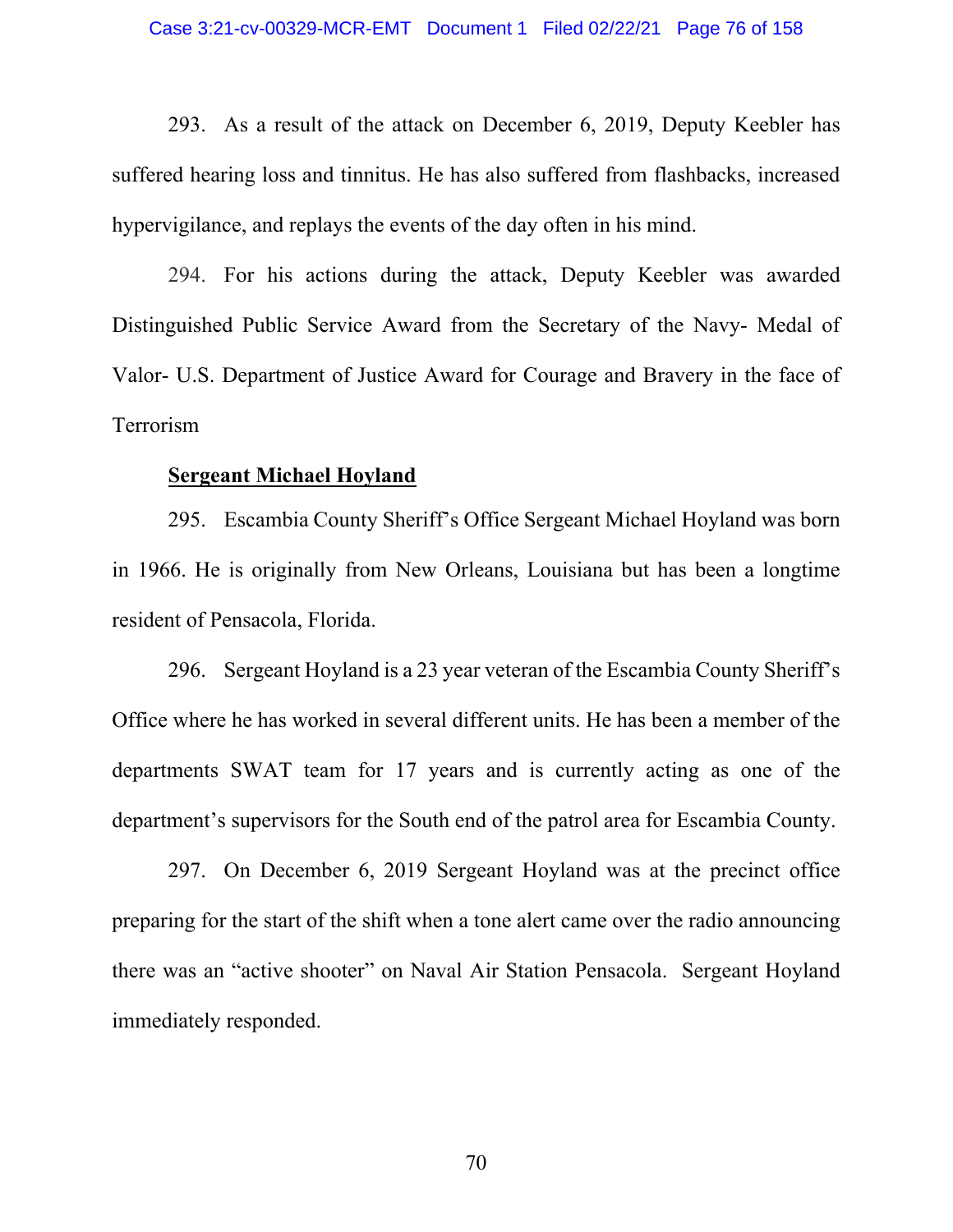298. Sergeant Hoyland engaged Al-Shamrani and fired 8-10 rounds in the direction of Al-Shamrani, striking Al-Shamrani.

299. As a result of the attack on December 6, 2019 Sergeant Hoyland suffers from hearing loss and tinnitus. Sergeant Hoyland received department-provided mental health treatment.

300. For his actions during the attack, Sergeant Hoyland was awarded the Distinguished Public Service Award from the Secretary of the Navy; the Medal of Valor; and the U.S. Department of Justice Award for Courage and Bravery in the face of Terrorism.

# **N. The NAS Pensacola Shooting Investigation Revealed Systemic Problems with Saudi Arabia's Security Screening**

301. During the investigation of the December 6, 2019 shooting, the recovery of Al-Shamrani's cell and computer data revealed his frequent communications with AQAP. The FBI and Attorney General William Barr later concluded that the shooting was an act of terrorism motived by jihadist ideology.

302. As a result of the U.S. investigation into the attack, twenty-one Saudi military trainees were terminated from the program and sent back to Saudi Arabia.

303. Attorney General Barr announced that the investigation uncovered that the twenty-one Saudi trainees possessed "derogatory material." Seventeen of the trainees had social media accounts linked to anti-American or jihadi content. Fifteen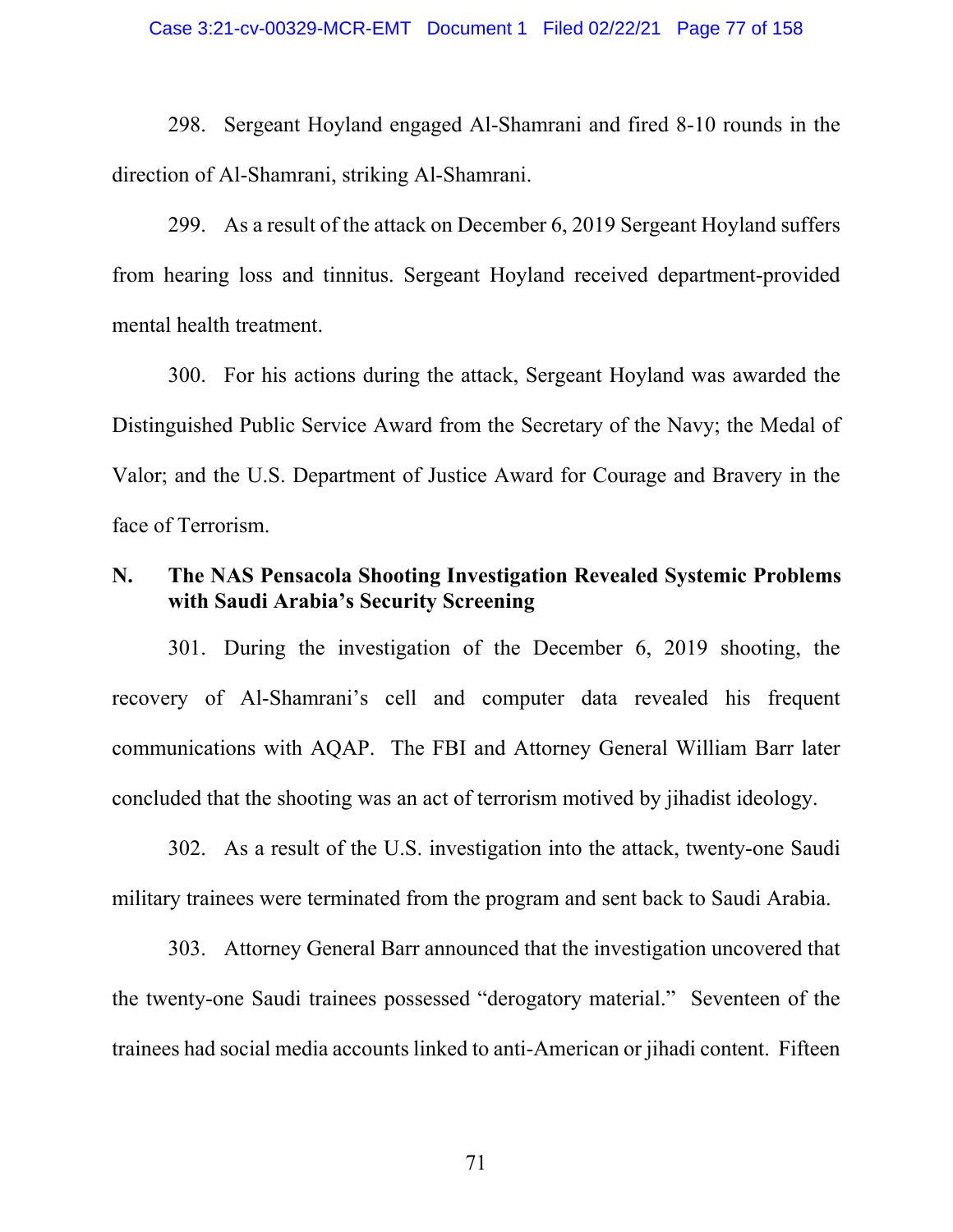### Case 3:21-cv-00329-MCR-EMT Document 1 Filed 02/22/21 Page 78 of 158

of the trainees, including some of the seventeen linked to anti-American content, had other illicit material in their possession.

304. That so many Saudi military trainees were, at a minimum, sympathetic to AQAP, and that several more were actually accomplices to the NAS Terrorist Attack demonstrates the military trainees' belief that their support and/or sympathy of Salafi jihadism were in furtherance of KSA political and religious goals.

305. AQAP released a claim of responsibility for the attack on NAS Pensacola on February 2, 2020. The claim came from al-Malahem Media, an official AQAP media outlet. The speaker in the claim of responsibility video is Qassim al-Rimi, the Emir of AQAP since 2015.

306. The FBI determined that Abdullah al-Maliki was the AQAP operative who "issued AQAP's claim of responsibility for the attack," for his specific act of uploading and distributing the video. Indeed, until his death in May of this 2020, al-Maliki was reportedly active within al-Malahem Media. The FBI also identified Maliki as one of Al-Shamrani's "overseas associates."

307. The claim of responsibility video included specific details and photographs that could only have been provided by Al-Shamrani. For example, the video mentions specific physical testing that Al-Shamrani would have had to undergo during his training. The video also includes pictures of Al-Shamrani that could have only been provided to AQAP by Al-Shamrani.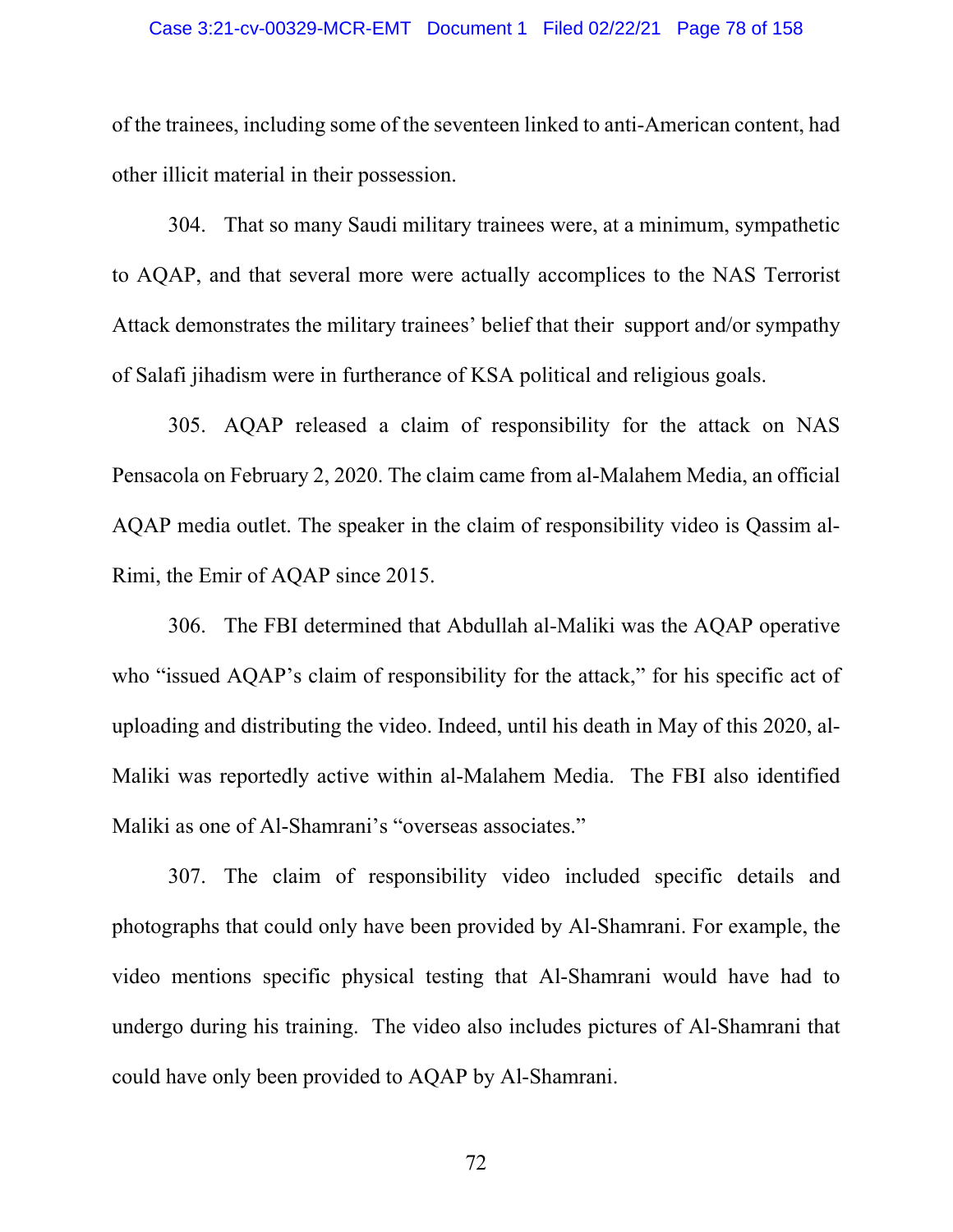### Case 3:21-cv-00329-MCR-EMT Document 1 Filed 02/22/21 Page 79 of 158

308. The video also broadcast screenshots and the terms of Al-Shamrani's Will. The FBI confirmed that the Will in the video is the same as the one Al-Shamrani had on his phone. AQAP's ability to obtain a copy of Al-Shamrani's Will is evidence that he communicated directly with the group in the days prior to the attack.

309. A recent Saudi Arabian report identified six themes of how Al-Shamrani viewed the world: (i) support for radical Islam and terrorism; (ii) support for the Afghan Taliban; (iii) hatred for America and the West; (iv) opposition to the existence of Israel; (v) sectarianism; and (vi) rejection of Saudi government reforms.

310. All of the information was known to the Kingdom *before* it sent Al-Shamrani to the United States for military training.

311. As details of the attack and Al-Shamrani's extensive relationship with AQAP began to emerge, so did the serious flaws in Saudi Arabia's implementation of screening protocols.

312. Senator Marco Rubio stated that the attack exposed "*some serious flaw*" in the vetting process for the training programs.

313. Senator Rick Scott stated, "It's clear that we need to take steps to *ensure that any and all foreign nationals are scrutinized and vetted extensively* before being embedded with our American men and women in uniform… There is no reason we should be providing state-of-the-art military training to people who wish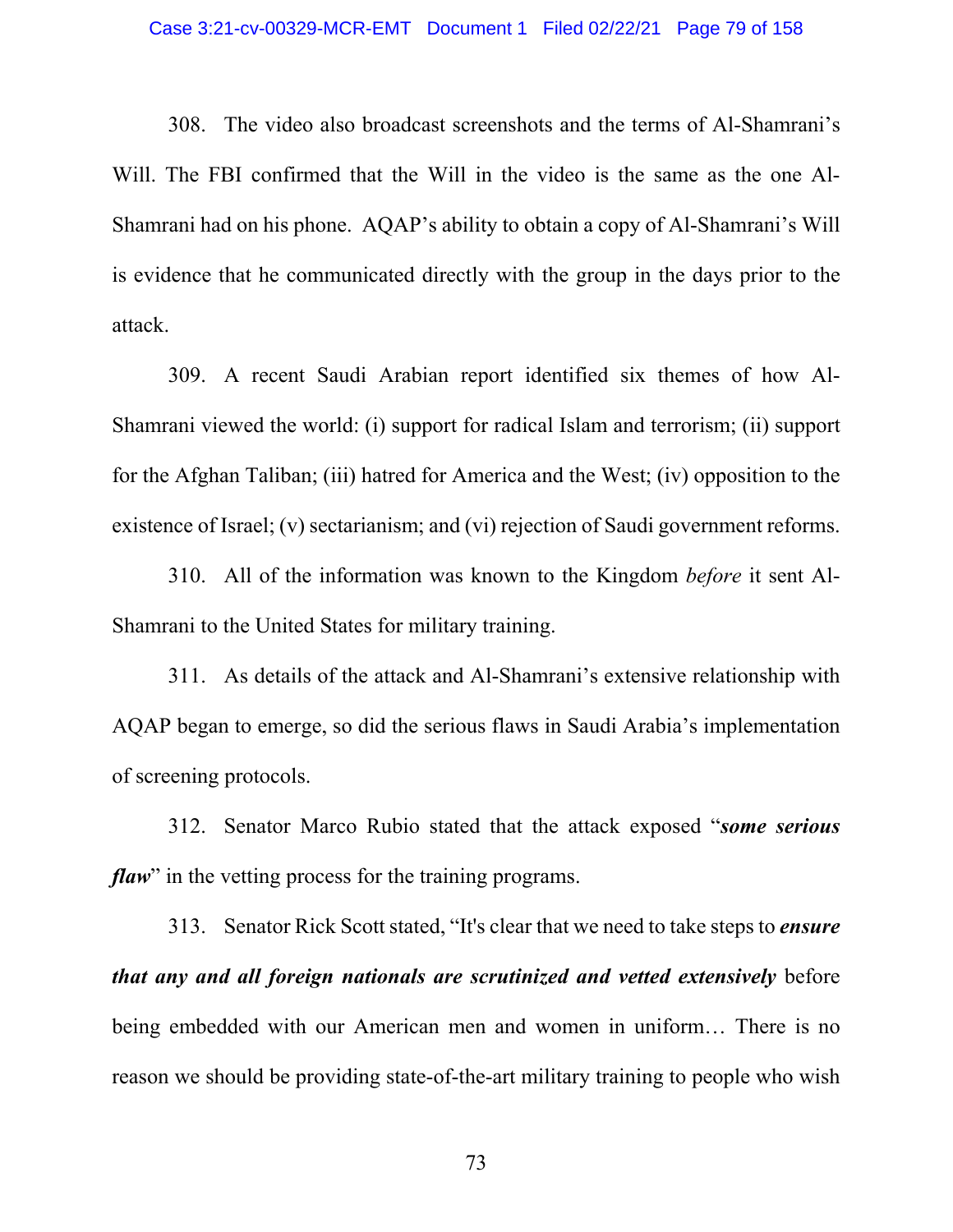us harm. And most importantly, there is no reason to risk the safety and security of our American men and women in uniform. If not for the bravery displayed by the military personnel on the ground and local law enforcement, today's tragedy could have been much worse. We must be vigilant against those who wish our country and our people harm."

314. Florida Representative Matt Gaetz stated the attack represented a "*serious failure in the vetting process*."

315. Florida Governor Ron DeSantis stated that he has raised the issue of retribution for the attack with President Trump and stated, "Given that this was a foreign national in the employ of a foreign service is, and there will be time to do this, but obviously the government of Saudi Arabia needs to make things better for these victims and I think *they are going to owe a debt here given that this is one of their individuals*."

# **VI. CAUSES OF ACTION**

## **COUNT ONE**

# **VICARIOUS LIABILITY / RESPONDEAT SUPERIOR All Plaintiffs**

316. Plaintiffs repeat and re-allege all of the preceding paragraphs as if fully set forth herein.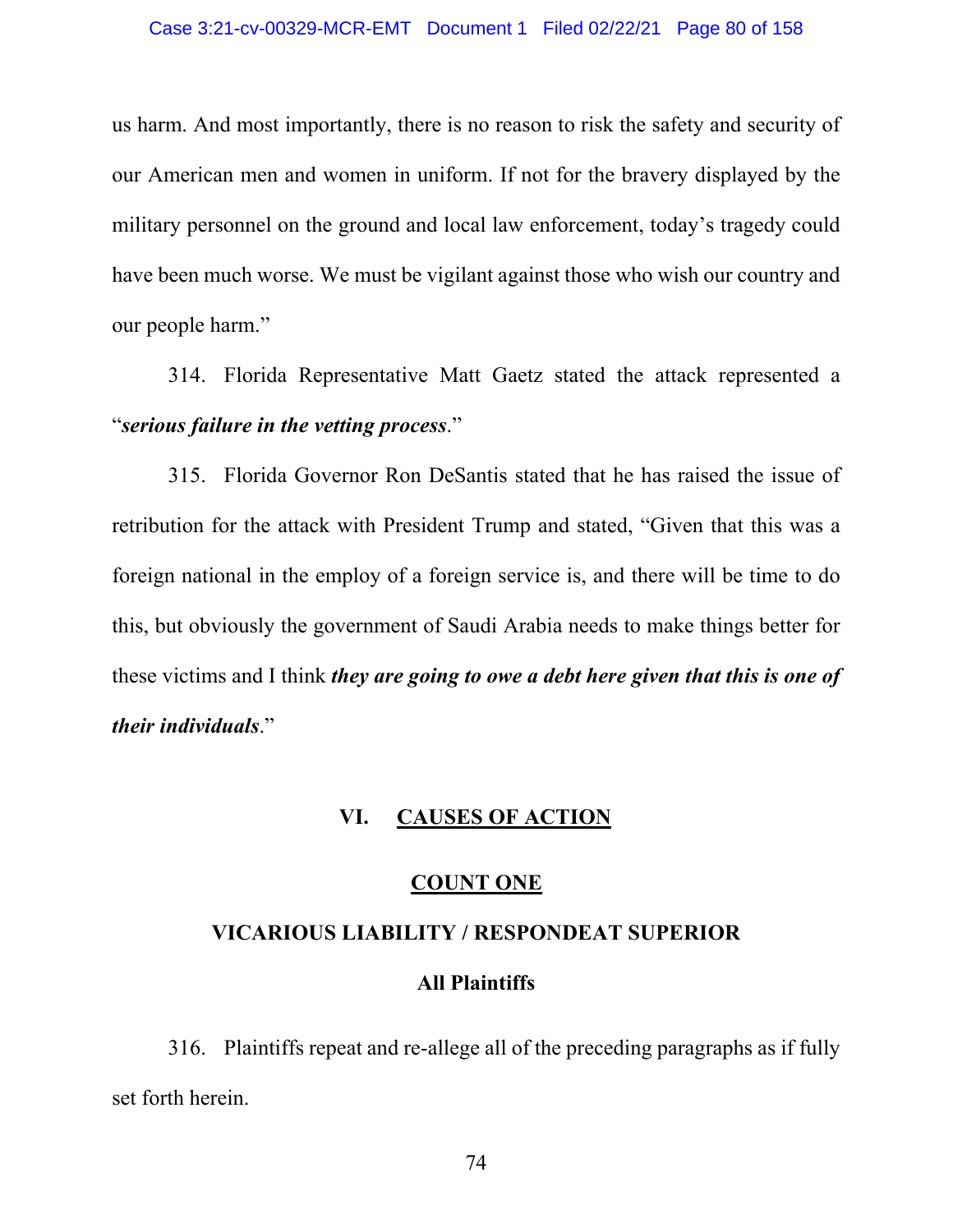317. At all times relevant herein, Defendant Kingdom of Saudi Arabia acted through its officials or employees, who were acting within the scope of their office or employment.

318. Saudi Arabia, through KSA John Does 13 – 20, screened, hired, retained, trained, promoted and supervised its RSAF officers and personnel that were stationed at NAS Pensacola leading up to and during the attack, including 2nd Lt Al-Shamrani and RSAF John Does 1 – 12.

319. 2nd Lt Al-Shamrani had been specifically trained by Saudi Arabia in the proficient use of weapons, including semi-automatic pistols, to lethally engage targets.

320. Saudi Arabia cloaked 2nd Lt. Al-Shamrani with its authority by bestowing on him an officer's rank, the RSAF uniform, and selecting him to receive special training in the United States. It further gave him authority to act on its behalf when it represented that he had been sufficiently screened according the requisite security protocols prior to his admission into the United States.

321. On December 6, 2019, while employed as an officer of the Saudi Royal Air Force and wearing his Saudi Air Force uniform, Al-Shamrani utilized his weapons training and possession of a Glock 45 semi-automatic pistol that had been stored at the Saudi barracks under the direct supervision of Saudi Air Force superiors at Pensacola, did shoot and kill, maim, and severely wound American servicemen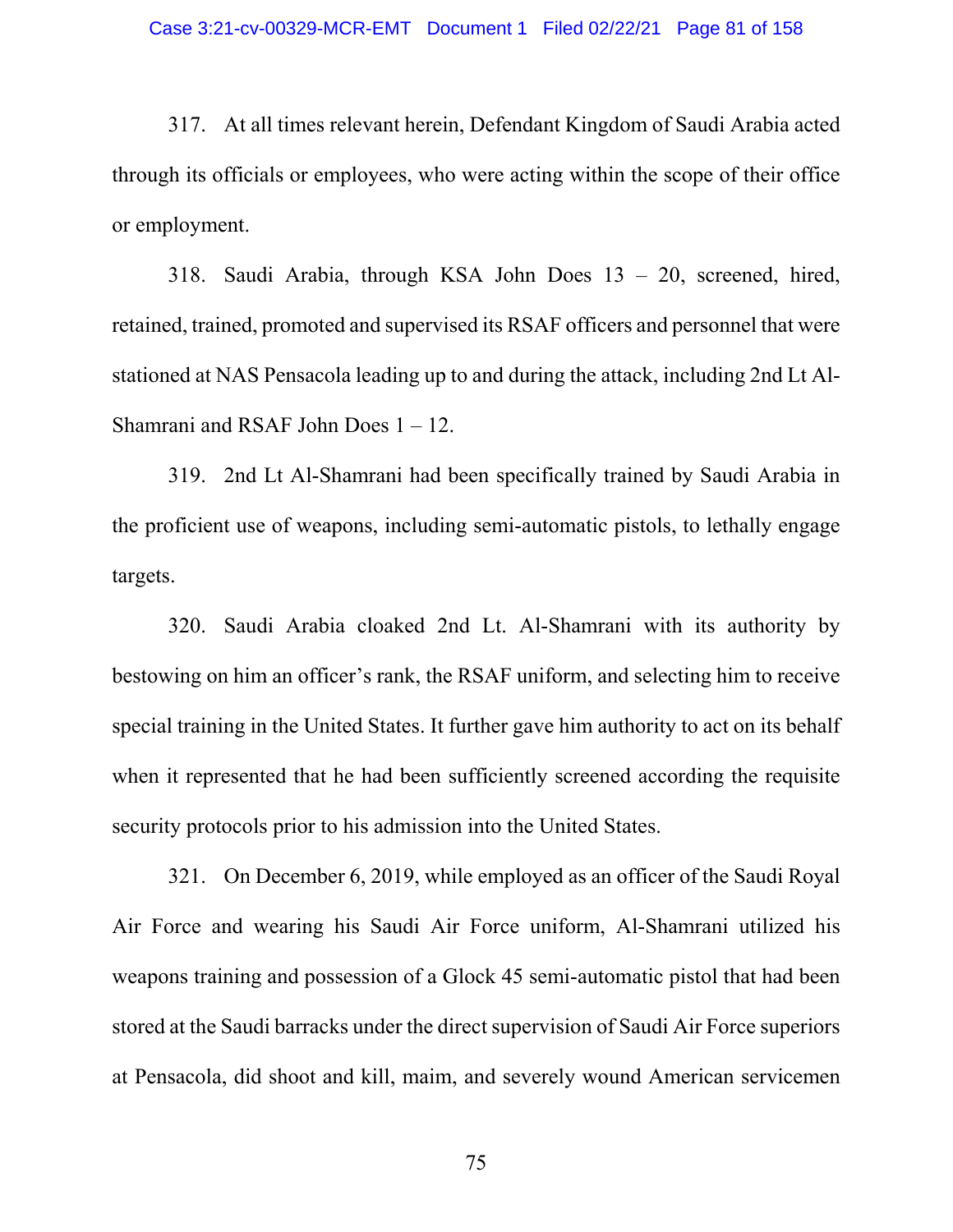### Case 3:21-cv-00329-MCR-EMT Document 1 Filed 02/22/21 Page 82 of 158

and women and law enforcement officials while acting in the scope of his employment for the Saudi Royal Air Force.

322. Al-Shamrani was acting upon what he believed and understood was the policy and ideology the Kingdom of Saudi Arabia, and therefore, on its behalf. This belief of Al-Shamrani is supported by the Kingdom of Saudi Arabia's well-known support for Salafism, state-sanctioned religious ideologies supporting violence against non-believers, tacit alliance with and material support to AQAP in Yemen, and its deliberate indifference to Al-Shamrani's easily discernible (to Saudi Arabia) association with AQAP.

323. Al-Shamrani followed the state-sanctioned ideology of l Wahhabi clerics and was motivated by jihadist ideology and a hatred for the United States. Al-Shamrani believed Salafi jihadism against the United States was an essential part of his military duties under the law of Islam and furthered the interests of Wahhabism and the Kingdom of Saudi Arabia. The religious leadership of the Kingdom did nothing to dissuade him of that belief; indeed, the Kingdom deliberately ignored it and encouraged it.

324. Al-Shamrani's conduct as a RSAF officer in uniform, a position of authority only available to him by his employment with Saudi Arabia, provided him access to a secure military installation, by and through which he was able to plan and commit the terrorist attack.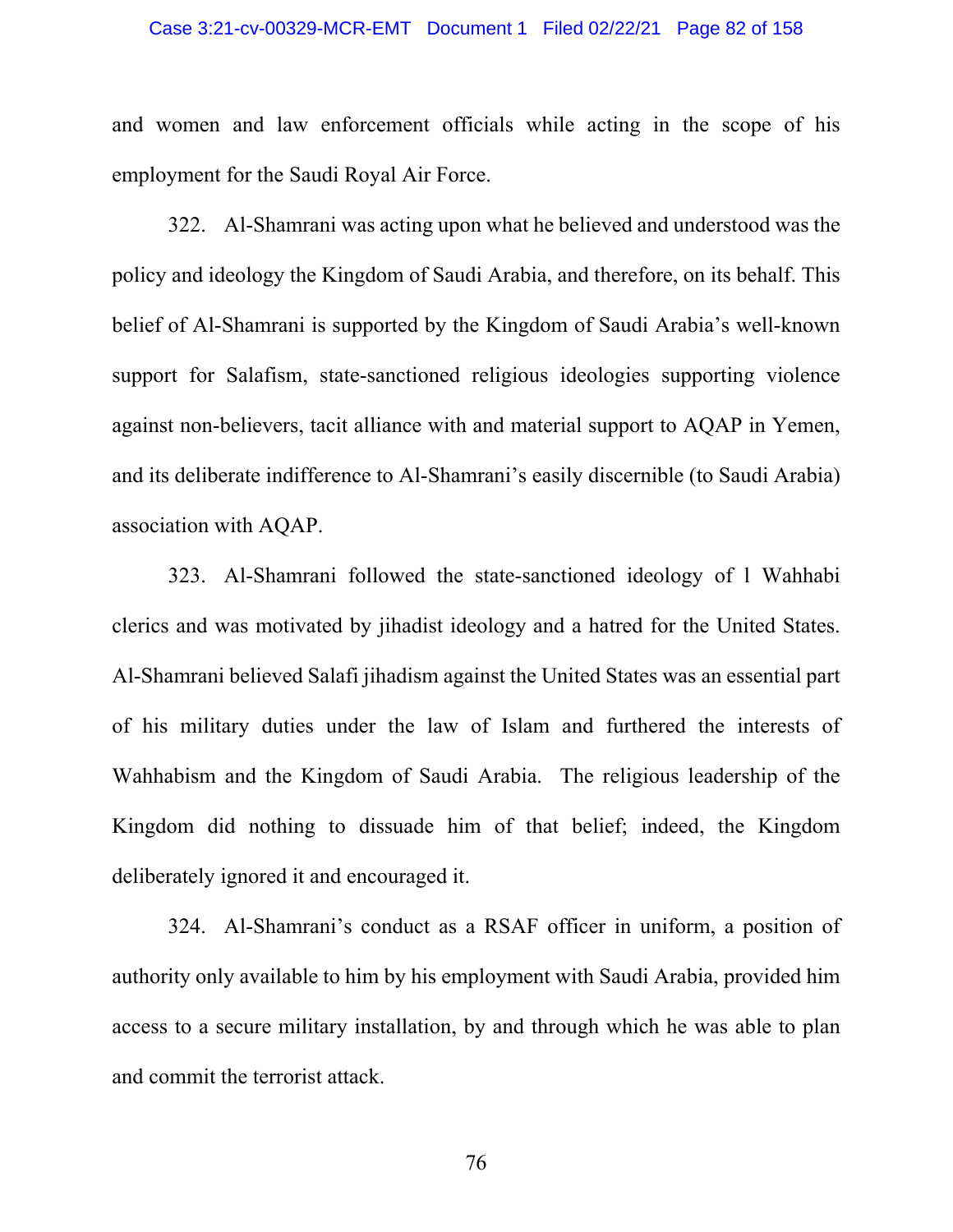### Case 3:21-cv-00329-MCR-EMT Document 1 Filed 02/22/21 Page 83 of 158

325. Al-Shamrani's intentional acts were a direct outgrowth of conduct that was within the scope of Al-Shamrani's employment as an RSAF officer. If not for his employment with RSAF, Al-Shamrani would not have had access to his victims, nor the knowledge, training, skill, opportunity, and capability required to successfully plan and commit the attack.

326. Al-Shamrani's employment as a RSAF officer was a necessary precursor to the intentional wrongful acts that he committed causing Plaintiffs' injuries.

327. Similarly, the actions, omissions, and wrongful conduct of RSAF John Does 1 - 12, as well as those responsible for screening them for training in the United States, KSA Does 12-20, were done in the course and scope of their employment with Saudi Arabia

328. Accordingly, Saudi Arabia is liable for the tortious and wrongful conduct of its employees, 2nd Lt. Al-Shamrani, RSAF John Does  $1 - 12$ , KSA John Does 12 – 20, and KSA John Does 20–30, that gives rise to the Counts herein under the doctrine of respondeat superior.

**WHEREFORE**, Plaintiffs pray that the Court find Saudi Arabia vicariously liable.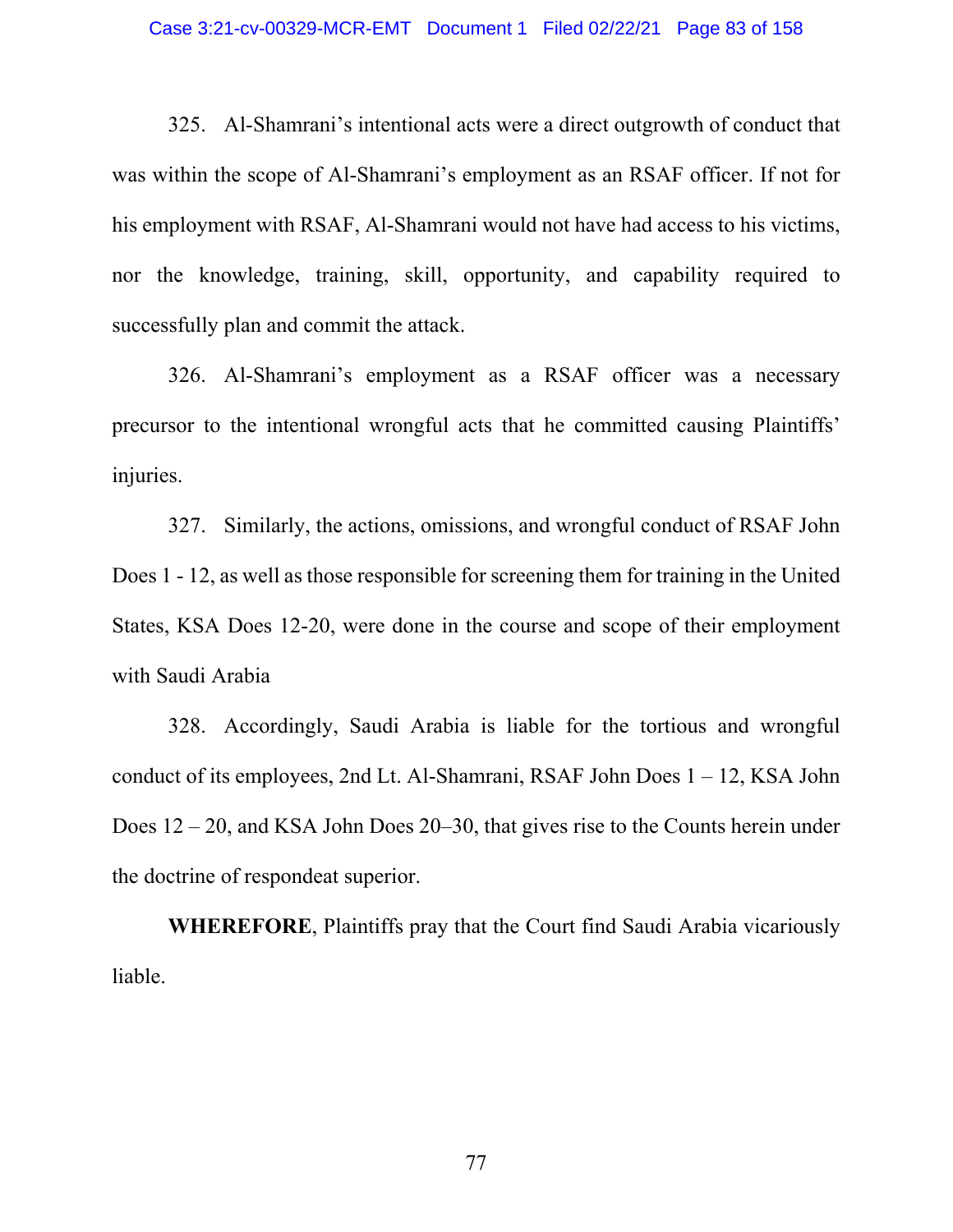### **COUNT TWO**

# **VIOLATION OF THE ANTI-TERRORISM ACT, 18 U.S.C. § 2333(a) [Primary Liability, 18 U.S.C. § 2339 Predicate]**

# **All Plaintiffs**

329. Plaintiffs re-allege and incorporate by reference all of the preceding factual allegations as if set forth herein.

330. This count is brought pursuant to 28 U.S.C. § 1605B of the Foreign Sovereign Immunities Act known as JASTA permitting claims under 18 U.S.C. § 2333(a) for the injuries and deaths suffered by U.S. nationals in the NAS Terrorist Attack.

331. At all times relevant herein, Defendant Kingdom of Saudi Arabia acted through its officials or employees, who were acting within the scope of their office or employment.

332. Saudi Arabia harbored and concealed persons, including  $2<sup>nd</sup>$  Lt Al-Shamrani, who it knew, or had reasonable grounds to know, had committed or was about to commit, an offense under 18 U.S.C. § 2332b, and therefore violated 18 U.S.C. § 2339. Saudi Arabia knew or had reason to know that Al-Shamrani was an AQAP associate, and had been in contact with AQAP and held anti-American and Salafi jihadist sentiments. Despite this, Saudi Arabia permitted Al-Shamrani to join the RSAF, and harbored  $2<sup>nd</sup>$  Lt Al-Shamrani within the ranks of the RSAF and in RSAF housing in Saudi Arabia and in the United States. Saudi Arabia failed to report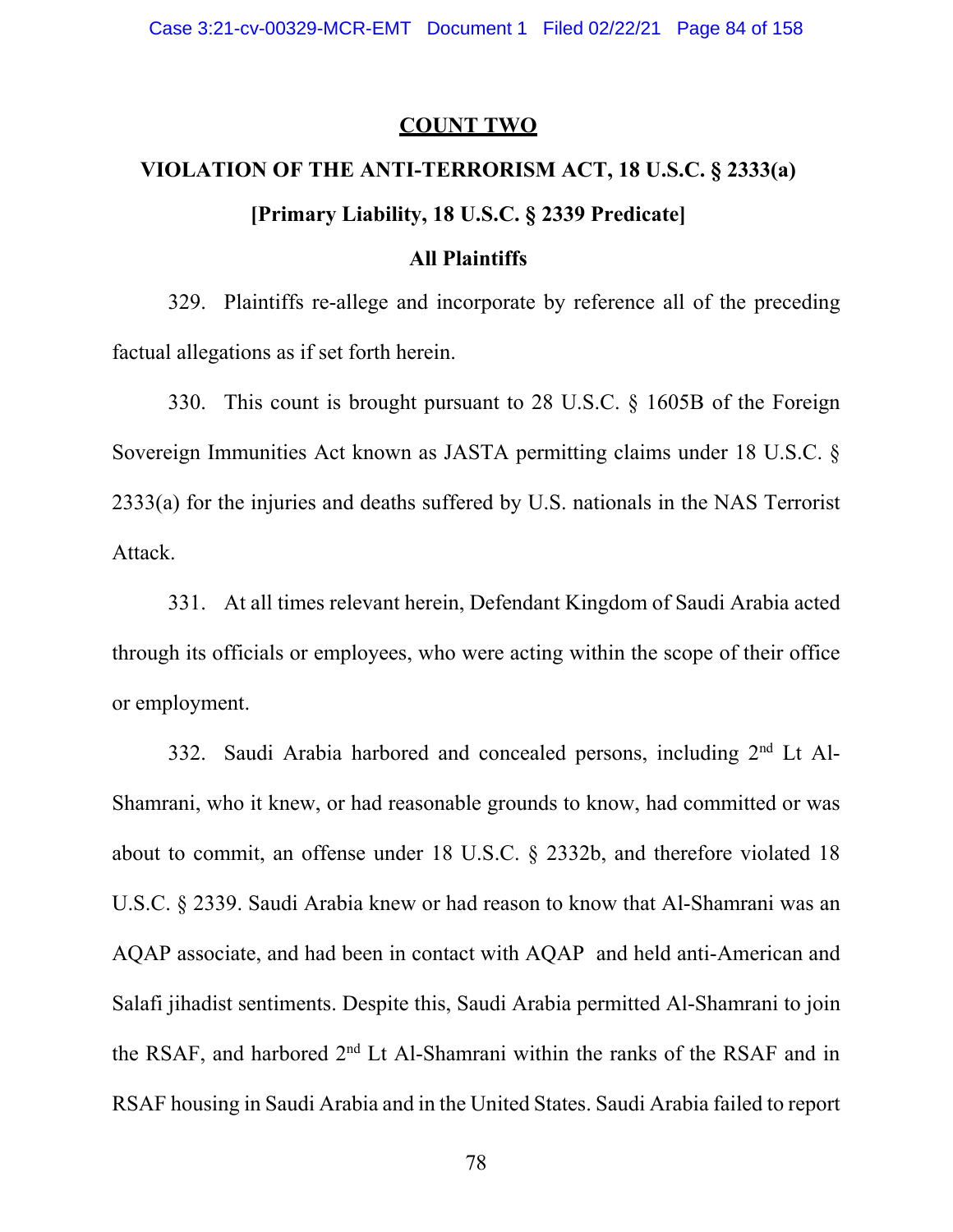or disclose 2nd Lt Al-Shamrani's association with AQAP or his extremist views, and thereby concealed him from detection, enabling him to plan and commit the NAS attack.

333. The NAS attack involved conduct transcending national boundaries, the commission of an assault with a dangerous weapon resulting in serious bodily injuries and deaths within the United States, and created a substantial risk of serious bodily injury to persons by destroying or damaging real or personal property within the United States in violation of the laws of Florida and the United States.

334. Saudi Arabia knew or recklessly disregarded that by harboring and/or concealing associates of AQAP, including 2nd Lt Al-Shamrani, within its military, this support would be used by AQAP in the preparation for, or in carrying out, the destruction of U.S. property by fire or explosive, conspiracy to murder in a foreign country, killing and attempted killing of U.S. employees performing official duties, commission of acts of terrorism transcending national boundaries, attacking government facilities, financing terrorism, and the provision of training to FTOs.

335. Saudi Arabia's conduct, by harboring and concealing terrorists who were committing terrorist acts against Americans, involved violent acts and acts dangerous to human life. Saudi Arabia's conduct therefore gives rise to primary liability under 18 U.S.C. § 2333(a). Saudi Arabia' support for AQAP appears, as an objective matter, to have been intended (a) to intimidate or coerce the civilian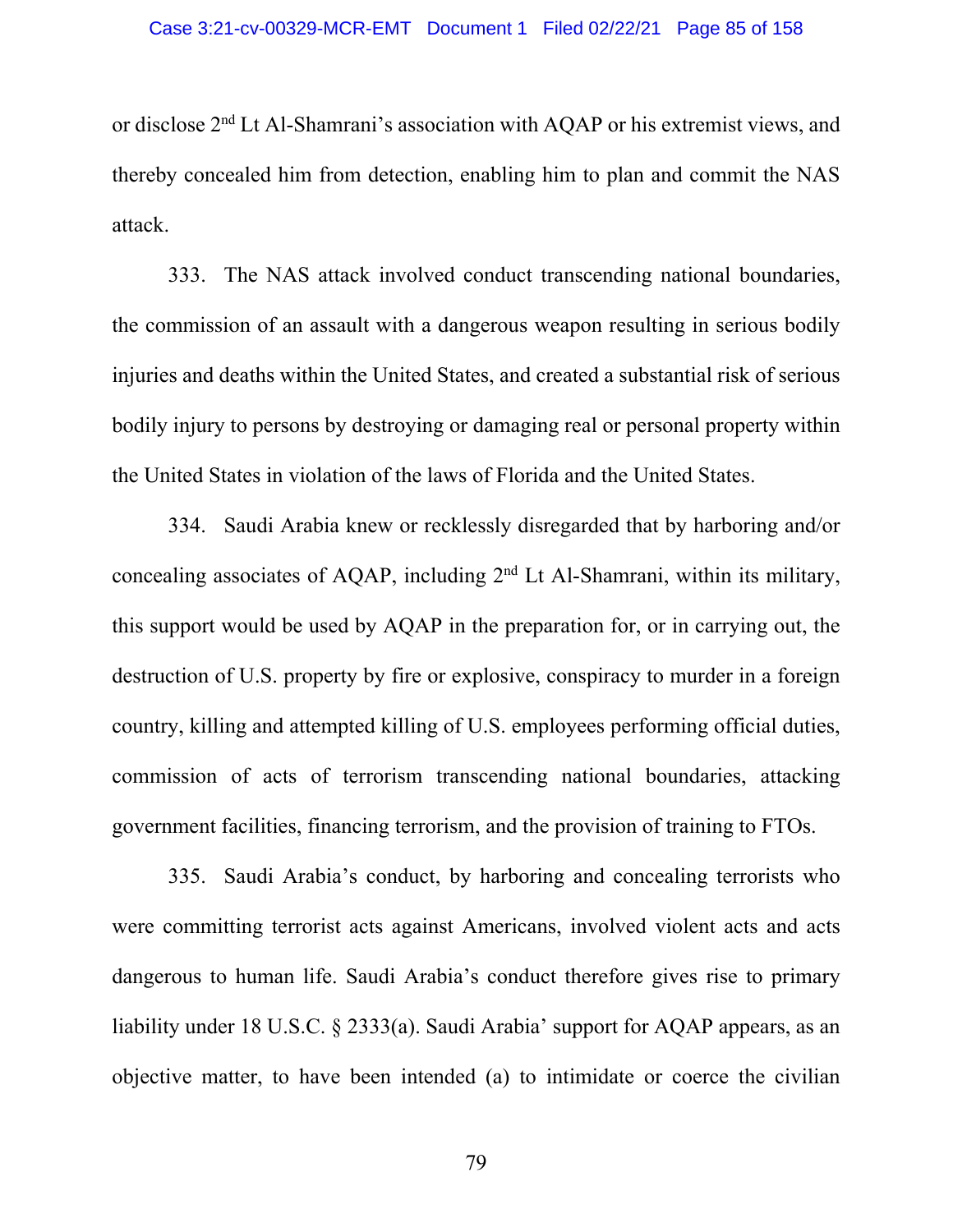populations of the United States, (b) to influence the policy of the U.S. by intimidation and coercion, and (c) to affect the conduct of the U.S. government by mass destruction and assassination.

336. Plaintiffs are U.S. nationals who were injured in their persons, properties, and/or businesses by reason of Saudi Arabia's conduct. Plaintiffs suffered economic, physical, and emotional injuries proximately caused by Saudi Arabia's conduct; are the survivors and/or heirs of U.S. nationals who suffered such injuries; or both.

337. The aforesaid acts of Saudi Arabia were not mere negligence, but each act individually and/or in combination with one or more acts constituted conduct that was intentional, reckless, willful and/or grossly negligent and each of those acts individually and/or in combination with one or more of those acts was a proximate cause of the NAS Terrorist Attack and the resulting injuries and/or deaths of Plaintiffs' decedents.

338. The NAS Terrorist Attack could not have occurred absent the knowing and substantial assistance provided to Al-Shamrani and AQAP by Saudi Arabia. Those attacks and resulting injuries and deaths were a natural, probable and reasonably foreseeable consequence of the Kingdom's conduct.

339. Saudi Arabia is vicariously liable for the tortious conduct of 2nd Lt. Al-Shamrani, RSAF Does 1 -12, KSA John Does 13 – 20, and KSA John Does 21 - 30,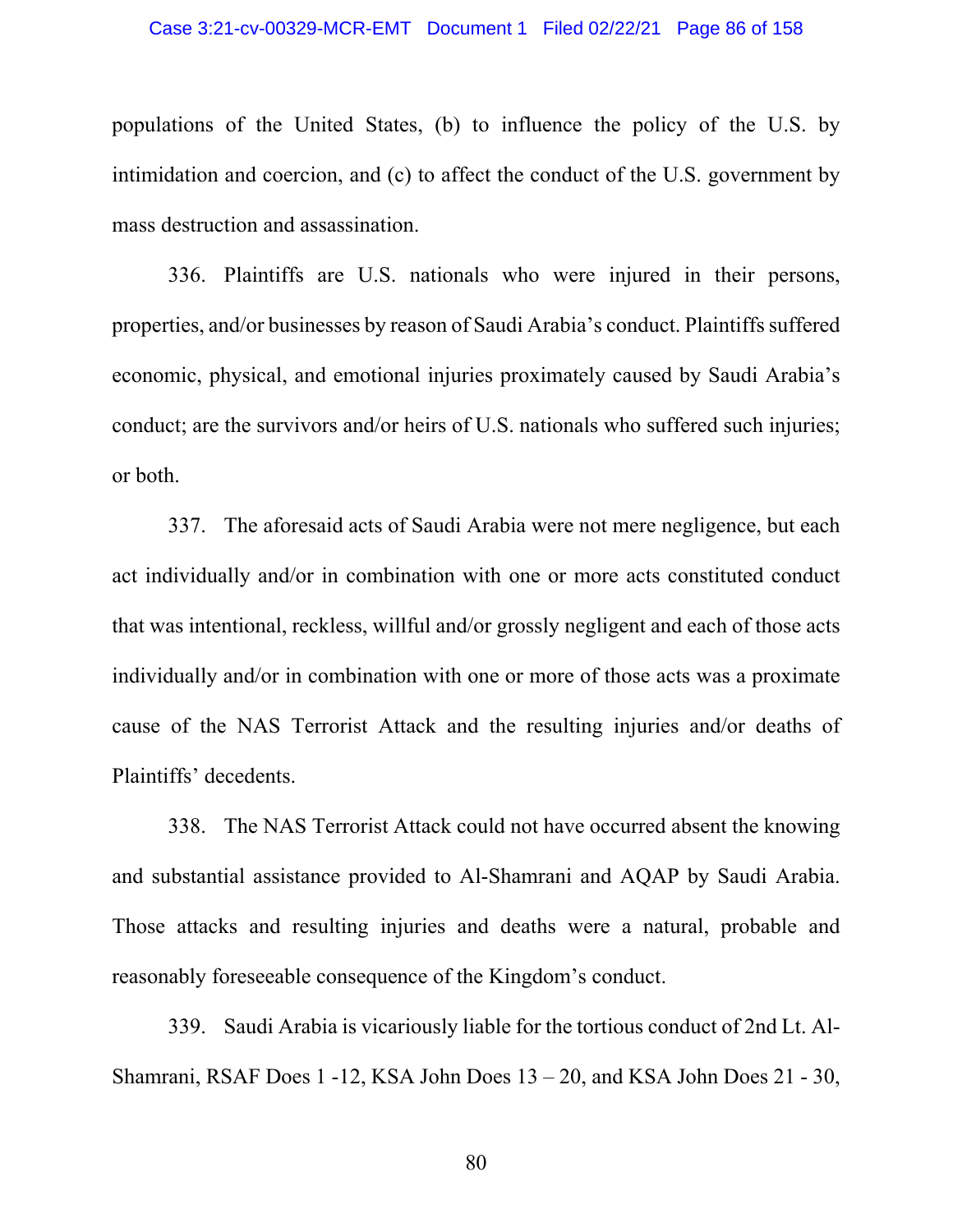its employees/agents, who were acting within the scope of their agency/employment at the time of their conduct giving rise to this cause of action.

340. Plaintiffs, the surviving family members of each decedent, the decedents and their Estates have suffered and will continue to suffer past and future damages as a result of the injuries and deaths sustained in the NAS Terrorist Attack, including but not limited to: personal injury damages, wrongful death damages, survival damages, economic damages, pecuniary loss, non-economic damages, pain and suffering, torture, imprisonment, kidnapping, fear of impending death, physical trauma, mental anguish, mental distress, grief, loss of enjoyment of life, loss of earnings, financial support, services, companionship, care, guidance, consortium, solatium, burial costs, medical and other expenses and other provable damages allowed by law.

**WHEREFORE**, Plaintiffs pray that judgment(s) for relief in the form of an award or awards of monetary damages for personal injury, wrongful death, all recoverable losses under 28 U.S.C. §1605B and 18 U.S.C. §2333 and other appropriate relief be entered on their second cause of action in favor of the Plaintiffs individually and as estate representatives and against Defendant Saudi Arabia, with separate awards for each Plaintiff, where appropriate, plus interest, costs, compensatory damages, treble damages, attorney's fees, and such other relief as the Court deems just and proper.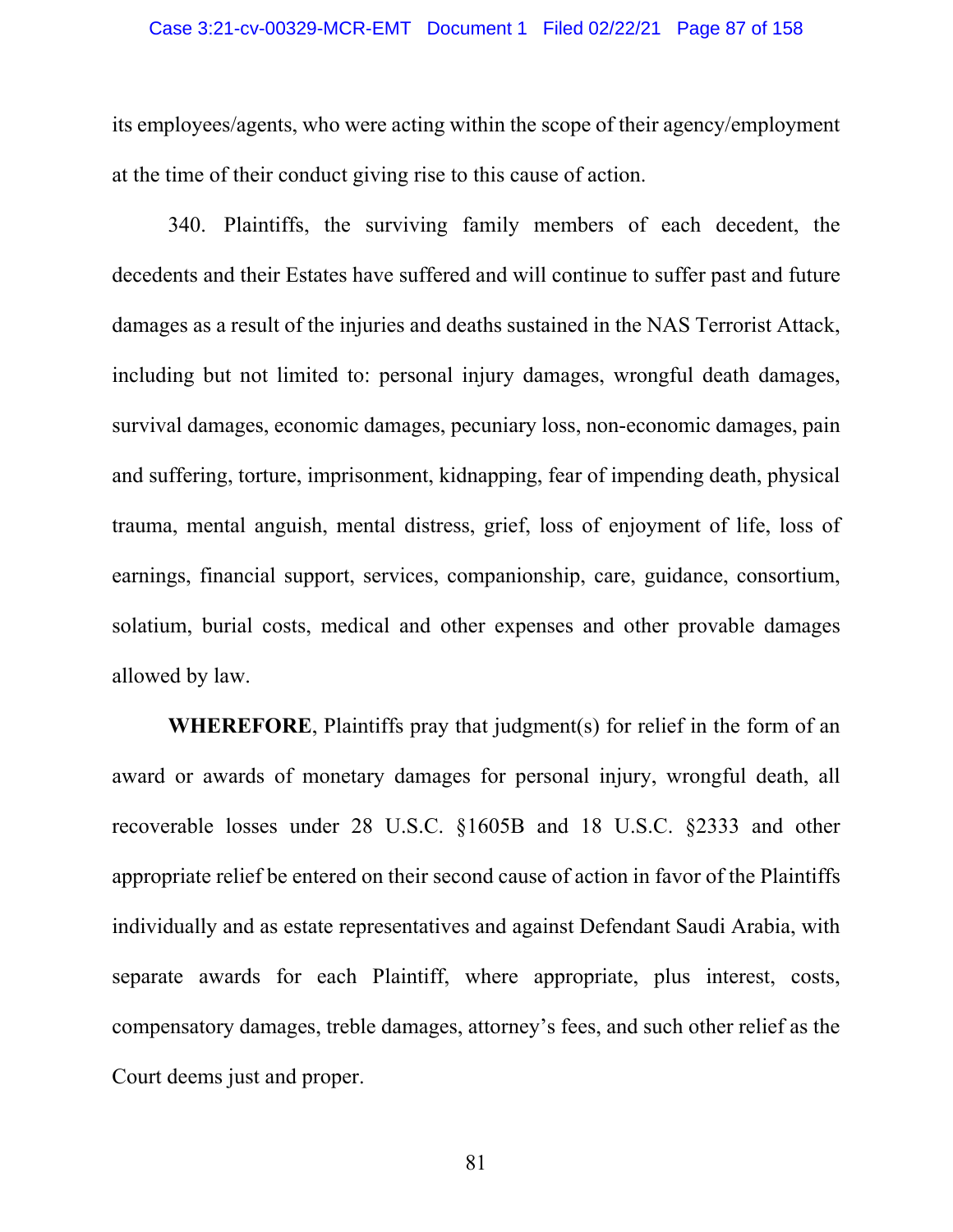### **COUNT THREE**

# **VIOLATION OF THE ANTI-TERRORISM ACT, 18 U.S.C. § 2333(a) [Primary Liability, 18 U.S.C. § 2339A Predicate]**

## **All Plaintiffs**

341. Plaintiffs re-allege and incorporate by reference all of the preceding factual allegations as if set forth herein.

342. This count is brought pursuant to 28 U.S.C. § 1605B of the Foreign Sovereign Immunities Act known as JASTA permitting claims under 18 U.S.C. § 2333(a) for the injuries and deaths suffered by U.S. nationals in the NAS Terrorist Attack.

343. At all times relevant herein, Defendant Kingdom of Saudi Arabia acted through its officials or employees, who were acting within the scope of their office or employment.

344. Saudi Arabia provided material support to the AQAP in violation of 18 U.S.C. § 2339A. It did so by providing weapons, funding and equipment to AQAP in Yemen. It further provided material support to AQAP by deliberately, recklessly or with a conscious disregard, failing to implement and/or execute security screening protocols and oversight of its RSAF candidates for training in the United States who were operatives and/or sympathizers of AQAP. In doing so, Saudi Arabia provided travel, transportation, training, safe haven, lodging, communications equipment and personnel to AQAP that was necessary to and reasonably related to the Attack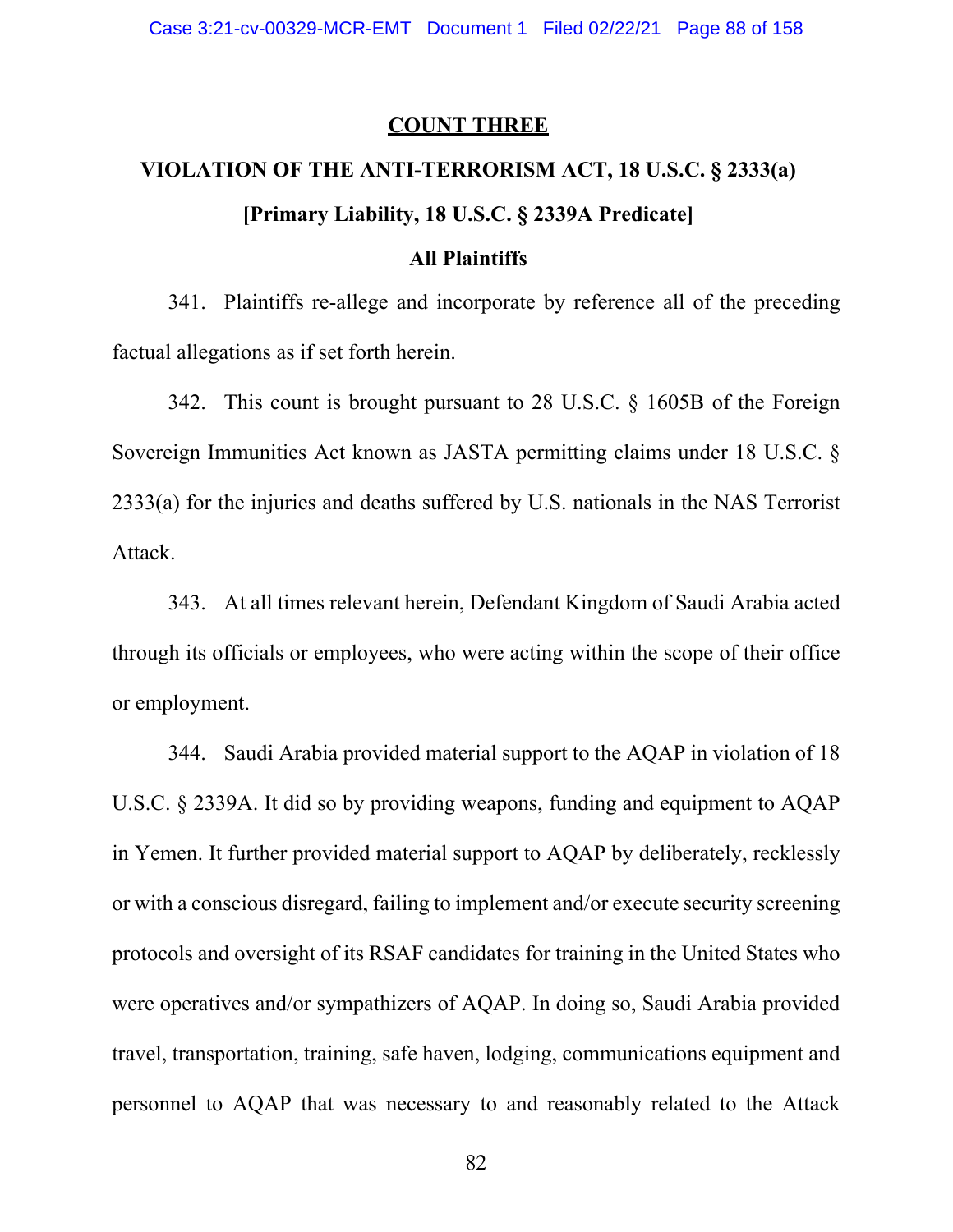committed by RSAF 2nd Lt Al-Shamrani. Al-Shamrani and RSAF Does 1-12 further provided material support directly to AQAP by communicating with AQAP and using their positions within the Saudi Royal Air Force to facilitate the NAS Terrorist Attack.

345. Saudi Arabia knew or recklessly disregarded that its material support would be used by AQAP in the preparation for, or in carrying out, the destruction of U.S. property by fire or explosive, conspiracy to murder in a foreign country, killing and attempted killing of U.S. employees performing official duties, commission of acts of terrorism transcending national boundaries, attacking government facilities, financing terrorism, and receiving training from FTOs. Those acts by the AQAP, in turn, violated the criminal laws of the United States, or would have violated those laws had they been committed within the jurisdiction of the United States, including 18 U.S.C. §§ 844(f)(2) or (3), 956(a)(1), 1114, 1203, 1361, 2332, 2332a, 2332b, 2332f, 2339C(a)(1)(B), and 2339D, respectively. Saudi Arabia also disguised the nature of its support, in further violation of 18 U.S.C. § 2339A.

346. Saudi Arabia's conduct, by providing material support to a group that was committing terrorist acts against Americans, involved violent acts and acts dangerous to human life. Saudi Arabia's conduct therefore gives rise to primary liability under 18 U.S.C. § 2333(a). Saudi Arabia' support for AQAP appears, as an objective matter, to have been intended (a) to intimidate or coerce the civilian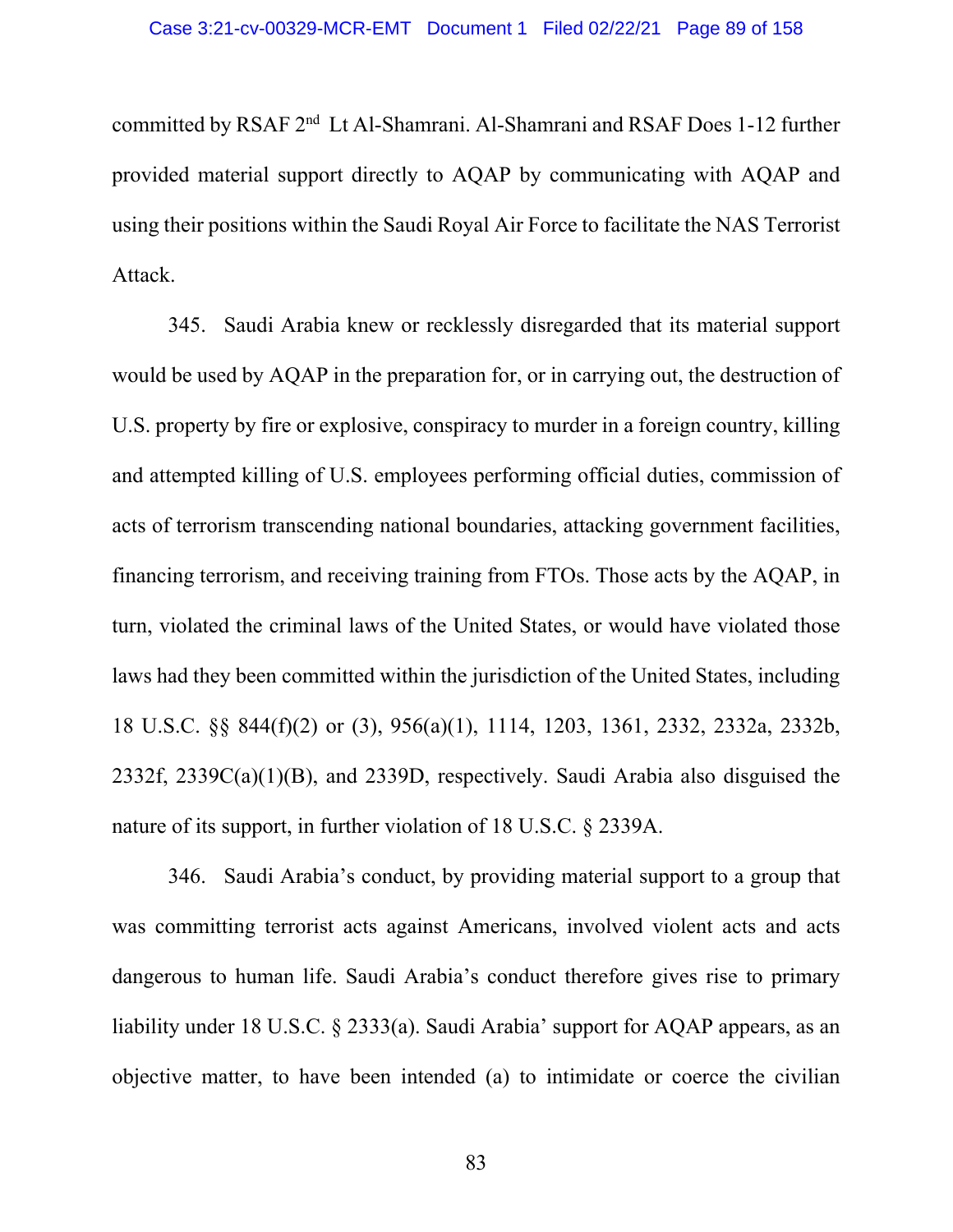populations of the United States, (b) to influence the policy of the U.S. by intimidation and coercion, and (c) to affect the conduct of the U.S. government by mass destruction and assassination.

347. Saudi Arabia's conduct transcended national boundaries in terms of the means by which it was accomplished.

348. Plaintiffs are U.S. nationals who were injured in their persons, properties, and/or businesses by reason of Saudi Arabia's conduct. Plaintiffs suffered economic, physical, and emotional injuries proximately caused by Saudi Arabia's conduct; are the survivors and/or heirs of U.S. nationals who suffered such injuries; or both.

349. The aforesaid acts of Saudi Arabia were not mere negligence, but each act individually and/or in combination with one or more acts constituted conduct that was intentional, reckless, willful and/or grossly negligent and each of those acts individually and/or in combination with one or more of those acts was a proximate cause of the NAS Terrorist Attack and the resulting injuries and/or deaths of Plaintiffs' decedents.

350. The NAS Terrorist Attack could not have occurred absent the knowing and substantial assistance provided to Al-Shamrani and AQAP by Saudi Arabia. Those attacks and resulting injuries and deaths were a natural, probable and reasonably foreseeable consequence of the Kingdom's conduct.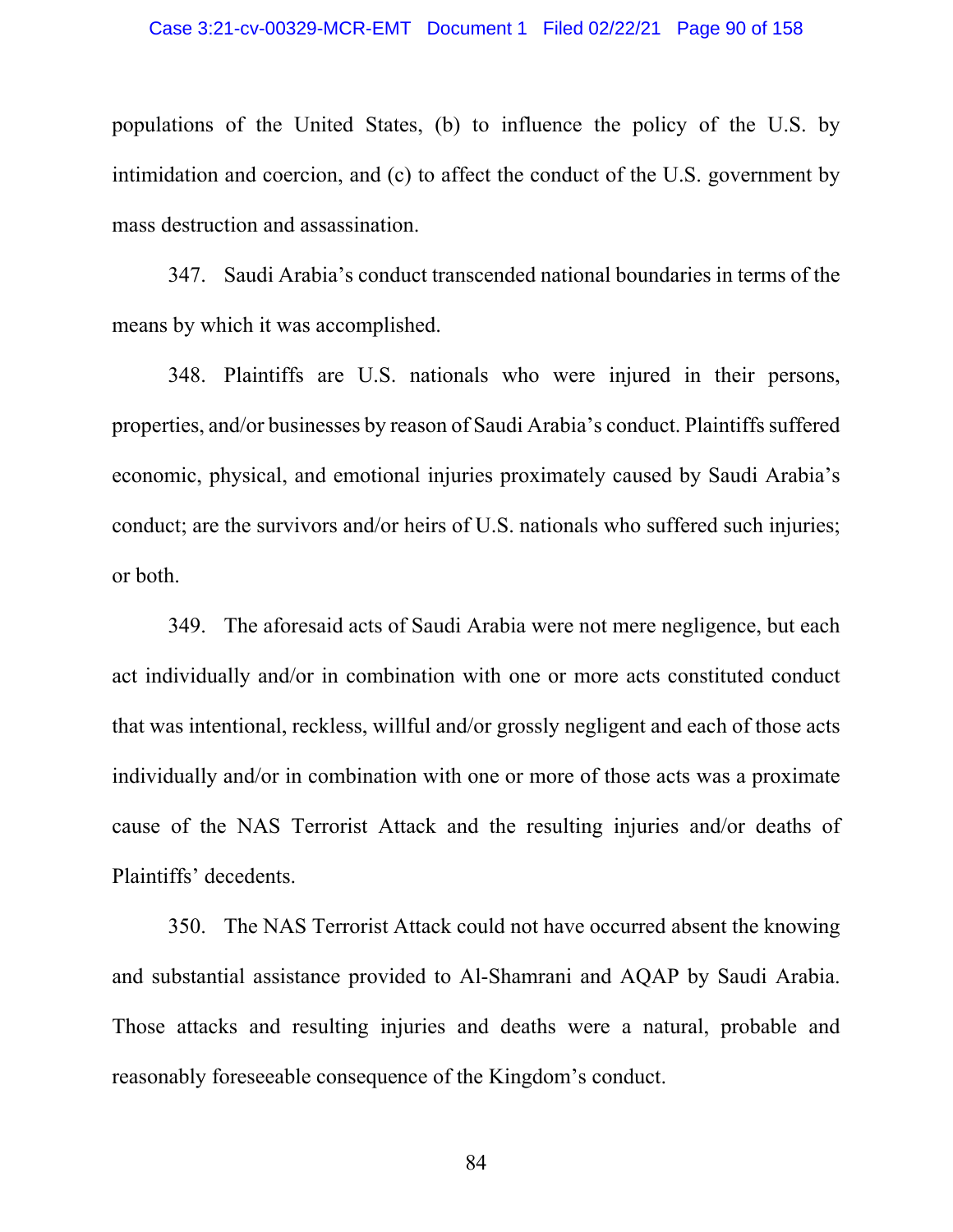351. Saudi Arabia is vicariously liable for the tortious conduct of  $2<sup>nd</sup>$  Lt. Al-Shamrani, RSAF Does 1 -12, KSA John Does 13 – 20, and KSA John Does 21 - 30, its employees/agents, who were acting within the scope of their agency/employment at the time of their conduct giving rise to this cause of action.

352. Plaintiffs, the surviving family members of each decedent, the decedents and their Estates have suffered and will continue to suffer past and future damages as a result of the injuries and deaths sustained in the NAS Terrorist Attack, including but not limited to: personal injury damages, wrongful death damages, survival damages, economic damages, pecuniary loss, non-economic damages, pain and suffering, torture, imprisonment, kidnapping, fear of impending death, physical trauma, mental anguish, mental distress, grief, loss of enjoyment of life, loss of earnings, financial support, services, companionship, care, guidance, consortium, solatium, burial costs, medical and other expenses and other provable damages allowed by law.

**WHEREFORE**, Plaintiffs pray that judgment(s) for relief in the form of an award or awards of monetary damages for personal injury, wrongful death, all recoverable losses under 28 U.S.C. §1605B and 18 U.S.C. §2333 and other appropriate relief be entered on their third cause of action in favor of the Plaintiffs individually and as estate representatives and against Defendant Saudi Arabia, with separate awards for each plaintiff, where appropriate, plus interest, costs,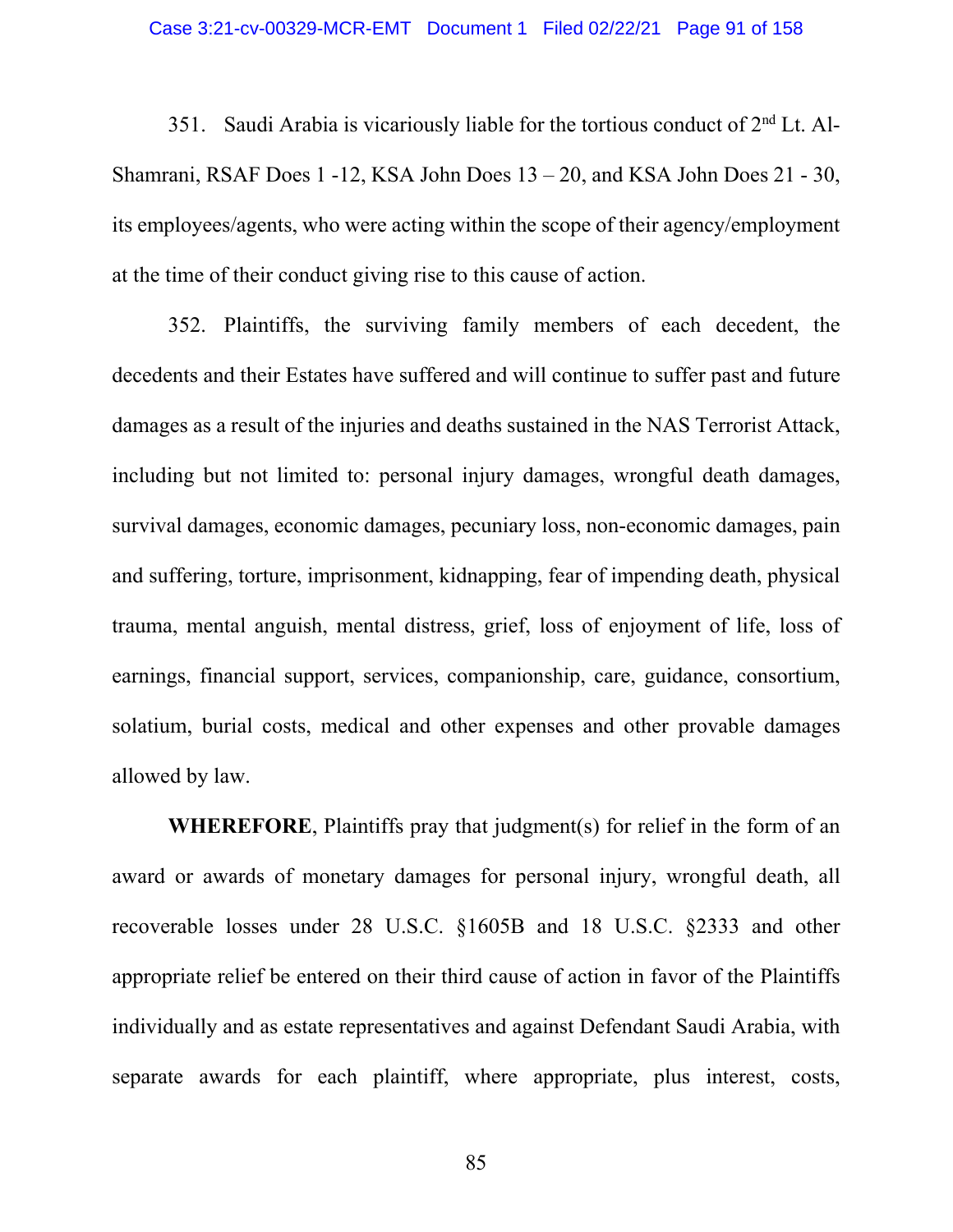compensatory damages, treble damages, attorney's fees, and such other relief as the Court deems just and proper.

# **COUNT FOUR**

# **VIOLATION OF THE ANTI-TERRORISM ACT, 18 U.S.C. § 2333(a) [Primary Liability, 18 U.S.C. § 2339B Predicate]**

### **All Plaintiffs**

353. Plaintiffs re-allege and incorporate by reference all of the preceding factual allegations as if set forth herein.

354. This count is brought pursuant to 28 U.S.C. § 1605B of the Foreign Sovereign Immunities Act known as JASTA permitting claims under 18 U.S.C. § 2333(a) for the injuries and deaths suffered by U.S. nationals in the NAS Terrorist Attack.

355. At all times relevant herein, Defendant Kingdom of Saudi Arabia acted through its officials or employees, who were acting within the scope of their office or employment.

356. Saudi Arabia provided material support to AQAP in violation of 18 U.S.C. § 2339B. It did so by providing weapons, funding and equipment to AQAP in Yemen. It further provided material support to AQAP by purposefully, recklessly, or with a conscious disregard, failing to implement and/or execute security screening protocols and oversight of its RSAF candidates for training in the United States who were operatives or sympathizers of AQAP. In doing so, Saudi Arabia provided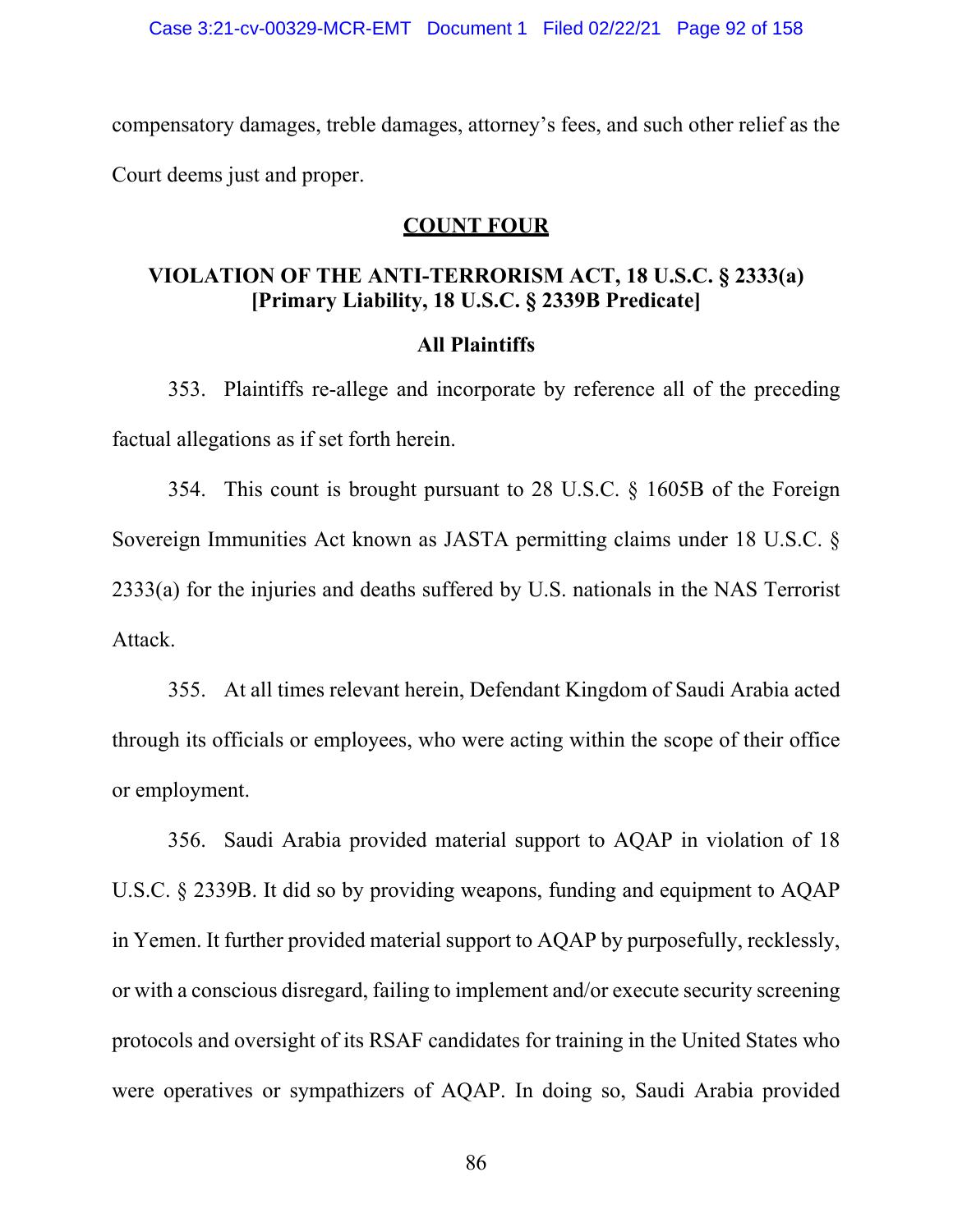### Case 3:21-cv-00329-MCR-EMT Document 1 Filed 02/22/21 Page 93 of 158

travel, transportation, training, safe haven, lodging, communications equipment and personnel to AQAP that was necessary to and reasonably related to the Attack committed by RSAF 2nd Lt Al-Shamrani. All of which likewise qualified as material support. Saudi Arabia further disguised the nature of its support, in further violation of 18 U.S.C. § 2339B. Al-Shamrani and RSAF Does 1-12 further provided material support directly to AQAP by communicating with AQAP and using their positions within the Saudi Royal Air Force to facilitate the NAS Terrorist Attack.

357. The United States has designated AQAP as an FTO under 8 U.S.C. § 1189 since January 19, 2010. At all times since that designation, Saudi Arabia knew or recklessly disregarded that the AQAP was a designated FTO and/or that AQAP had engaged in acts of terrorism against the United States.

358. Saudi Arabia's conduct, by providing material support to a designated FTO, involved violent acts and acts dangerous to human life. Saudi Arabia's conduct therefore gives rise to primary liability under 18 U.S.C. § 2333(a). Saudi Arabia's conduct appears, as an objective matter, to have been intended (a) to intimidate or coerce the civilian populations the United States, (b) to influence the policy of the U.S., by intimidation and coercion, and (c) to affect the conduct of the U.S. by mass destruction and assassination.

359. Saudi Arabia's conduct transcended national boundaries in terms of the means by which it was accomplished.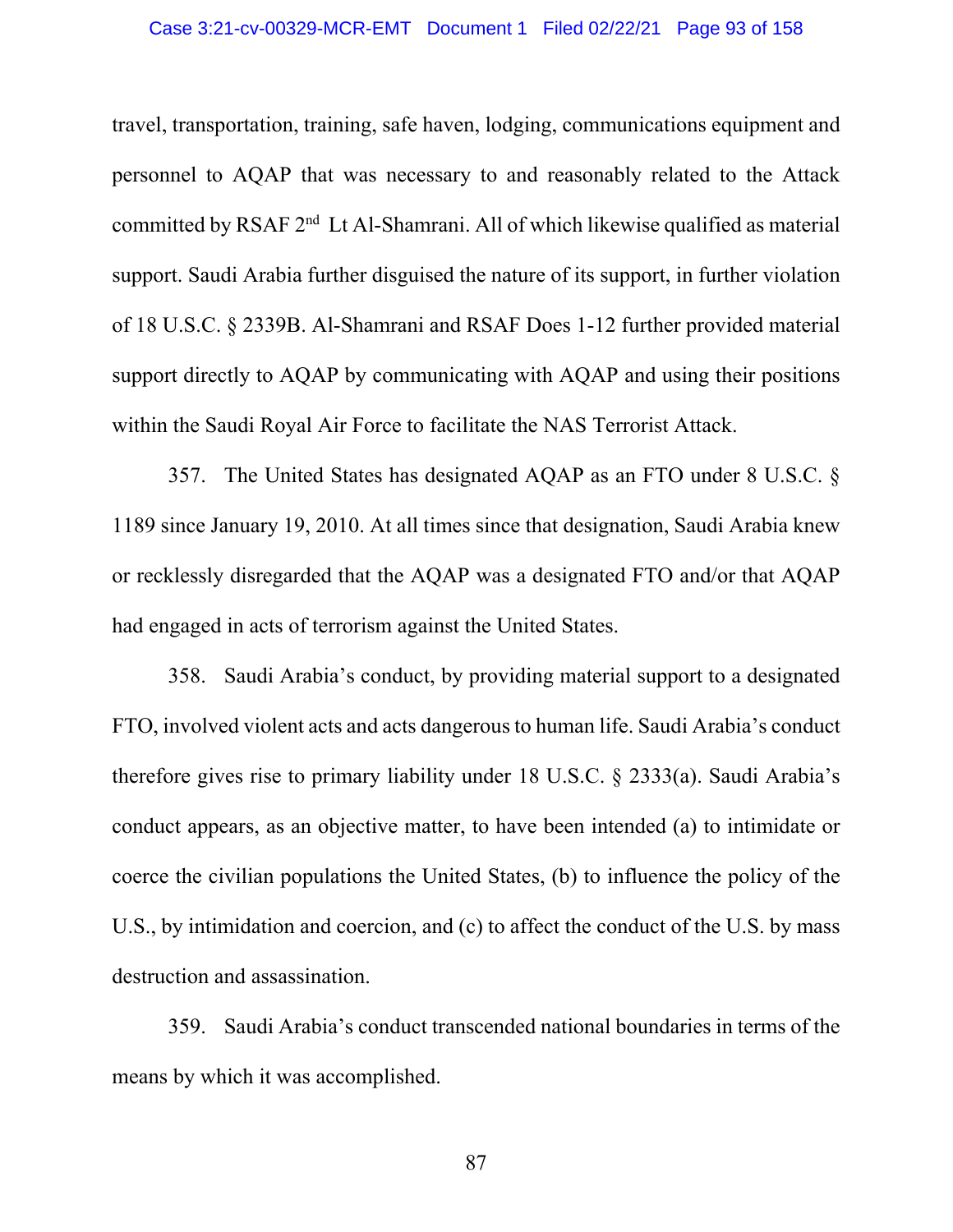360. Plaintiffs are U.S. nationals who were injured in their persons, properties, and/or businesses by reason of Saudi Arabia's conduct. Plaintiffs suffered economic, physical, and emotional injuries proximately caused by Saudi Arabia's conduct; are the survivors and/or heirs of U.S. nationals who suffered such injuries; or both.

361. The aforesaid acts of Saudi Arabia were not mere negligence, but each act individually and/or in combination with one or more acts constituted conduct that was intentional, reckless, willful and/or grossly negligent and each of those acts individually and/or in combination with one or more of those acts was a proximate cause of the NAS Terrorist Attack and the resulting injuries and/or deaths of Plaintiffs' decedents.

362. The NAS Terrorist Attack could not have occurred absent the knowing and substantial assistance provided to Al-Shamrani and AQAP by Saudi Arabia. Those attacks and resulting injuries and deaths were a natural, probable and reasonably foreseeable consequence of the Kingdom's conduct.

363. Saudi Arabia is vicariously liable for the tortious conduct of  $2<sup>nd</sup>$  Lt. Al-Shamrani, RSAF Does 1 -12, KSA John Does 13 – 20, and KSA John Does 21 - 30, its employees/agents, who were acting within the scope of their agency/employment at the time of their conduct giving rise to this cause of action.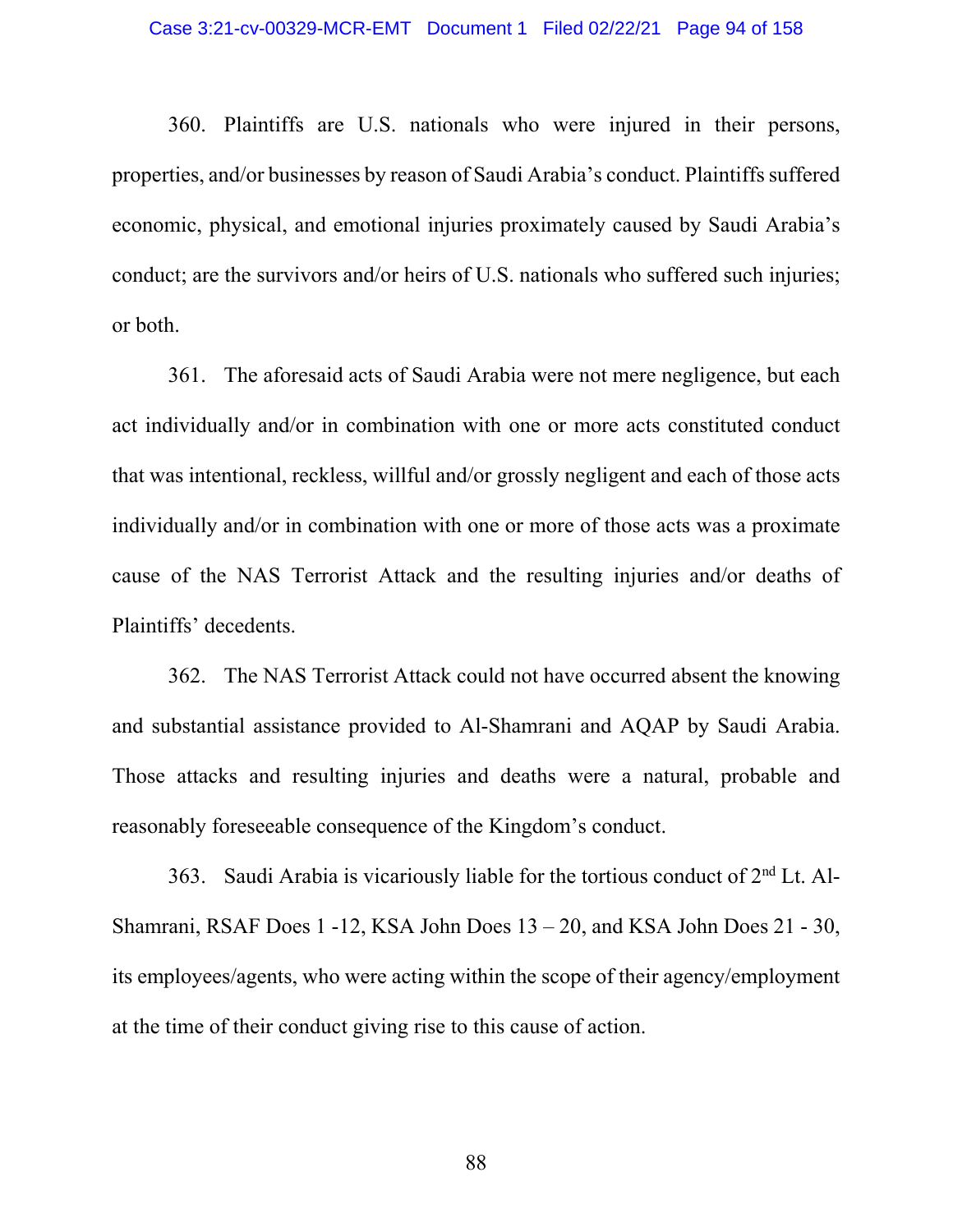### Case 3:21-cv-00329-MCR-EMT Document 1 Filed 02/22/21 Page 95 of 158

364. Plaintiffs, the surviving family members of each decedent, the decedents and their Estates have suffered and will continue to suffer past and future damages as a result of the injuries and deaths sustained in the NAS Terrorist Attack, including but not limited to: personal injury damages, wrongful death damages, survival damages, economic damages, pecuniary loss, non-economic damages, pain and suffering, torture, imprisonment, kidnapping, fear of impending death, physical trauma, mental anguish, mental distress, grief, loss of enjoyment of life, loss of earnings, financial support, services, companionship, care, guidance, consortium, solatium, burial costs, medical and other expenses and other provable damages allowed by law.

**WHEREFORE**, Plaintiffs pray that judgment(s) for relief in the form of an award or awards of monetary damages for personal injury, wrongful death, all recoverable losses under 28 U.S.C. §1605B and 18 U.S.C. §2333 and other appropriate relief be entered on their fourth cause of action in favor of the Plaintiffs individually and as estate representatives and against Defendant Saudi Arabia, with separate awards for each Plaintiff, where appropriate, plus interest, costs, compensatory damages, treble damages, attorney's fees, and such other relief as the Court deems just and proper.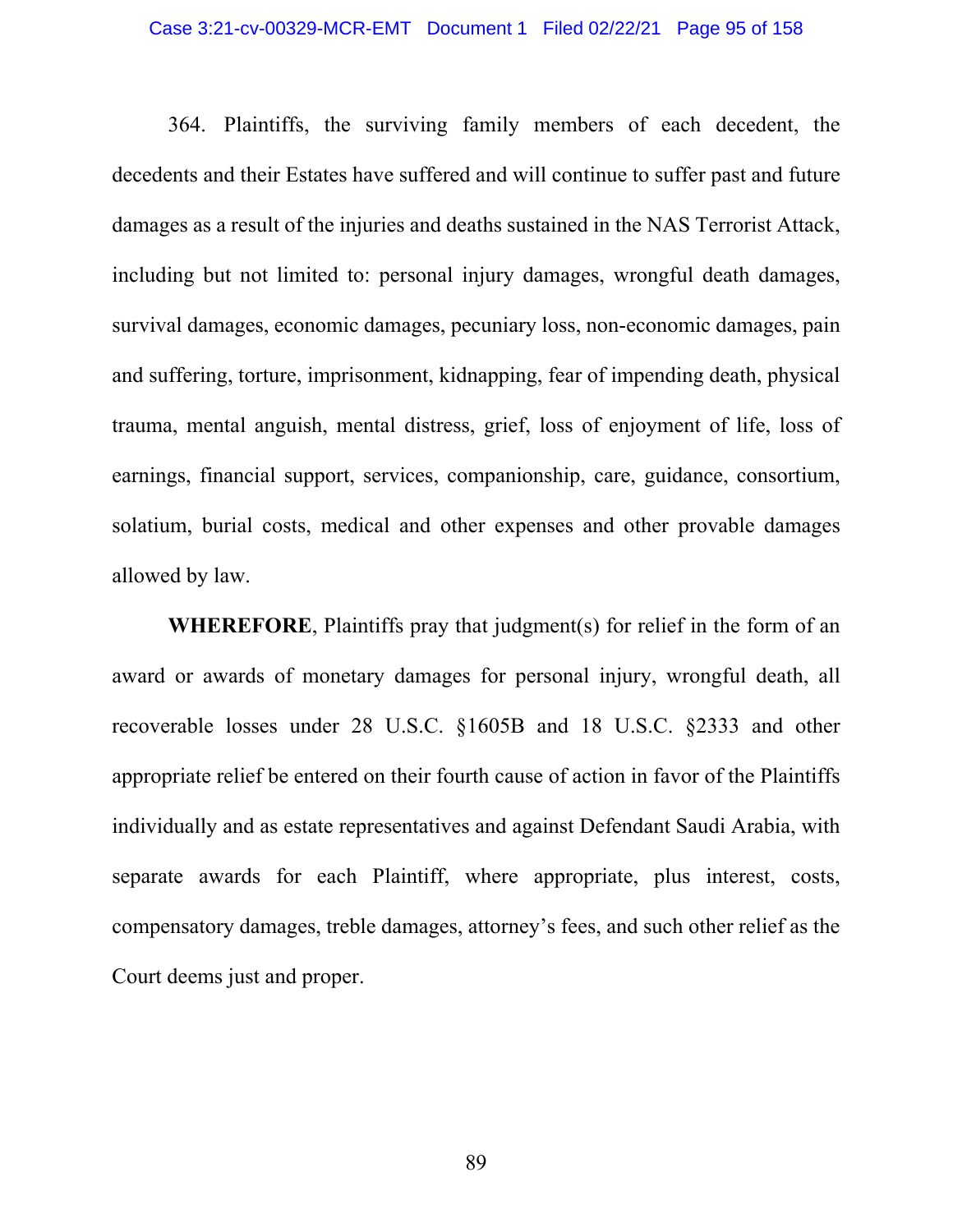### **COUNT FIVE**

# **VIOLATION OF THE ANTI-TERRORISM ACT, 18 U.S.C. § 2333(a) [Primary Liability, 18 U.S.C. § 2339C Predicate]**

### **All Plaintiffs**

365. Plaintiffs re-allege and incorporate by reference all of the preceding factual allegations as if set forth herein.

366. This count is brought pursuant to 28 U.S.C. § 1605B of the Foreign Sovereign Immunities Act known as JASTA permitting claims under 18 U.S.C. § 2333(a) for the injuries and deaths suffered by U.S. nationals in the NAS Terrorist Attack.

367. At all times relevant herein, Defendant Kingdom of Saudi Arabia acted through its officials or employees, who were acting within the scope of their office or employment.

368. Saudi Arabia, by providing funding to AQAP that financed the AQAP's terrorist activities, unlawfully and willfully provided funds to a terrorist group, in violation of 18 U.S.C. § 2339C(a)(1)(A). Saudi Arabia knew or recklessly disregarded that AQAP would use those funds in full or in part to carry out acts constituting an offense within the scope of the International Convention for the Suppression of Terrorist Bombings, as implemented by the United States at 18 U.S.C. § 2332f, including by delivering, placing, discharging, or detonating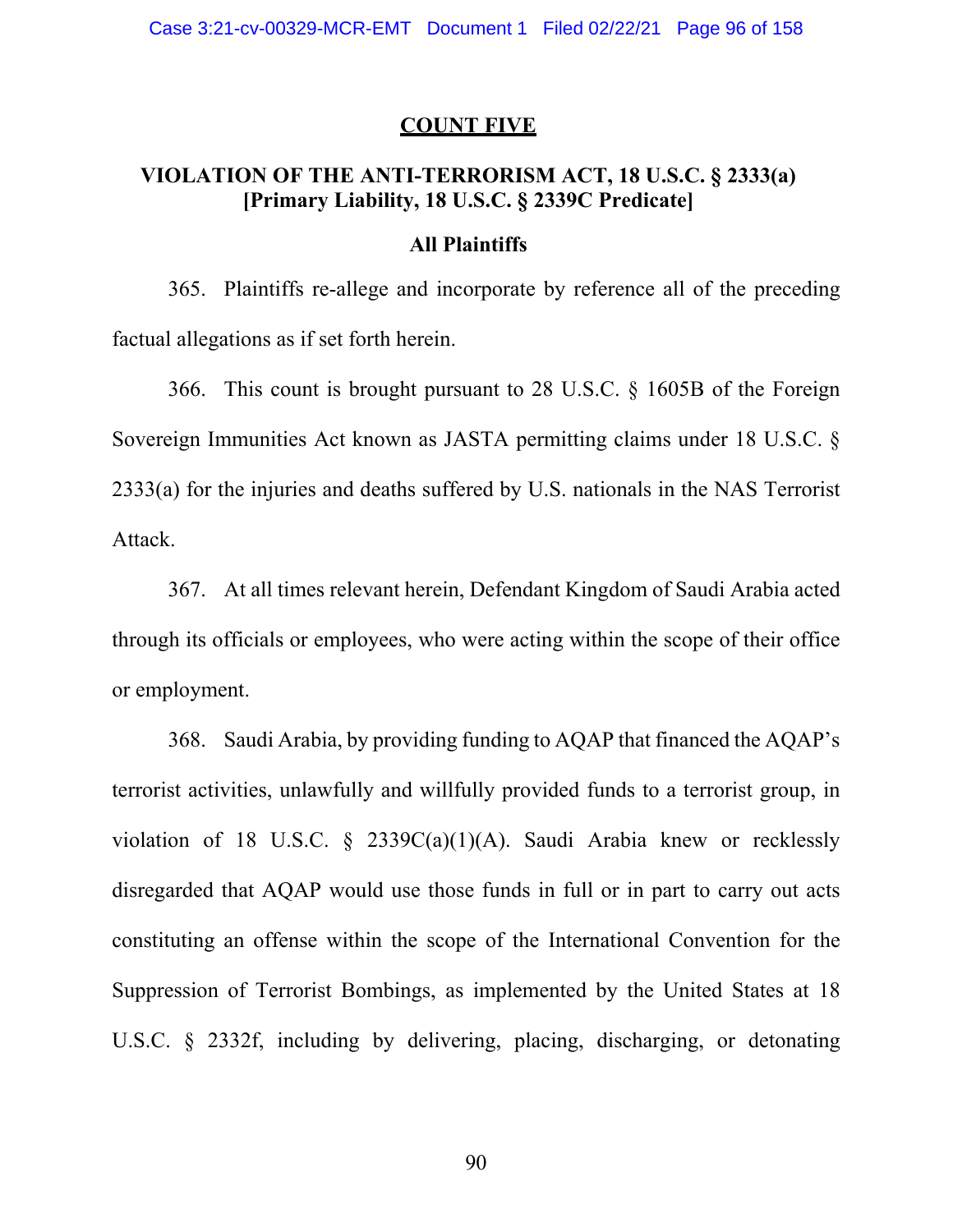### Case 3:21-cv-00329-MCR-EMT Document 1 Filed 02/22/21 Page 97 of 158

explosives or other lethal devices in, into, or against places of public use and government facilities, with the intent to cause death or serious bodily injury.

369. Saudi Arabia, by making payments to AQAP that financed the AQAP's terrorist activities, unlawfully and willfully provided funds to a terrorist group, in violation of 18 U.S.C. § 2339C(a)(1)(B). Saudi Arabia knew or recklessly disregarded that AQAP would use those funds in full or in part to carry out acts intended to cause death or serious bodily injury to civilians and/or others not taking an active part in the hostilities in a situation of armed conflict, and that the AQAP's purpose was to intimidate the U.S. population and to compel the U.S. governments to change its policies in the Middle East and abroad.

370. Saudi Arabia's provision of funds to AQAP involved violent acts and acts dangerous to human life. Saudi Arabia's conduct therefore gives rise to primary liability under 18 U.S.C. § 2333(a). Saudi Arabia's support for AQAP appears, as an objective matter, to have been intended (a) to intimidate or coerce the civilian population of the United States, (b) to influence the policy of the U.S. by intimidation and coercion, and (c) to affect the conduct of the U.S by mass destruction and assassination.

371. Saudi Arabia's conduct transcended national boundaries in terms of the means by which it was accomplished.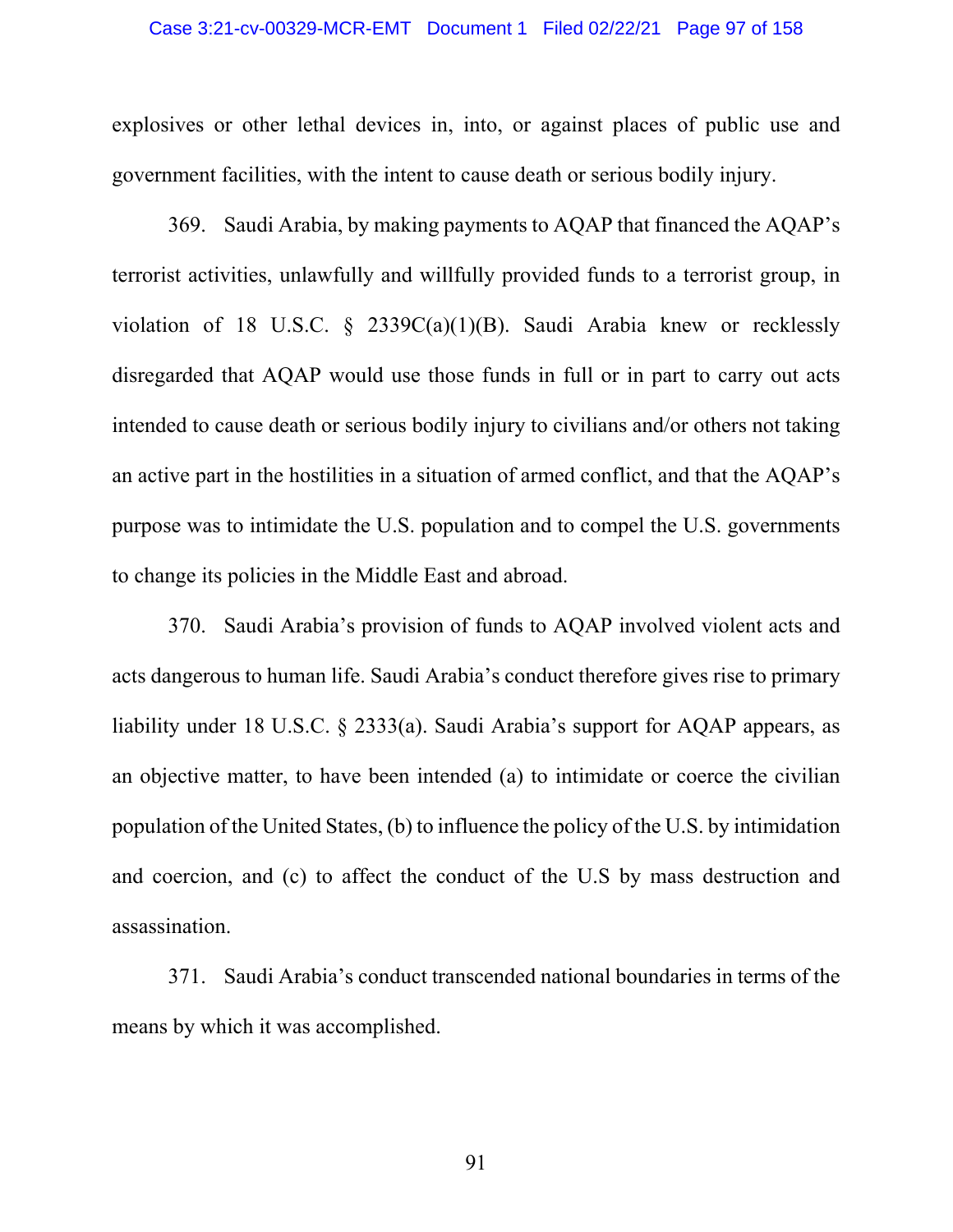372. Plaintiffs are U.S. nationals who were injured in their persons, properties, and/or businesses by reason of Saudi Arabia's conduct. Plaintiffs suffered economic, physical, and emotional injuries proximately caused by Saudi Arabia's conduct; are the survivors and/or heirs of U.S. nationals who suffered such injuries; or both.

373. The aforesaid acts of Saudi Arabia were not mere negligence, but each act individually and/or in combination with one or more acts constituted conduct that was intentional, reckless, willful and/or grossly negligent and each of those acts individually and/or in combination with one or more of those acts was a proximate cause of the NAS Terrorist Attack and the resulting injuries and/or deaths of Plaintiffs' decedents.

374. The NAS Terrorist Attack could not have occurred absent the knowing and substantial assistance provided to Al-Shamrani and AQAP by Saudi Arabia. Those attacks and resulting injuries and deaths were a natural, probable and reasonably foreseeable consequence of the Kingdom's conduct.

375. Saudi Arabia is vicariously liable for the tortious conduct of  $2<sup>nd</sup>$  Lt. Al-Shamrani, RSAF Does 1 -12, KSA John Does 13 – 20, and KSA John Does 21 - 30, its employees/agents, who were acting within the scope of their agency/employment at the time of their conduct giving rise to this cause of action.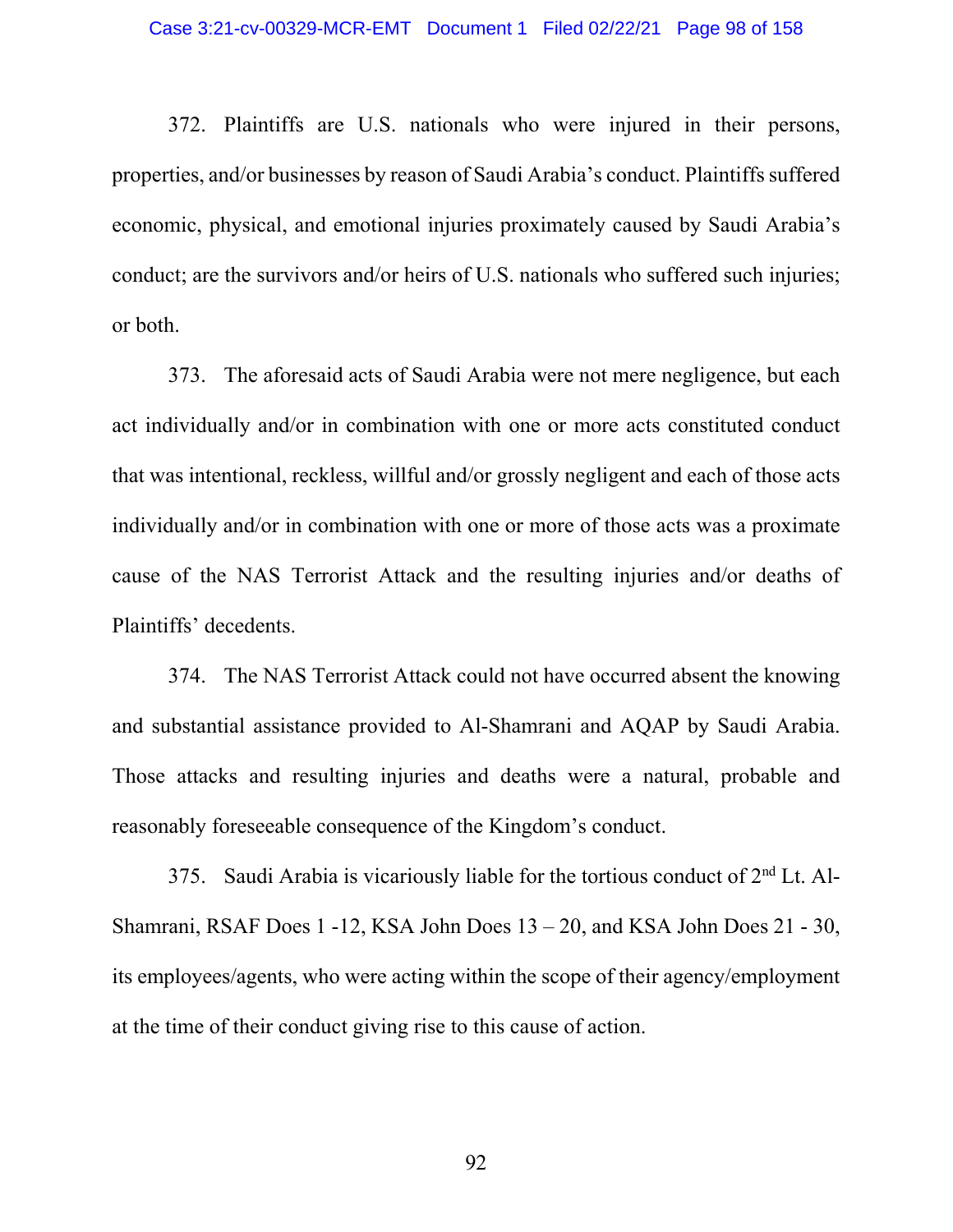### Case 3:21-cv-00329-MCR-EMT Document 1 Filed 02/22/21 Page 99 of 158

376. Plaintiffs, the surviving family members of each decedent, the decedents and their Estates have suffered and will continue to suffer past and future damages as a result of the injuries and deaths sustained in the NAS Terrorist Attack, including but not limited to: personal injury damages, wrongful death damages, survival damages, economic damages, pecuniary loss, non-economic damages, pain and suffering, torture, imprisonment, kidnapping, fear of impending death, physical trauma, mental anguish, mental distress, grief, loss of enjoyment of life, loss of earnings, financial support, services, companionship, care, guidance, consortium, solatium, burial costs, medical and other expenses and other provable damages allowed by law.

**WHEREFORE**, Plaintiffs pray that judgment(s) for relief in the form of an award or awards of monetary damages for personal injury, wrongful death, all recoverable losses under 28 U.S.C. §1605B and 18 U.S.C. §2333 and other appropriate relief be entered on their fifth cause of action in favor of the Plaintiffs individually and as estate representatives and against Defendant Saudi Arabia, with separate awards for each Plaintiff, where appropriate, plus interest, costs, compensatory damages, treble damages, attorney's fees, and such other relief as the Court deems just and proper.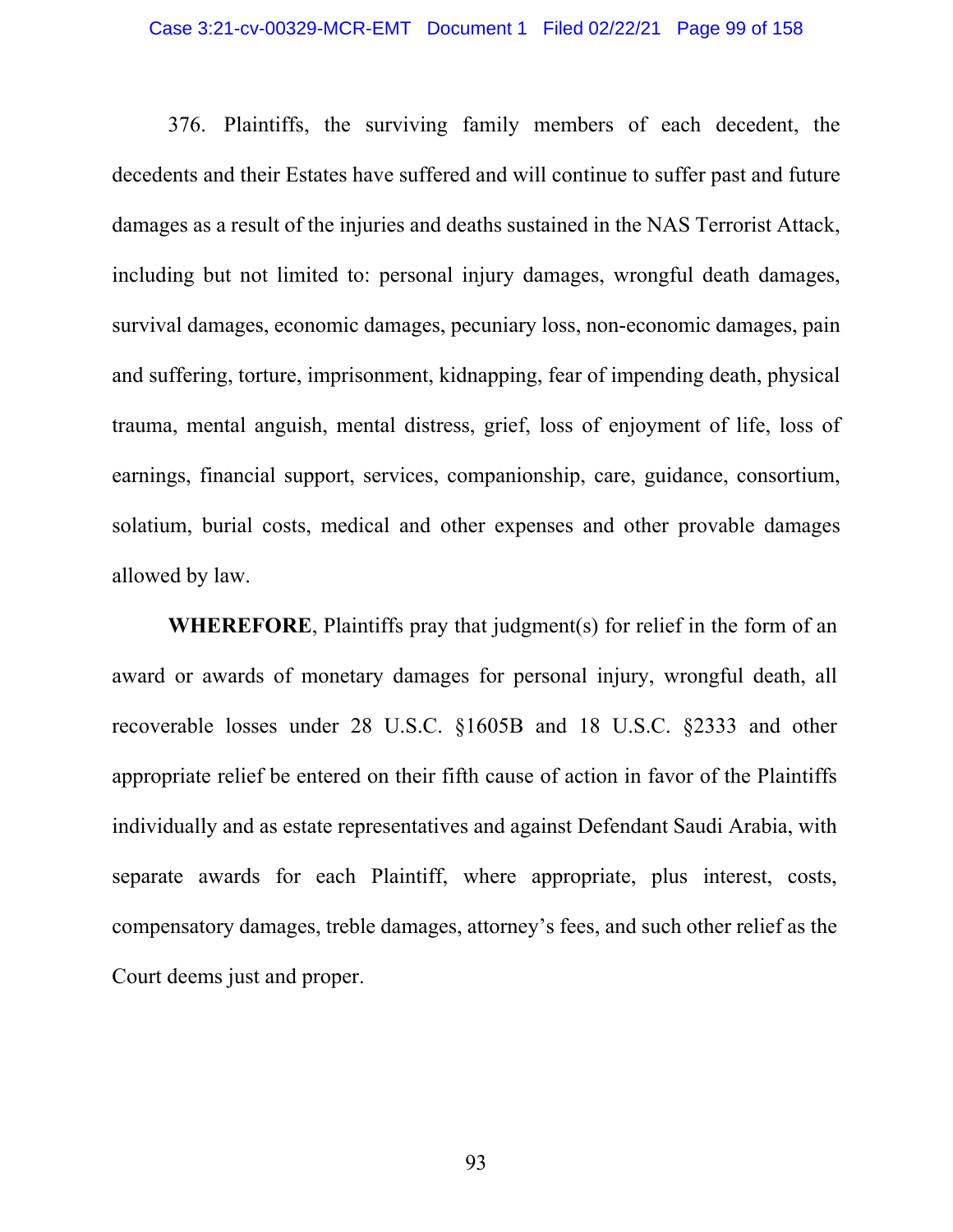### **COUNT SIX**

# **VIOLATION OF THE ANTI-TERRORISM ACT, 18 U.S.C. § 2333(d) [Aiding-And-Abetting Liability, Attack Predicate]**

### **All Plaintiffs**

377. Plaintiffs re-allege and incorporate by reference all of the preceding factual allegations as if set forth herein.

378. At all times relevant herein, Defendant Kingdom of Saudi Arabia acted through its officials or employees, who were acting within the scope of their office or employment.

379. The terrorist attacks that killed or injured Plaintiffs or their family members were acts of international terrorism committed by RSAF 2<sup>nd</sup> Lt Al-Shamrani, a member of AQAP.

380. The terrorist attack committed by AQAP, which killed or injured Plaintiffs and their family members, was a violent act and an act dangerous to human life that violated the criminal laws of the United States and many States, including Florida where the attack occurred. In particular, the attack constituted acts of murder, attempted murder, assault, battery, false imprisonment, the destruction of U.S. property by fire or explosive, killing and attempted killing of U.S. employees performing official duties, hostage taking, damaging U.S. government property, commission of acts of terrorism transcending national boundaries, and bombing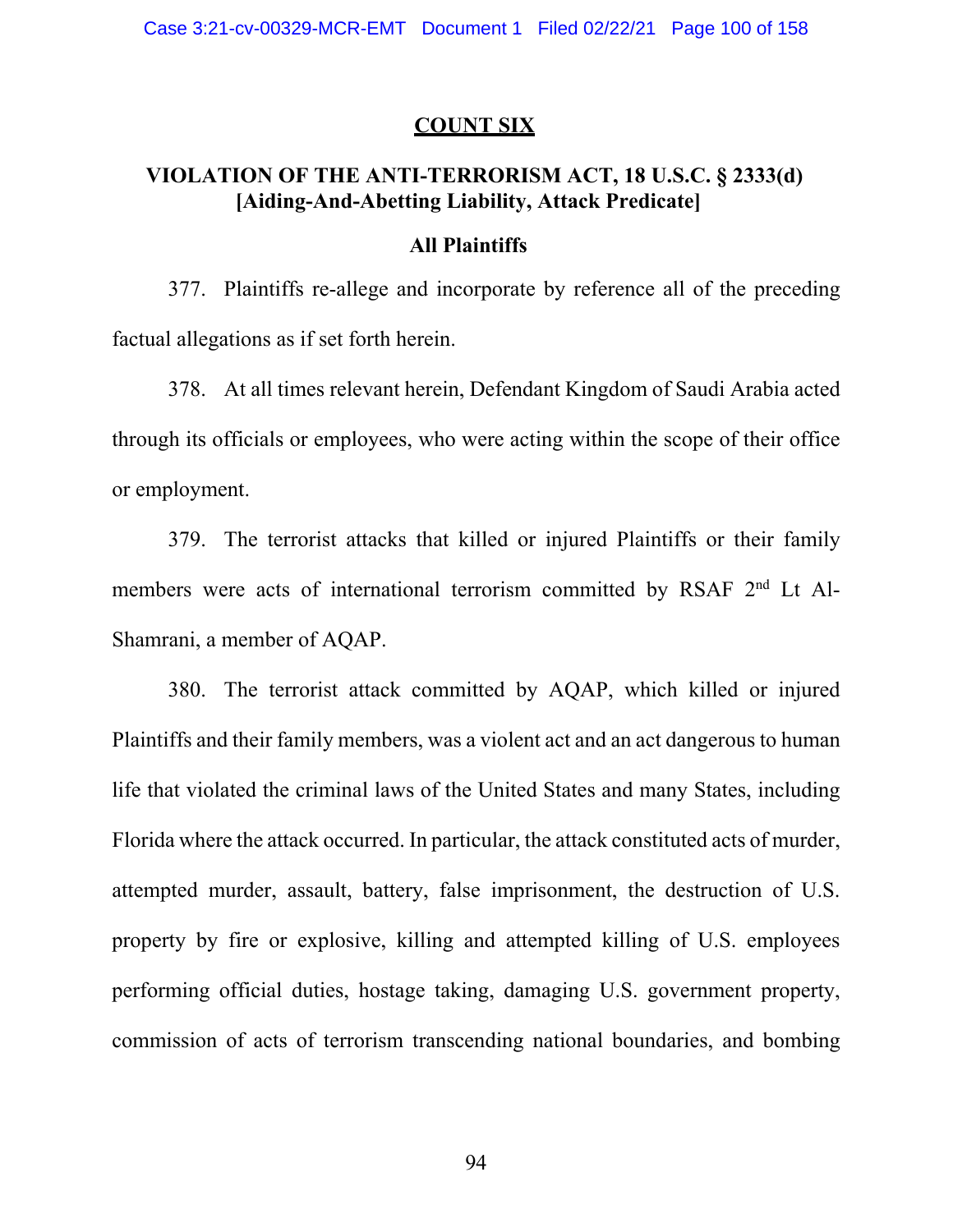places of public use, in violation of 18 U.S.C.  $\S$ § 844(f)(2) or (3), 956(a)(1), 1114, 1203, 1361, 2332, 2332b, and 2332f, respectively.

381. AQAP's terrorist attack appears to have been intended (a) to intimidate or coerce the civilian populations of the United States, (b) to influence the policy of the U.S. by intimidation and coercion, and (c) to affect the conduct of the U.S. government by mass destruction and assassination.

382. This terrorist attack occurred inside the territorial jurisdiction of the United States.

383. Saudi Arabia aided and abetted and knowingly provided substantial assistance to AQAP – and aided and abetted and knowingly provided substantial assistance to AQAP's attack on Plaintiffs – by providing weapons, funding and equipment to AQAP in Yemen, and by permitting AQAP operatives to bypass the security screening protocol of its RSAF candidates for training in the United States, which included 2<sup>nd</sup> Lt Al-Shamrani and RSAF John Does 1 - 12. In doing so, Saudi Arabia knowingly provided travel, transportation, safe haven, lodging, communications equipment and personnel to AQAP that was necessary to and reasonably related to the attack committed by RSAF 2nd Lt Al-Shamrani.

384. The nature of Saudi Arabia's conduct, and the acts it encouraged, is extreme and outrageous such that it demonstrates either the specific intent to commit terrorism, or the reckless indifference to the harm and severe physical and emotional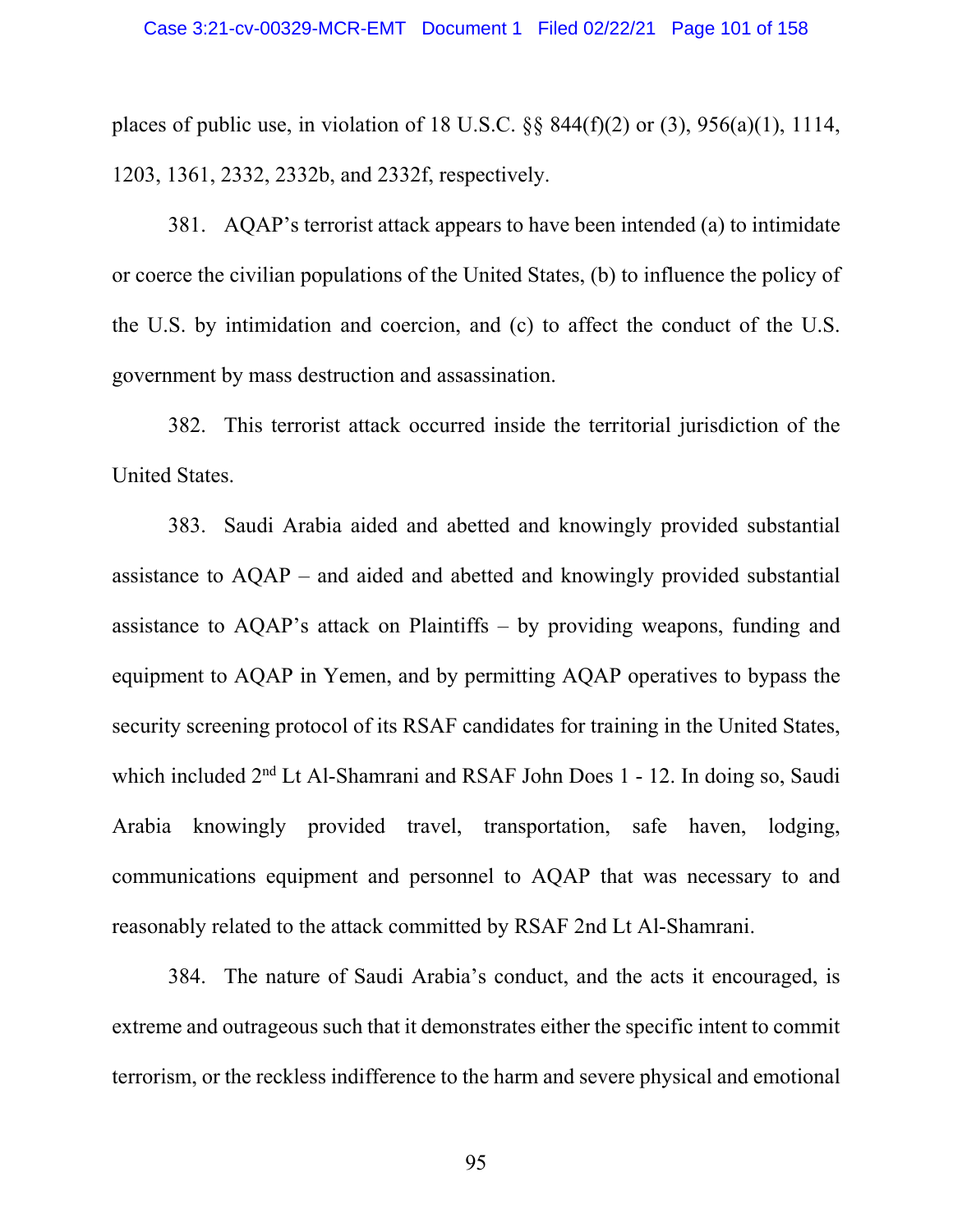distress suffered by the victims of terrorism, planned, authorized or committed by AQAP. Saudi Arabia, Al-Shamrani and RSAF John Does 1 - 12 took purposeful and concerted steps to deny, conceal, and mask their role in aiding and abetting AQAP. In the process, Saudi Arabia knowingly violated U.S. and Saudi laws, the terms and conditions of the FMS LOAs, U.S and Saudi military codes of conduct, and the rules and regulations of IMS training programs. Specifically, Defendant's conduct permitted AQAP to infiltrate its military, transport an operative to the United States, allowed that operative time to plan and routinely communicate with AQAP leadership, and ultimately commit AQAP's first deadly act of terrorism directed at U.S. service members and civilians on U.S. soil. The fact that Saudi Arabia feigns sorrow, makes empty promises, and ignores Plaintiffs to this day, further elucidates the deplorable nature of its substantial assistance to AQAP that resulted in the NAS Terrorist Attack.

385. The amount of assistance and material support Saudi Arabia provided to AQAP was significant, and permitted Al-Shamrani to use his employment with the RSAF to gain deadly skills and access. Defendant's substantial material support to AQAP was not only substantial because of what it did for AQAP, but also substantial because of what it did not do, but that it was required to do in relation to implementing screening protocols and providing oversight of its RSAF students in the United States.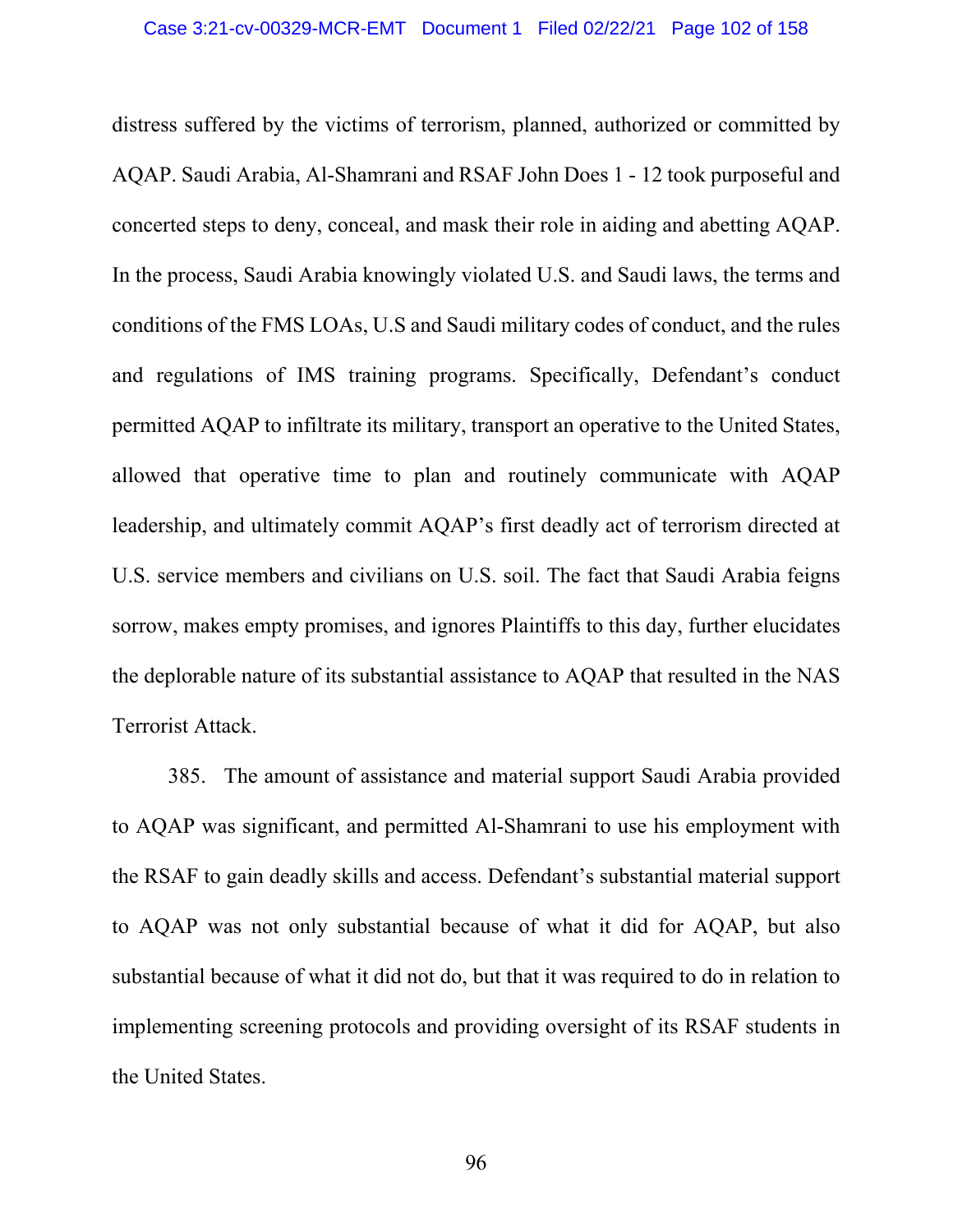#### Case 3:21-cv-00329-MCR-EMT Document 1 Filed 02/22/21 Page 103 of 158

386. The assistance the Saudi Arabia provided AQAP was substantial and essential to the commission of the attack. Without Al-Shamrani's employment within the RSAF, he would never have been at NAS Pensacola. Saudi Arabia provided AQAP access to the United States and a secure military base, and allowed it to circumvent screening protocols designed to protect against the very type of infiltration and attack that occurred. Saudi Arabia did all of this while under the obligation to do the opposite. Moreover, the material support that Saudi Arabia provides to AQAP in Yemen, permitted it safe have and sanctuary from which AQAP leadership could communicate, instruct and inspire Al-Shamrani, and after the attack, from where AQAP leadership was able to safely claim responsibility, exult Al-Shamrani as their "knight" and a "martyr," and capitalize on the attack as a media and recruitment tool.

387. Saudi Arabia was present at the scene of the attack. Not only through its flight officer  $2<sup>nd</sup>$  Lt Al-Shamrani, but also by and through its RSAF training candidates who were on scene observing and filming the attack, and who accompanied Al-Shamrani, but failed to report him, throughout the three-monthlong "countdown" phase while he was preparing for the attack. Moreover, the purposeful absence of the CLO from the scene of the attack and his empty post at NAS in the months leading up to the attack also contributed to the ability of Al-Shamrani to successfully execute his plan.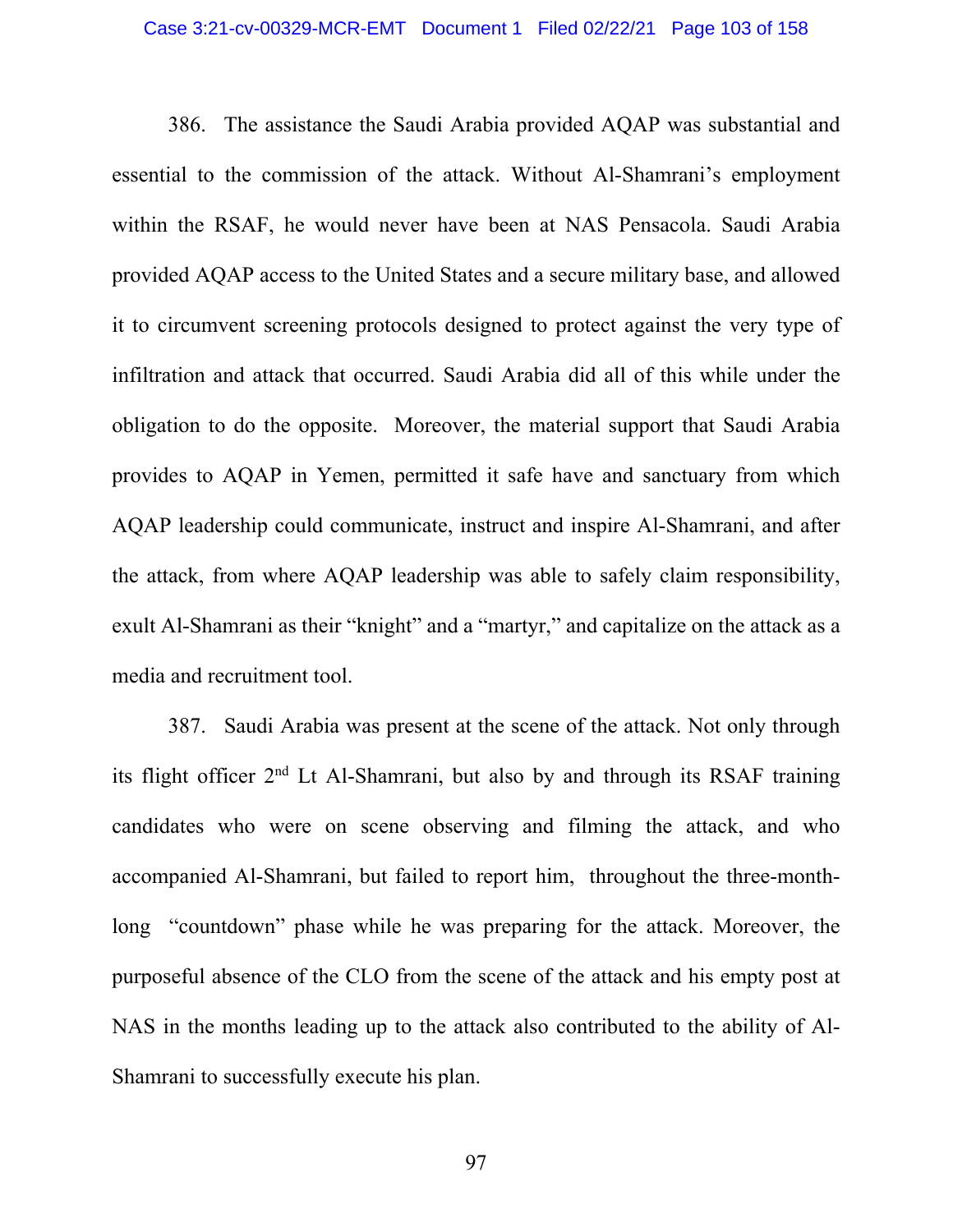#### Case 3:21-cv-00329-MCR-EMT Document 1 Filed 02/22/21 Page 104 of 158

388. Saudi Arabia has an extensive relationship with AQAP. It has allowed AQAP financiers to work freely within its borders. Permitted its citizens, whom it monitors closely, to flock to its ranks. Provided weapons, money and material support to the group's leadership and command in Yemen. Granted access to statefunded television and media to its prominent members. Promoted and proselytized the foundational tenets of its extreme beliefs. Encourage its core values in statefunded schools. And tolerated the adoption and adherence to its principles amongst its military service members, and others throughout the Saudi state apparatus.

389. Saudi Arabia knew that AQAP was an FTO and was so designated for committing the same types of acts that caused the injuries to the Plaintiffs in this case. Saudi Arabia knew that Al-Shamrani was a member of AQAP and had radicalized before coming to the United States. Saudi Arabia knew of the prohibitions against providing material support to terrorist, and knew of the dangers that these individuals/entities represented as a result of their connections to terrorism. Despite this knowledge, Saudi Arabia agreed to provide AQAP with material support. Saudi Arabia knew the reason that security screening protocols were implemented, and knew that Insider Threat attacks were foreseeable risk, but failed to implement screening protocols anyway. Saudi Arabia acted knowingly or with deliberate indifference to the fact that its substantial assistance would be used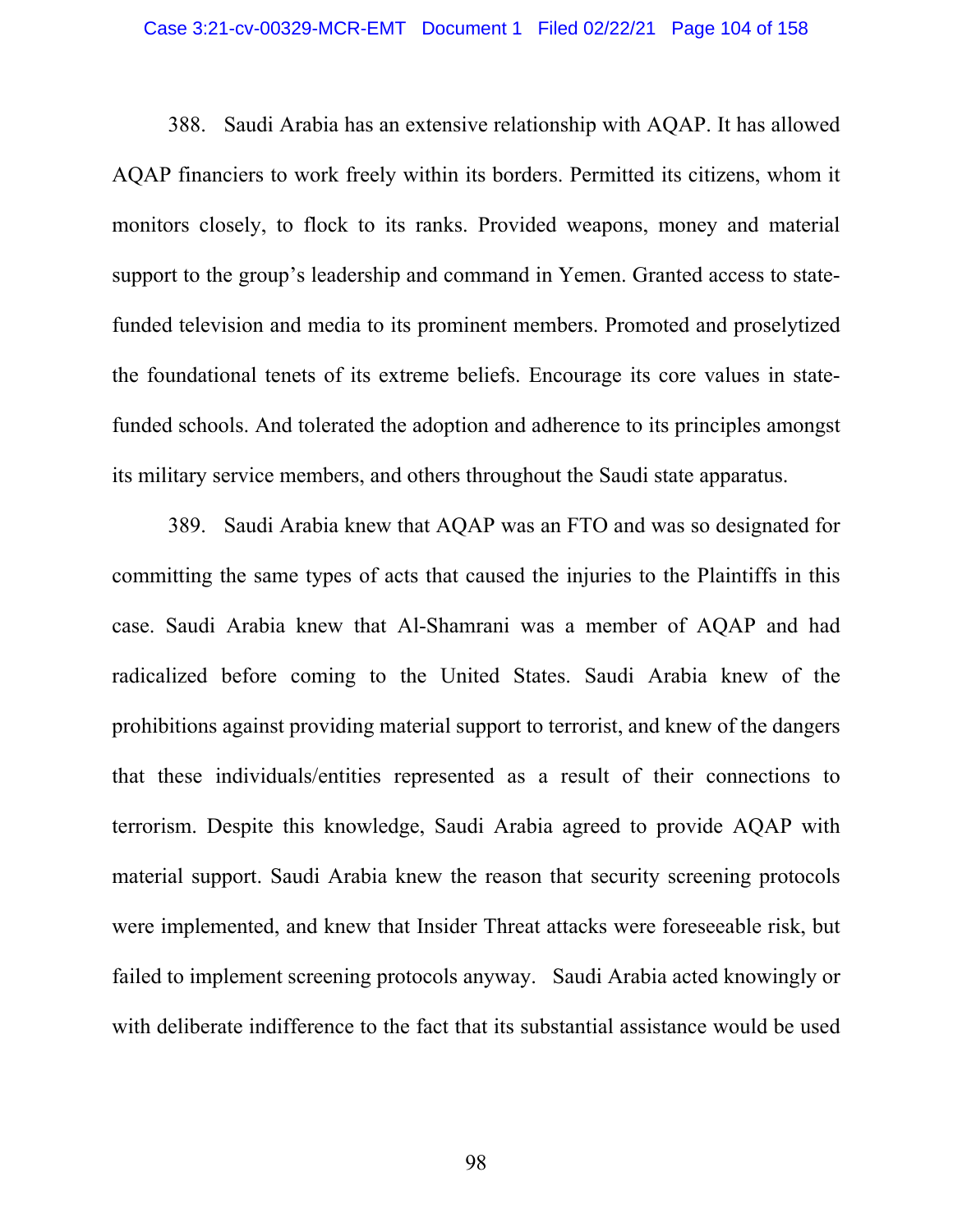to provide material support to AQAP and were deliberately indifferent to the irreparable harm that it would cause American service members and civilians.

390. The terrorist attacks that killed or injured Plaintiffs and their family members were committed, planned, and/or authorized by AQAP, which the United States has designated as an FTO under 8 U.S.C. § 1189 since 2010.

391. Plaintiffs are U.S. nationals who were injured in their persons, properties, and/or businesses by reason of the terrorist attack committed by the AQAP. Plaintiffs suffered economic, physical, and emotional injuries proximately caused by the attacks; are survivors and/or heirs of U.S. nationals who suffered such injuries; or both.

392. The aforesaid acts of Saudi Arabia were not mere negligence, but each act individually and/or in combination with one or more acts constituted conduct that was intentional, reckless, willful and/or grossly negligent and each of those acts individually and/or in combination with one or more of those acts was a proximate cause of the NAS Terrorist Attack and the resulting injuries and/or deaths of Plaintiffs' decedents.

393. The NAS Terrorist Attack could not have occurred absent the knowing and substantial assistance provided to Al-Shamrani and AQAP by Saudi Arabia. Those attacks and resulting injuries and deaths were a natural, probable and reasonably foreseeable consequence of the Kingdom's conduct.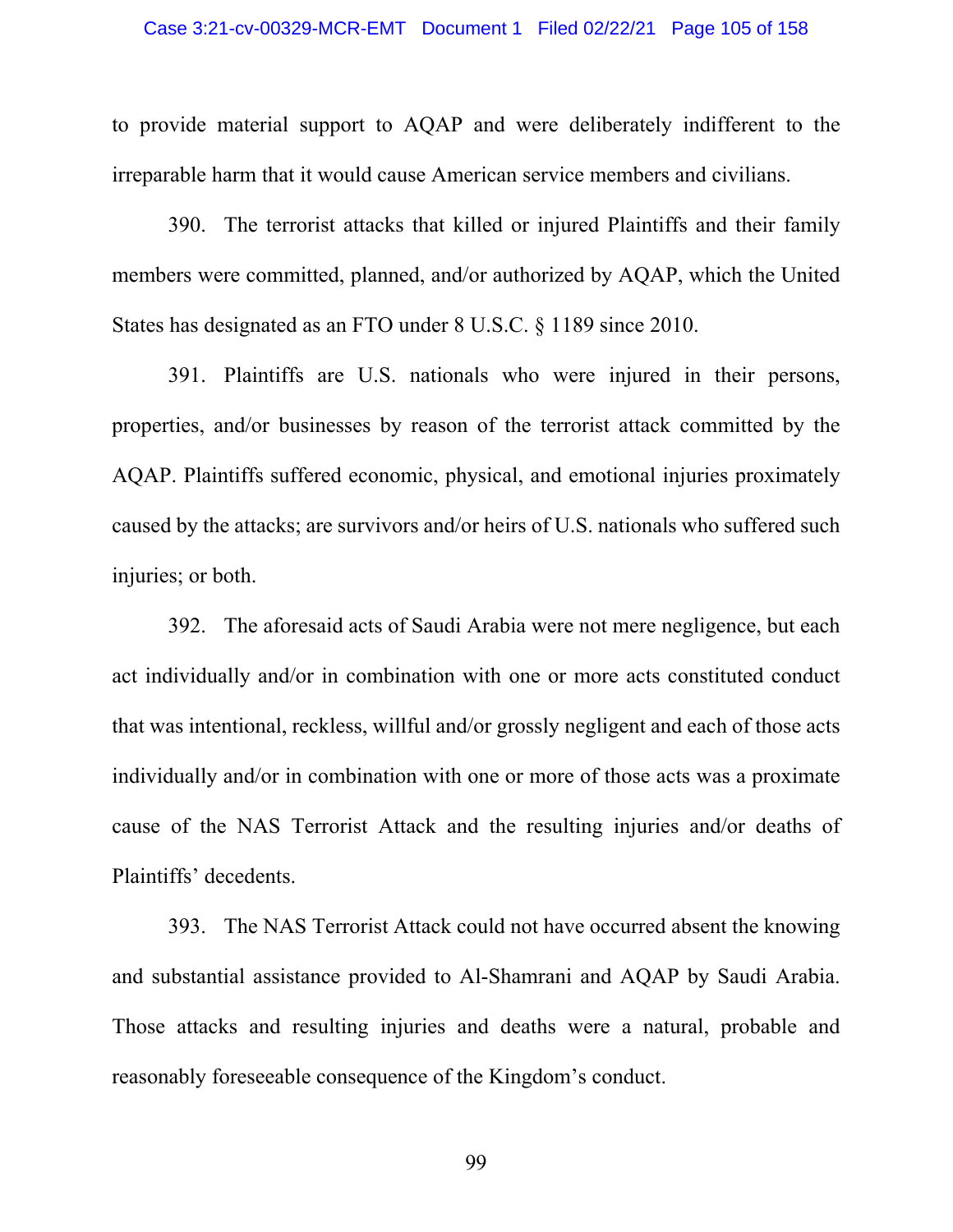394. Saudi Arabia is vicariously liable for the tortious conduct of  $2<sup>nd</sup>$  Lt. Al-Shamrani, RSAF Does 1 -12, KSA John Does 13 – 20, and KSA John Does 21 - 30, its employees/agents, who were acting within the scope of their agency/employment at the time of their conduct giving rise to this cause of action.

395. Plaintiffs, the surviving family members of each decedent, the decedents and their Estates have suffered and will continue to suffer past and future damages as a result of the injuries and deaths sustained in the NAS Terrorist Attack, including but not limited to: personal injury damages, wrongful death damages, survival damages, economic damages, pecuniary loss, non-economic damages, pain and suffering, torture, imprisonment, kidnapping, fear of impending death, physical trauma, mental anguish, mental distress, grief, loss of enjoyment of life, loss of earnings, financial support, services, companionship, care, guidance, consortium, solatium, burial costs, medical and other expenses and other provable damages allowed by law.

**WHEREFORE**, Plaintiffs pray that judgment(s) for relief in the form of an award or awards of monetary damages for personal injury, wrongful death, all recoverable losses under 28 U.S.C. §1605B and 18 U.S.C. §2333 and other appropriate relief be entered on their sixth cause of action in favor of the Plaintiffs individually and as estate representatives and against Defendant Saudi Arabia, with separate awards for each Plaintiff, where appropriate, plus interest, costs,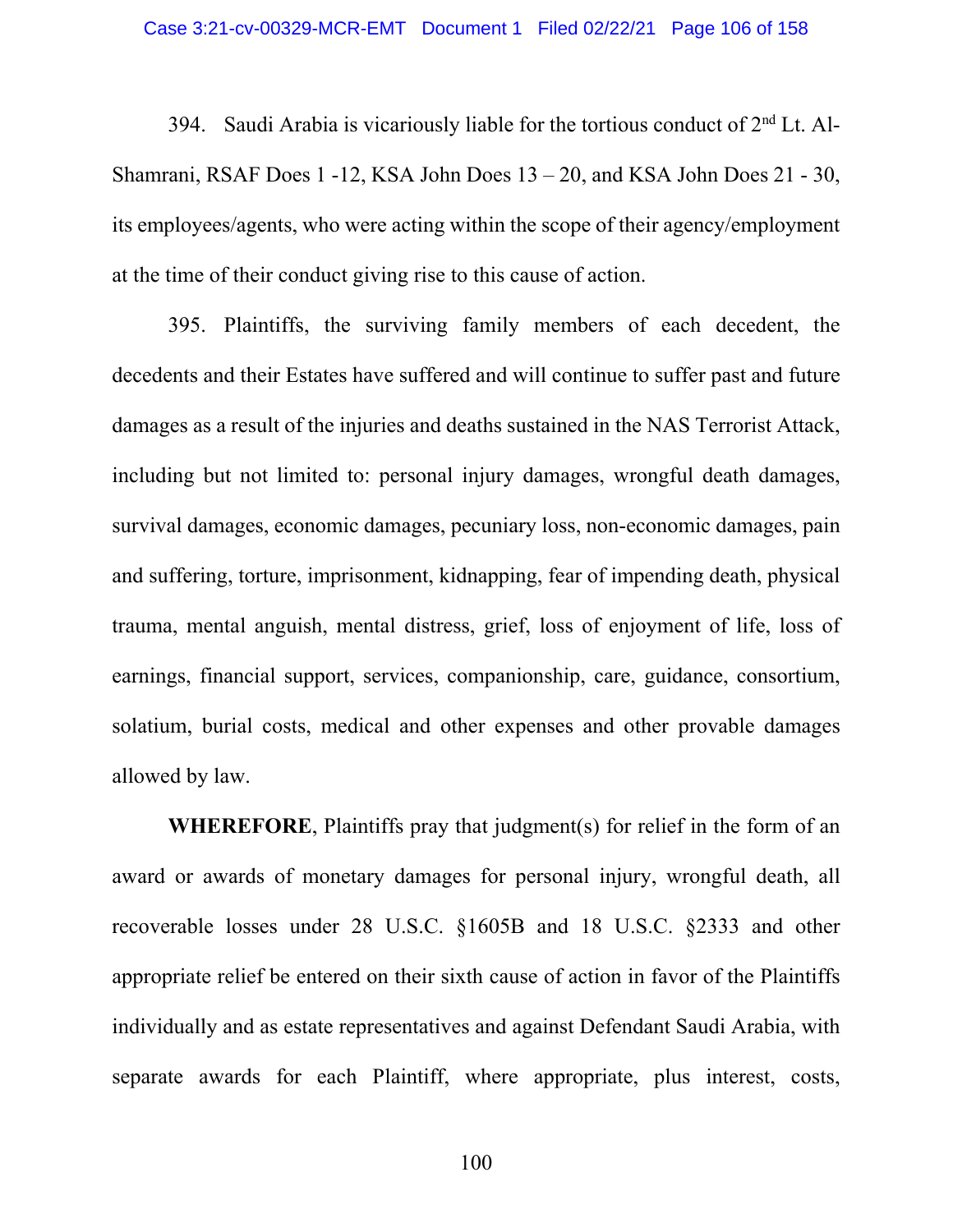compensatory damages, treble damages, attorney's fees, and such other relief as the Court deems just and proper.

# **COUNT SEVEN**

### **LOSS OF SOLATIUM**

**(Benjamin Watson, Jr.; Sheila Wilemon Watson; Shane Walters; Amanda Walters; Dustin Walters; Mason Walters; L.N.W.; S.L.W.; Sameh Haitham; Evelyn Brady; S.S.H.; S.S.H. II; Shadin Haitham; John Robert Brady; Irvin Lawrence, Jr.; Carly Blackwell; Curtis Pickett; Jessica Tinch; Joy Glass; Heather Lopez; and Krystena Keebler)** 

396. Plaintiffs re-allege and incorporate by reference all of the preceding paragraphs as if set forth herein.

397. At all times relevant herein, Defendant Kingdom of Saudi Arabia acted through its officials or employees, who were acting within the scope of their office or employment.

398. The family member Plaintiffs of the primary-injured Plaintiffs in this Action, Benjamin Watson, Jr., Sheila Wilemon Watson, Shane Walters, Amanda Walters, Dustin Walters, Mason Walters, S.L.W., L.N.W., Sameh Haitham, Evelyn Brady, John Robert Brady, Irvin Lawrence, Jr., S.S.H., S.S.H. II, Shadin Haitham, Curtis Pickett; Jessica Tinch; Joy Glass; Matthew Housam; Heather Lopez; and Krystena Keebler bring this count and cause of action for loss of solatium.

399. The family member Plaintiffs were closely related to, and share strong bonds, love and affection with the primary-injured Plaintiffs.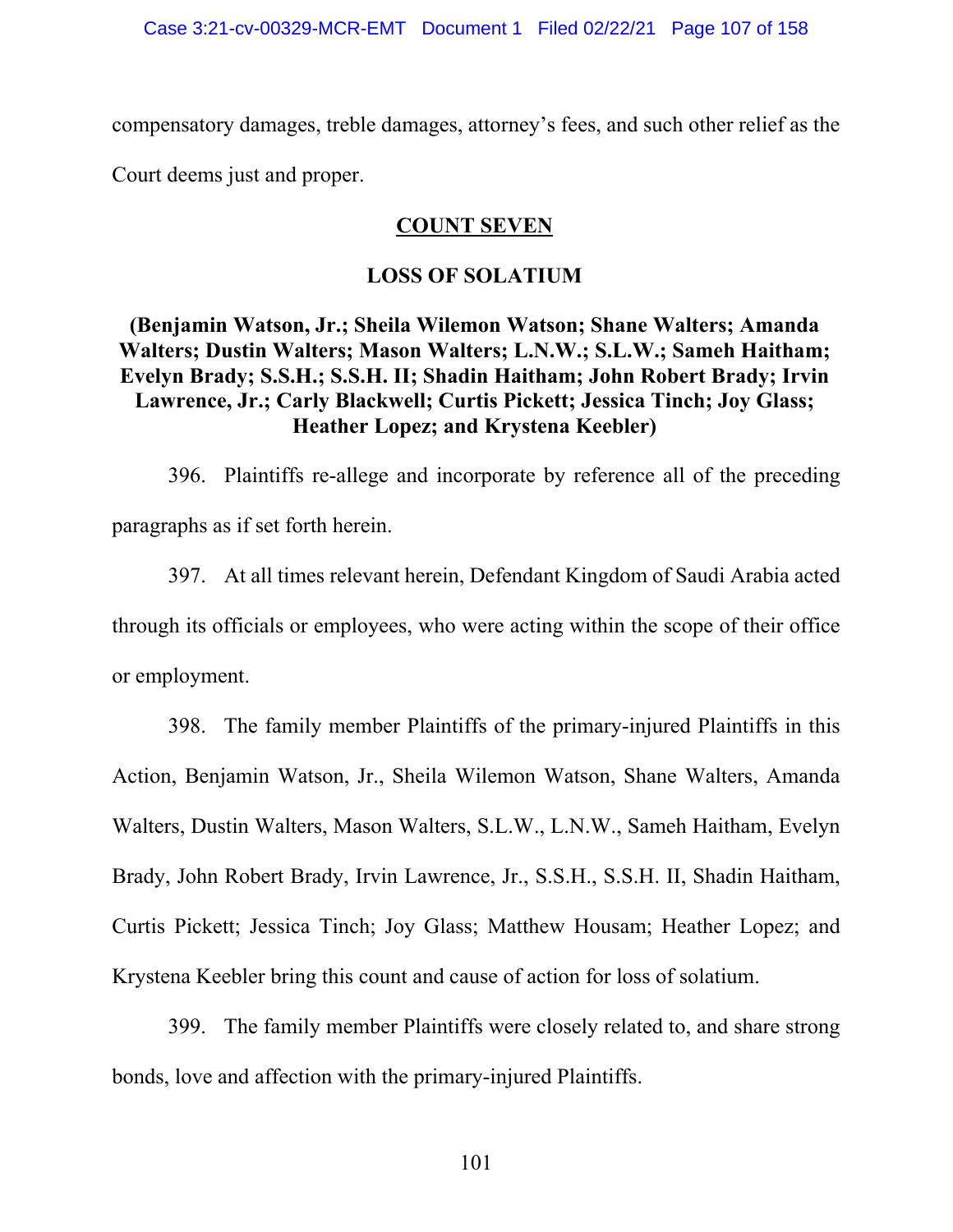#### Case 3:21-cv-00329-MCR-EMT Document 1 Filed 02/22/21 Page 108 of 158

400. Saudi Arabia's reckless and intentional conduct in providing material support for acts of international terrorism resulting in extrajudicial killings and severe injuries caused severe emotional distress upon the families of the primaryinjured Plaintiffs, and will result in future prolonged suffering and heartbreak.

401. Saudi Arabia is vicariously liable for the tortious conduct of  $2<sup>nd</sup>$  Lt. Al-Shamrani, RSAF Does 1 -12, KSA John Does 13 – 20, and KSA John Does 21 -30, its employees/agents, who were acting within the scope of their agency/employment at the time of their conduct giving rise to this cause of action.

402. As a direct and proximate result of Saudi Arabia's reckless and intentional acts resulting in acts of international terrorism and extrajudicial killings, Benjamin Watson, Jr., Sheila Wilemon Watson, Shane Walters, Amanda Walters, Dustin Walters, Mason Walters, S.L.W., L.N.W., Sameh Haitham, Evelyn Brady, John Robert Brady, Irvin Lawrence, Jr., S.S.H., S.S.H. II, Shadin Haitham, Curtis Pickett; Jessica Tinch; Joy Glass; Carly Blackwell; Heather Lopez; and Krystena Keebler have suffered loss of solatium, severe emotional distress, extreme mental anguish, loss of sleep, loss of appetite, and other severe mental and physical manifestations, as well as other harms.

**WHEREFORE**, Plaintiffs pray that judgment(s) for relief in the form of an award or awards of monetary damages for personal injury, wrongful death, all recoverable losses under 28 U.S.C. §1605B and 18 U.S.C. §2333 and other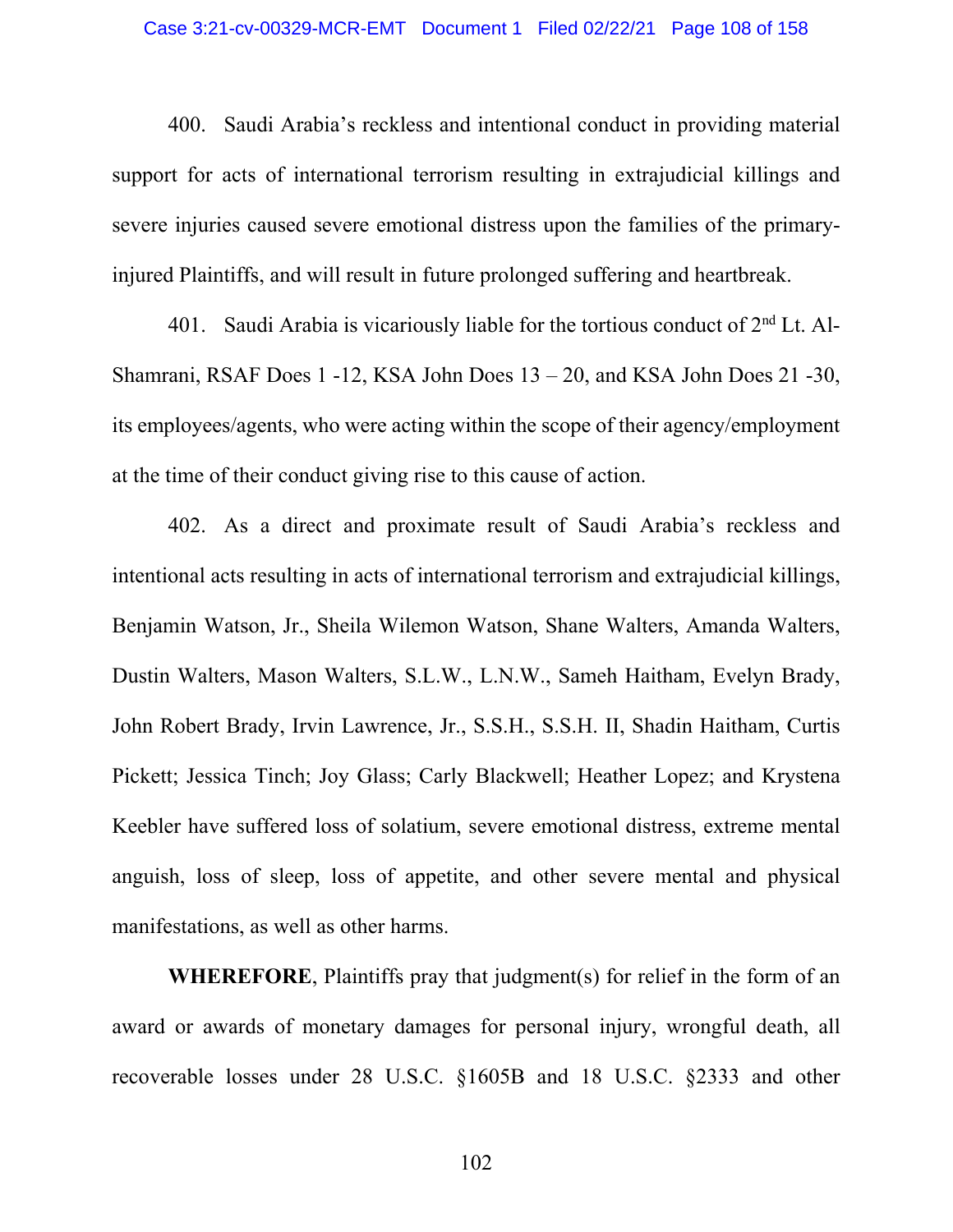appropriate relief be entered on their seventh cause of action in favor of the Plaintiffs individually and as estate representatives and against Defendant Saudi Arabia, with separate awards for each Plaintiff, where appropriate, plus interest, costs, compensatory damages, treble damages, attorney's fees, and such other relief as the Court deems just and proper.

# **COUNT EIGHT**

### **ASSAULT**

# **(Plaintiffs George Johnson, Breanna Thomas, Ryan Blackwell, Kristy Lehmer, Jessica Pickett, Charles Hogue, Matthew Tinch, Johnathan Glass, Matthew Housam, Michael Hoyland, Thomas C. Bortner, Grant Lopez, and Matthew Keebler)**

403. Plaintiffs re-allege and incorporate by reference all of the preceding paragraphs as if set forth herein.

404. At all times relevant herein, Defendant Kingdom of Saudi Arabia acted through its officials or employees, who were acting within the scope of their office or employment.

405. Al-Shamrani intentionally and knowingly committed, attempted, and/or threatened to commit wrongful acts, including carrying and brandishing a firearm, pointing the firearm at Plaintiffs, yelling and threatening to commit bodily harm, and/or in fact shooting his firearm repeatedly at or near Plaintiffs.

406. Al-Shamrani caused Plaintiffs to imminently fear and/or apprehend such harmful, offensive and/or unlawful contact.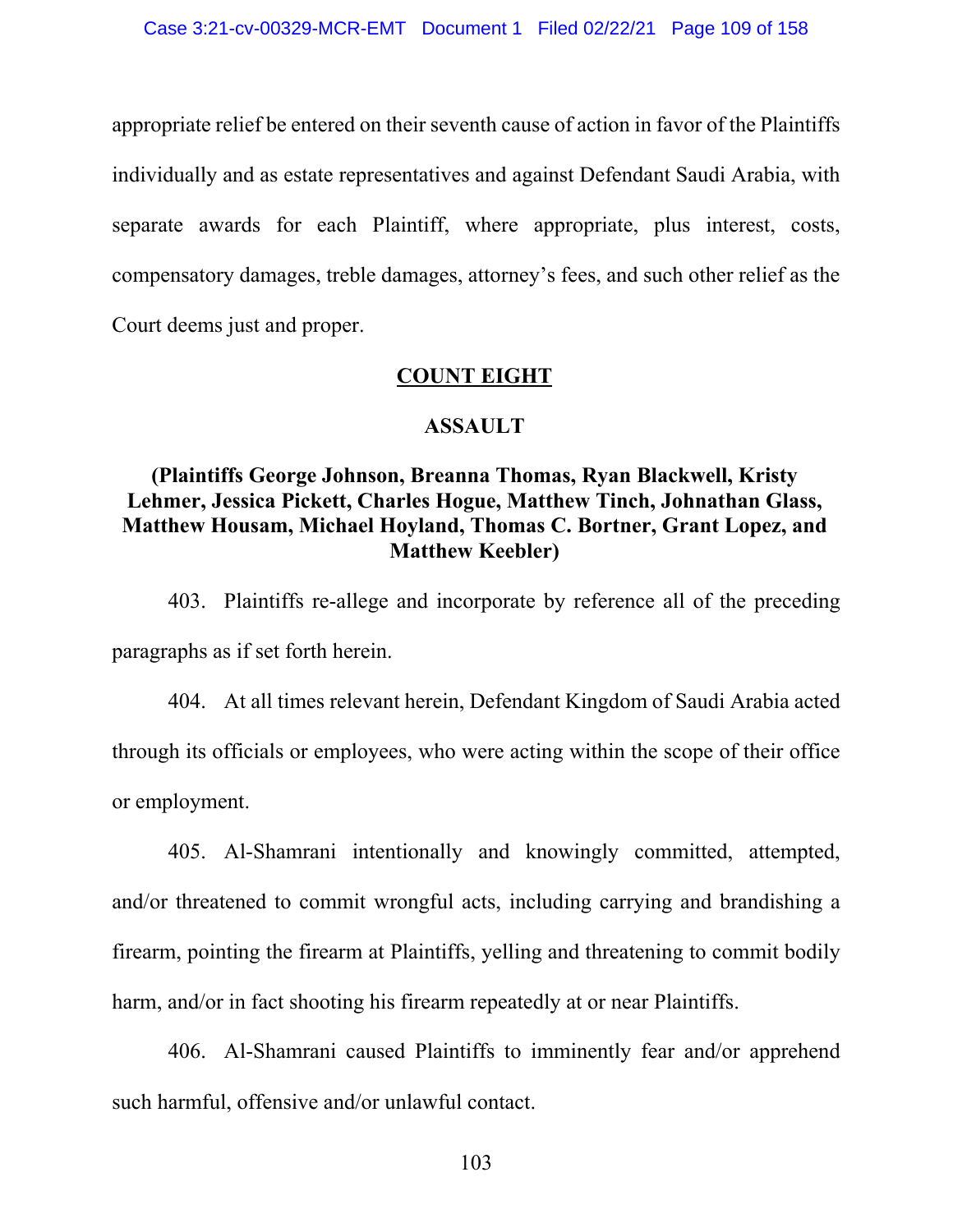### Case 3:21-cv-00329-MCR-EMT Document 1 Filed 02/22/21 Page 110 of 158

407. Al-Shamrani acted with the intent to threaten and harm, and did actually threaten and harm Plaintiffs.

408. Plaintiffs did not consent to such conduct, which caused injury, damage, loss, and harm to Plaintiffs.

409. Defendant Saudi Arabia, 2nd Lt. Al-Shamrani, RSAF Does 1 -12, KSA John Does 13 – 20, and KSA John Does 21 – 30 acted in concert and aided and abetted each other by encouraging the attack which injured Plaintiffs, and substantially assisted one another in the planning, support and commission the attack during which Plaintiffs were assaulted.

410. Saudi Arabia is vicariously liable for the tortious conduct of  $2<sup>nd</sup>$  Lt. Al-Shamrani, RSAF Does 1 -12, KSA John Does 13 – 20, and KSA John Does 21 - 30, its employees/agents, who were acting within the scope of their agency/employment at the time of their conduct giving rise to this cause of action.

**WHEREFORE**, Plaintiffs pray that judgment(s) for relief in the form of an award or awards of monetary damages for personal injury, all recoverable losses under 28 U.S.C. §1605 and 18 U.S.C. §2333 and other appropriate relief be entered on their eighth cause of action in favor of the Plaintiffs individually against Defendant Saudi Arabia, with separate awards for each Plaintiff, where appropriate, plus interest, costs, compensatory damages, treble damages, attorney's fees, and such other relief as the Court deems just and proper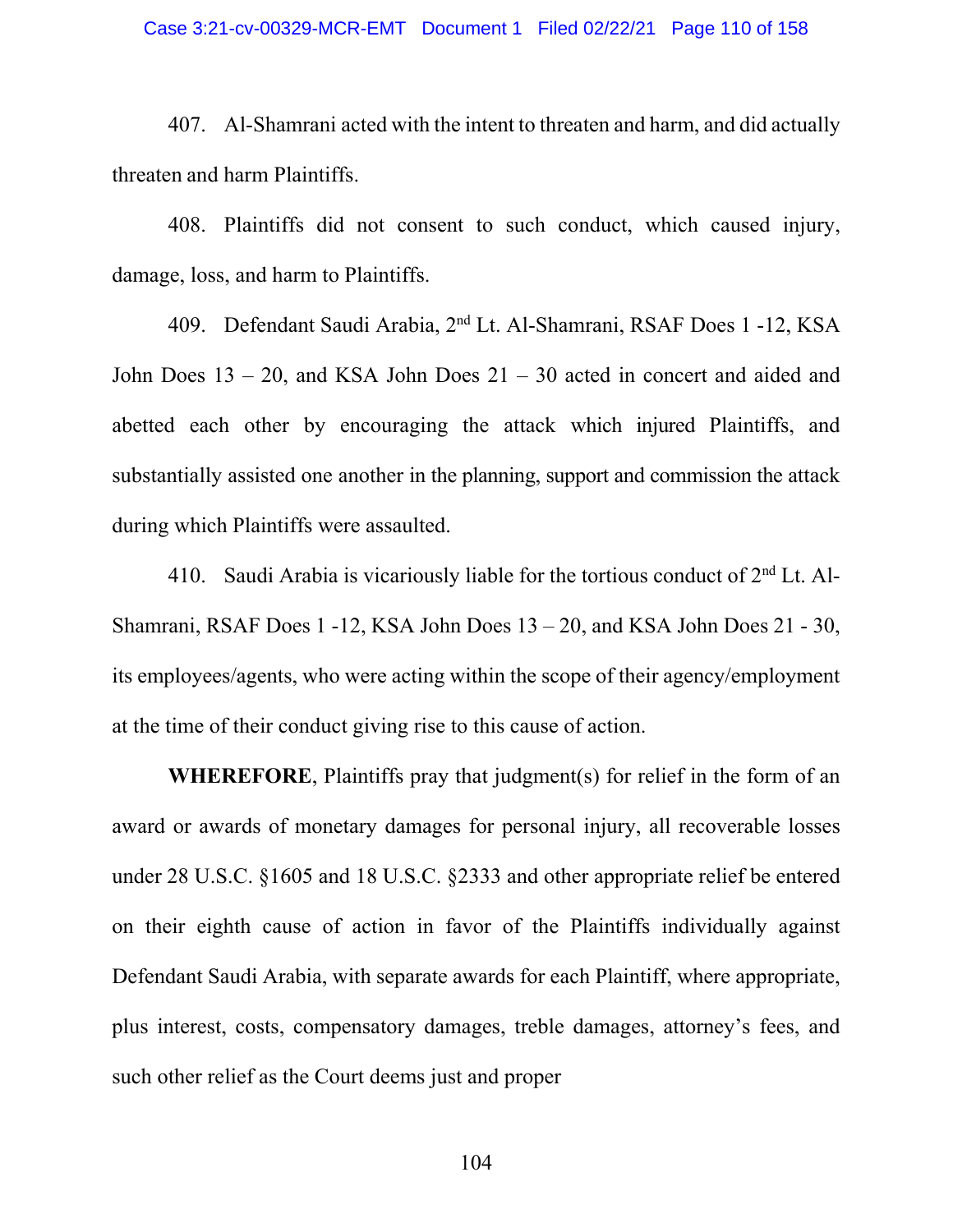### **COUNT NINE**

### **BATTERY**

# **(Plaintiffs George Johnson, Breanna Thomas, Ryan Blackwell, Kristy Lehmer, Jessica Pickett, Charles Hogue, Matthew Tinch, Johnathan Glass, Matthew Housam, Michael Hoyland, Thomas C. Bortner, Grant Lopez, and Matthew Keebler)**

411. At all times relevant herein, Defendant Kingdom of Saudi Arabia acted through its officials or employees, who were acting within the scope of their office or employment.

412. Al-Shamrani intentionally and knowingly committed wrongful acts which resulted in harmful or offensive contact with the bodies of Plaintiffs.

413. Plaintiffs did not consent to the contact.

414. Al-Shamrani acted with the intent to cause injury and actually did cause injury, damage, loss and harm to Plaintiffs, including as a result of the following:

- a. Plaintiff George Johnson was shot seven times during the attack.
- b. Plaintiff Breanna Thomas was shot once during the attack.
- c. Plaintiff Ryan Blackwell was shot six times during the attack.
- d. Plaintiff Kristy Lehmer was shot once during the attack.
- e. Plaintiff Jessica Pickett was shot nine times during the attack.
- f. Plaintiff Charles Hogue was shot once during the attack.
- g. Plaintiff Matthew Tinch was shot once during the attack.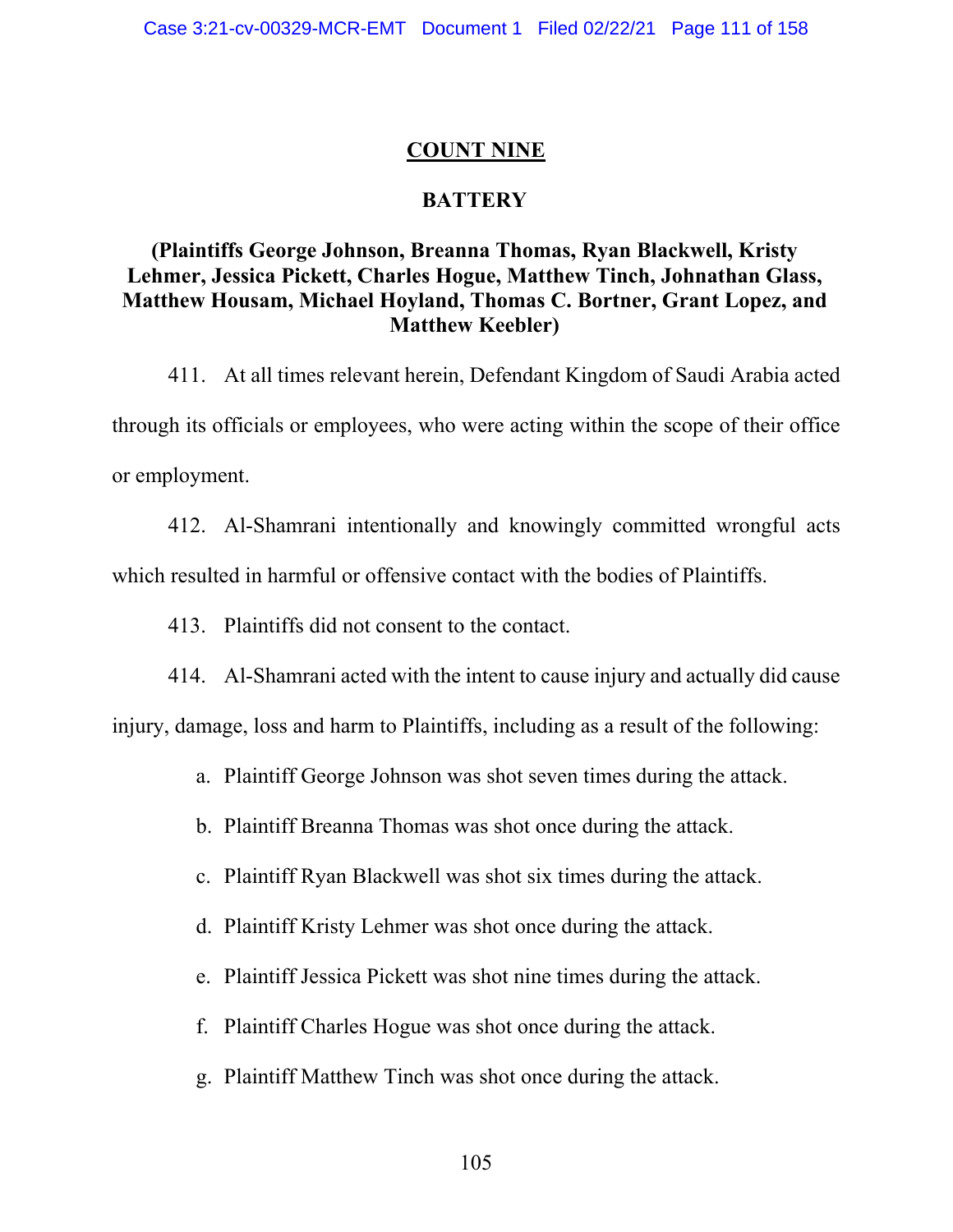- h. Plaintiff Jonathan Glass was shot once during the attack.
- i. Plaintiff Matthew Housam was shot at multiple times and was struck by concussive forces, flying glass and debris.
- j. Plaintiff Michael Hoyland was shot at multiple times and was struck by concussive forces, flying glass and debris.
- k. Plaintiff Thomas C. Bortner was shot at multiple times and was struck by concussive forces, flying glass and debris.
- l. Plaintiff Grant Lopez was shot at multiple times and was struck by concussive forces, flying glass and debris.
- m. Plaintiff Matthew Keebler was shot at multiple times and was struck by concussive forces, flying glass and debris.

415. Defendant Saudi Arabia, Al-Shamrani, RSAF Does 1 -12, KSA John

Does  $13 - 20$ , and KSA John Does  $21 - 30$  acted in concert and aided and abetted each other by encouraging the attack which injured Plaintiffs, and substantially assisted one another in the planning, support and commission of the attack during which Plaintiffs were battered.

416. Saudi Arabia is vicariously liable for the tortious conduct of 2nd Lt. Al-Shamrani, RSAF Does 1 -12, KSA John Does 13 – 20, and KSA John Does 21 -30, its employees/agents, who were acting within the scope of their agency/employment at the time of their conduct giving rise to this cause of action

**WHEREFORE**, Plaintiffs pray that judgment(s) for relief in the form of an award or awards of monetary damages for personal injury, all recoverable losses under 28 U.S.C. §1605 and 18 U.S.C. §2333 and other appropriate relief be entered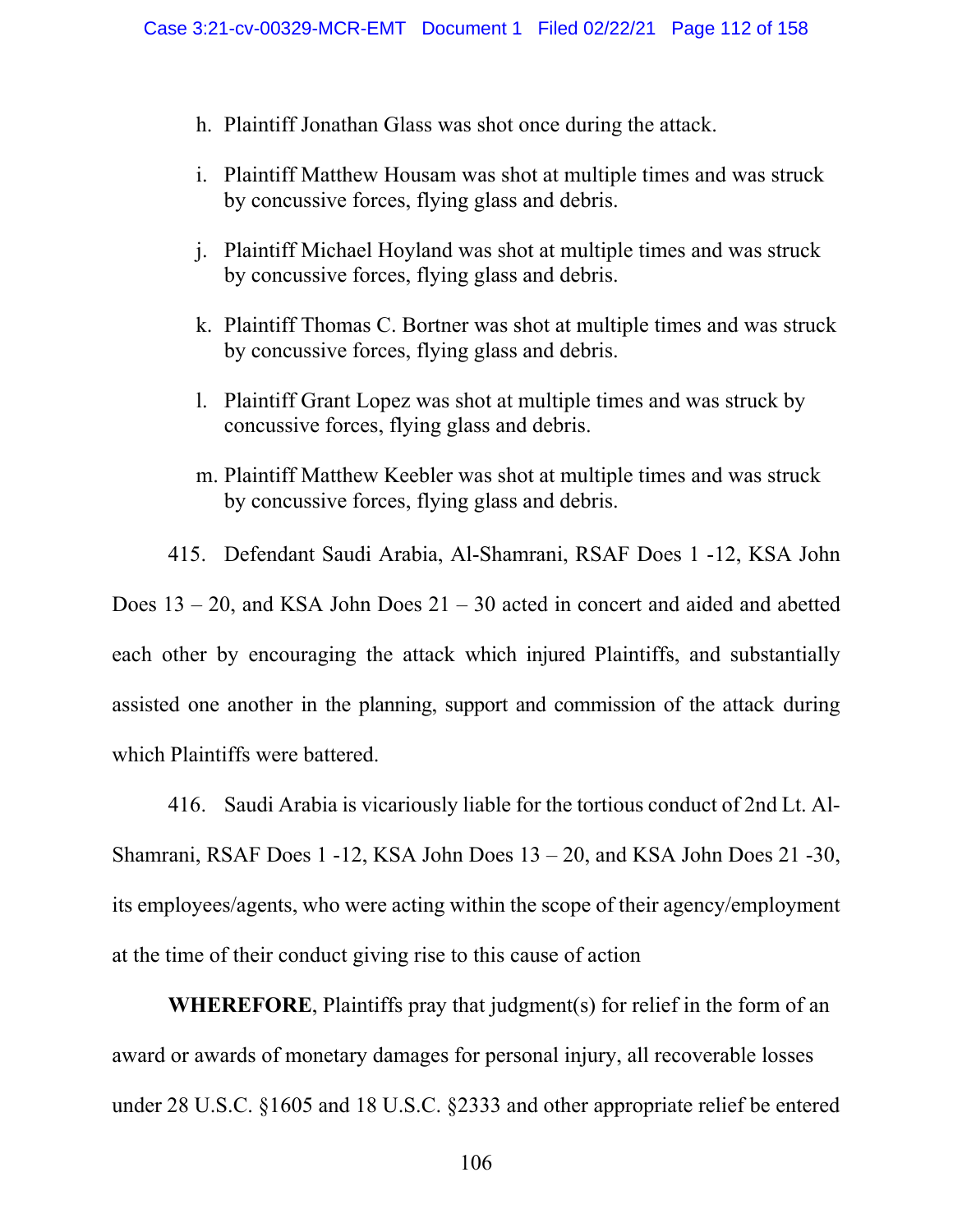on their ninth cause of action in favor of the Plaintiffs individually against

Defendant Saudi Arabia, with separate awards for each Plaintiff, where

appropriate, plus interest, costs, compensatory damages, treble damages, attorney's

fees, and such other relief as the Court deems just and proper.

# **COUNT TEN**

# **FALSE IMPRISONMENT**

# **(Plaintiffs George Johnson, Breanna Thomas, Ryan Blackwell, Kristy Lehmer, Jessica Pickett, Charles Hogue, Matthew Tinch, Johnathan Glass, Thomas C. Bortner, Grant Lopez)**

417. Plaintiffs re-allege and incorporate by reference all of the preceding paragraphs as if set forth herein.

418. At all times relevant herein, Defendant Saudi Arabia acted through its officials or employees who were acting within the scope of their office or employment.

419. Saudi Arabia arbitrarily, detained, restrained and/or falsely imprisoned Plaintiffs within boundaries fixed by the Defendant's employee Al-Shamrani. Such detention, restraint and/or false imprisonment was unreasonable, illegal and unjust, and carried out without any lawful authority or justification under the circumstances.

420. Plaintiff George Johnson was placed in fear for his safety, deprived of his liberty, and reasonably believed he was detained against his will by an employee or official of Saudi Arabia when he was unable to leave after the door to the IMET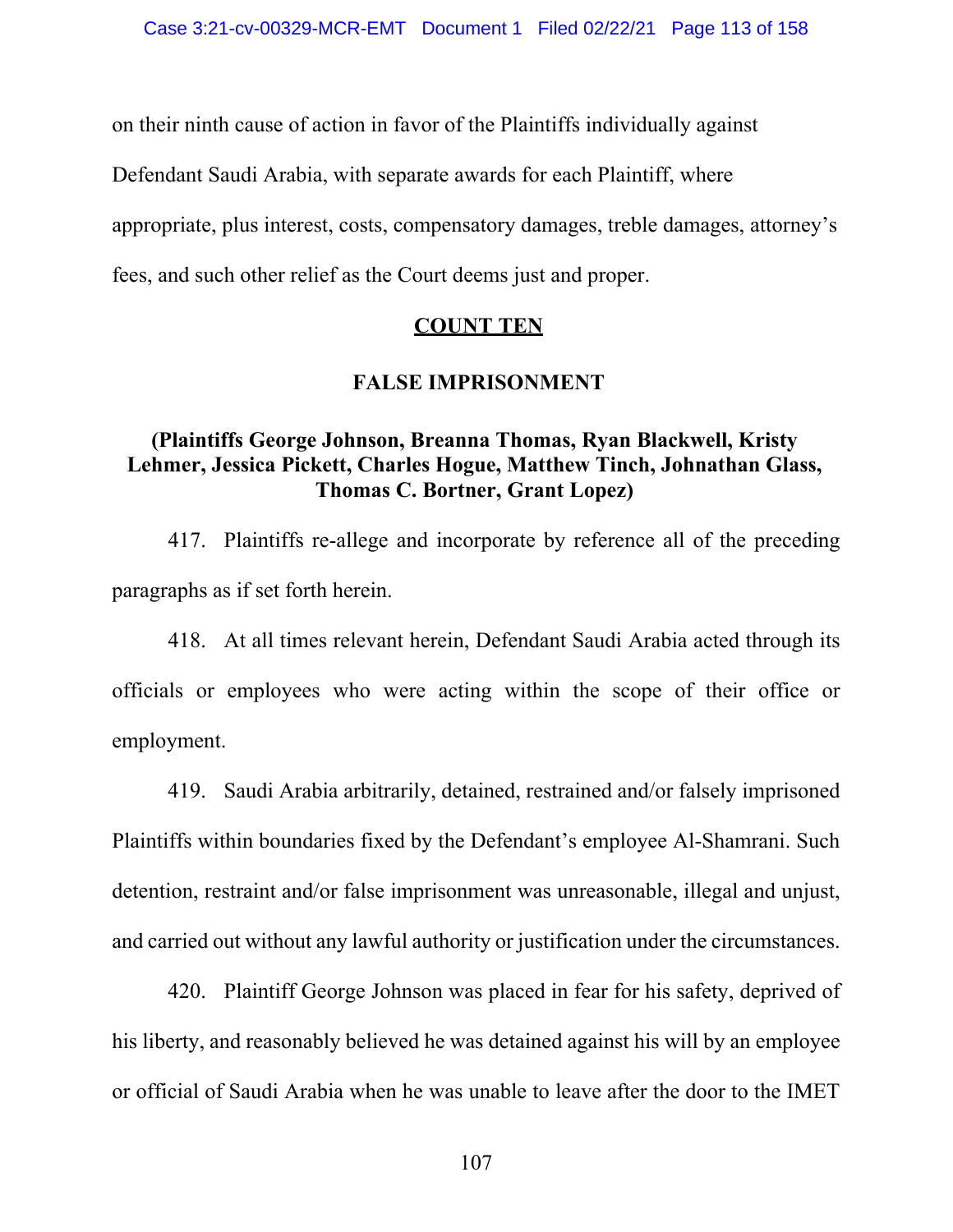### Case 3:21-cv-00329-MCR-EMT Document 1 Filed 02/22/21 Page 114 of 158

office was closed and locked upon hearing the initial gun shots to keep Al-Shamrani from making entry.

421. Plaintiff Breanna Thomas was placed in fear for her safety, deprived of her liberty, and reasonably believed she was detained against her will by an employee or official of Saudi Arabia when she was unable to leave after the door to the IMET office was closed and locked upon hearing the initial gun shots to keep Al-Shamrani from making entry.

422. Plaintiff Ryan Blackwell was placed in fear for his safety, deprived of his liberty, and reasonably believed he was detained against his will by an employee or official of Saudi Arabia when he was unable to leave after the door to the IMET office was closed and locked upon hearing the initial gun shots to keep Al-Shamrani from making entry.

423. Plaintiff Kristy Lehmer was placed in fear for his safety, deprived of her liberty, and reasonably believed she was detained against her will by an employee or official of Saudi Arabia when she was shot leaving an upstairs classroom and was forced back inside to take cover and avoid being shot again by Al-Shamrani.

424. Plaintiff Jessica Pickett was placed in fear for her safety, deprived of her liberty, and reasonably believed she was detained against her will by an employee or official of Saudi Arabia when she was forced to hide under her desk in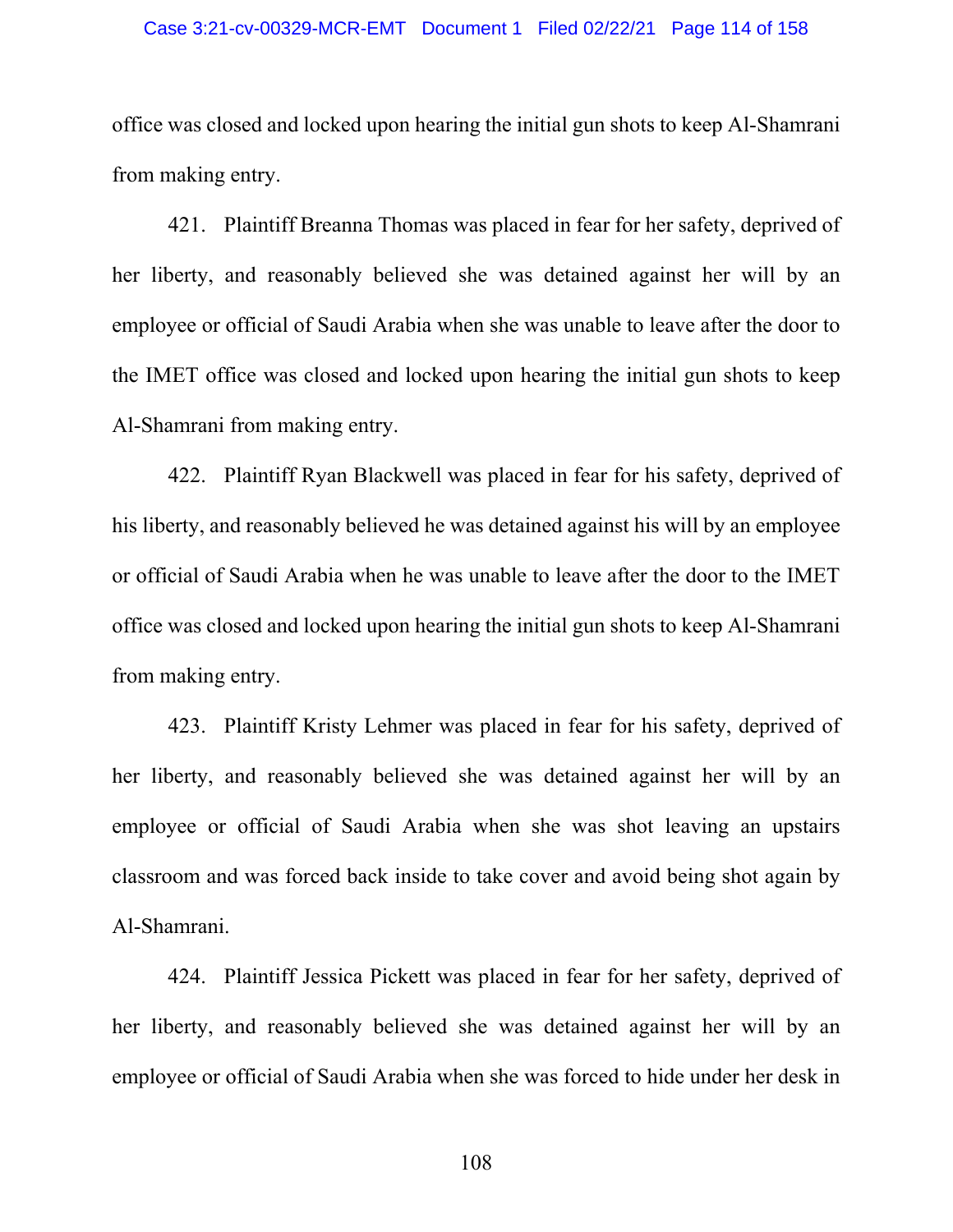#### Case 3:21-cv-00329-MCR-EMT Document 1 Filed 02/22/21 Page 115 of 158

an attempt to avoid detection by Al-Shamrani as he went about his shooting rampage.

425. Plaintiff Charles Hogue was placed in fear for his safety, deprived of his liberty, and reasonably believed he was detained against his will by an employee or official of Saudi Arabia when he was shot in the main entrance hallway of the building and was unable to safely get away due to his injuries.

426. Plaintiff Matthew Tinch was placed in fear for his safety, deprived of his liberty, and reasonably believed he was detained against his will by an employee or official of Saudi Arabia when he was shot in the knee and forced to take cover in an office near where he was hit to avoid being shot by Al-Shamrani a second time.

427. Plaintiff Jonathan Glass was placed in fear for his safety, deprived of his liberty, and reasonably believed he was detained against his will by an employee or official of Saudi Arabia when he was forced to take cover in the bathroom of the main hallway after being shot in the arm and unable to safely exit the building to safety.

428. Plaintiff Thomas C. Bortner was placed in fear for his safety, deprived of his liberty, and reasonably believed he was detained against his will by an employee or official of Saudi Arabia when he was forced to take cover inside an office with Deputy Tinch and Jessica Pickett who were wounded to avoid Al-Shamrani.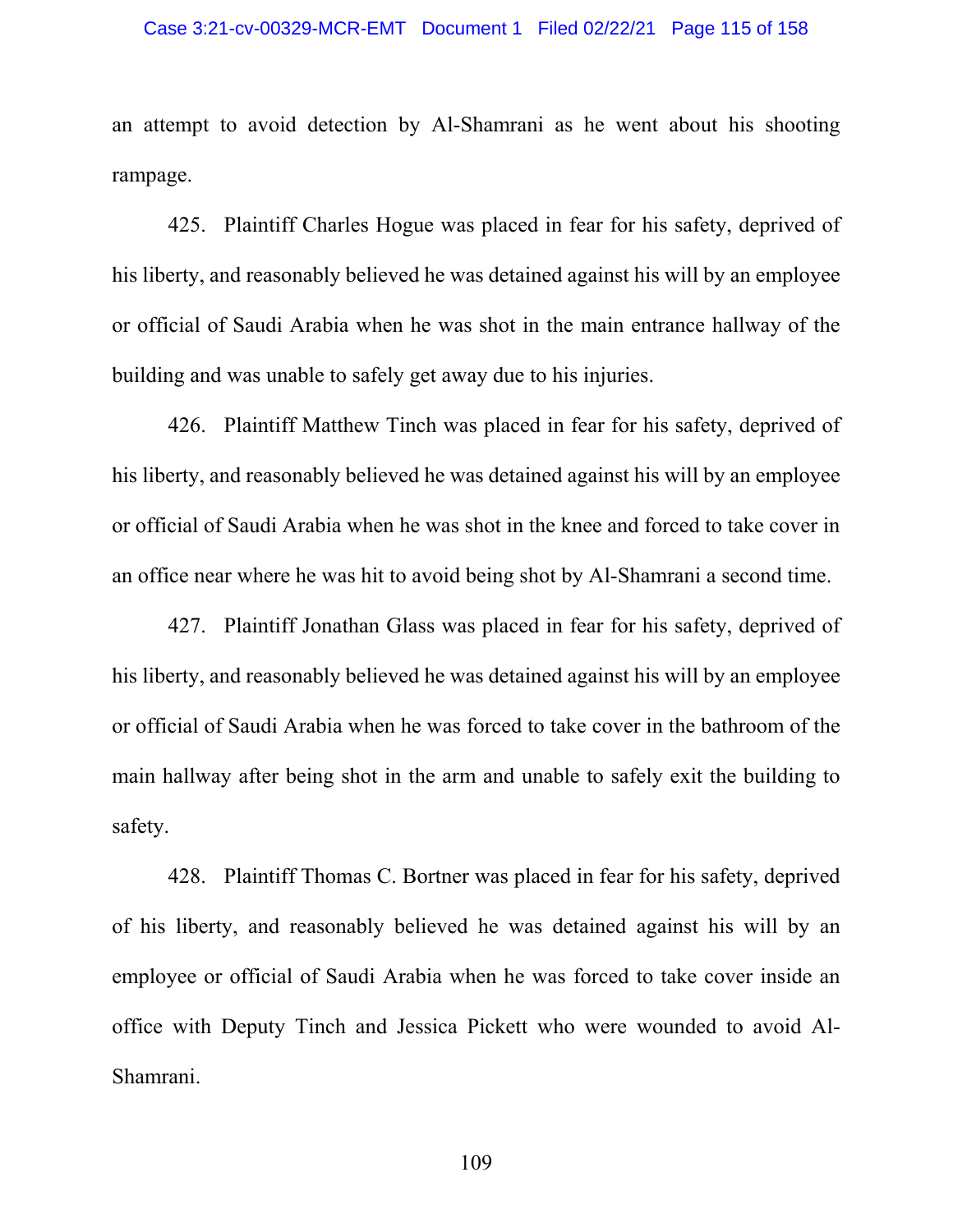429. Plaintiff Grant Lopez was placed in fear for his safety, deprived of his liberty, and reasonably believed he was detained against his will by an employee or official of Saudi Arabia when he was forced to take cover in an office under the stairway after his gun jammed and he was unable to safely exit the building to avoid being shot by Al-Shamrani.

430. Due to the barrage of gun fire, threats from Al-Shamrani, and disabling injuries, Plaintiffs had no reasonable means of escape and/or were not aware of any reasonable means of escape.

431. Al-Shamrani purposefully used his knowledge of Building 633 to foreclose any escape and prevent his victims from retreating to or accessing any exit.

432. Plaintiffs did not consent to being restrained, detained, or prevented from escaping Building 633, and therefore such restraint and detention was against their will.

433. Al-Shamrani's intentional restraint of Plaintiffs was unreasonable and unwarranted under the circumstances, and caused and/or substantially contributed to Plaintiffs' injuries, damages, losses, and harm.

434. Defendant Saudi Arabia, Al-Shamrani, RSAF Does 1 -12, KSA John Does  $13 - 20$ , and KSA John Does  $21 - 30$  acted in concert and aided and abetted each other by encouraging the attack which injured Plaintiffs, and substantially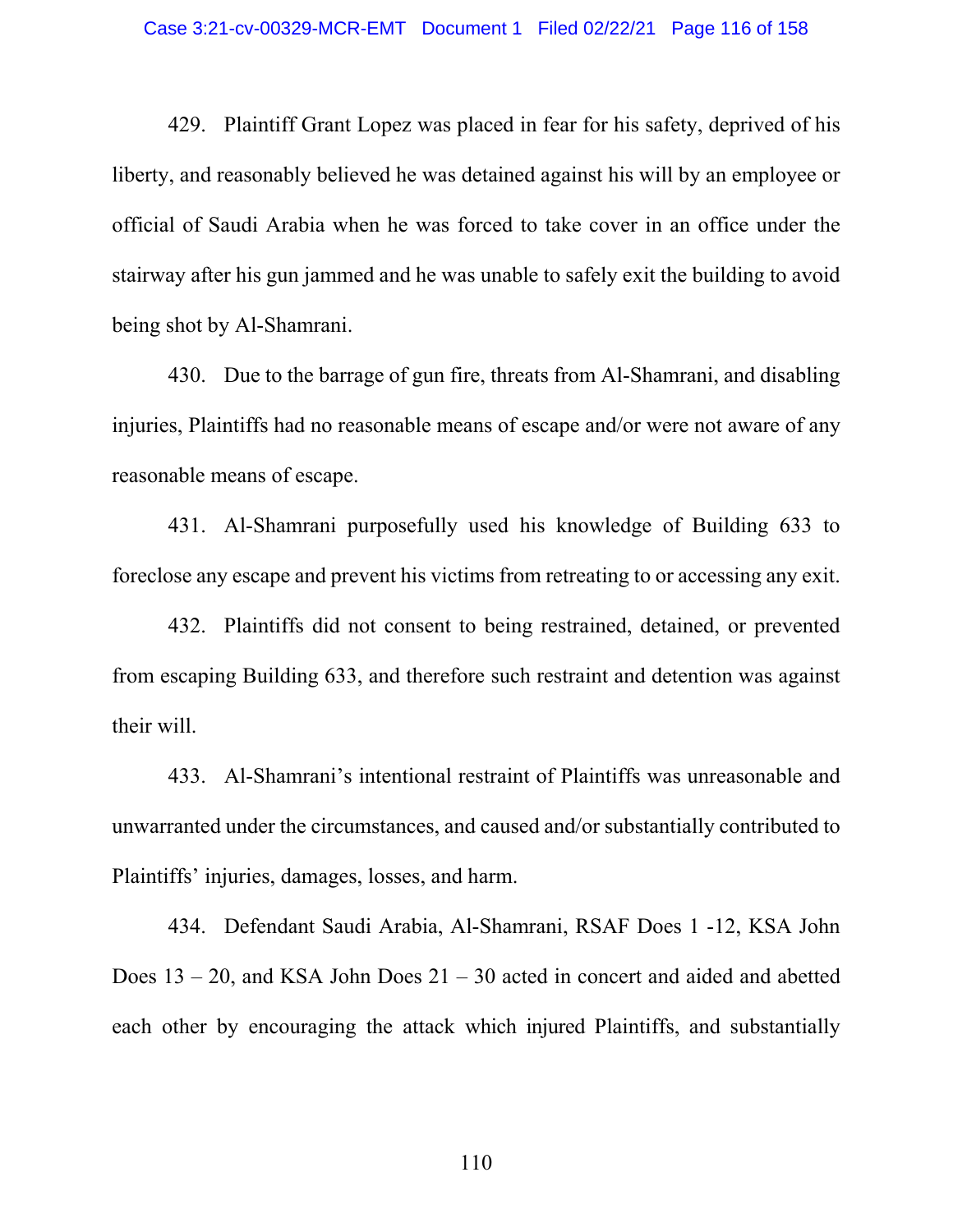#### Case 3:21-cv-00329-MCR-EMT Document 1 Filed 02/22/21 Page 117 of 158

assisted one another in the planning, support and commission of the attack during which Plaintiffs were falsely imprisoned.

435. Saudi Arabia is vicariously liable for the tortious conduct of 2nd Lt. Al-Shamrani, RSAF Does 1 -12, KSA John Does 13 – 20, and KSA John Does 21 -30, its employees/agents, who were acting within the scope of their agency/employment at the time of their conduct giving rise to this cause of action

**WHEREFORE**, Plaintiffs pray that judgment(s) for relief in the form of an award or awards of monetary damages for personal injury, all recoverable losses under 28 U.S.C. §1605 and 18 U.S.C. §2333 and other appropriate relief be entered on their tenth cause of action in favor of the Plaintiffs individually against Defendant Saudi Arabia, with separate awards for each Plaintiff, where appropriate, plus interest, costs, compensatory damages, treble damages, attorney's fees, and such other relief as the Court deems just and proper.

## **COUNT ELEVEN**

## **INTENTIONAL INFLICTION OF EMOTIONAL DISTRESS**

# **(Plaintiffs George Johnson, Breanna Thomas, Ryan Blackwell, Kristy Lehmer, Jessica Pickett, Charles Hogue, Matthew Tinch, Johnathan Glass, Matthew Housam, Michael Hoyland, Thomas C. Bortner, Grant Lopez, and Matthew Keebler)**

436. Plaintiffs re-allege and incorporate by reference all of the preceding paragraphs as if set forth herein.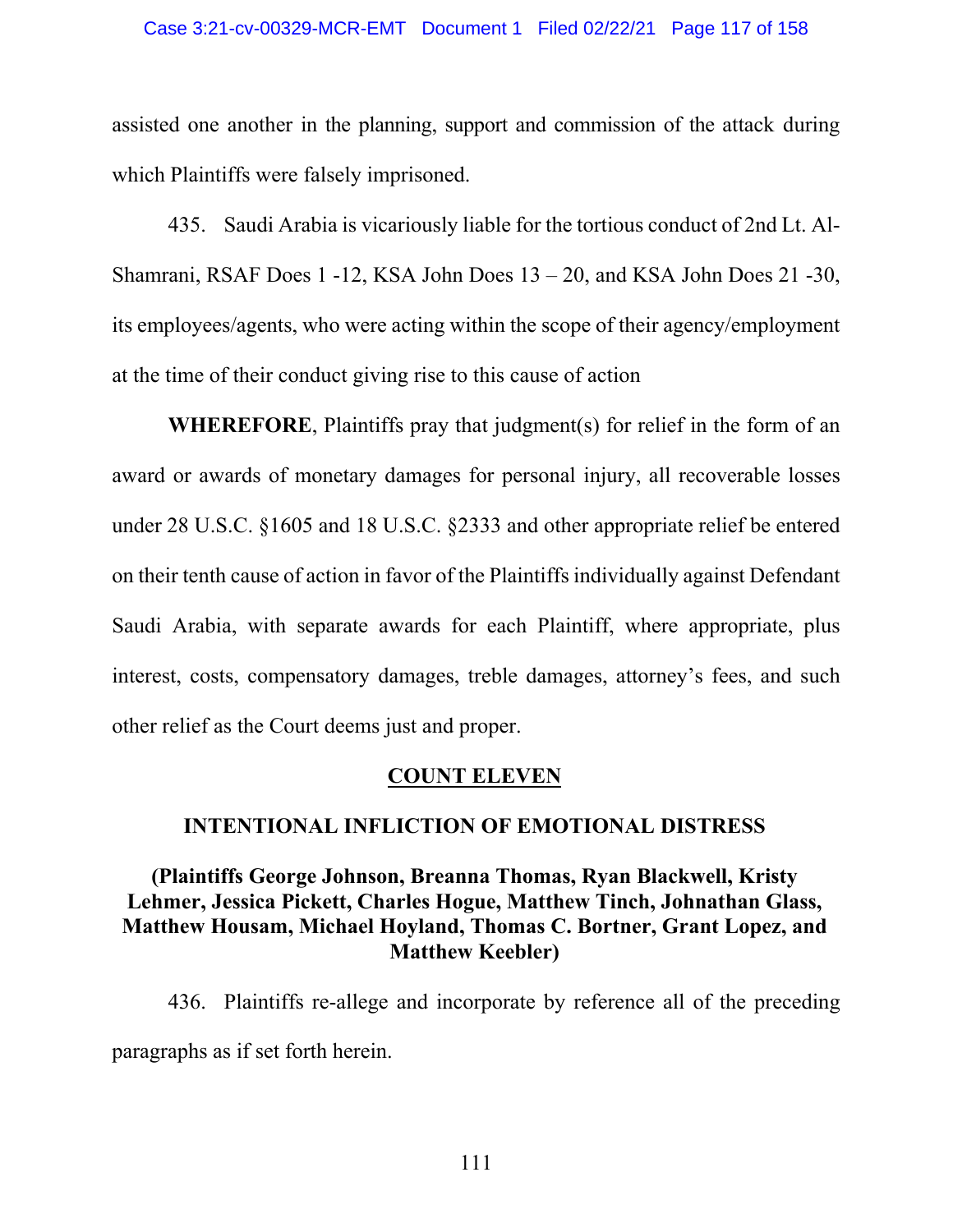437. At all times relevant herein, Defendant Saudi Arabia acted through its officials or employees who were acting within the scope of their office or employment.

438. Al-Shamrani intentionally caused severe emotional distress to Plaintiffs by his willful, wanton, extreme, and outrageous conduct, including but not limited to threatening Plaintiffs with physical harm at the scene of the attack and physically attacking Plaintiffs by shooting hundreds of rounds in rapid succession at and into Plaintiffs. While doing so, Al-Shamrani was yelling "Allahu Akbar!" and making terroristic threats and gestures at his victims.

439. Al-Shamrani recklessly caused severe emotional distress to Plaintiffs by his willful, wanton, extreme and outrageous conduct, including but not limited to physically attacking Plaintiffs and threatening Plaintiffs with physical harm at the scene of the attack.

440. The emotional distress experienced by Plaintiffs is of such intensity and duration that no ordinary person should be expected to endure it.

441. Al-Shamrani's conduct went beyond all possible bounds of decency, and was so extreme and outrageous in character that a reasonable member of the community would regard such conduct as shocking, atrocious, and utterly intolerable in a civilized community.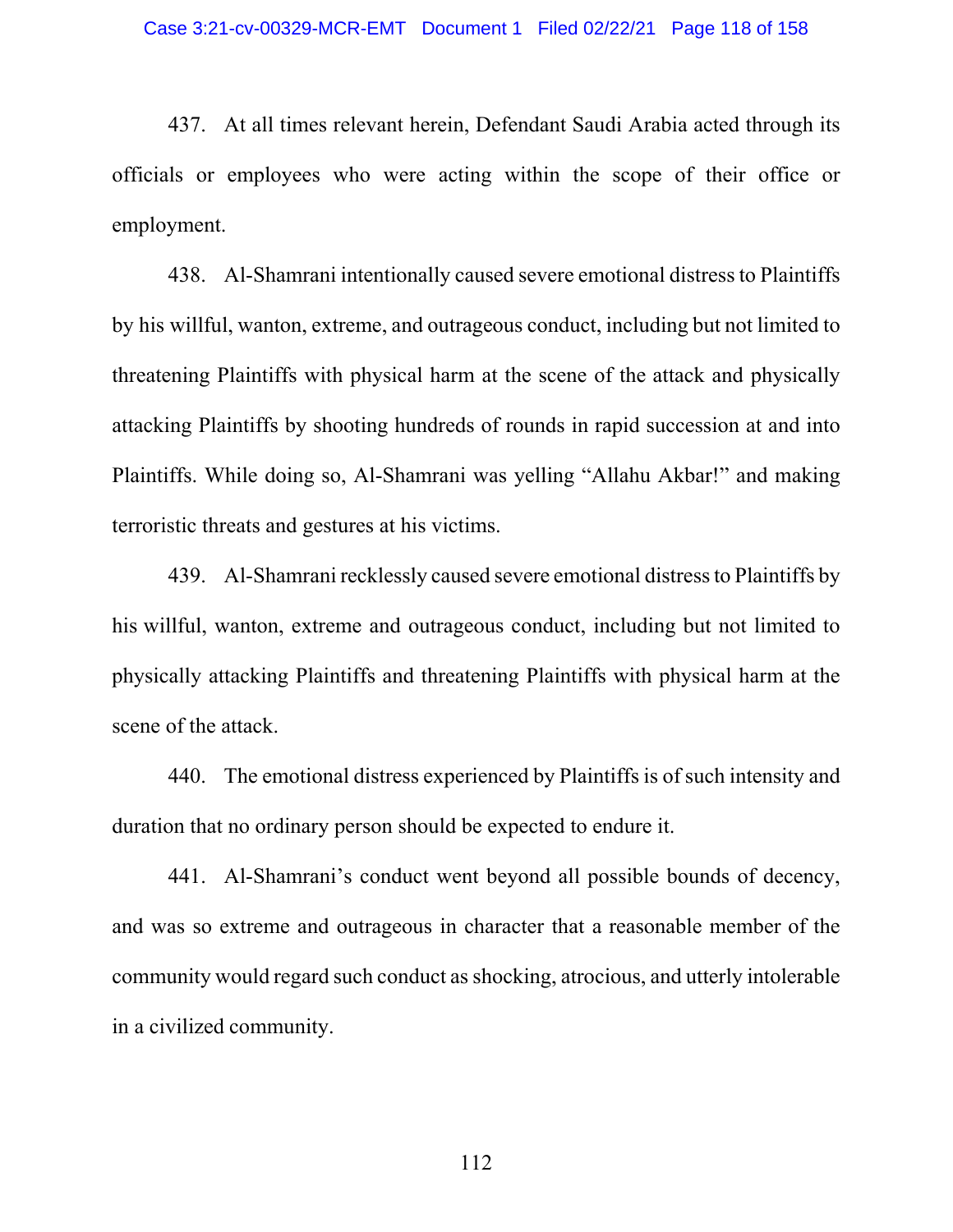### Case 3:21-cv-00329-MCR-EMT Document 1 Filed 02/22/21 Page 119 of 158

442. Plaintiffs' resulting severe emotional distress was a reasonably foreseeable consequence of Al-Shamrani's extreme and outrageous conduct and such conduct contributed substantially to producing Plaintiffs' emotional distress.

443. As a direct and proximate result of the Defendants' extreme and outrageous conduct, Plaintiffs suffered severe emotional distress, and mental pain and anguish.

444. Defendant Saudi Arabia, 2nd Lt. Al-Shamrani, RSAF Does 1 -12, KSA John Does  $13 - 20$ , and KSA John Does  $21 - 30$  acted in concert and aided and abetted each other by encouraging the attack which injured Plaintiffs, and substantially assisted one another in the planning, support and commission of the attack during which Plaintiffs were intentionally inflicted with emotional distress.

445. Saudi Arabia is vicariously liable for the tortious conduct of 2nd Lt. Al-Shamrani, RSAF Does 1 -12, KSA John Does 13 – 20, and KSA John Does 21 -30, its employees/agents, who were acting within the scope of their agency/employment at the time of their conduct giving rise to this cause of action

**WHEREFORE**, Plaintiffs pray that judgment(s) for relief in the form of an award or awards of monetary damages for personal injury, all recoverable losses under 28 U.S.C. §1605 and 18 U.S.C. §2333 and other appropriate relief be entered on their eleventh cause of action in favor of the Plaintiffs individually against Defendant Saudi Arabia, with separate awards for each Plaintiff, where appropriate,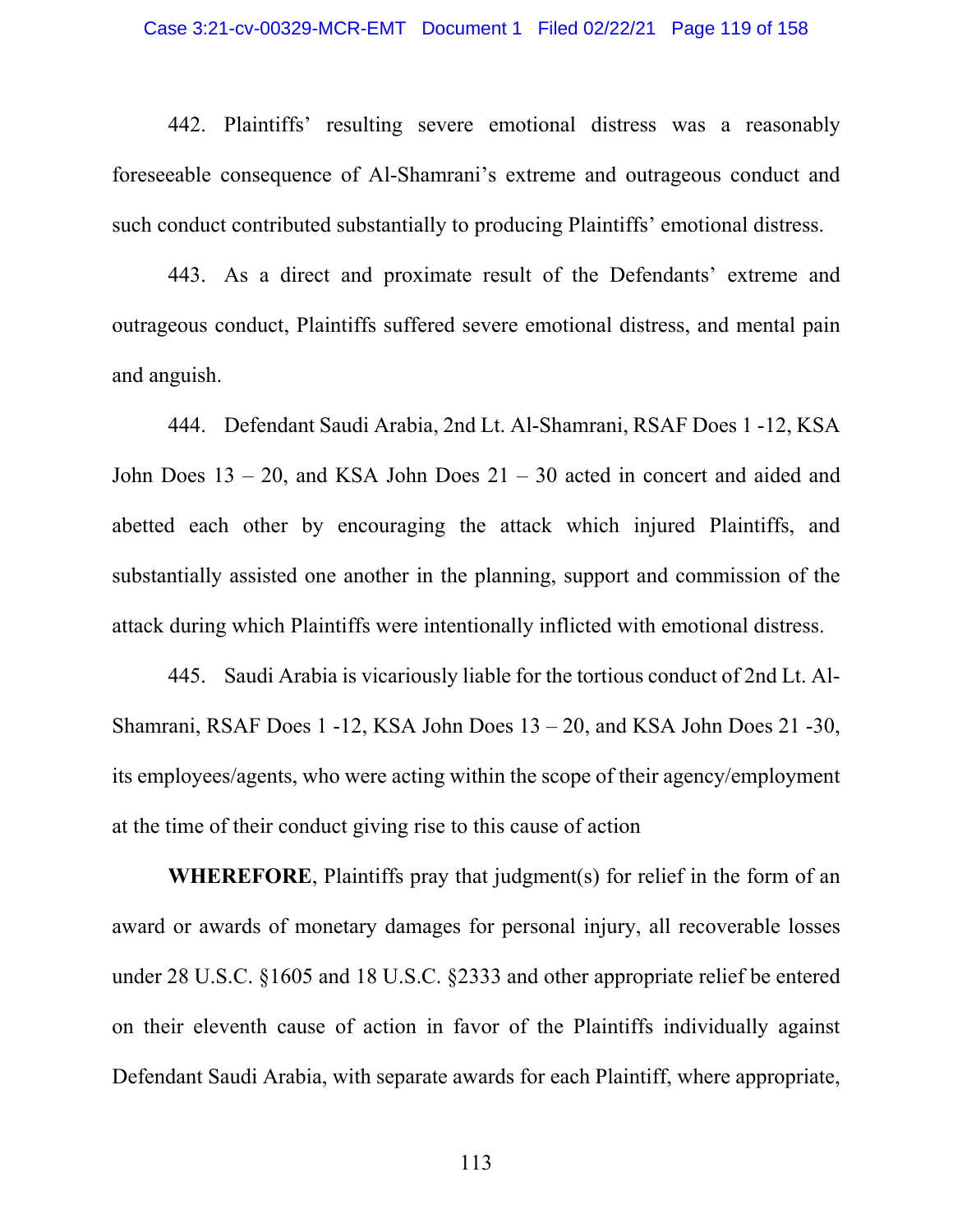plus interest, costs, compensatory damages, treble damages, attorney's fees, and such other relief as the Court deems just and proper.

# **COUNT TWELVE**

# **VIOLATION OF FLORIDA'S CIVIL HATE CRIME STATUTE Florida Statutes § 775.085(2)**

# **All Plaintiffs**

446. Plaintiffs re-allege and incorporate by reference all of the preceding paragraphs as if set forth herein.

447. At all times relevant herein, Defendant Saudi Arabia acted through its officials or employees who were acting within the scope of their office or employment.

448. Florida Statutes § 775.085(2) provides a private right of action for victims of hate crimes against their offenders. This encompasses crimes against persons the commission of which evidences prejudice based upon the victims' actual or perceived race, color, ancestry, ethnicity, religion, sexual orientation, national origin, homeless status or advanced age.

449. As alleged herein, Plaintiffs incurred injuries as a result of Al-Shamrani's intentional acts committed as a result his of prejudice towards Plaintiffs' actual or perceived race, ancestry, ethnicity, religion and national origin.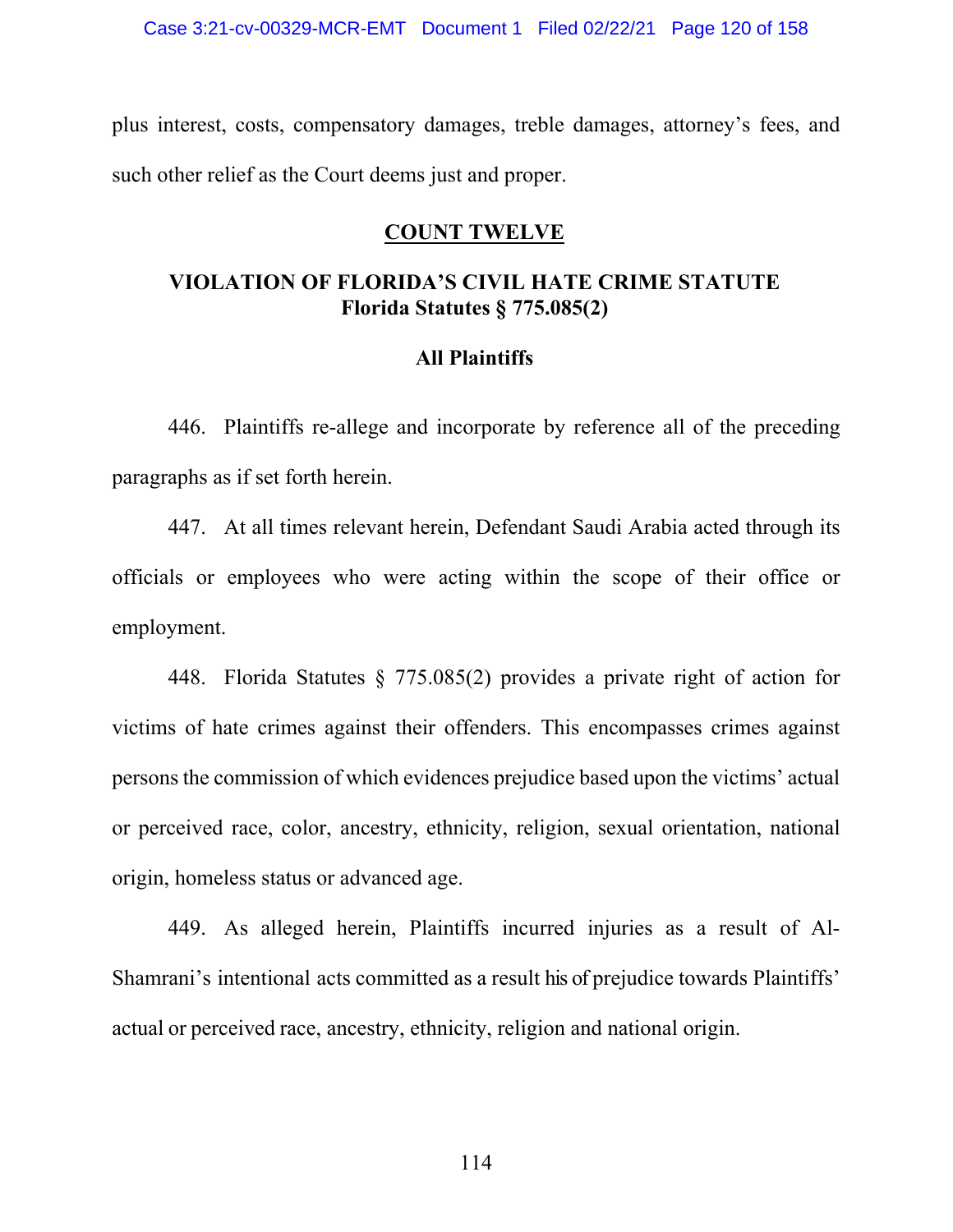### Case 3:21-cv-00329-MCR-EMT Document 1 Filed 02/22/21 Page 121 of 158

450. Defendant Saudi Arabia has acknowledged that in committing the attack Al-Shamrani was inspired by: (i) support for radical Islam and terrorism; (ii) hatred for America and the West; (iii) opposition to the existence of Israel; and (iv) sectarianism, among other things.

451. Prior to the attack, Al-Shamrani posted anti-American comments and materials online and visited historical landmarks of infamous terrorist attacks on American soil.

452. The day of the attack, Al-Shamrani publicly declared, "I hate you because every day you supporting, funding and committing crimes not only against Muslims but also humanity. I am against evil, and America as a whole has turned into a nation of evil."

453. During the attack, Al-Shamrani yelled anti-American statements, made pejorative references to American heritage, shot at and ripped up posters of American Presidents and politicians, and destroyed and desecrated U.S. government property.

454. In doing so, Al-Shamrani was outwardly exhibiting much of the intolerant and extreme anti-American and anti-Western prejudices considered dogma in Defendant Saudi Arabia's state-sponsored religious ideology and nonsecular educational curricula to which he was exposed, and in which he was educated and groomed. Al-Shamrani's prejudicial persecutory conduct is the proximate cause of Plaintiffs' injuries and damages alleged herein.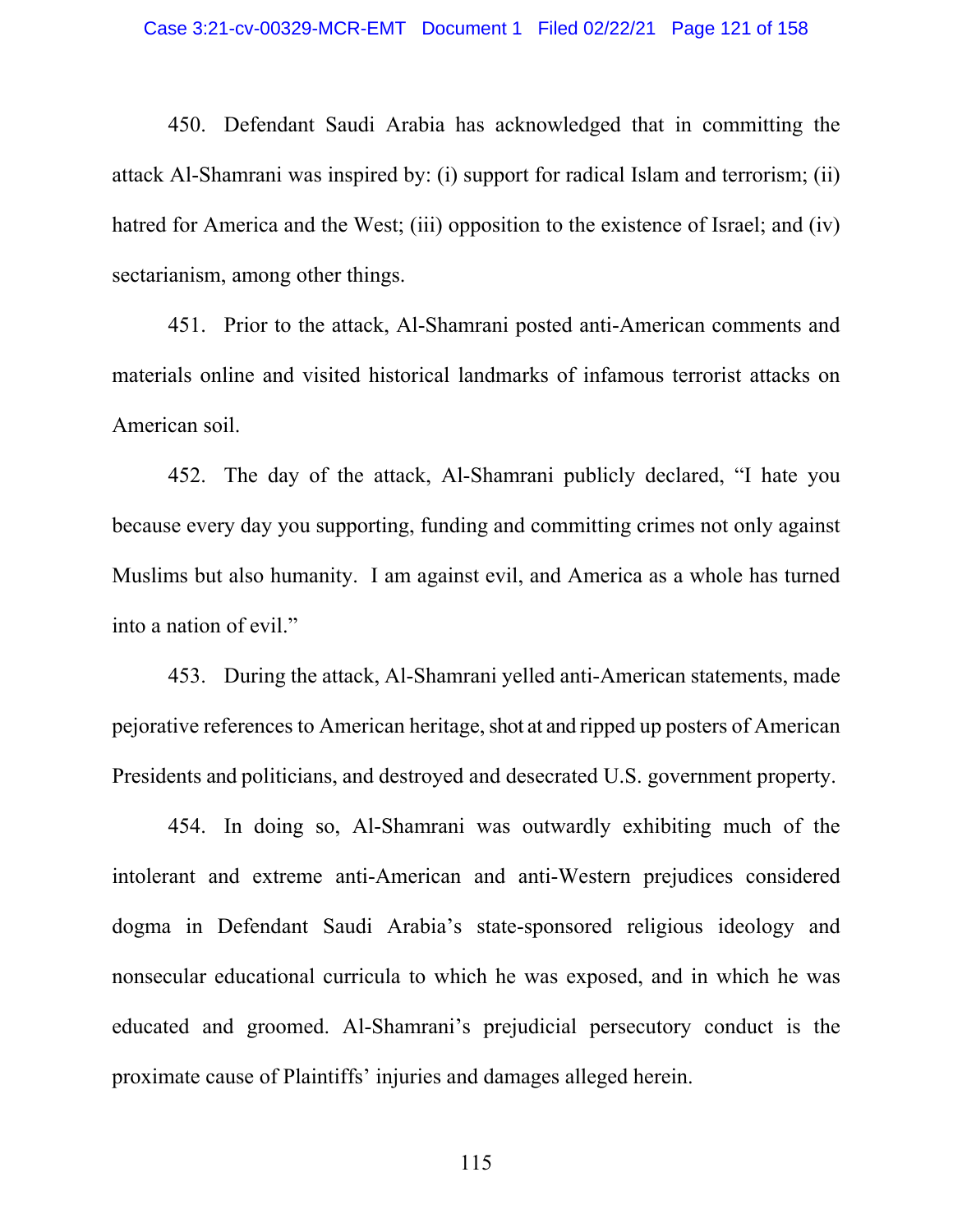455. As a result of Al-Shamrani's conduct, Plaintiffs are entitled to treble damages for economic or non-economic losses, including damages for emotional distress, and reasonable attorneys' fees and costs.

456. Defendant Saudi Arabia, 2nd Lt. Al-Shamrani, RSAF Does 1 -12, KSA John Does 13 – 20, and KSA John Does 21 – 30 acted in concert and aided and abetted each other by encouraging the attack which injured Plaintiffs, and substantially assisted one another in the planning, support and commission of the attack during which Plaintiffs were attacked on the basis of their race, religion, ethnicity, nationality, and ancestry.

457. Saudi Arabia is vicariously liable for the tortious conduct of 2nd Lt. Al-Shamrani, RSAF Does 1 -12, KSA John Does 13 – 20, and KSA John Does 21 -30, its employees/agents, who were acting within the scope of their agency/employment at the time of their conduct giving rise to this cause of action

**WHEREFORE**, Plaintiffs pray that judgment(s) for relief in the form of an award or awards of monetary damages for personal injury, all recoverable losses under 28 U.S.C. §1605 and 18 U.S.C. §2333 and other appropriate relief be entered on their twelfth cause of action in favor of the Plaintiffs individually against Defendant Saudi Arabia, with separate awards for each Plaintiff, where appropriate, plus interest, costs, compensatory damages, treble damages, attorney's fees, and such other relief as the Court deems just and proper.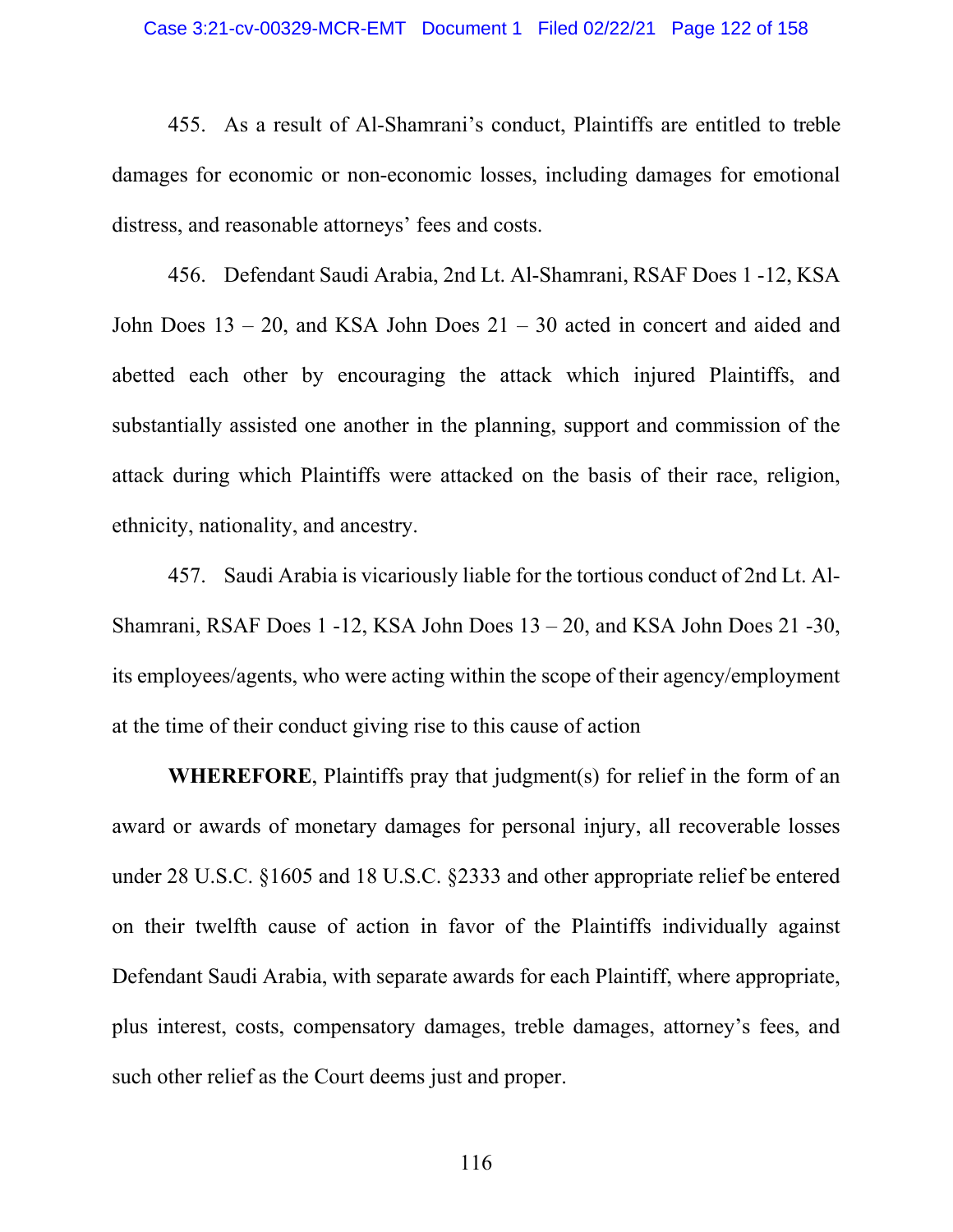### **COUNT THIRTEEN**

# **FLORIDA'S CIVIL REMEDIES FOR CRIMINAL PRACTICES STATUTE TERRORISM OR FACILITATING TERRORISM Florida Statutes § 772.13**

## **All Plaintiffs**

458. Plaintiffs re-allege and incorporate by reference all of the preceding paragraphs as if set forth herein.

459. At all times relevant herein, Defendant Saudi Arabia acted through its officials or employees who were acting within the scope of their office or employment.

460. Florida Statutes § 772.13 provides a private right of action to any person injured by an act of terrorism or for a violation of the law for which the penalty is increased for facilitating or furthering terrorism.

461. Plaintiffs were injured by an act of international terrorism as defined by Florida Statutes § 775.30, in that the NAS attack involved violent acts and acts dangerous to human life which were a violation of the criminal law of Florida and the United States, and were intended to intimidate, injure and coerce a civilian population; influence the policies of the United States by intimidation or coercion; and affect the conduct of the government of the United States through the destruction of property, assassination and murder.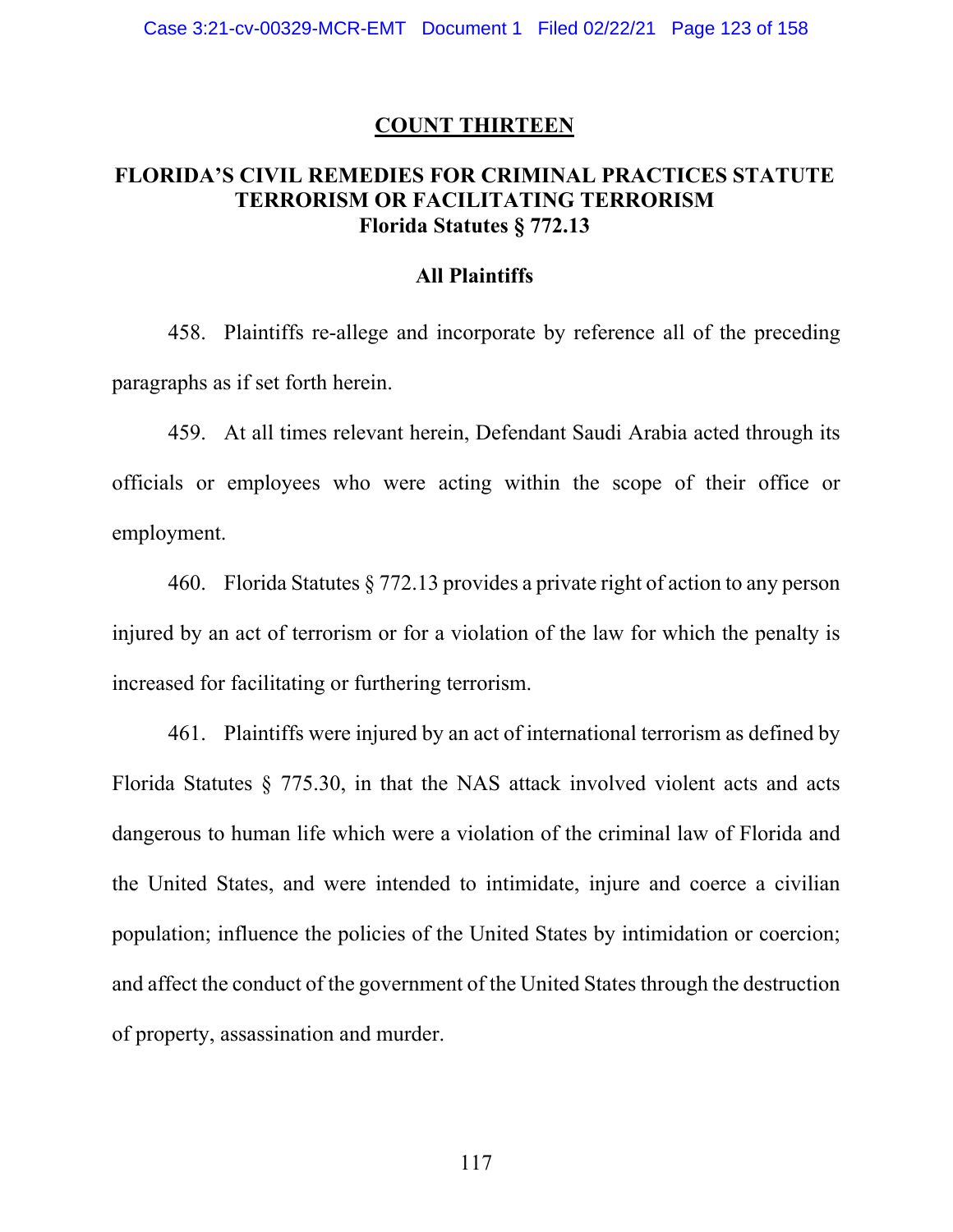462. Al-Shamrani's conduct violated the following Florida Statutes, among others:

- a. Fl. Stat. § 782.04(1)(a)(1) Murder
- b. Fl. Stat. § 782.065 Attempted Murder of a Law Enforcement **Officer**
- c. Fl. Stat.  $§$  784.045 Aggravated Battery
- d. Fl. Stat. § 784.07 Assault or Battery on Law Enforcement Officer
- e. Fl. Stat. § 787.02 False Imprisonment
- f. Fl. Stat. § 790.15 Discharging a Firearm in Public
- g. Fl. Stat.  $\S$  790.19 Shooting in Buildings

463. Al-Shamrani's conduct resulted in death and serious bodily injuries.

464. The activities, in violation of Florida Stat. §§ 782.04(1)(a)(1); 782.065; 784.045; 784.07; 787.02; 790.15; 790.19, undertaken by Saudi Arabia, 2nd Lt. Al-Shamrani, RSAF John Does 1-12, KSA John Does 13-20, and KSA John Does 20- 30, show that they unlawfully, willfully and knowingly combined, confederated, conspired and agreed to participate, as principals or as aiders and abettors, in the commission of said violations.

465. Pursuant to Fla. Stat. § 772.13, Plaintiffs are entitled to recover statutory damages, treble damages, attorney's fees and costs, incurred in this action,

**WHEREFORE**, by reason of the foregoing, Plaintiffs request that this Court enter a judgment for damages and treble damages against Defendants, jointly and severally, for payment of claims submitted by Defendants, and further enter an order granting Plaintiffs' minimum fines, interest, attorney's fees, costs, incidental expenses and any additional damages this Court deems just.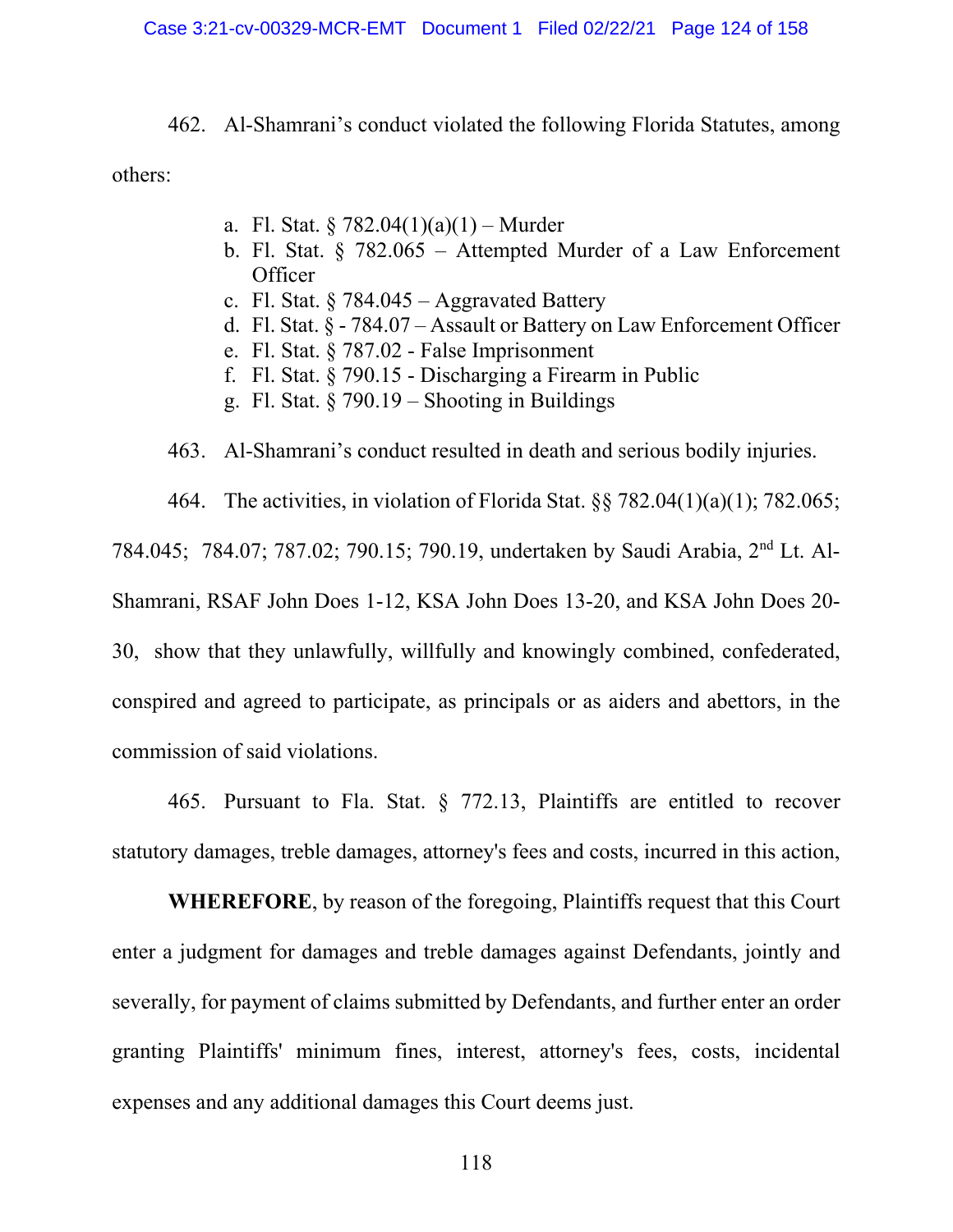#### **COUNT FOURTEEN**

## **NEGLIGENCE & GROSS NEGLIGENCE**

### **All Plaintiffs**

466. Plaintiffs re-allege and incorporate by reference all of the preceding paragraphs as if set forth herein.

467. At all times relevant herein, Defendant Saudi Arabia acted through its officials or employees who were acting within the scope of their office or employment.

468. Insider Threats and "Blue on Blue" terrorist attacks are the precise danger that can occur if safety and security screening measures are not properly implemented or recklessly or willfully ignored.

469. Infiltrating military and security units, assuming the uniform of security forces or police, and conducting "lone wolf" attacks against the United States and Western targets are the precise tactics, techniques, and procedures that AQAP propagated and urged its associates to carry out – and celebrated when successfully employed.

470. Saudi Arabia knew that insider threats within military units and at military bases was a significant security risk posed by AQ/AQAP loyalists within its military; and understood the purpose of screening its candidates was to ensure safety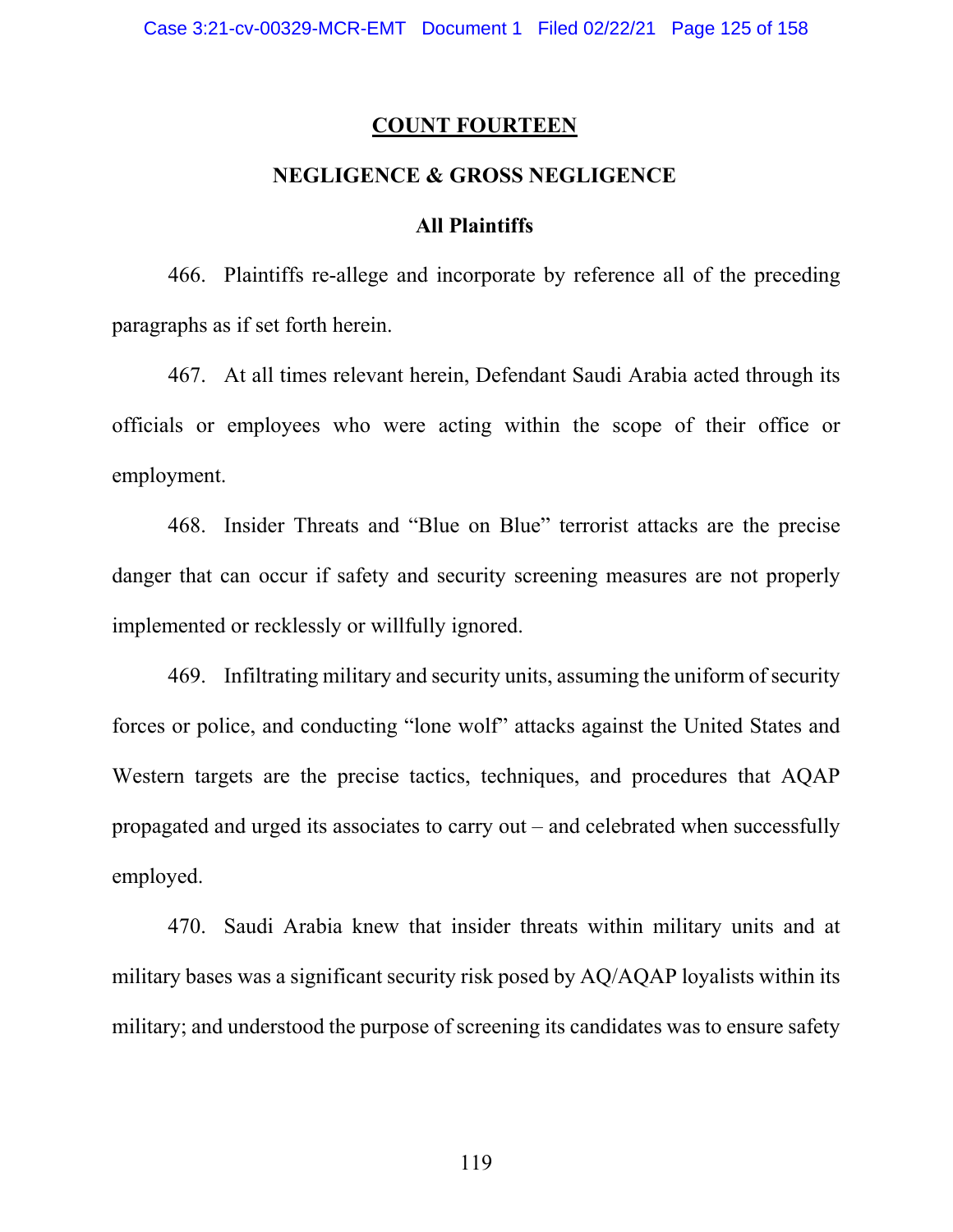#### Case 3:21-cv-00329-MCR-EMT Document 1 Filed 02/22/21 Page 126 of 158

and prevent the very type of terrorist attack that occurred on December 6, 2019 at NAS Pensacola.

471. Saudi Arabia was in the best position to properly screen, monitor and prevent Al-Shamrani from gaining access to the United States and conducting the attack, and the United States relied upon Saudi Arabia to properly screen its personnel before nominating them for training in the United States.

472. Saudi Arabia had a duty of reasonable care in ensuring its candidates did not pose a security threat to the United Sates, and that security screening protocols for students selected for training in the United States were properly implemented.

473. Saudi Arabia had a duty of reasonable care in ensuring its training candidates were properly screened for security threats, properly trained to recognize and report security threats, routinely monitored, and sufficiently supervised.

474. Saudi Arabia had a duty, and was required, to ensure its personnel in the United States complied the protocols, rules, regulations, codes of conduct and standards of the U.S. Department of State, U.S. Department of Defense, the RSAF, and the command-specific programs in which they participated, including the SCETP, FMS, and IMET.

475. Saudi Arabia knew, or by the exercise of reasonable care should have known, of the following: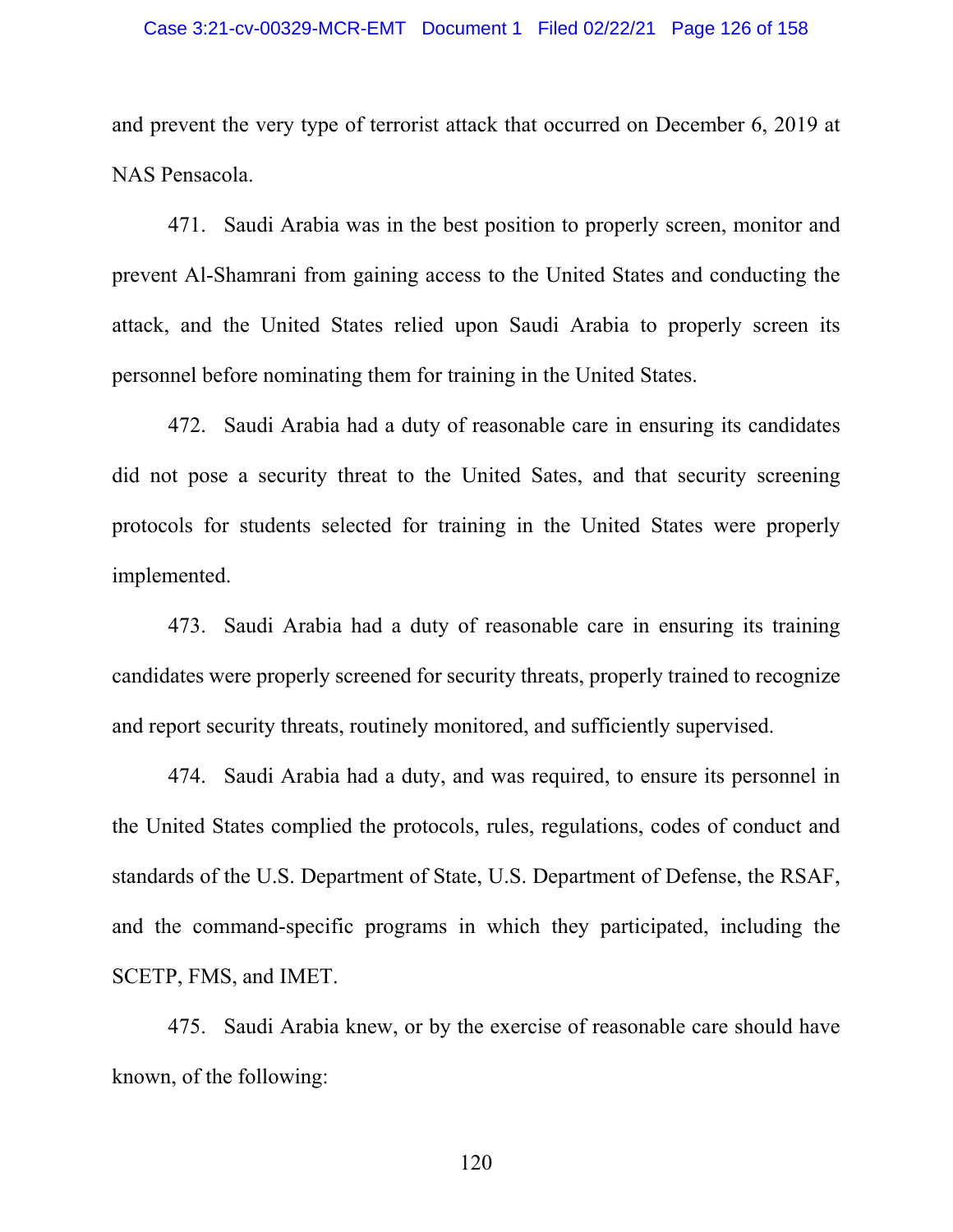- i. Prior to joining the RSAF, Al-Shamrani had been exposed to and was an adherent to radical Islamic ideology that promoting extremist views, violent jihad, and a belief that nonbelievers deserve to die, especially Americans;
- ii. Prior to joining the RSAF, Al-Shamrani was a follower of al-Qaeda and AQAP clerics and other extremist ideologues;
- iii. Al-Shamrani fit the age, demographic and psychological profile for an ideal AQAP recruit;
- iv. The risks and dangers posed to the United States by AQAP, a group that it supports and works with hand-in-glove in Yemen;
- v. That AQAP would use material support it received to commit terrorism against the United States;
- vi. That AQAP intended to, or previously, infiltrated the RSAF, for the purpose of committing terrorism;
- vii. The risks and dangers posed by improper, insufficient or nonexistent screening of RSAF recruits;
- viii. The risks and dangers posed by improper, insufficient or nonexistent screening of RSAF candidates for training in the United States;
- ix. The risks and dangers posed by insufficient staffing of CLO and Deputy CLO positions at NAS Pensacola resulting in little to no direct oversight of RSAF personnel on base;
- x. That Al-Shamrani was using his public social media pages to post and share extremist content, prior to the attacks;
- xi. That Al-Shamrani and Does 2-12 took unapproved leave to travel to New York to visit the 9/11 memorial, prior to the attack;
- xii. That Al-Shamrani purchased a firearm and hundreds of rounds of ammunition, stored the firearm and ammunition in the RSAF barracks, and carried the firearm and munition onto a restricted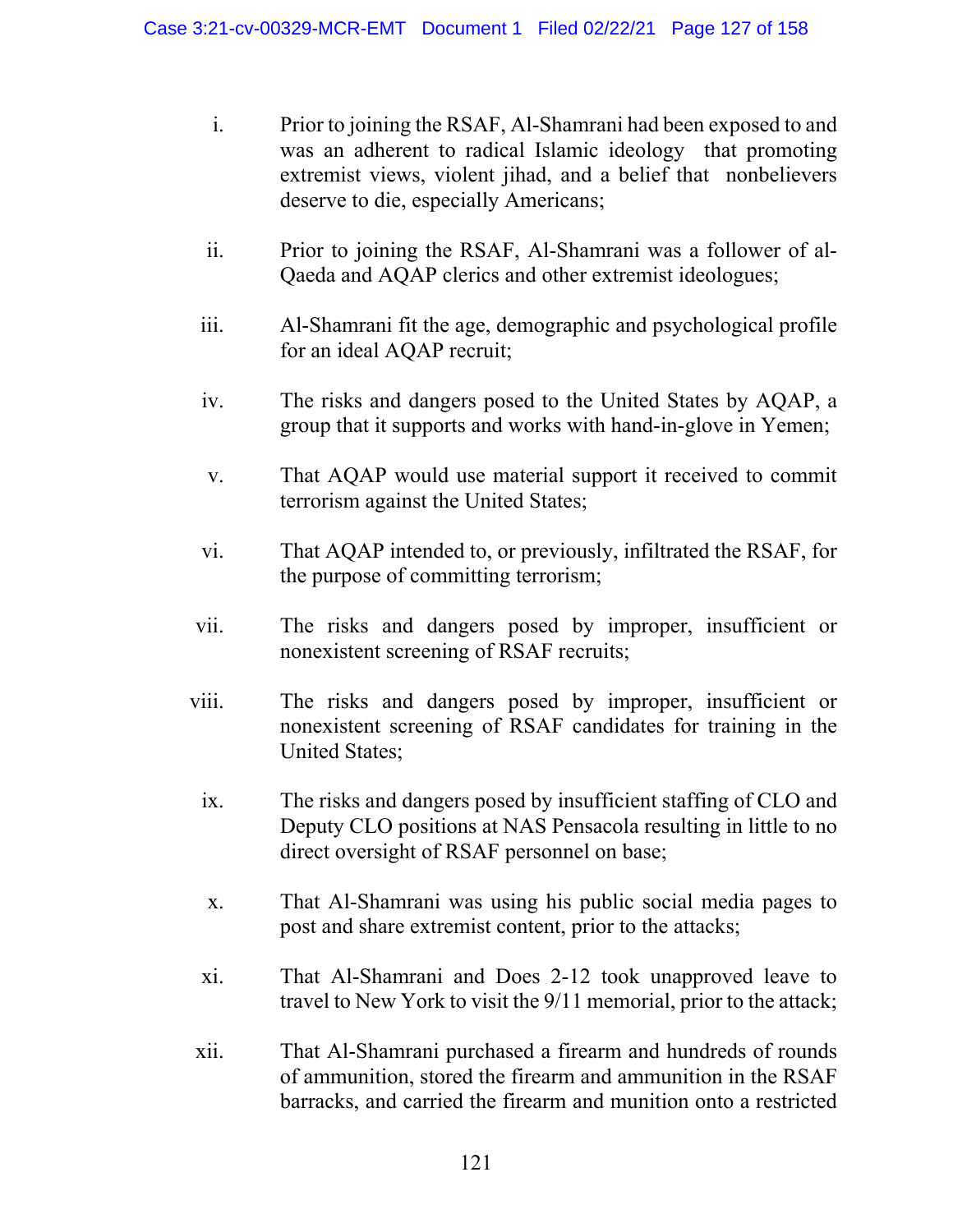military base, in contravention of applicable rules, codes of conduct, and regulations, prior to the attack;

- xiii. That Al-Shamrani was sharing and showing mass shooting video content to his fellow RSAF colleagues prior to the attack;
- 476. Saudi Arabia intentionally, deliberately and recklessly breached its

duty by failing to exercise reasonable care. Such failures by Saudi Arabia and KSA

John Does 13 - 30 include but are not limited to:

- i. Failure to implement screening protocols and properly screen and actively monitor  $2<sup>nd</sup>$  Lt. Al-Shamrani when he joined the RSAF and as he progressed through its ranks;
- ii. Failure to implement screening protocols and properly screen Al-Shamrani when nominating him for flight training in the United States pursuant to the FMS and BOTS agreements between the United States and Saudi Arabia;
- iii. Failure to investigate and screen Al-Shamrani's social media, phone, and email accounts prior to nominating him for FMS/BOTS training through the IMET Program in the United States;
- iv. Failure to subject their units or personnel to psychological and behavioral tests to determine ideological inclinations, anxieties, and social/family issues prior their nomination for training in the United States;
- v. Failure to timely and adequately submit security application for Al-Shamrani in advance of travel to the United States;
- vi. Failure to adequately investigate, collect, track, store, manage, update and share data critical to the security screening of its RSAF candidates for training in the United States;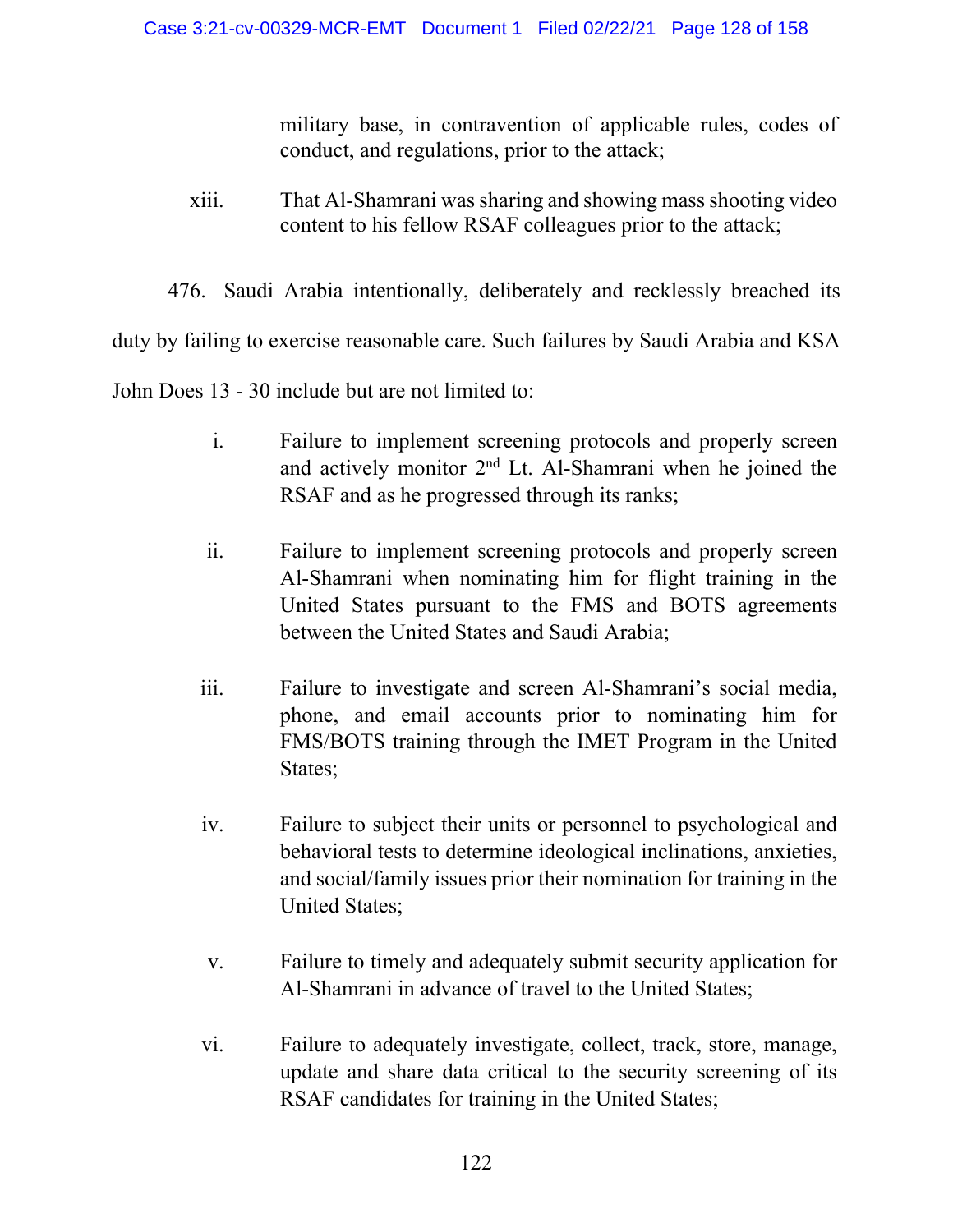- vii. Failure to adequately assign responsibility for Al-Shamrani's nomination for FMS/BOTS training to his immediate commanders in RSAF with personal knowledge of Al-Shamrani;
- viii. Failure to provide or require guidance or training to RSAF personnel selected for FMS/BOTS training in the United State on security, religious, ideological, and cultural awareness;
	- ix. Failure to continually monitor its FMS/BOT/IMET training personnel in the United States, or act on information it was aware of from such monitoring if done;
	- x. Failure to ensure its supervisory officers (i.e., CLOs) submitted monthly reports on its RSAF students to include any discipline, behavioral, security, or ideological issues of a derogatory nature;
	- xi. Failure to ensure sufficient supervisory manning to carry out the required tasking pursuant to IMET, FMS and BOTS requirements;
- xii. Failure to set, train, implement, follow, enforce and comply with performance standards and expectations for RSAF personnel while in the United States;
- xiii. Failure to comply with the requirements of the Defense Security Cooperation Agency (DSCA) Security Assistance Management Manual related to CLO support duties and standards;
- xiv. Failure to set, train, implement, follow, enforce and comply with standards related to the purchasing, transporting, and storing firearms by RSAF personnel in the United States;
- xv. Failure to instruct, train, implement, follow and enforce standards on reporting Insider Threats by RSAF personnel while in the United States, and failing to report and act upon any such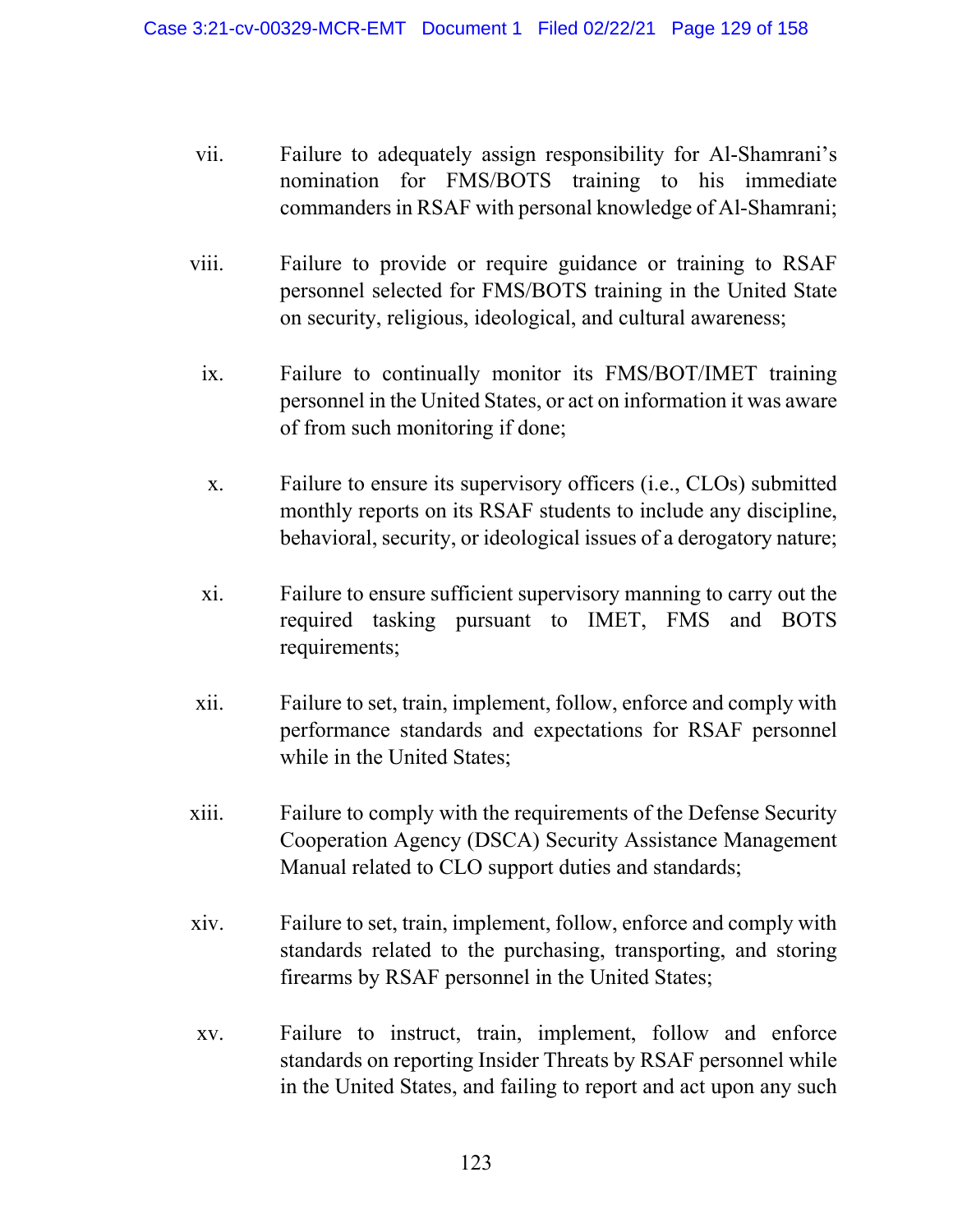indications of an Insider Threat were demonstrated by Al-Shamrani prior to the attack;

- xvi. Failure to report and act upon instances of unauthorized travel by IMET and RSAF personnel, including 2nd Lt. Al-Shamrani, within the United States;
- xvii. Failure to conduct periodic or routine visits to its units in the United States to ensure compliance with regulations and standards;
- xviii. Failure to ensure that RSAF supervisory personnel were of sufficient rank and grade to match the expectations and requirements of overseeing RSAF personnel in the United States;
	- xix. Failure to adequately track, record and report upon training progress, security, behavior, ideology, and psychological aspects of RSAF students in the United States;
	- xx. Failure to implement and enforce its code of conduct with respect to RSAF students in the United States;
	- xxi. Failure to adequately monitor and track psychological and ideological behavior of RSAF students in the United States, and prior to nomination for training pursuant to FMS/BOTS and IMET programs;
- xxii. Failure to audit, update and enhance their screening procedures for units and personnel nominated for training in the United States as its knowledge of known threats, including Insider Threats and "Green on Blue" styled attacks, evolved over time and prior to the NAS attack.

477. A reasonable actor in the same or similar position as Saudi Arabia would have properly implemented screening protocols, sufficiently screened its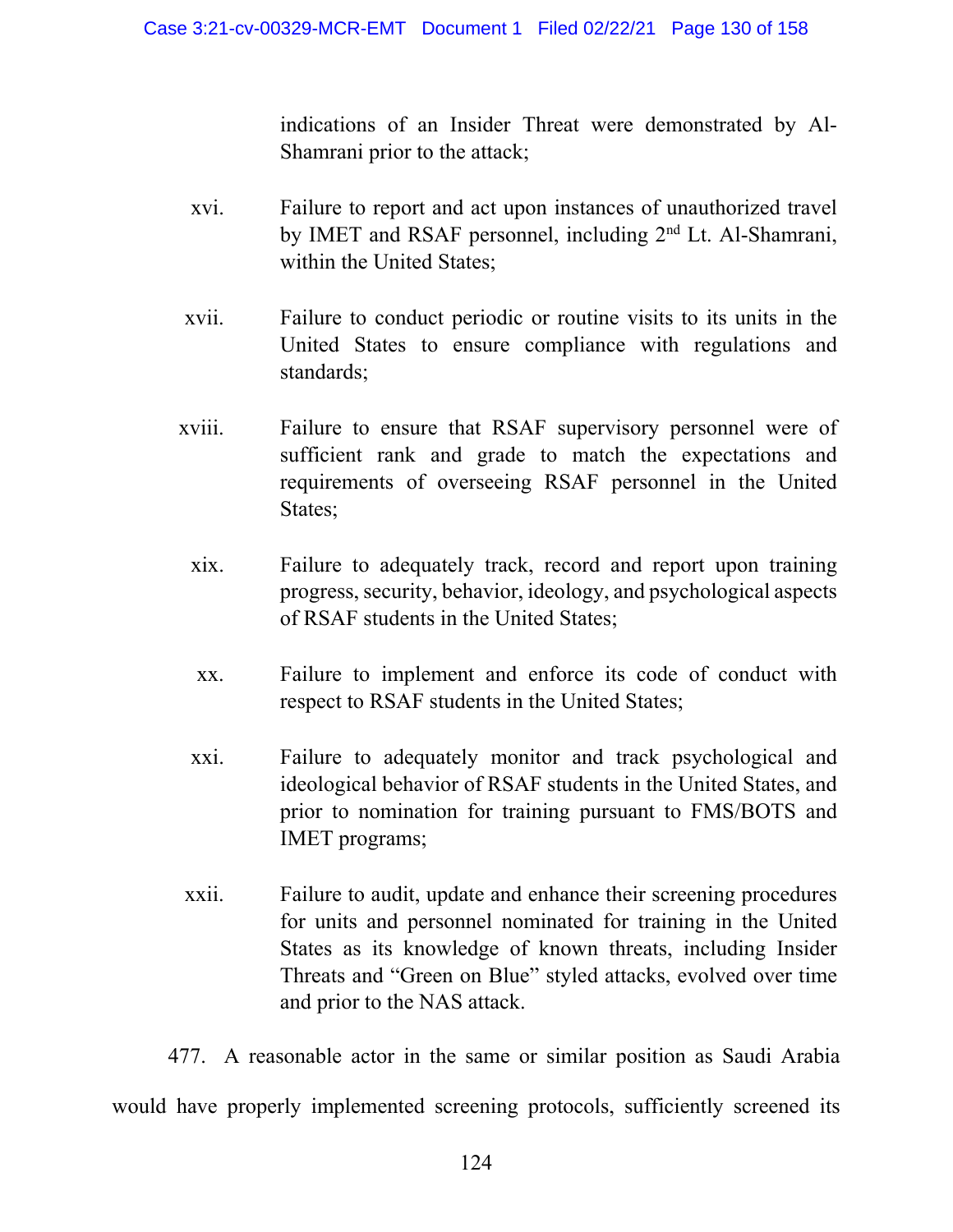personnel nominated for FMS/IMET training, continually screened its personnel while they were in United States, and provided sufficient oversight of its security screening process.

478. Saudi Arabia was required and had a duty, to properly implement and ensure CLO performance standards and provide continuity of leadership to its RSAF students in the United States. Saudi Arabia intentionally, deliberately and recklessly failed to meet this requirement, and thereby breached its duty to do so. Such failures by Saudi Arabia and the RSAF John Doe No. 1 include but are not limited to:

- i. Failure to regularly attend meetings involving his RSAF students;
- ii. Failure to submit routine reports on RSAF students regarding discipline, behavior, security or ideological issues of a derogatory nature;
- iii. Failure to report changes in behavior and inclinations of RSAF students;
- iv. Failure to maintain contact with IMS students and offices;
- v. Failure to monitor RSAF students;
- vi. Failure to implement continuous CLO review of RSAF students;
- vii. Failure to inspect RSAF students and their assigned quarters;
- viii. Failure to maintain presence at his assigned post;
- ix. Failure to ensure that RSAF students adhered to DON, DoD, and IMET regulations;
- x. Failure to make routine administrative reports as required by Saudi Arabia;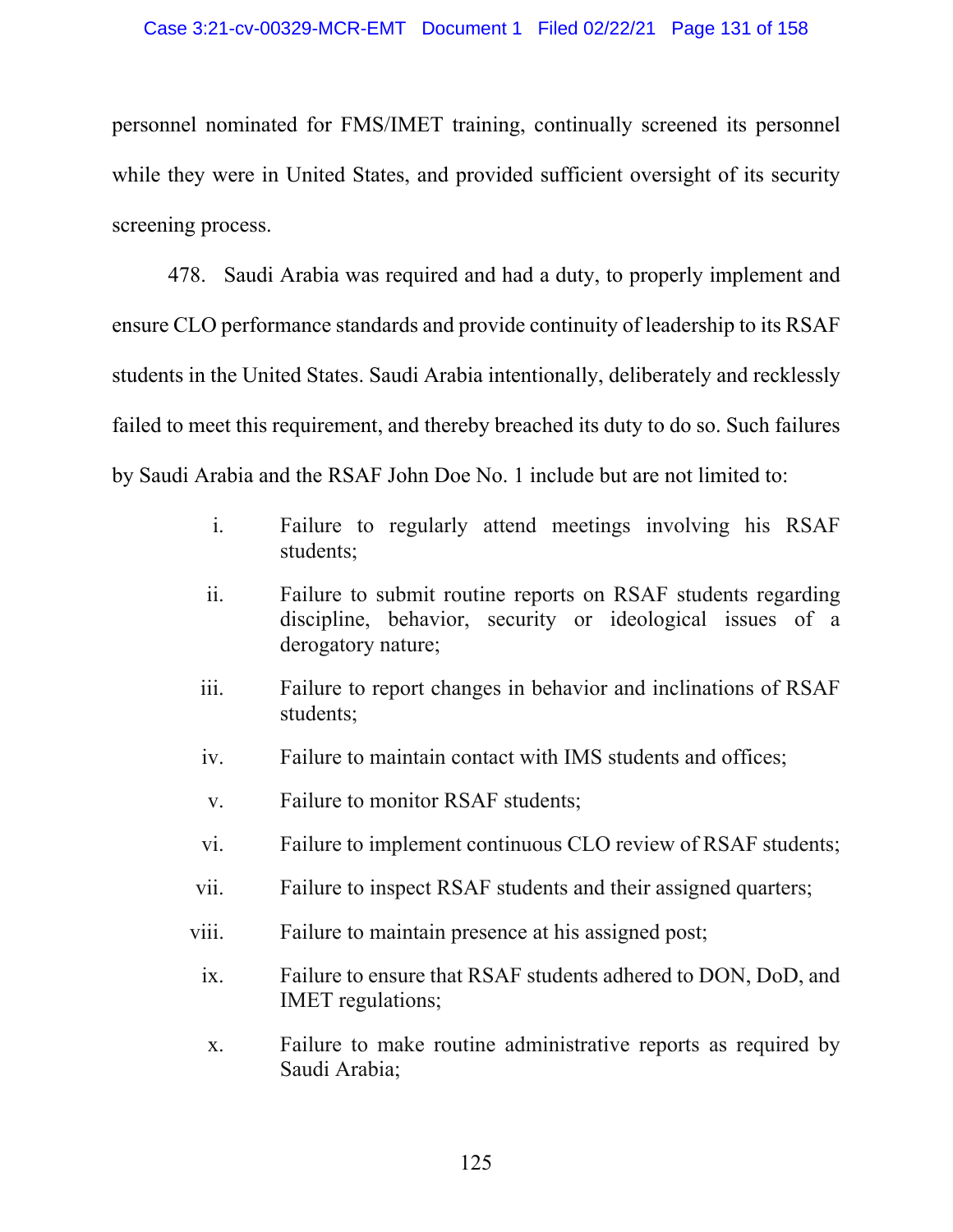- xi. Failure to properly inform commanders of absences from their post or at administrative and faculty meetings;
- xii. Failure to provide formal CLO standards of performance and actionable options for low performance;
- xiii. Failure to relieve CLOs for poor performance or absence;
- xiv. Failure to ensure CLO accountability;
- xv. Failure to formally report issues with RSAF John Doe No. 1's lack of presence availability and engagement;
- xvi. Failure to report deterioration of RSAF student good order and discipline in the absence of the RSAF John Doe No. 1;
- xvii. Failure to report and address unauthorized and irregular absences of the RSAF CLO and RSAF students;
- xviii. Failure to take corrective action for substandard CLO and RSAF student performance;
	- xix. Failure to address inter-service rivalries between RSAF CLOs and students;
	- xx. Failure to address perceived perpetual discord between Saudi Arabia CLOs at NAS Pensacola;
	- xxi. Failure to formalize procedures for handling RSAF CLO absences;
- xxii. Failure to train CLOs on handling of subordinate complaints;
- xxiii. Failure to train CLOs on the identification and reporting of behavioral deviations that require command intervention;
- xxiv. Failure to recognize, report and address Al-Shamrani's questionable interactions with instructors and colleagues;
- xxv. Failure to adequately address Al-Shamrani's vocalized dissatisfaction with the handling of personnel issues and perceived abuses by instructors and colleagues;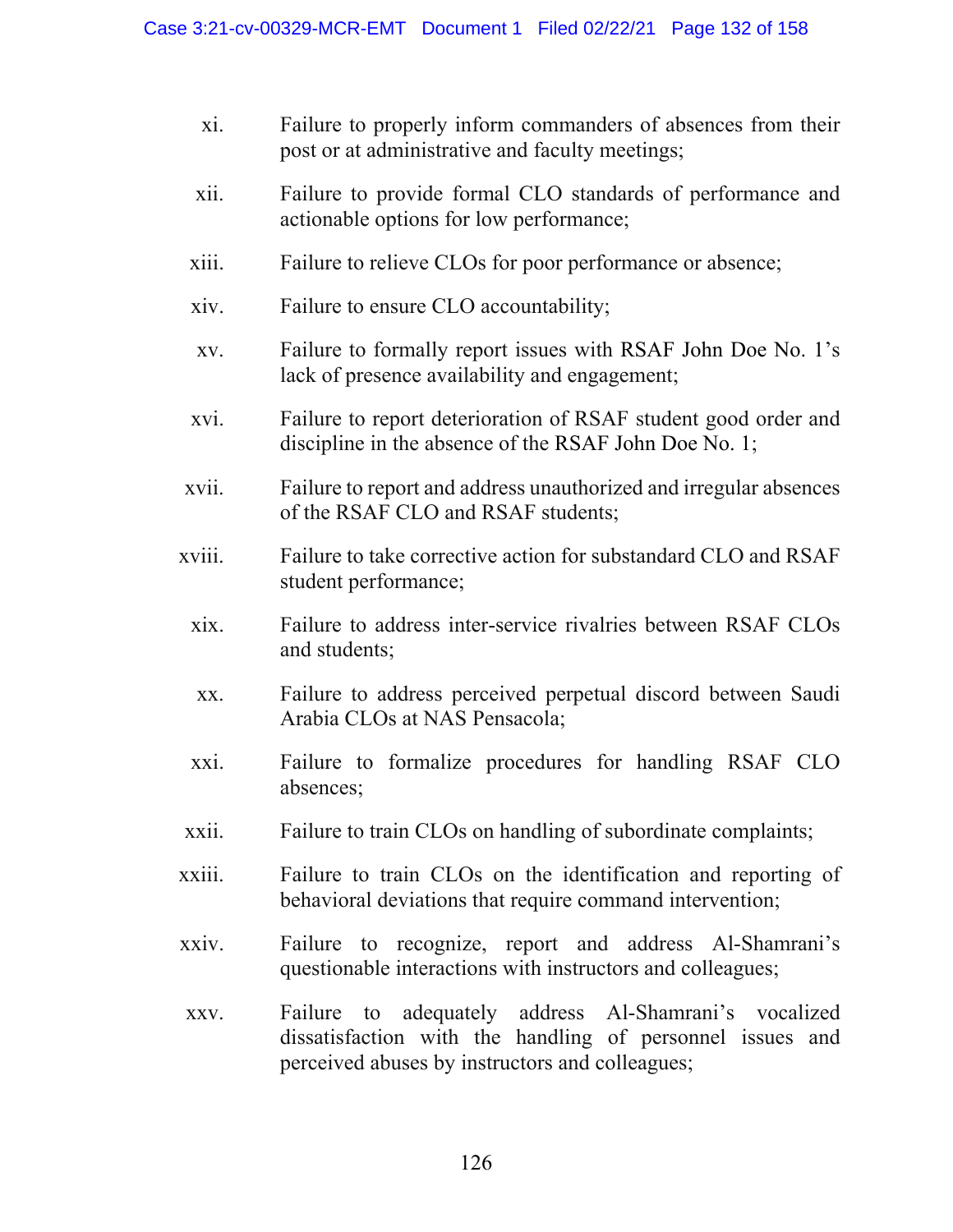- xxvi. Failure to recognize, report and address Al-Shamrani's increasing isolation from fellow students;
- xxvii. Failure by the RSAF CLO John Doe No. 1 to be at his assigned post in Building 633 on December 6, 2019;
- xxviii. Failure to report the absence of, and replace, the deputy RSAF CLO assigned to NAS Pensacola;
	- xxix. Failure to report violations of orders that are required to be enforced;
	- xxx. Failure to fill the empty RSAF CLO position at NAS Pensacola for three (3) months, during the time in which Al Shamrani was making his final preparations and plans, possessing a firearm in his barracks and on base, taking unauthorized leave to the 9/11 museum, and displaying substandard behavior that should have been reported and addressed.

479. A reasonable actor in the same or similar position as Saudi Arabia

would have properly implemented CLO performance standards, ensure CLO compliance with codes of conduct and regulations, continually monitored and screened its personnel, including the CLO, while they were in United States, and provided sufficient command oversight of its RSAF students.

480. Saudi Arabia was required, and had a duty, to ensure its FMS/IMET students properly implemented and followed codes of conduct and safety regulations, and intentionally, deliberately and recklessly failed to meet this requirement, and thereby breached its duty to do so. Such failures by Saudi Arabia and the RSAF John Does No. 2 -12 include but are not limited to

> i. Failure to report violations of orders that are required to be enforced;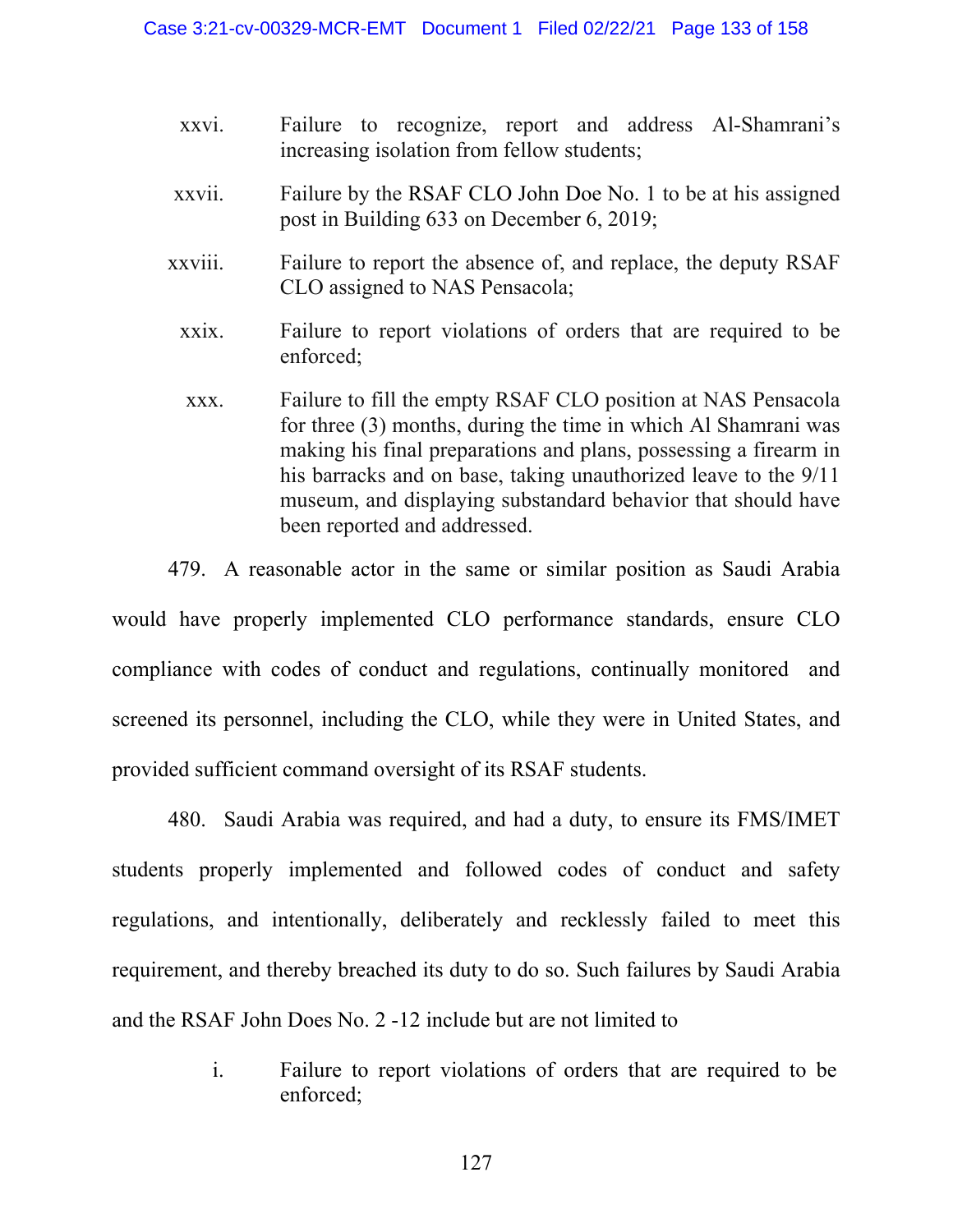- ii. Failure to report Al-Shamrani's behavior unbecoming of an RSAF officer;
- iii. Failure to report Al-Shamrani's purchase of a firearm and ammunition;
- iv. Failure to report Al-Shamrani's storage of a firearm and ammunition in his barracks;
- v. Failure to report Al-Shamrani's posting and sharing of anti-American and extremist material on social media;
- vi. Failure to report Al-Shamrani's unauthorized travel;
- vii. Failure to report the absence of the CLO and Deputy CLO.

481. A reasonable actor in the same or similar position as Saudi Arabia would have properly implemented screening protocols, sufficiently screened its personnel nominated for FMS/IMET training, continually screened its personnel while they were in United States, and provided sufficient command oversight of its RSAF students.

482. Saudi Arabia' acts and omissions constitute gross negligence, because they constitute a total lack of care and an extreme departure from what a reasonably careful actor would do in the same situation to prevent foreseeable harm to Plaintiffs.

483. Saudi Arabia acted and/or failed to act knowingly, willfully, and with a conscious disregard or indifference to the life, safety or rights of persons exposed to their conduct, including Plaintiffs, and their acts and omissions had a great probability of causing significant harm and in fact resulted in such harm to Plaintiffs.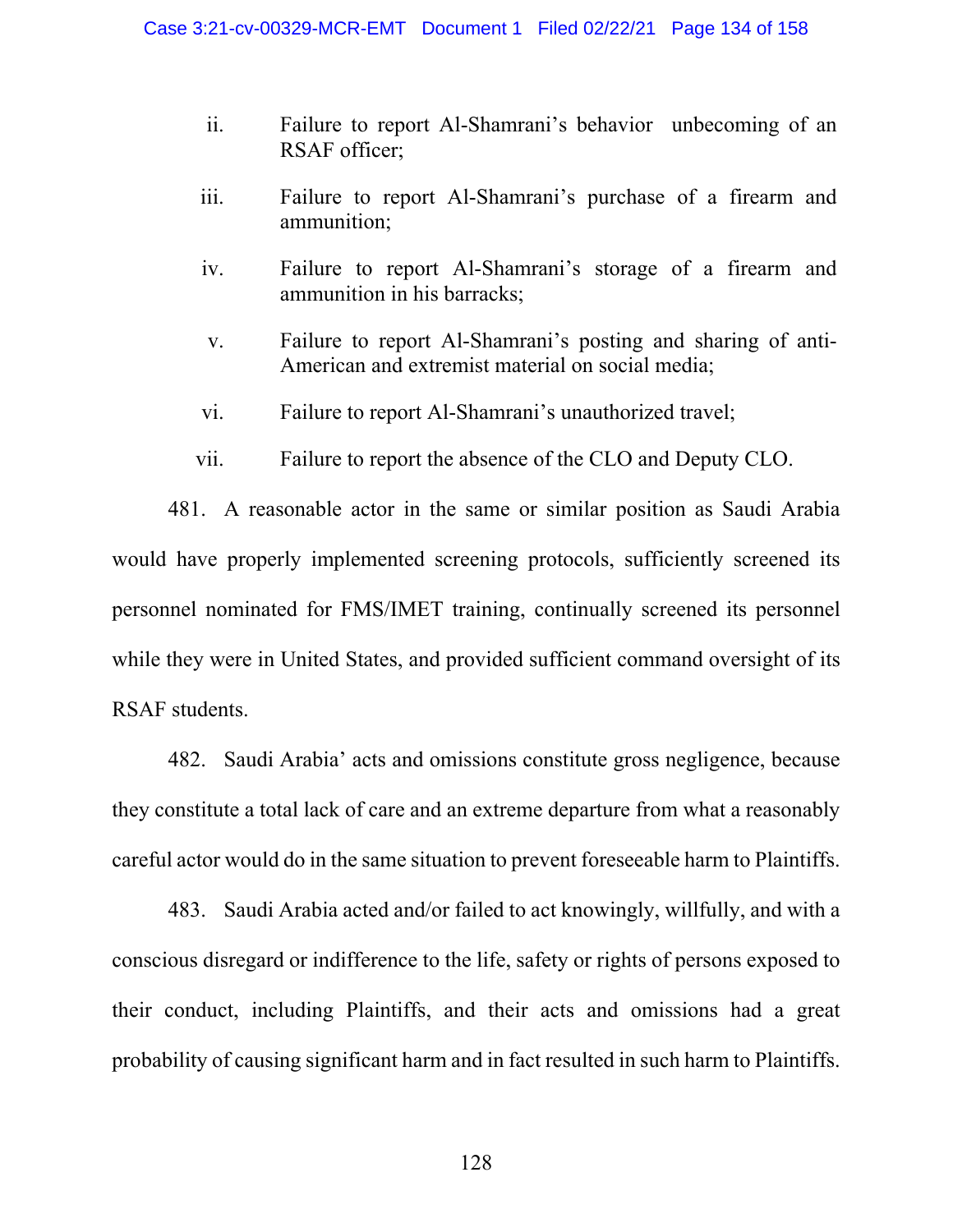### Case 3:21-cv-00329-MCR-EMT Document 1 Filed 02/22/21 Page 135 of 158

484. Plaintiffs were injured as a direct and proximate result of Saudi Arabia's acts and omissions constituting negligence and gross negligence, including its failure to use reasonable care in implementing screening protocols, regulations and codes of conduct, as well as its failure to selecting, promoting, monitoring, and supervising FMS/IMET students.

485. Saudi Arabia's negligence and gross negligence were a substantial factor in causing and or contributing to Plaintiffs' injuries and damages.

486. As a result of Saudi Arabia's negligence and gross negligence, Plaintiffs have sustained severe and permanent injuries, including, but not limited to death, extreme physical pain, disability, disfigurement, mental anguish, psychological trauma, medical expenses and other pecuniary harm, and have been caused to endure and will endure in the future physical pain, suffering and mental anguish, has been caused to incur and will incur in the future medical and related expenses, has been caused to suffer and will suffer in the future lost earnings and lost earning capacity, has been and will continue to be disabled from their customary activities, and has otherwise been caused to suffer damages.

487. Saudi Arabia is vicariously liable for the negligence and gross negligence of  $2<sup>nd</sup>$  Lt. Al-Shamrani, RSAF Does 1 -12, KSA John Does  $13 - 20$ , and KSA John Does 21 -30, its employees/agents, who were acting within the scope of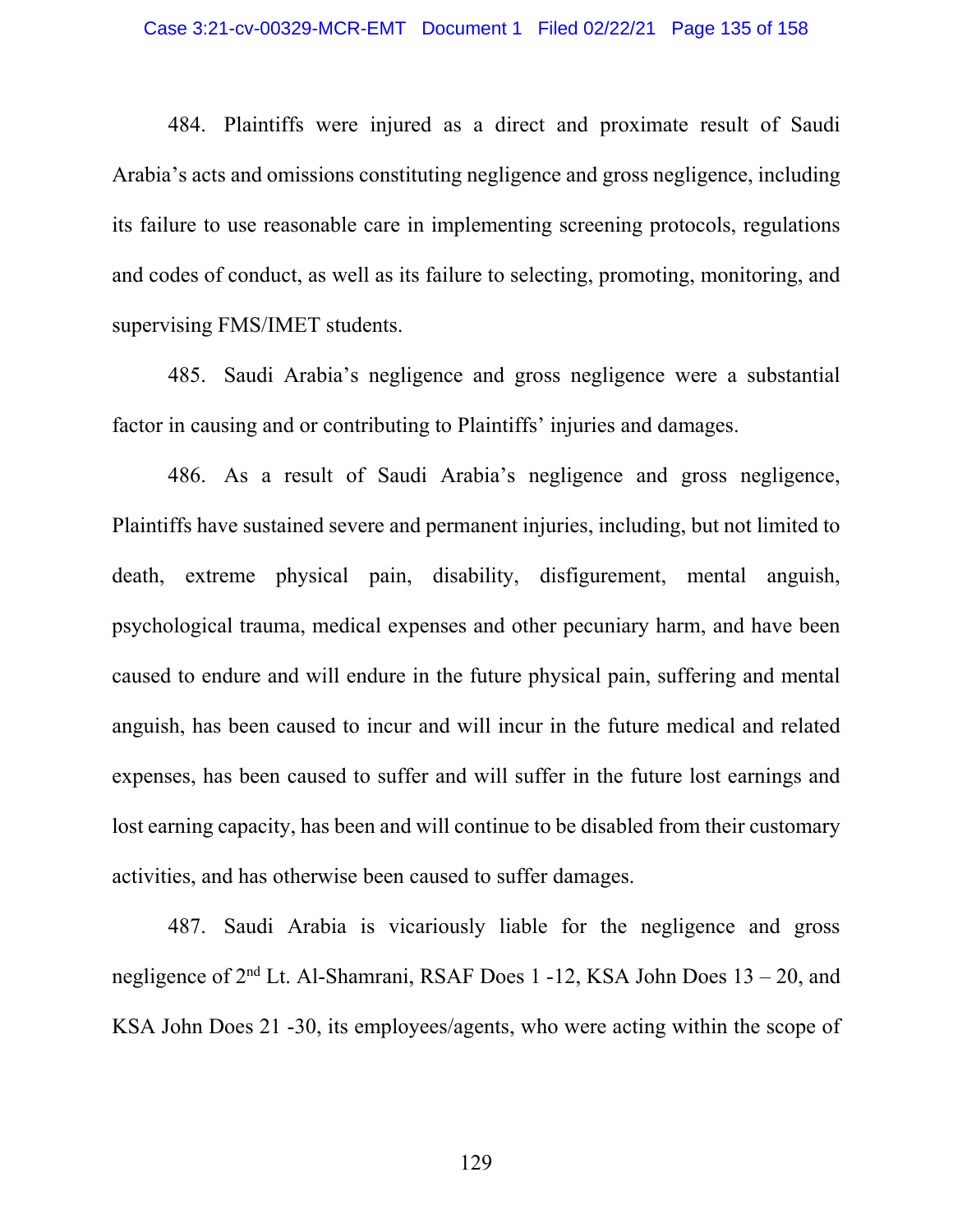their agency/employment at the time of their conduct giving rise to this cause of action.

**WHEREFORE**, Plaintiffs pray that judgment(s) for relief in the form of an award or awards of monetary damages for personal injury, all recoverable losses under 28 U.S.C. §1605 and 18 U.S.C. §2333 and other appropriate relief be entered on their fourteenth cause of action in favor of the Plaintiffs individually against Defendant Saudi Arabia, with separate awards for each Plaintiff, where appropriate, plus interest, costs, compensatory damages, treble damages, attorney's fees, and such other relief as the Court deems just and proper.

# **COUNT FIFTEEN**

## **NEGLIGENT INFLICTION OF EMOTIONAL DISTRESS**

### **All Plaintiffs**

488. Plaintiffs re-allege and incorporate by reference all of the preceding paragraphs as if set forth herein.

489. At all times relevant herein, Defendant Saudi Arabia acted through its officials or employees who were acting within the scope of their office or employment.

490. Saudi Arabia had a duty of reasonable care in ensuring its candidates did not pose a security threat to the United Sates, and that security screening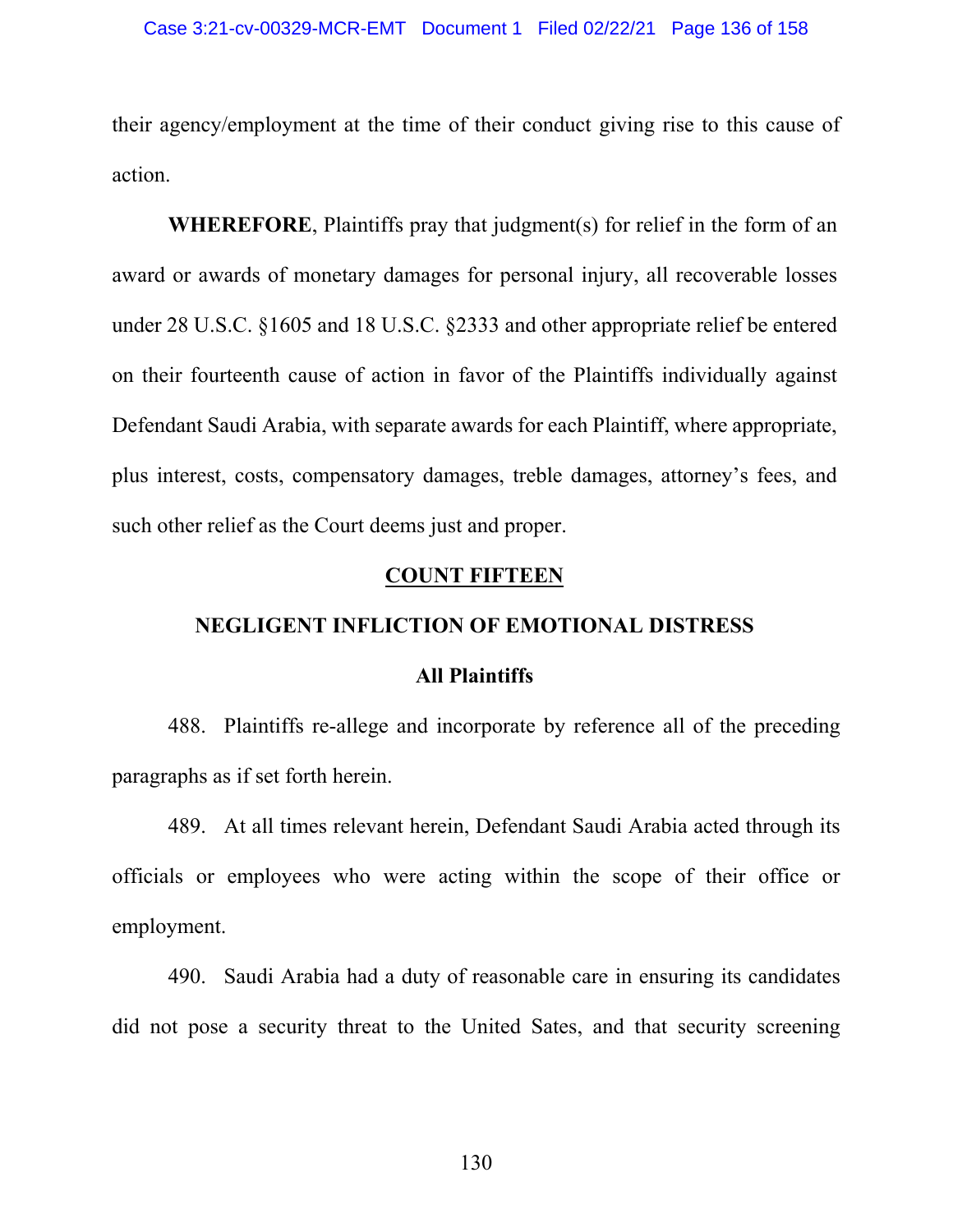### Case 3:21-cv-00329-MCR-EMT Document 1 Filed 02/22/21 Page 137 of 158

protocols for students selected for training in the United States were properly implemented.

491. Saudi Arabia had a duty of reasonable care in ensuring its training candidates were properly screened for security threats, properly trained to recognize and report security threats, routinely monitored, and sufficiently supervised.

492. Saudi Arabia had a duty, and was required, to ensure its personnel in the United States complied with and implemented the protocols, rules, regulations, codes of conduct and standards of the U.S. Department of State, U.S. Department of Defense, the RSAF, and the command-specific programs in which they participated.

493. Saudi Arabia was required and had a duty, to properly implement and ensure CLO performance standards and provide continuity of leadership to its RSAF students in the United States.

494. Saudi Arabia was required, and had a duty, to ensure its FMS/IMET students properly implemented and followed codes of conduct and safety regulations.

495. Saudi Arabia knew, or by the exercise of reasonable care should have known, that failure to exercise its duty of care in selecting qualified students, implementing security screening protocols, and monitoring and overseeing students in the United States could result in a violent attack that would cause severe emotional distress to Plaintiffs.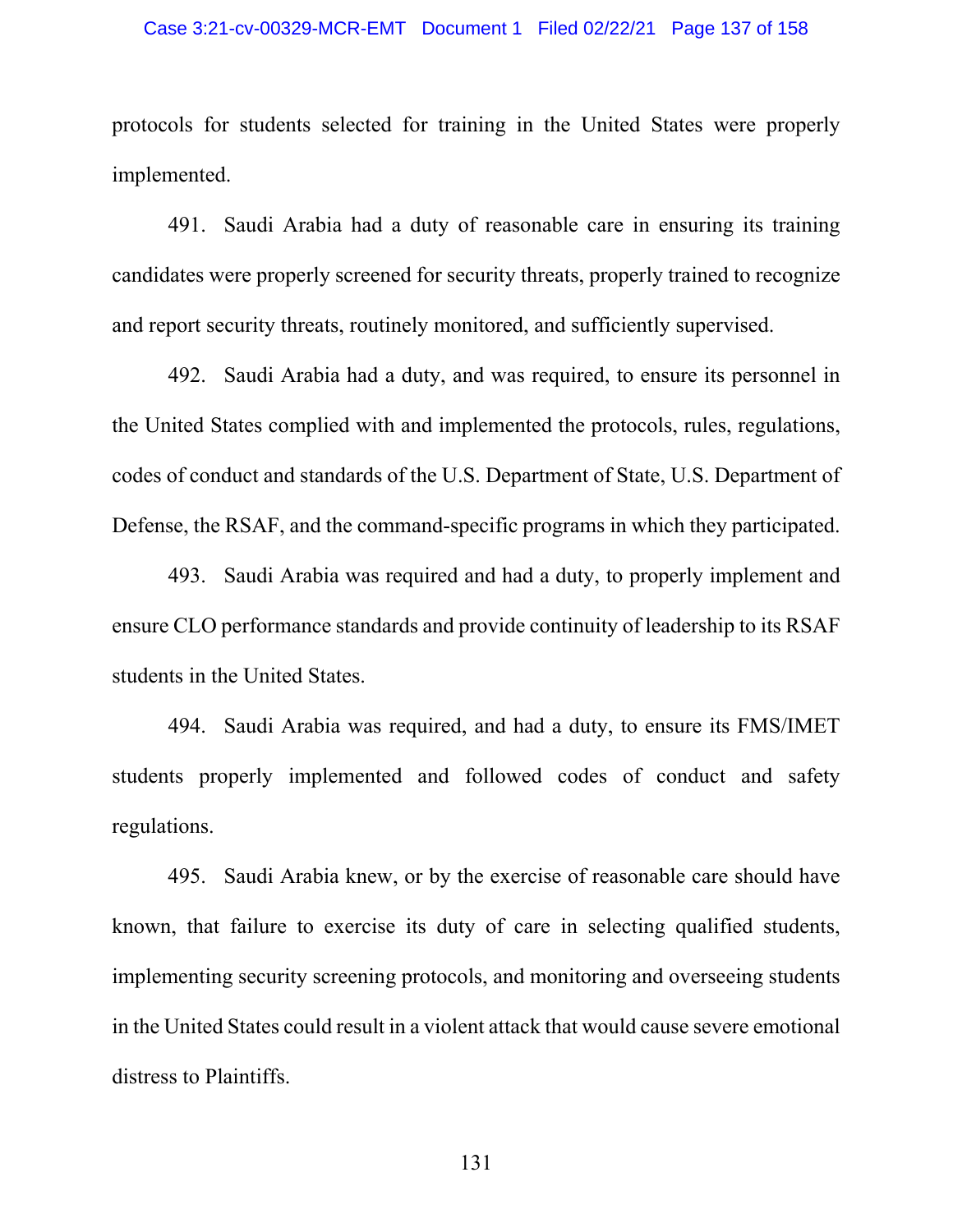496. Saudi Arabia by its negligence, gross negligence, reckless and intentional conduct, including but not limited to failing to implement security screening protocols, failing to report safety and security violations, and failing to provide sufficient command oversight resulted in a violent and lethal attack against Plaintiffs, and caused severe emotional distress.

497. Plaintiffs witnessed their close friends and family being stalked by a heavily armed gunman for 15 minutes during which time they saw, heard or were otherwise able to perceive that their close acquaintances were being subjected to severe physical injuries and/or death.

498. Plaintiffs suffered physical injuries and physical impacts from external forces during the attack, including gunshot wounds, concussive blast forces, blunt force trauma, contusions, broken bones, sprain, falls, strikes from debris and shrapnel, bruises, cuts, scraps, and lacerations.

499. Due to having witnessed the attack, Plaintiffs suffer from psychological trauma.

500. The psychological trauma has resulted in discernable physical injuries including, but not limited to: headaches, panic attacks, nightmares, insomnia, hypervigilance, fear of crowds, social withdrawal, flashbacks, depression, anxiety, hot flashes, muscle tension, and other objectively discernible physical impairments.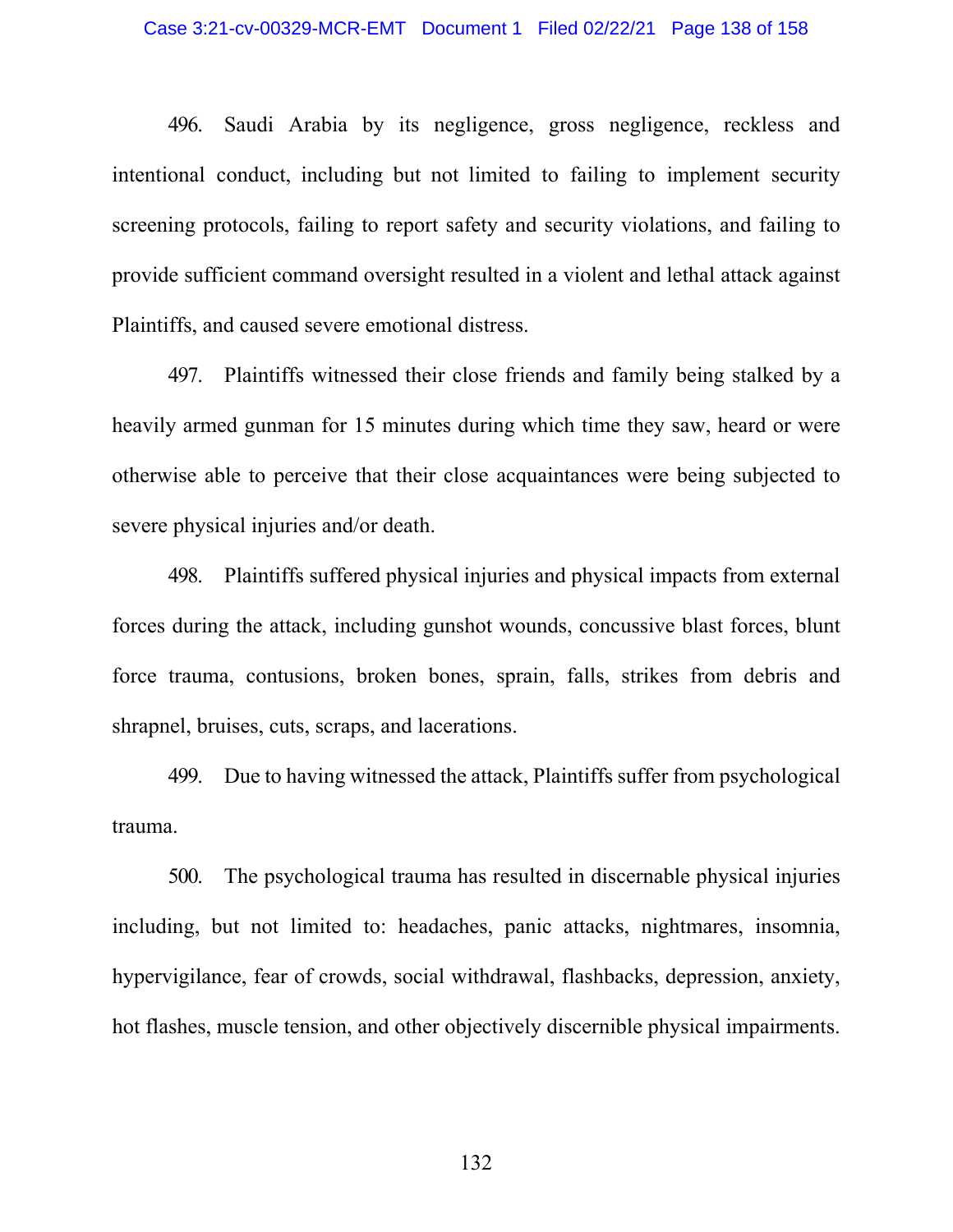### Case 3:21-cv-00329-MCR-EMT Document 1 Filed 02/22/21 Page 139 of 158

501. Plaintiffs' resulting severe emotional distress was a reasonably foreseeable consequence of Saudi Arabia's wrongful conduct.

502. As a direct and proximate result of Saudi Arabia's negligence, gross negligence, and reckless and intentional conduct, including its failure to use reasonable care in implementing screening protocols, regulations and codes of conduct, as well as its failure to selecting, promoting, monitoring, and supervising FMS/IMET students, Plaintiffs' suffered severe emotional distress and physical injuries.

503. Saudi Arabia's negligence, gross negligence, and reckless and intentional acts were a substantial factor in causing and or contributing to Plaintiffs' severe emotional distress and its associated physical manifestations. The emotional distress experienced by Plaintiffs is of such intensity and duration that no ordinary person should be expected to endure it.

504. As a result of Saudi Arabia's negligence, gross negligence, and reckless and intentional acts, Plaintiffs have sustained severe and permanent injuries, including, but not limited mental anguish, psychological trauma, medical expenses and other pecuniary harm, and have been caused to endure and will endure in the future physical pain, suffering and mental anguish, has been caused to incur and will incur in the future medical and related expenses, has been caused to suffer and will suffer in the future lost earnings and lost earning capacity, has been and will continue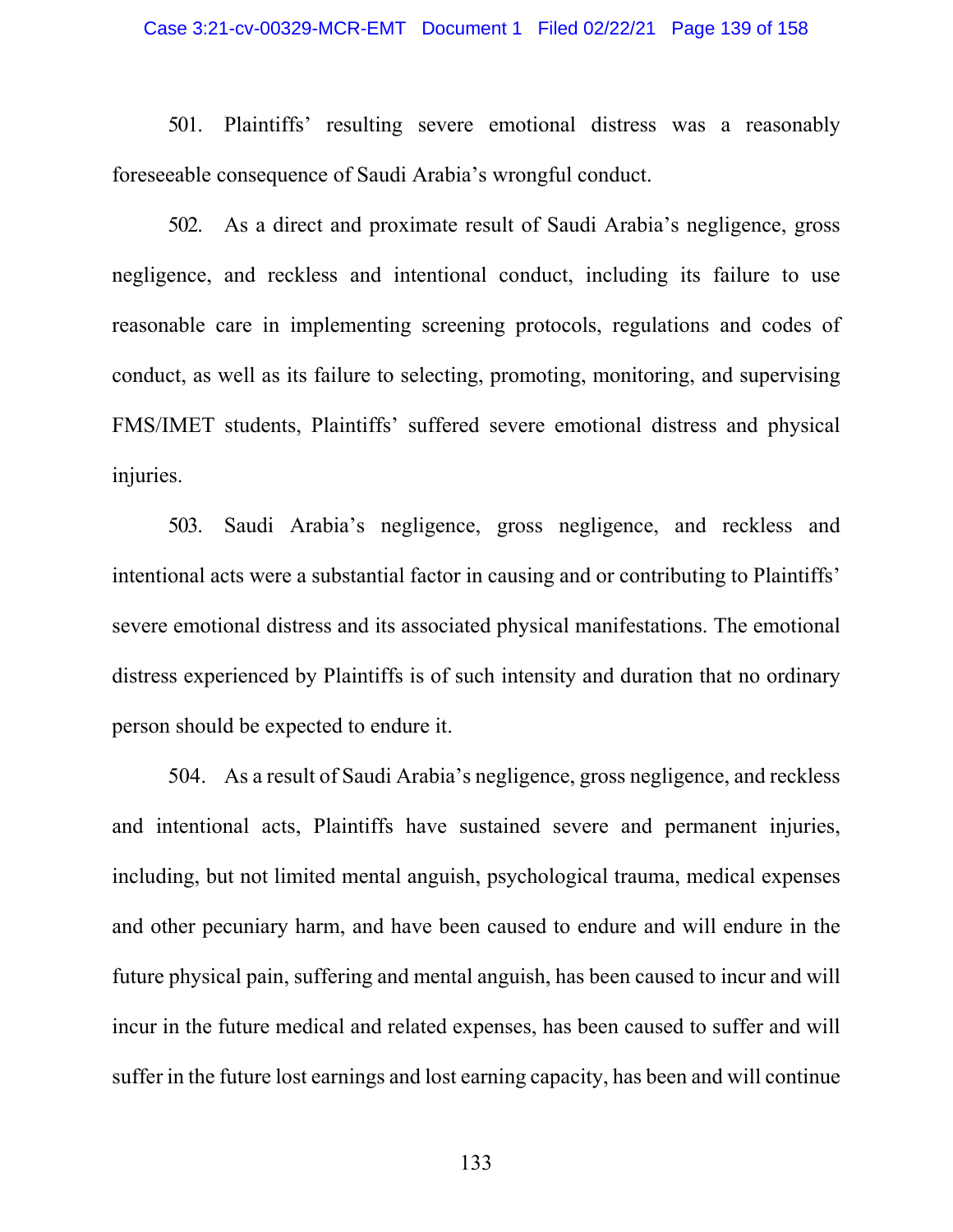### Case 3:21-cv-00329-MCR-EMT Document 1 Filed 02/22/21 Page 140 of 158

to be disabled from their customary activities, and has otherwise been caused to suffer damages.

505. Saudi Arabia is vicariously liable for the negligence and gross negligence of 2nd Lt. Al-Shamrani, RSAF Does 1 -12, KSA John Does 13 – 20, and KSA John Does 21 -30, its employees/agents, who were acting within the scope of their agency/employment at the time of their conduct giving rise to this cause of action.

**WHEREFORE**, Plaintiffs pray that judgment(s) for relief in the form of an award or awards of monetary damages for personal injury, all recoverable losses under 28 U.S.C. §1605 and 18 U.S.C. §2333 and other appropriate relief be entered on their fifteenth cause of action in favor of the Plaintiffs individually against Defendant Saudi Arabia, with separate awards for each Plaintiff, where appropriate, plus interest, costs, compensatory damages, treble damages, attorney's fees, and such other relief as the Court deems just and proper.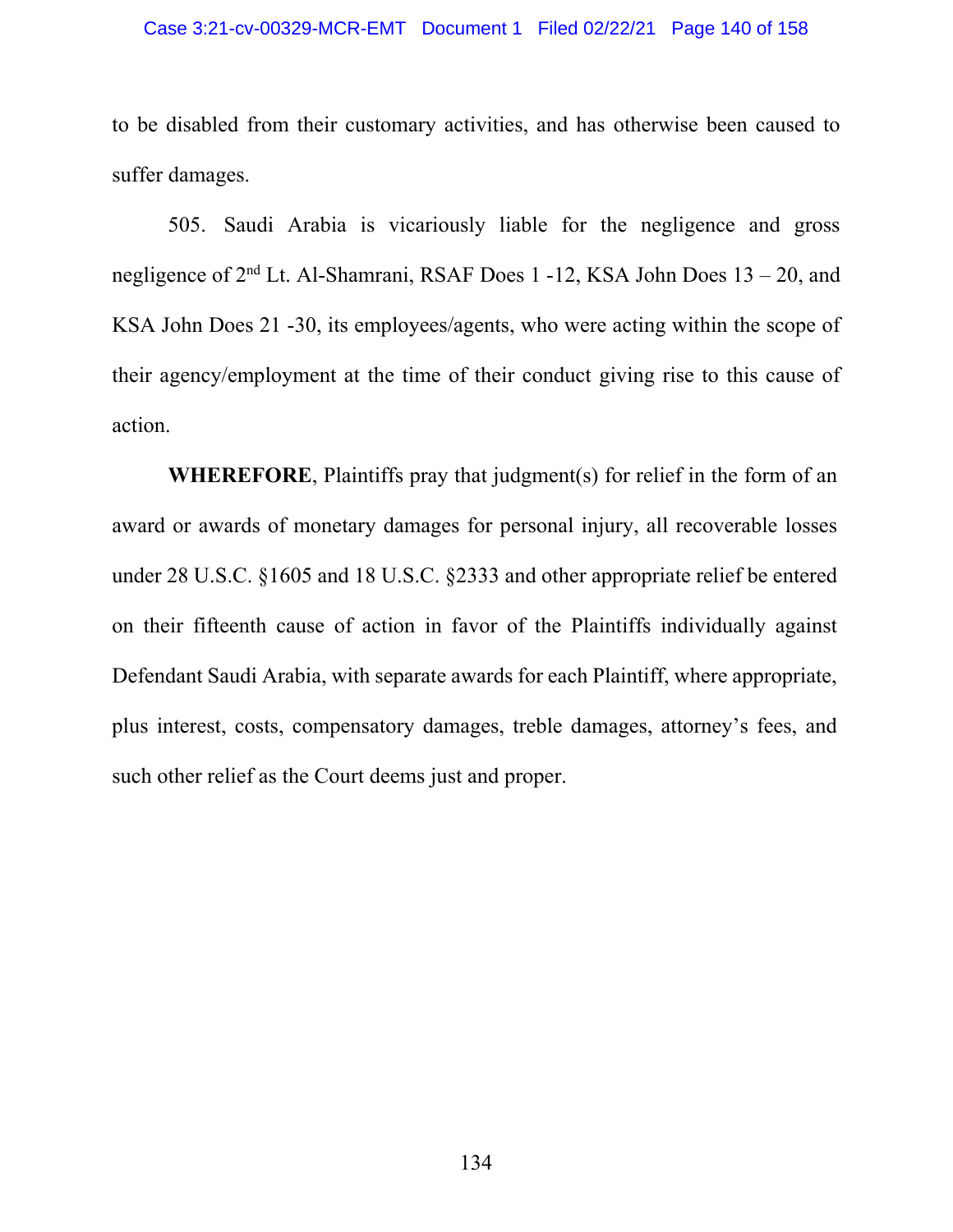### **COUNT SIXTEEN**

# **WRONGFUL DEATH**

# **Florida Wrongful Death Act §768.16 Florida Statutes**

**(Benjamin Watson Jr. Individually and as Executor of the Estate of Joshua Kaleb Watson; Sheila Wilemon Watson; Shane Walters and Amanda Walters, Individually and as Putative Co-Executors of the Estate of Cameron Scott Walters; Sameh Haitham and Evelyn Brady, Individually and as Putative Co-Executors the Estate of Mohammed Sameh Haitham)** 

506. Plaintiffs re-allege and incorporate by reference all of the preceding paragraphs as if set forth herein.

507. At all times relevant herein, Defendant Saudi Arabia acted through its officials or employees who were acting within the scope of their office or employment.

508. The claims for wrongful death and/or those other claims available under applicable law, set forth herein are hereby asserted on behalf of all persons having such claims.

### **The Watson Family**

509. Plaintiffs Benjamin Watson Jr. is the duly qualified and appointed Personal Representative of the Estate of Joshua Kaleb Watson, deceased, as evidenced by the Order Appointing Personal Representative dated February 26, 2020 entered in Circuit Court for Santa Rosa County, Florida.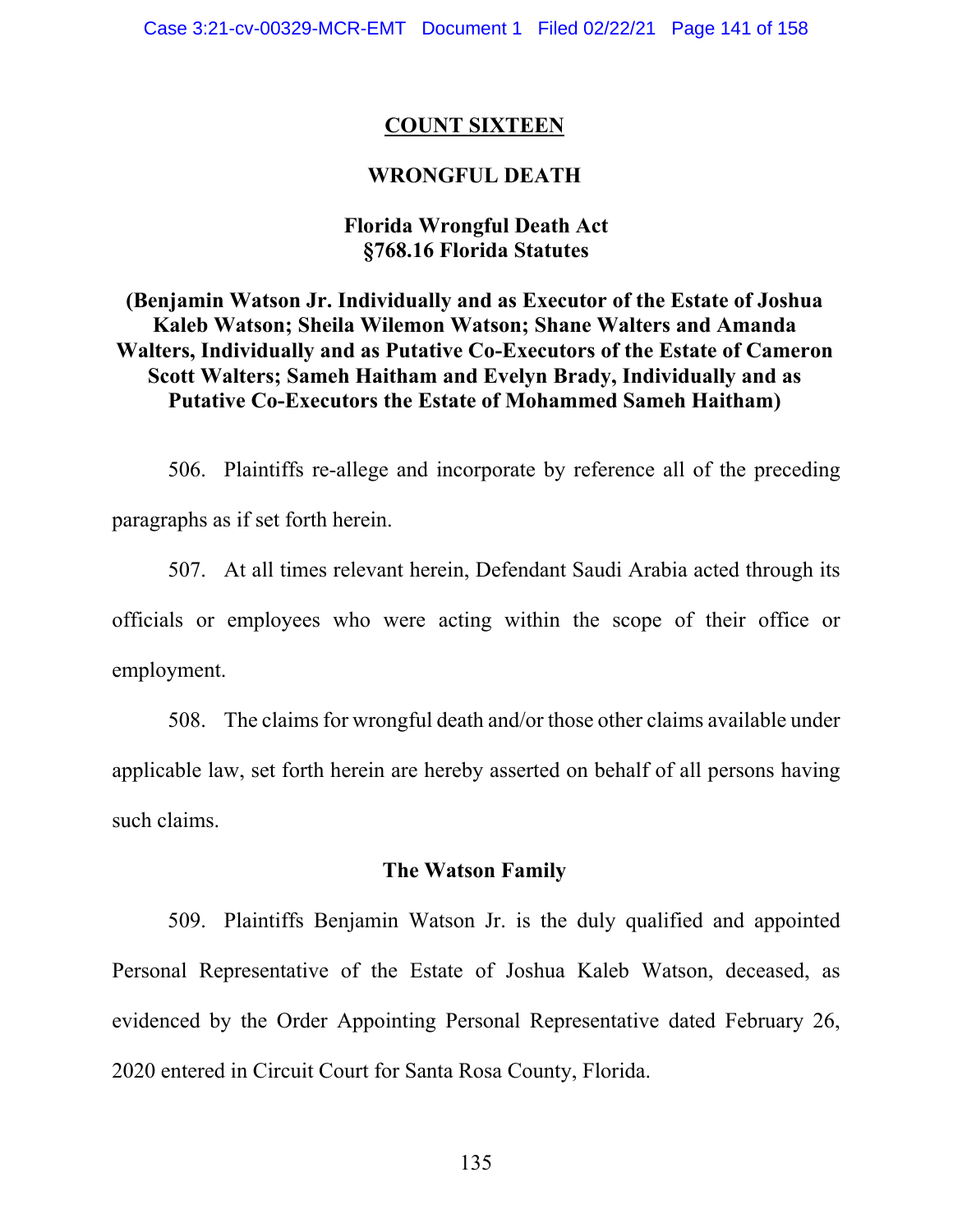510. The beneficiaries of a recovery for wrongful death, pursuant to Florida Statute Section 768.16 and their relationship to decedent Joshua Kalen Watson are as follows:

- a. The Estate of Joshua Kaleb Watson has a claim for medical expenses, funeral expenses, and net accumulations to the Estate;
- b. Benjamin Watson Jr, as natural parent and next friend of the deceased, has been deprived of the comfort, care, consortium, companionship, protection, support, services and society of his son, and he has endured extreme mental pain and anguish. His losses and damages are permanent and continuing in nature; and Sheila Wilemon Watson, as natural parent and next friend of the deceased, has been deprived of the comfort, care, consortium, companionship, protection and society of her son, and she has endured extreme mental pain and anguish. Her losses and damages are permanent and continuing in nature.

511. As a direct result of the negligence, gross negligence and intentional tortious conduct of Saudi Arabia, Plaintiffs' decedent Joshua Kaleb Watson, suffered gunshot wounds that resulted in his death.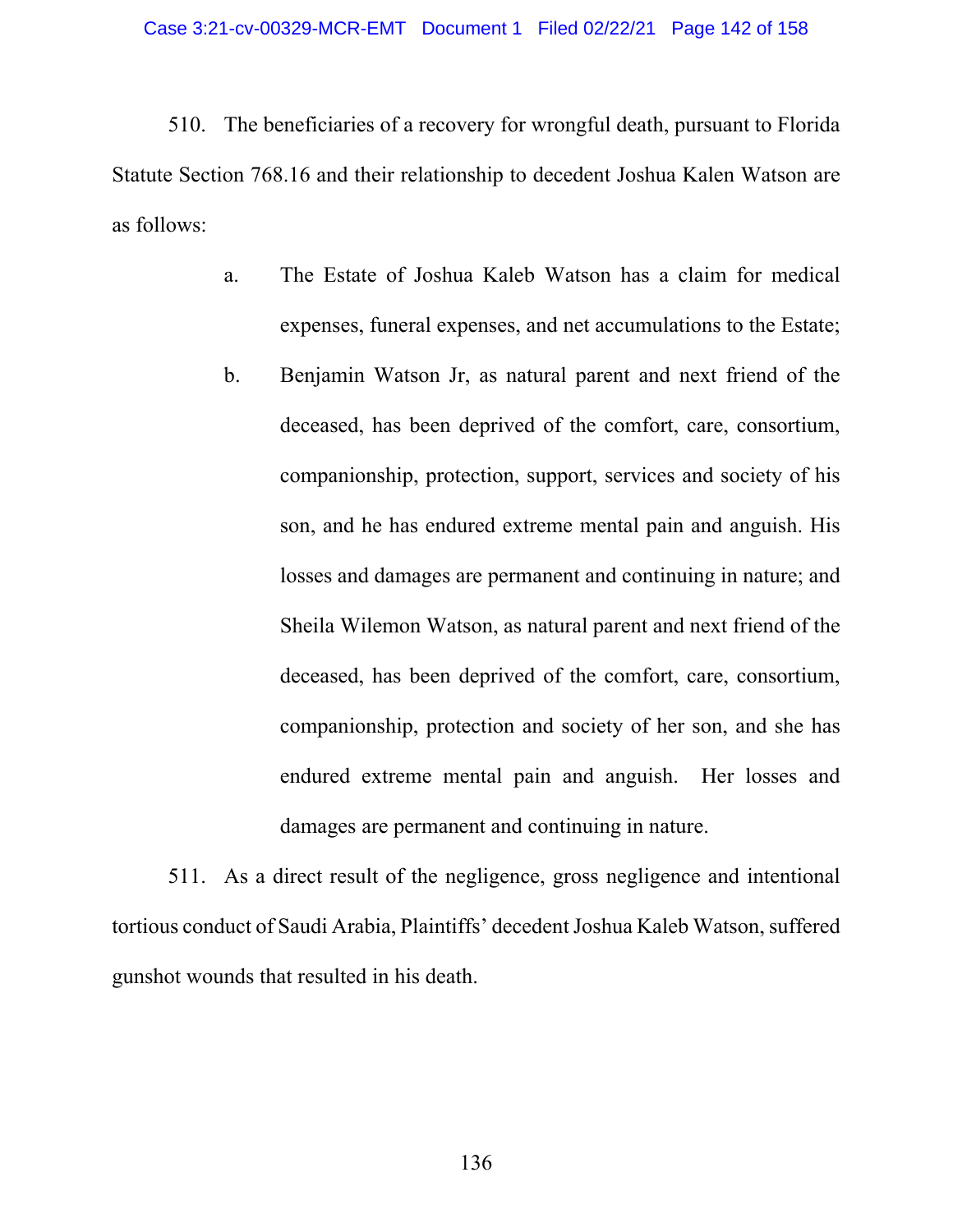### Case 3:21-cv-00329-MCR-EMT Document 1 Filed 02/22/21 Page 143 of 158

512. The negligence, gross negligence and intentional tortious conduct of Saudi Arabia was a proximate cause of the terrorist attack that resulted in the death of Plaintiffs' decedent Joshua Kaleb Watson.

513. As a direct, foreseeable and proximate result of the wrongful death Joshua Kaleb Watson, Plaintiffs Benjamin Watson Jr. and Sheila Wilemon Watson, as the surviving natural parents and heirs of Joshua Kaleb Watson, have suffered damages, including but not limited to extreme mental pain and anguish, lost companionship, care, consortium, and protection, as well as lost support and services, and medical and funeral expenses.

514. As a direct, foreseeable and proximate result of his wrongful death, the Estate of Joshua Kaleb Watson suffered damages for medical and funeral expenses and lost net accumulations.

515. In addition to a claim for wrongful death, Plaintiffs assert, in the alternative, a survival claim for all injuries, damages, costs and fees, to the extent allowable by law.

# **The Walters Family**

516. Plaintiffs Shane Walters and Amanda Walters are the Putative appointed Co-Personal Representatives of the Estate of Cameron Scott Walters, deceased.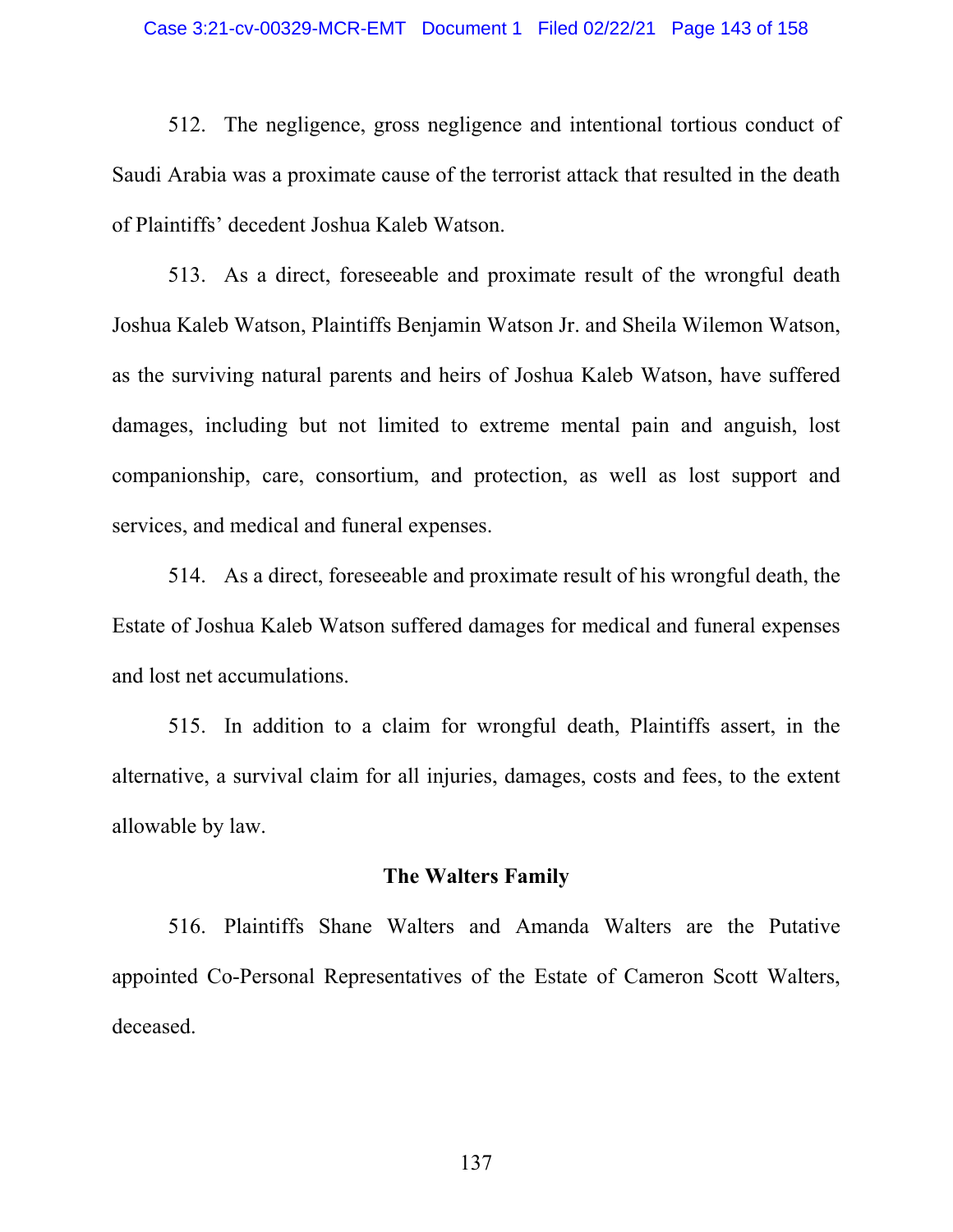517. The beneficiaries of a recovery for wrongful death, pursuant to Florida Statute Section 768.16 and their relationship to decedent Cameron Scott Walters are as follows:

- a. The Estate of Cameron Scott Walters has a claim for medical expenses, funeral expenses, and net accumulations to the Estate;
- b. Shane Walters, as natural parent and next friend of the deceased, has been deprived of the comfort, care, consortium, companionship, protection, support, services and society of his son, and he has endured extreme mental pain and anguish. His losses and damages are permanent and continuing in nature; and Amanda Walters, as natural parent and next friend of the deceased, has been deprived of the comfort, care, consortium, companionship, protection and society of her son, and she has endured extreme mental pain and anguish. Her losses and damages are permanent and continuing in nature.

518. As a direct result of the negligence, gross negligence and intentional tortious conduct of Saudi Arabia, Plaintiffs' decedent Cameron Scott Walters, suffered gunshot wounds that resulted in his death.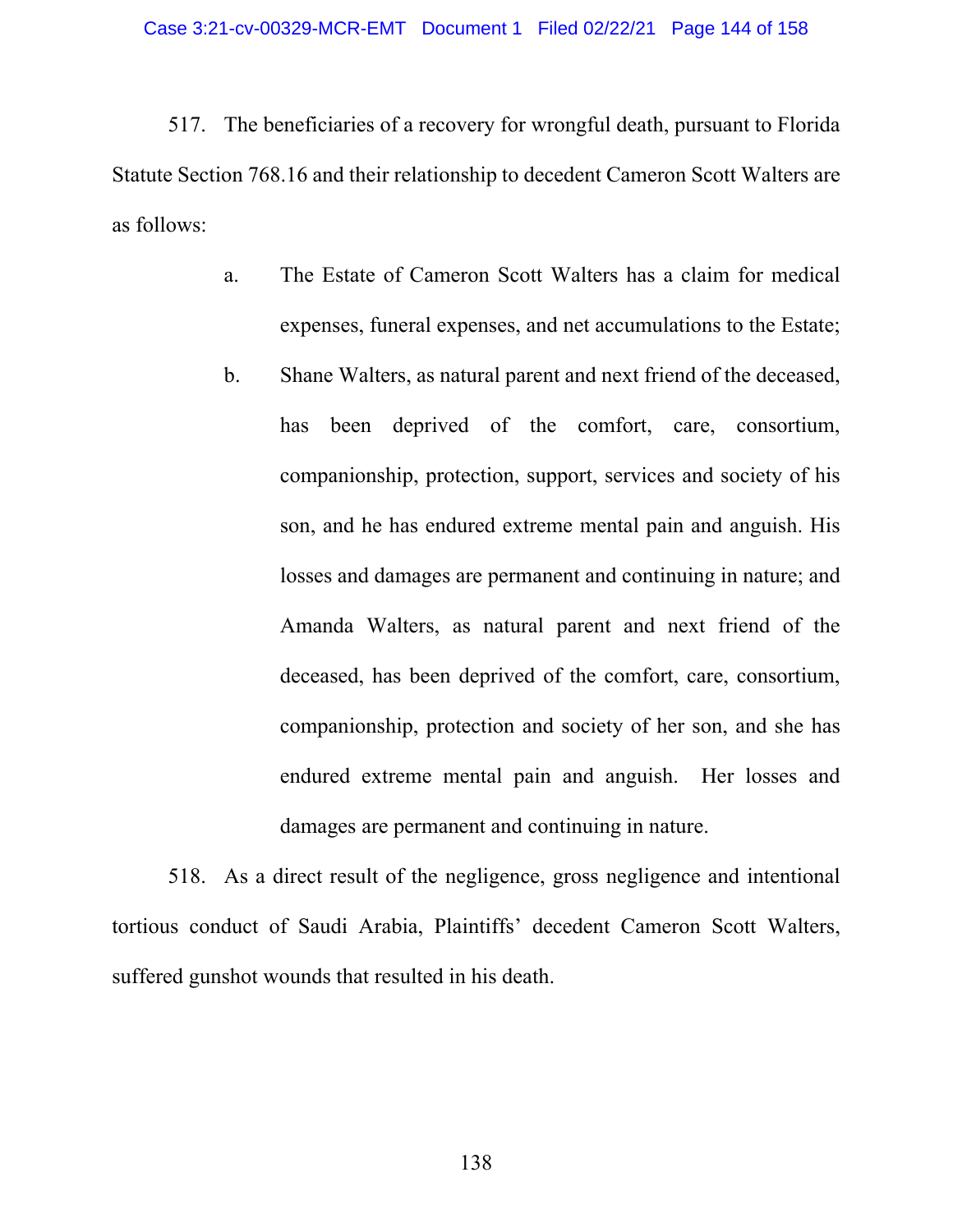#### Case 3:21-cv-00329-MCR-EMT Document 1 Filed 02/22/21 Page 145 of 158

519. The negligence, gross negligence and intentional tortious conduct of Saudi Arabia was a proximate cause of the terrorist attack that resulted in the death of Plaintiffs' decedent Cameron Scott Walters.

520. As a direct, foreseeable and proximate result of the wrongful death Cameron Scott Walters, Plaintiffs Shane Walters and Amanda Walters, as the surviving natural parents and heirs of Cameron Scott Walters, have suffered damages, including but not limited to extreme mental pain and anguish, lost companionship, care, consortium, and protection, as well as lost support and services, and medical and funeral expenses.

521. As a direct, foreseeable and proximate result of his wrongful death, the Estate of Cameron Scott Walters suffered damages for medical and funeral expenses and lost net accumulations.

522. In addition to a claim for wrongful death, Plaintiffs assert, in the alternative, a survival claim for all injuries, damages, costs and fees, to the extent allowable by law.

### **The Haitham/Brady Family**

523. Plaintiffs Sameh Haitham and Evelyn Brady are the putative Co-Personal Representatives of the Estate of Mohammed Sameh Haitham, deceased.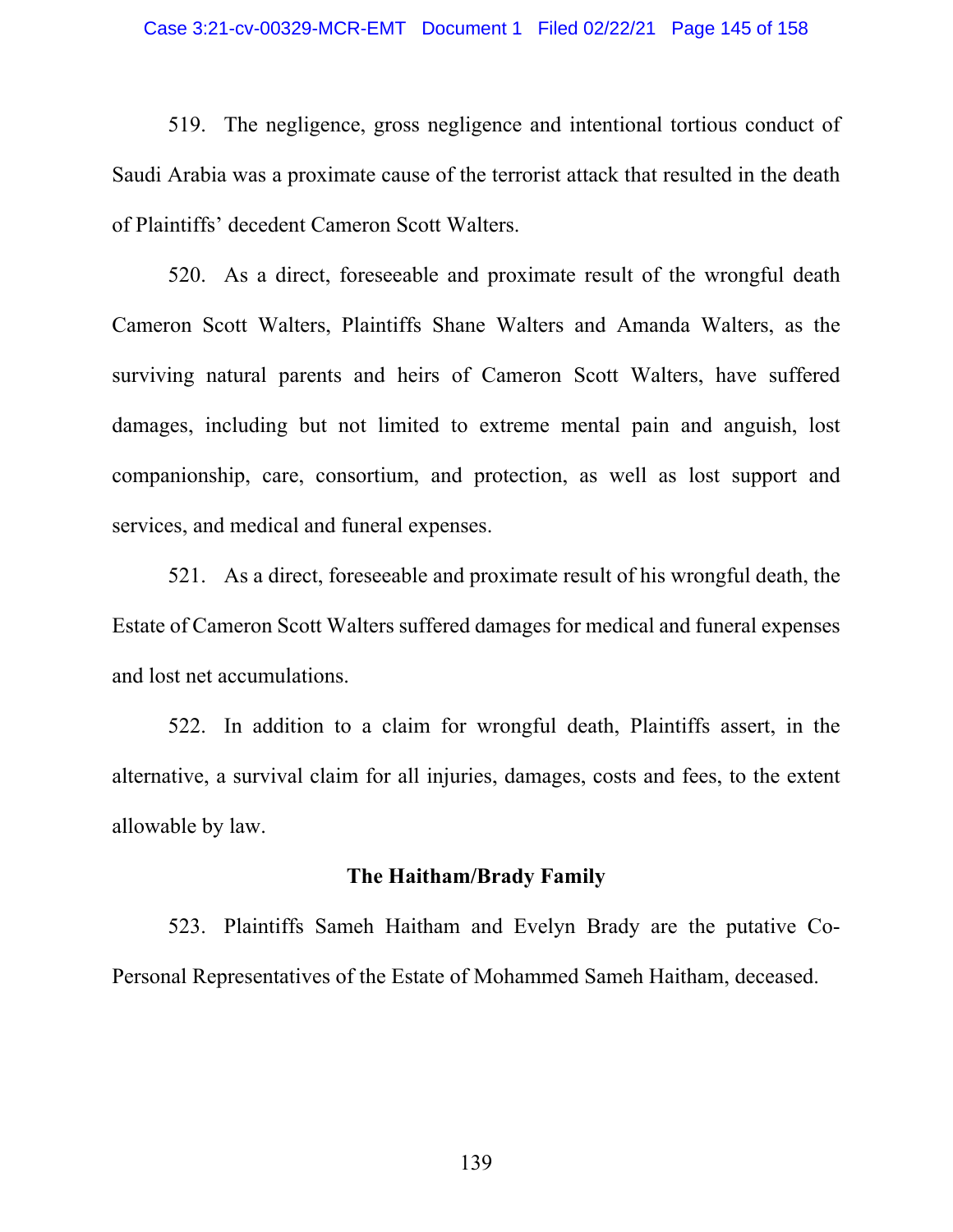524. The beneficiaries of a recovery for wrongful death, pursuant to Florida Statute Section 768.16 and their relationship to decedent Mohammed Sameh Haitham are as follows:

- a. The Estate of Mohammed Sameh Haitham has a claim for medical expenses, funeral expenses, and net accumulations to the Estate;
- b. Sameh Haitham, as natural parent and next friend of the deceased, has been deprived of the comfort, care, consortium, companionship, protection, support, services and society of his son, and he has endured extreme mental pain and anguish. His losses and damages are permanent and continuing in nature; and Evelyn Brady, as natural parent and next friend of the deceased, has been deprived of the comfort, care, consortium, companionship, protection and society of her son, and she has endured extreme mental pain and anguish. Her losses and damages are permanent and continuing in nature.

525. As a direct result of the negligence, gross negligence and intentional tortious conduct of Saudi Arabia, Plaintiffs' decedent Mohammed Sameh Haitham, suffered gunshot wounds that resulted in his death.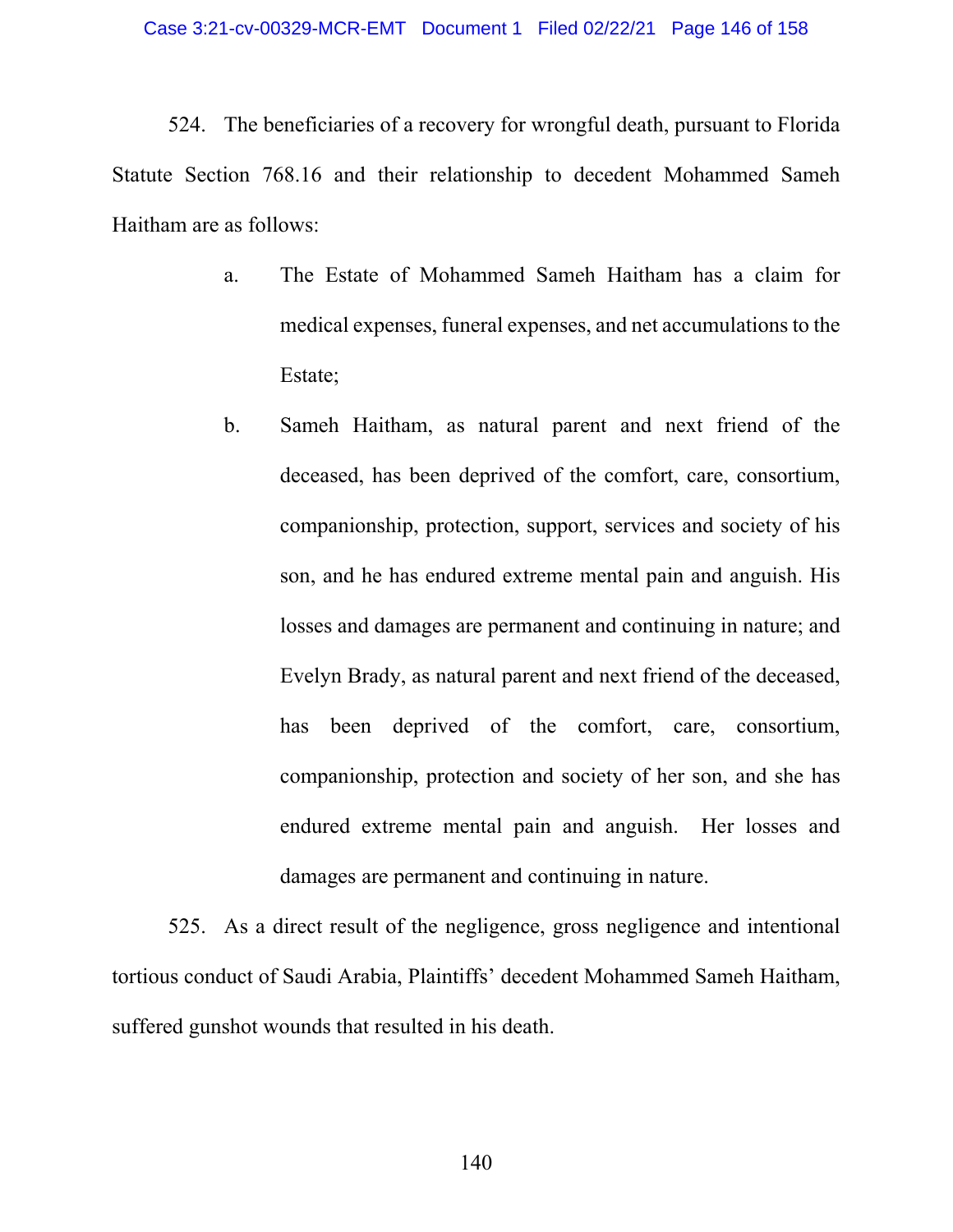#### Case 3:21-cv-00329-MCR-EMT Document 1 Filed 02/22/21 Page 147 of 158

526. The negligence, gross negligence and intentional tortious conduct of Saudi Arabia was a proximate cause of the terrorist attack that resulted in the death of Plaintiffs' decedent Mohammed Sameh Haitham.

527. As a direct, foreseeable and proximate result of the wrongful death Mohammed Sameh Haitham, Plaintiffs Sameh Haitham and Evelyn Brady, as the surviving natural parents and heirs of Mohammed Sameh Haitham, have suffered damages, including but not limited to extreme mental pain and anguish, lost companionship, care, consortium, and protection, as well as lost support and services, and medical and funeral expenses.

528. As a direct, foreseeable and proximate result of his wrongful death, the Estate of Mohammed Sameh Haitham suffered damages for medical and funeral expenses and lost net accumulations.

529. In addition to a claim for wrongful death, Plaintiffs assert, in the alternative, a survival claim for all injuries, damages, costs and fees, to the extent allowable by law.

530. Saudi Arabia is vicariously liable for the tortious conduct, negligence and gross negligence of 2nd Lt. Al-Shamrani, RSAF Does 1 -12, KSA John Does 13 – 20, and KSA John Does 21 -30, its employees/agents, who were acting within the scope of their agency/employment at the time of their conduct giving rise to this cause of action.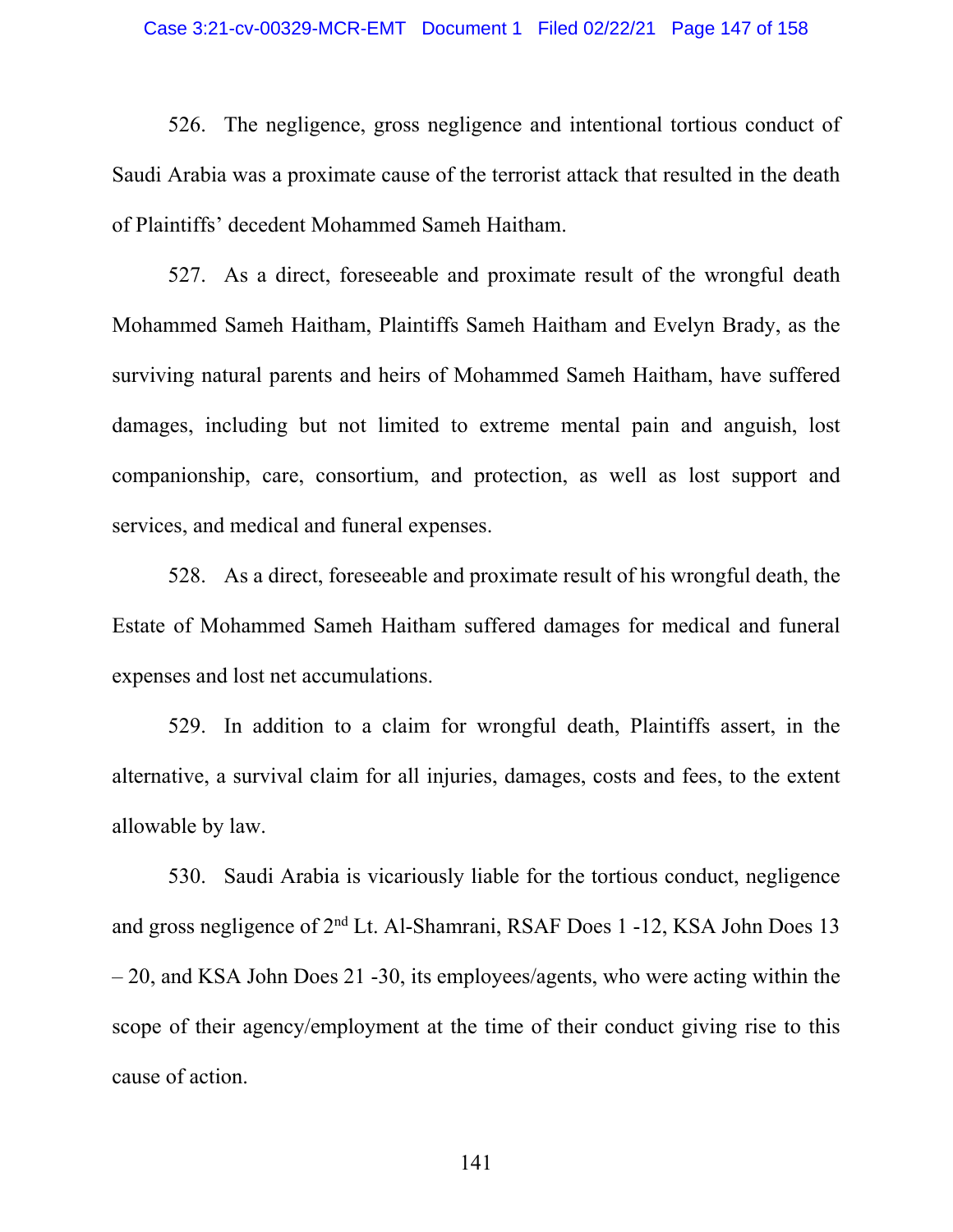**WHEREFORE**, Plaintiffs pray that judgment(s) for relief in the form of an award or awards of monetary damages for wrongful death, all recoverable losses under 28 U.S.C. §1605 and 18 U.S.C. §2333 and other appropriate relief be entered on their sixteenth cause of action in favor of the Plaintiffs individually against Defendant Saudi Arabia, with separate awards for each Plaintiff, where appropriate, plus interest, costs, compensatory damages, treble damages, attorney's fees, and such other relief as the Court deems just and proper.

## **COUNT SEVENTEEN**

# **SURVIVAL ACTION**

# **§46.021 Florida Statutes**

# **(Benjamin Watson Jr. Individually and as Executor of the Estate of Joshua Kaleb Watson; Sheila Wilemon Watson; Shane Walters and Amanda Walters, Individually and as Putative Co-Executors of the Estate of Cameron Scott Walters; Sameh Haitham and Evelyn Brady, Individually and as Putative Co-Executors the Estate of Mohammed Sameh Haitham)**

531. Plaintiffs re-allege and incorporate by reference all of the preceding paragraphs as if set forth herein.

532. At all times relevant herein, Defendant Saudi Arabia acted through its

officials or employees who were acting within the scope of their office or employment.

533. This claim is brought in the alternative to Count Fourteen, and Plaintiffs reserve all rights related to election of remedies and claims.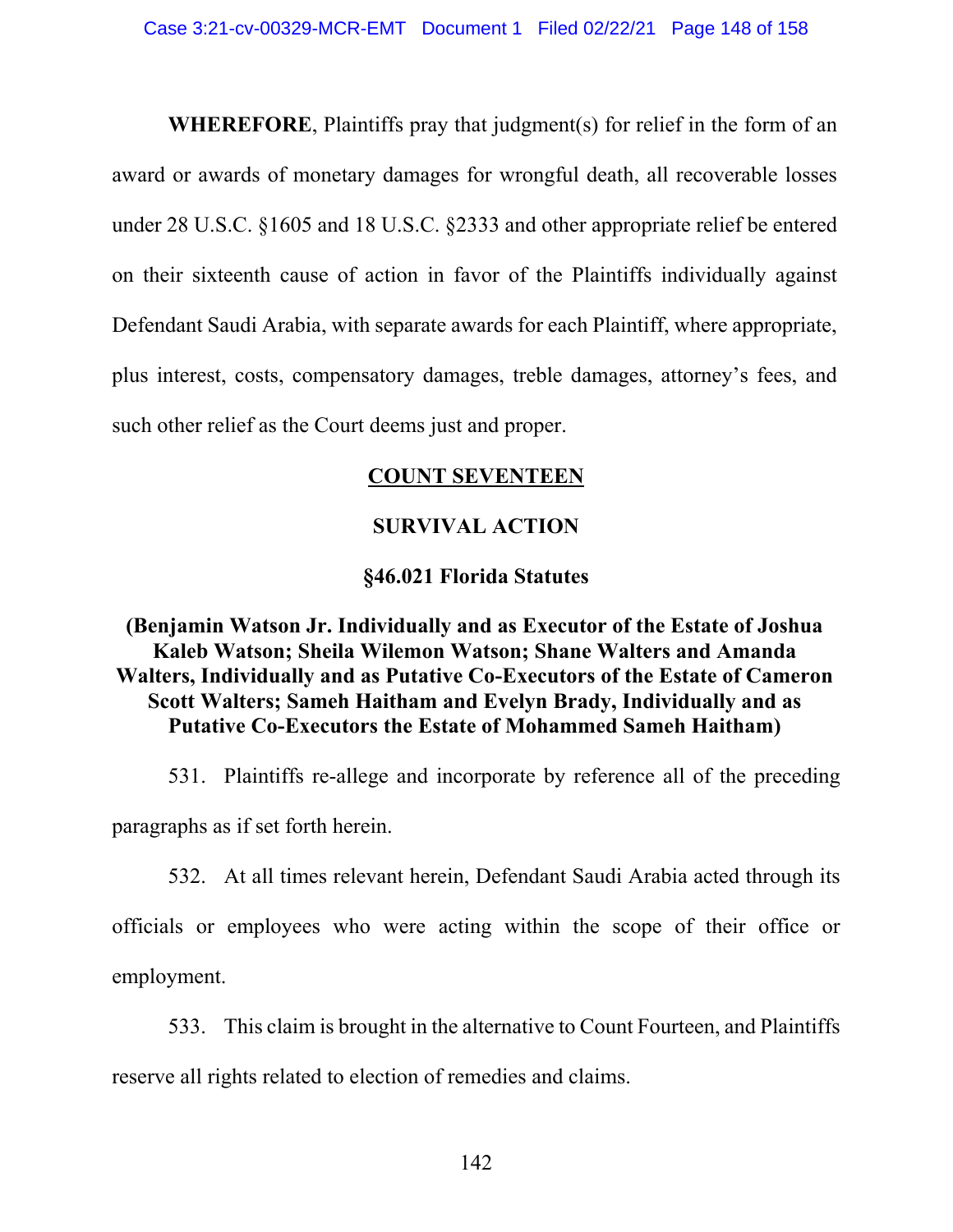#### Case 3:21-cv-00329-MCR-EMT Document 1 Filed 02/22/21 Page 149 of 158

534. The claims arising before and capable of surviving the deaths of Joshua Kaleb Watson, Cameron Scott Walters, and Mohammed Sameh Haitham, and/or those other claims available under applicable law, set forth herein are hereby asserted on behalf of all persons having such claims.

535. Before their deaths, Joshua Kaleb Watson, Cameron Scott Walters, and Mohammed Sameh Haitham suffered severe mental anguish, and extreme conscious pain and suffering as a result of injuries that did not cause their deaths, including blunt force trauma, lacerations, fractures, and burns, as well as the conscious knowledge and awareness of their impending death.

536. As a direct foreseeable, and proximate result of the negligence, gross negligence and intentional tortious conduct of Saudi Arabia, Plaintiffs' decedents, Joshua Kaleb Watson, Cameron Scott Walters, and Mohammed Sameh Haitham suffered serious bodily injuries resulting in conscious pain and suffering, disability, disfigurement, and mental anguish prior to their death.

537. Saudi Arabia is vicariously liable for the tortious conduct, negligence and gross negligence of 2nd Lt. Al-Shamrani, RSAF Does 1 -12, KSA John Does 13 – 20, and KSA John Does 21 -30, its employees/agents, who were acting within the scope of their agency/employment at the time of their conduct giving rise to this cause of action.

**WHEREFORE**, Plaintiffs pray that judgment(s) for relief in the form of an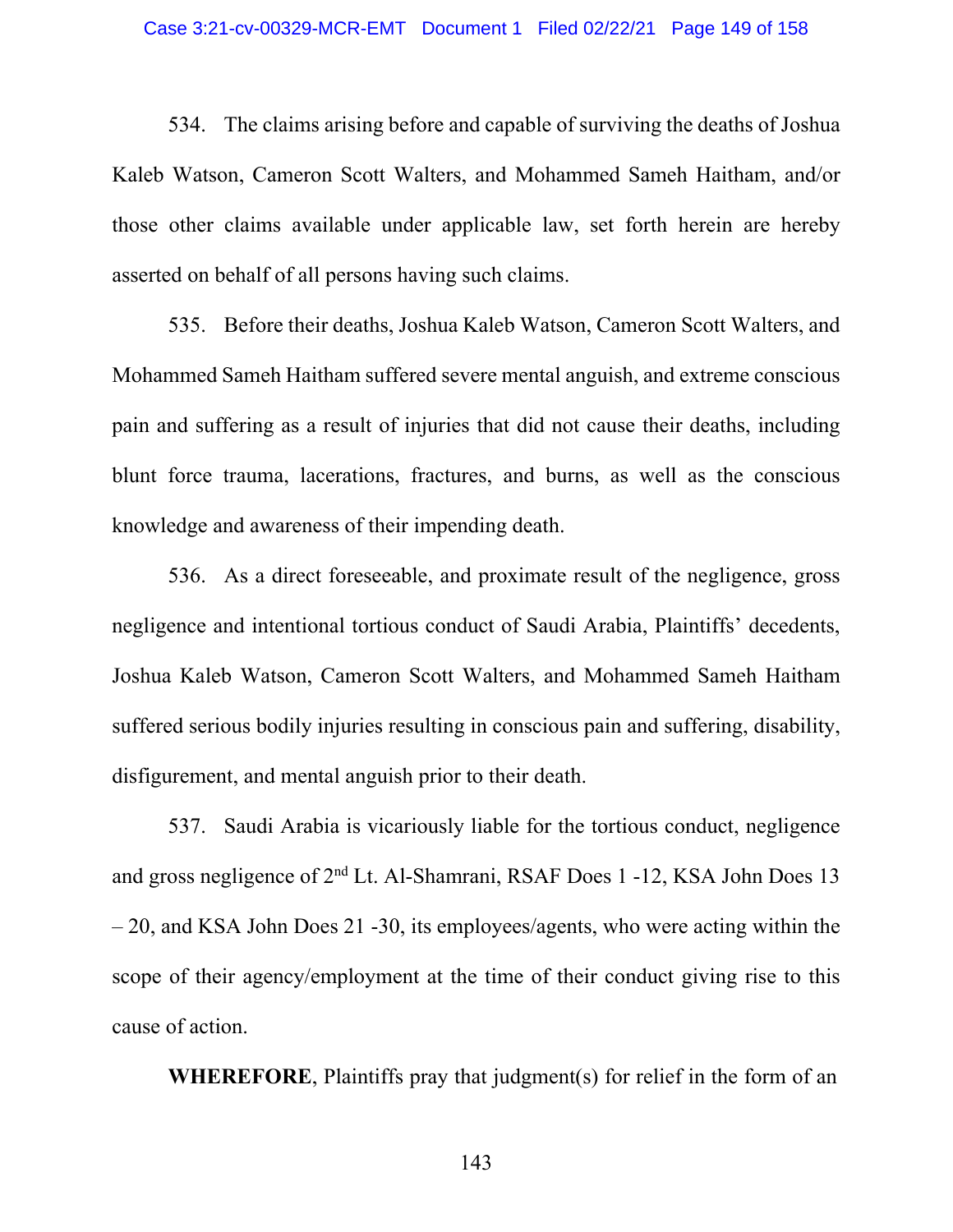award or awards of monetary damages for all claims that survive Plaintiffs deaths, all recoverable losses under 28 U.S.C. §1605 and 18 U.S.C. §2333 and other appropriate relief be entered on their seventeenth cause of action in favor of the Plaintiffs individually against Defendant Saudi Arabia, with separate awards for each Plaintiff, where appropriate, plus interest, costs, compensatory damages, treble damages, attorney's fees, and such other relief as the Court deems just and proper.

### **COUNT EIGHTEEN**

## **LOSS OF CONSORTIUM**

# **(Carly Blackwell; Curtis Pickett; Jessica Tinch; Joy Glass; Matthew Housam; Heather Lopez; and Krystena Keebler)**

538. Plaintiffs re-allege and incorporate by reference all of the preceding paragraphs as if set forth herein.

539. The spouses of the primary-injured Plaintiffs in this Action, who live and cohabit with the primary-injured Plaintiffs bring this count and cause of action.

540. At all times relevant herein, Defendant Saudi Arabia acted through its officials or employees who were acting within the scope of their office or employment.

541. As a direct and proximate result of the conduct of Saudi Arabia and its negligence, gross negligence, and intentional tortious conduct described herein, Curtis Pickett; Jessica Tinch; Joy Glass; Matthew Housam; Heather Lopez; and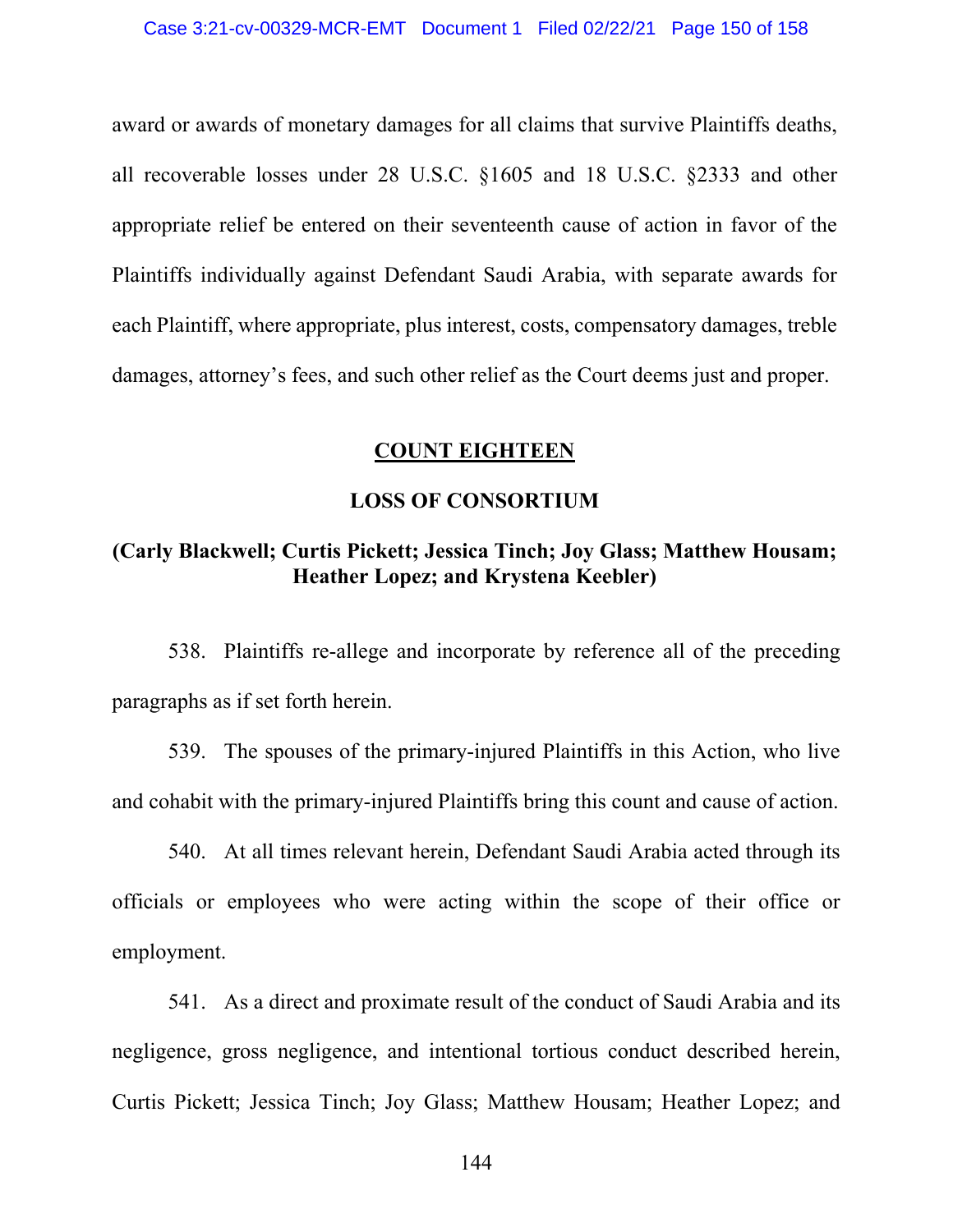#### Case 3:21-cv-00329-MCR-EMT Document 1 Filed 02/22/21 Page 151 of 158

Krystena Keebler have necessarily paid and/or have become liable to pay, and will continue to pay and/or continue to be liable to pay, for medical aid, medical treatment, and medications of the primary Plaintiffs in this Action.

542. As a direct and proximate result of the conduct of Saudi Arabia and its negligence, gross negligence, and intentional tortious conduct described herein, Curtis Pickett; Jessica Tinch; Joy Glass; Matthew Housam; Heather Lopez; and Krystena Keebler he have been caused and will continue to be caused the loss of their spouses' consortium, companionship, services, society, love, and comforts, and their martial association has been altered, and, accordingly,

543. Curtis Pickett; Jessica Tinch; Joy Glass; Matthew Housam; Heather Lopez; and Krystena Keebler have been caused great mental anguish and emotional distress.

544. Plaintiffs demand judgment against Saudi Arabia for compensatory, treble, and punitive damages, together with interest, costs of suit, attorneys' fees, and all such other relief as the Court deems proper.

## **COUNT NINETEEN**

## **BREACH OF CONTRACT THIRD-PART BENEFICIARIES**

## **All Plaintiffs**

545. Plaintiffs re-allege and incorporate by reference all of the preceding paragraphs as if set forth herein.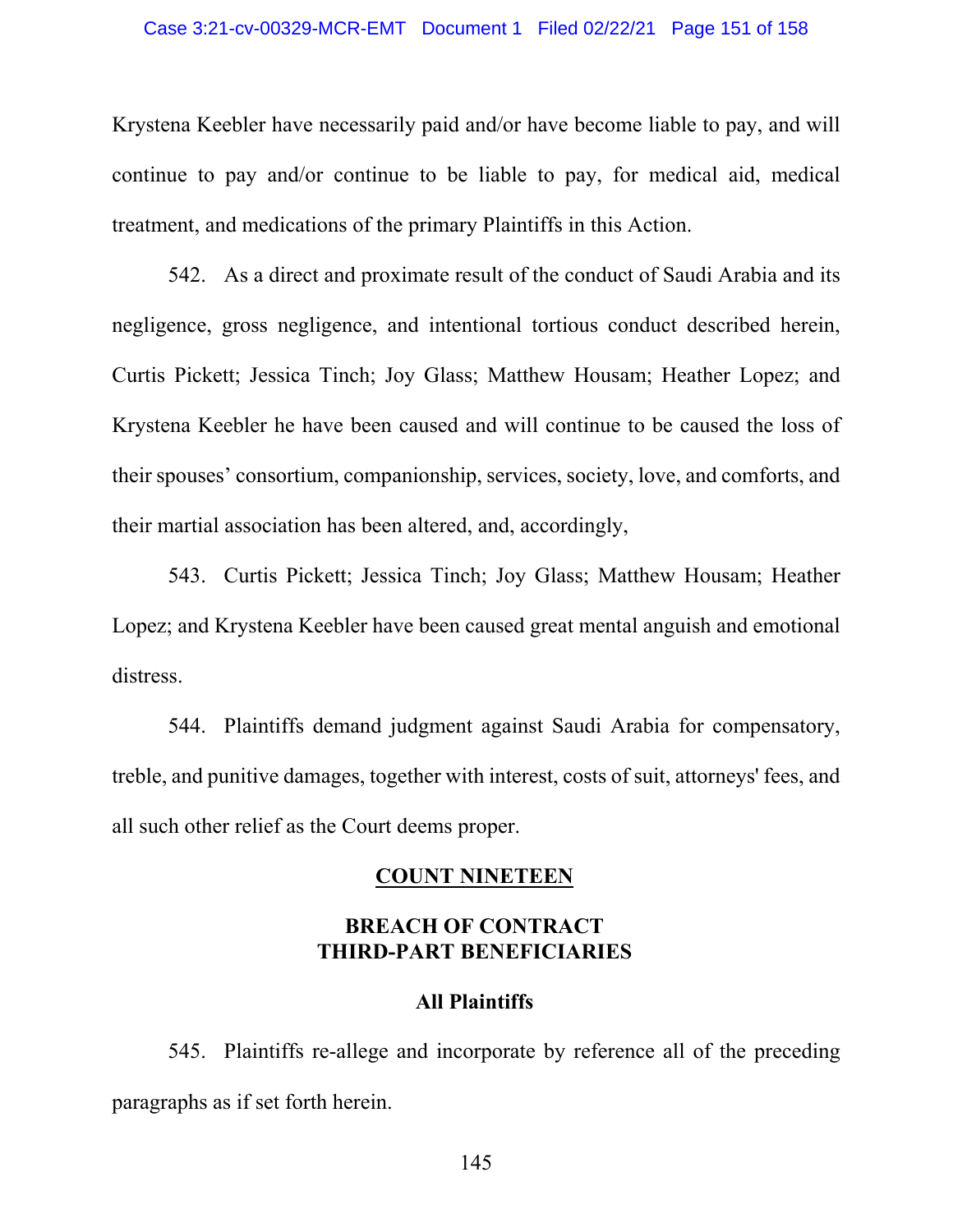546. This is a claim for breach of two contracts between the United States and the Kingdom of Saudi Arabia that were contemplated and entered into for the benefit of Plaintiffs.

547. First, Saudi Arabia and the United States entered a contract for the sale military equipment, goods, and training.

548. The contract required that Saudi Arabia nominate, screen, and ensure that its personnel posed no risk to the United States.

549. The contract also required Saudi Arabia to indemnify the United States, and hold the U.S. Government, its agents, officers, and employees harmless from any and all loss or liability (whether in tort or in contract) which might arise in connection with the contract.

550. The parties to the contract were acutely aware of the importance of screening foreign military candidates from Saudi Arabia for security threats.

551. The parties to the contract were acutely aware that losses and liability, in tort or contract, could arise in connection with the contract, including claims of third-parties such as Plaintiffs, and negotiated and agreed to terms intended to allocate such liability for such claims.

552. Although Plaintiffs are not a direct party to the contract, they are properly considered third-party beneficiaries to the contract between Saudi Arabia and the United States.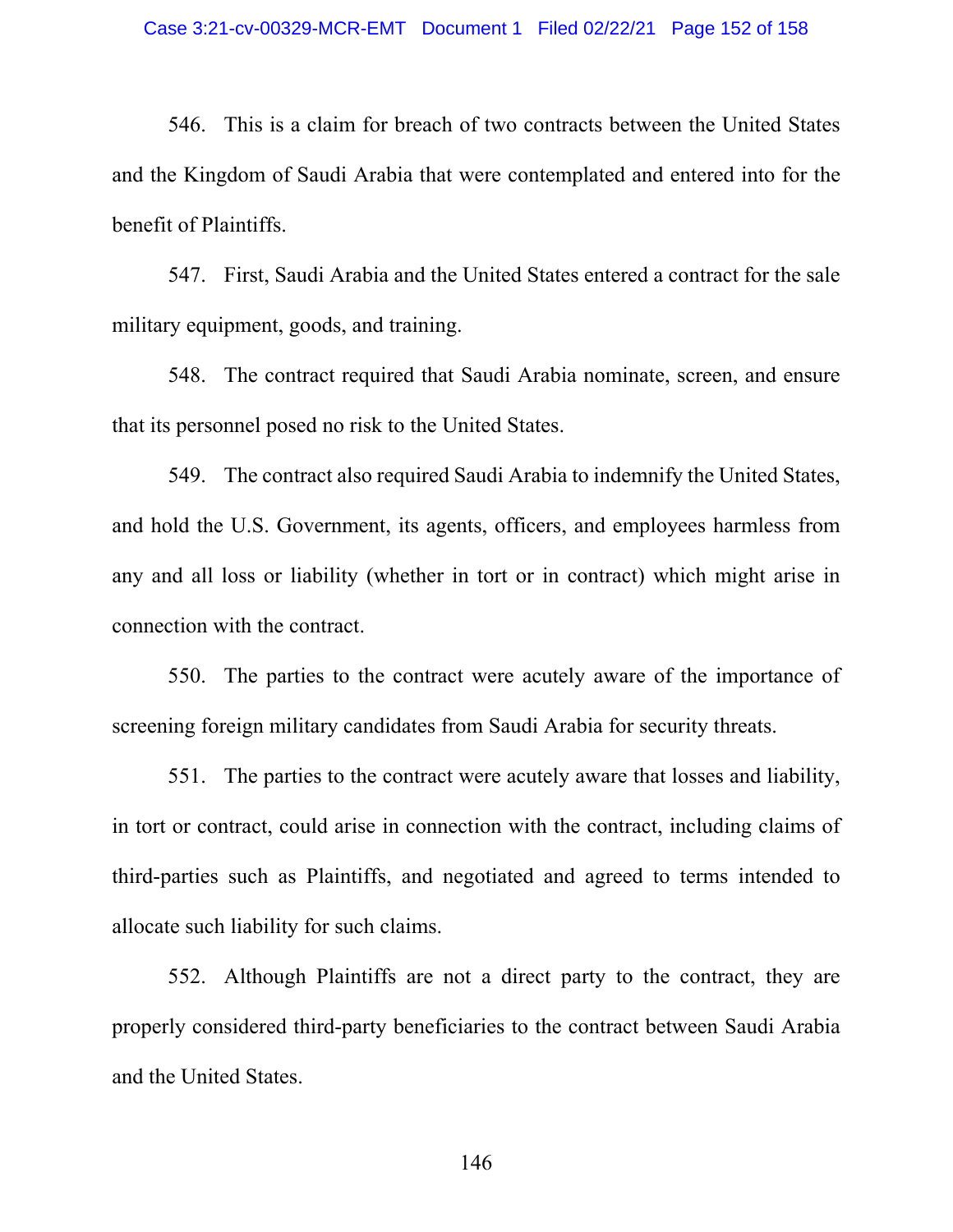553. Saudi Arabia breached the contract with the United States when it (1) failed to implement security screening protocols for its personnel selected for training in the United States, and (2) failed to comply with the terms and conditions of the LOA/LOR/MOI related to safety and security the contract.

554. Second, Saudi Arabia and the United States entered an oral contract after the NAS Terrorist Attack.

555. After the Attack, King Salman of Saudi Arabia and his son the Kingdom's de facto ruler and heir apparent Crown Prince Mohamed bin Salman held several meetings with the President of the United States and other high ranking United States and Florida Officials.

556. During these discussions the Kingdom and the United States reached an agreement. The Kingdom agreed to cooperate fully in the investigation and compensate the victims for its employees' attack in exchange for the United States agreeing to release all RSAF trainees from custody and allow them to return to Saudi Arabia.

557. On January 13, 2020, Attorney General William Barr, made an official statement regarding the agreement between the United States and Saudi Arabia, stating:

> The Kingdom of Saudi Arabia determined that this material demonstrated conduct unbecoming an officer in the Saudi Royal Air Force and Royal Navy and the 21 cadets have been disenrolled from their training curriculum in the U.S. military and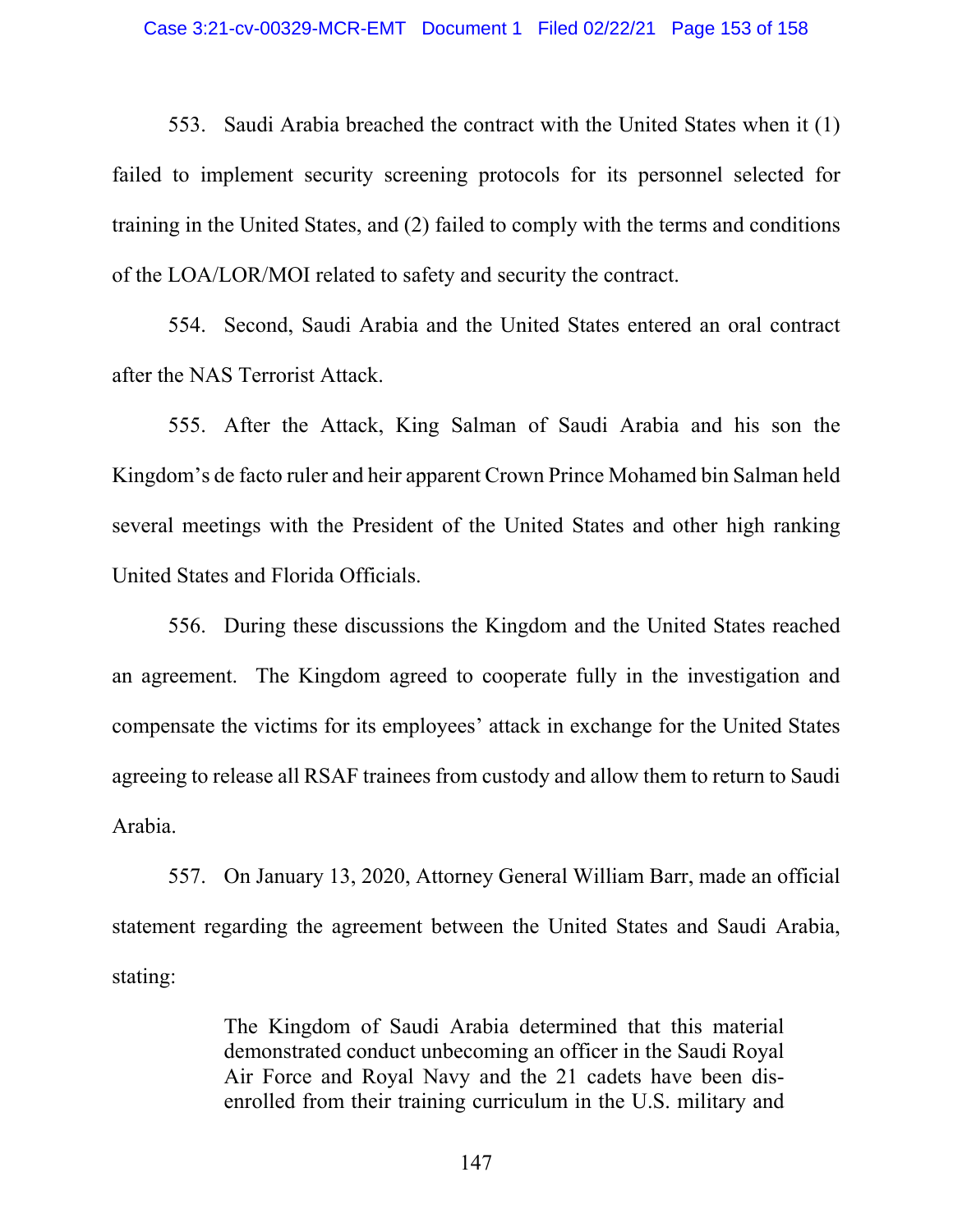will be returning to Saudi Arabia (later today).The *Kingdom has assured* me that it will review each of these cases under their code of military justice and criminal code. *The Kingdom has also agreed* that we will have full access to anyone we want to interview in Saudi Arabia and any documents relevant to our investigation. Indeed, it has already been providing documents. *Further, the Kingdom has assured us* that, if we later decide to charge any of those being sent back to Saudi Arabia in connection with this counterterrorism investigation, it will return them for trial.

558. President Trump was asked about the NAS attack by reporters and

detailed his phone call with King Salman bin Abdulaziz Al Saud, stating:

I spoke to the King of Saudi Arabia. They are devastated in Saudi Arabia. We are finding out what took place, whether it's one person or a number of people, *and the King will be involved in taking care of the families and loved ones. He feels very strongly*. He is very very devastated by what happened, what took place, likewise the Crown Prince. They are devastated by what took place in Pensacola. *And I think they are going to help out the families very greatly*. But right now they send their condolences. And as you know I sent my condolences, it's a very shocking thing, and uh, we'll find out, we'll get to the bottom of it very quickly.

559. The United States and Saudi Arabia entered into the oral contract with

the express intent that the contract benefit Plaintiffs.

560. The parties were acutely aware of the Plaintiffs' injuries and potential

claims at the time of the agreement.

561. The parties were acutely aware of the importance of Saudi Arabia's

cooperation in legal proceedings in the United States, and Saudi Arabia agreed to

cooperate and subject itself to such proceedings.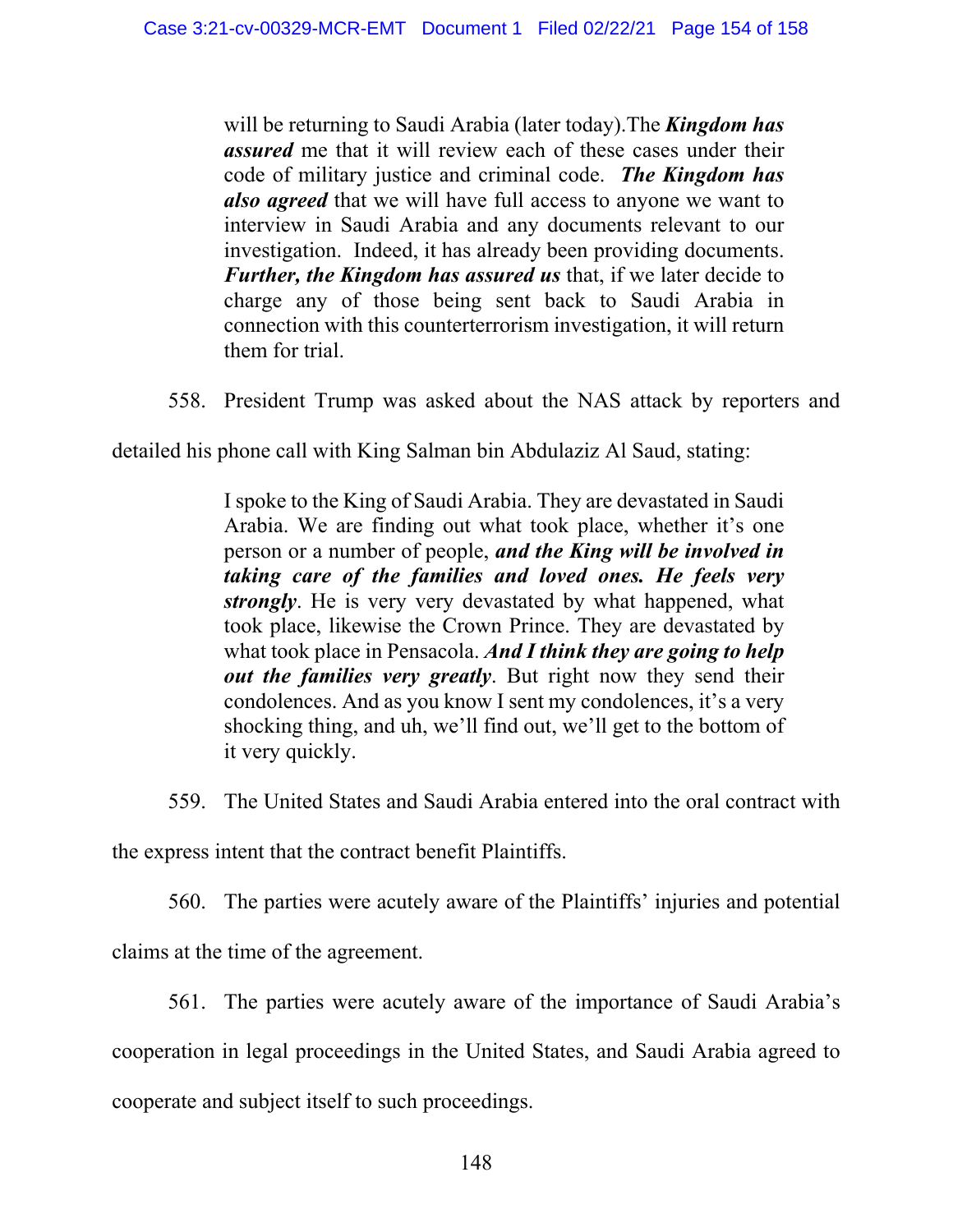#### Case 3:21-cv-00329-MCR-EMT Document 1 Filed 02/22/21 Page 155 of 158

562. Saudi Arabia breached the agreement by failing to compensate Plaintiffs or even engage with Plaintiffs.

563. As a direct and proximate result of Saudi Arabia's breaches, Plaintiffs suffered, and continue to suffer, economic damages including but not limited to medical expenses, funeral expenses, lost income, and other pecuniary harms attendant to the breaches of contract.

**WHEREFORE**, Plaintiffs demand compensatory damages against the Kingdom of Saudi Arabia together with attorney's fees and costs of suit, and such other relief as the Court may deem necessary or appropriate.

## **VII. PRAYER FOR RELIEF**

**WHEREFORE**, Plaintiffs pray that this Court:

- a) Accept jurisdiction over this action;
- b) Enter judgment against Defendant finding Defendant liable under the Anti-Terrorism Act, 18 U.S.C. § 2333, and applicable state law;
- c) Award Plaintiffs compensatory and solatium damages to the maximum extent permitted by law, and treble any compensatory and solatium damages awarded under the Anti-Terrorism Act pursuant to 18 U.S.C. § 2333;
- d) Enter judgment against Defendant and in favor of Plaintiffs for treble damages pursuant to 18 U.S.C. § 2333;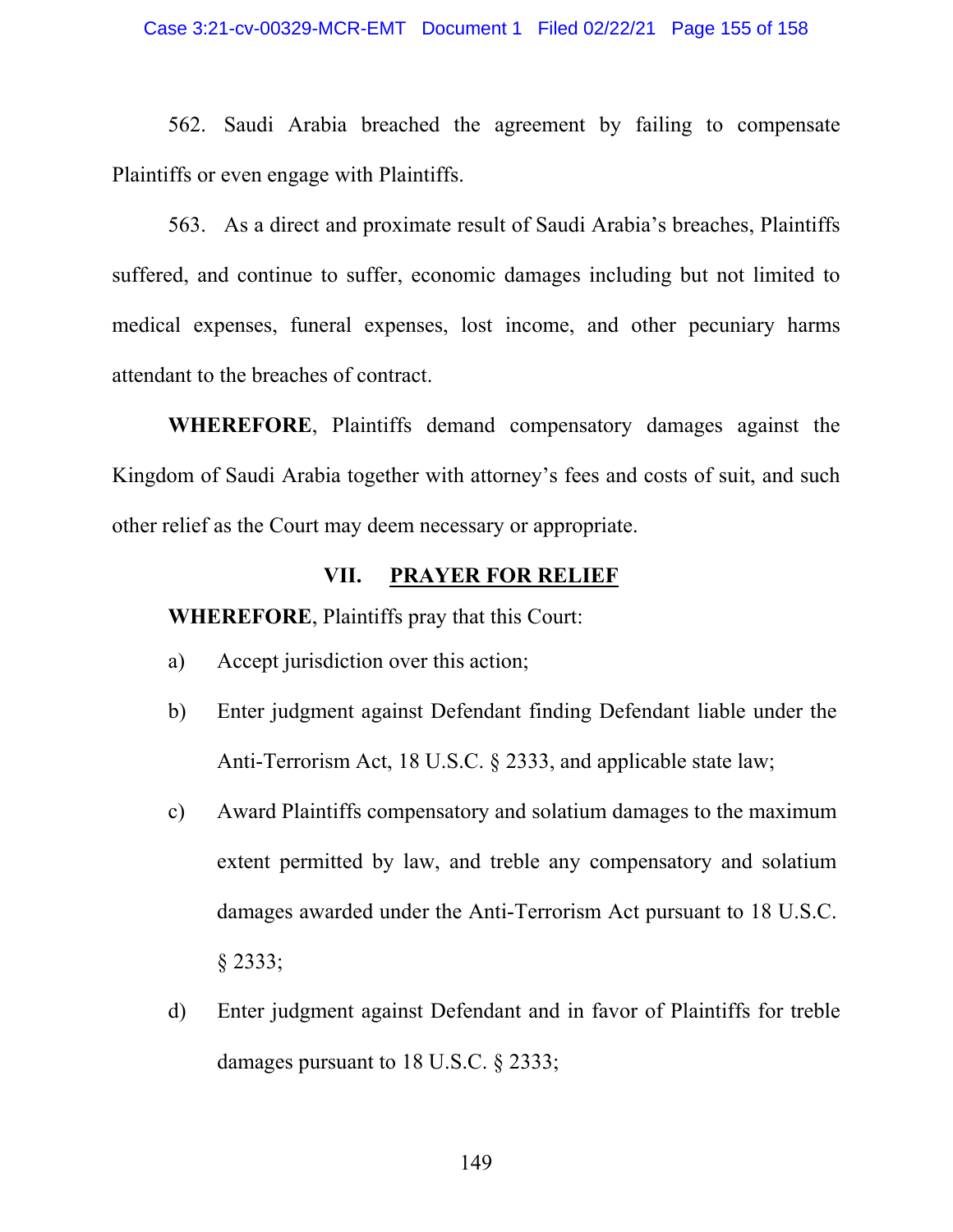- e) Award Plaintiffs their fees and costs sustained in connection with the prosecution of this action, including attorneys' fees, pursuant to 18 U.S.C. § 2333;
- f) Award Plaintiffs pre and post-judgment interest; and
- g) Award Plaintiffs any such further relief the Court deems just and proper.

Plaintiffs demand a jury trial on any other or all factual issues so triable by

jury.

Dated: February 22, 2021

| <u>/s/ Christopher G. Paulos</u>    | /s/ Michael C. Maher                     |
|-------------------------------------|------------------------------------------|
| Christopher G. Paulos Esq. (FL      | Michael C. Maher, Esq. (FL #92290)       |
| #91579)                             | Matthew S. Mokwa, Esq. (FL# 47761)       |
| LEVIN, PAPANTIONIO,                 | THE MAHER LAW FIRM, P.A.                 |
| RAFFERTY, PROCTOR,                  | 271 W. Canton Ave., Suite 1              |
| <b>BUCHANAN, O'BRIEN, BARR,</b>     | Winter Park, FL 32789                    |
| <b>MOUGEY, P.A.</b>                 | Phone: (407) 839-0866                    |
| 316 South Baylen Street, Suite 600  | Fax: (407) 425-7958                      |
| Pensacola, Florida 32502            | mmaher@maherlawfirm.com                  |
| Phone: (850) 435-7067               | mmokwa@maherlawfirm.com                  |
| Fax: (850) 435-6067                 |                                          |
| cpaulos@levinlaw.com                |                                          |
|                                     |                                          |
| Counsel for Charles Hogue; Matthew  | Counsel for Benjamin Watson Jr.;         |
| Tinch; Jessica Tinch; Matthew       | Sheila Watson; Estate of Joshua Kaleb    |
| Keebler; Krystena Keebler; Matthew  | Watson; Evelyn Brady; Co-Counsel of      |
| Housam; Michael Hoyland; Thomas C.  | <b>Estate of Mohammed Sameh Haitham;</b> |
| Bortner; Jonathan Glass; Joy Glass; | Irvin Lawrence Jr.; George Johnson;      |
| Grant Lopez and Heather Lopez       | Breanna Thomas; Ryan Blackwell;          |
|                                     | Carly Blackwell; Kristy Lehmer;          |
|                                     | Jessica Pickett and Curtis Pickett       |
|                                     |                                          |
| /s/ James P. Kreindler              | /s/ David E. Harris                      |
| James P. Kreindler (NY #1704980)    | David E. Harris (TX #24049273)           |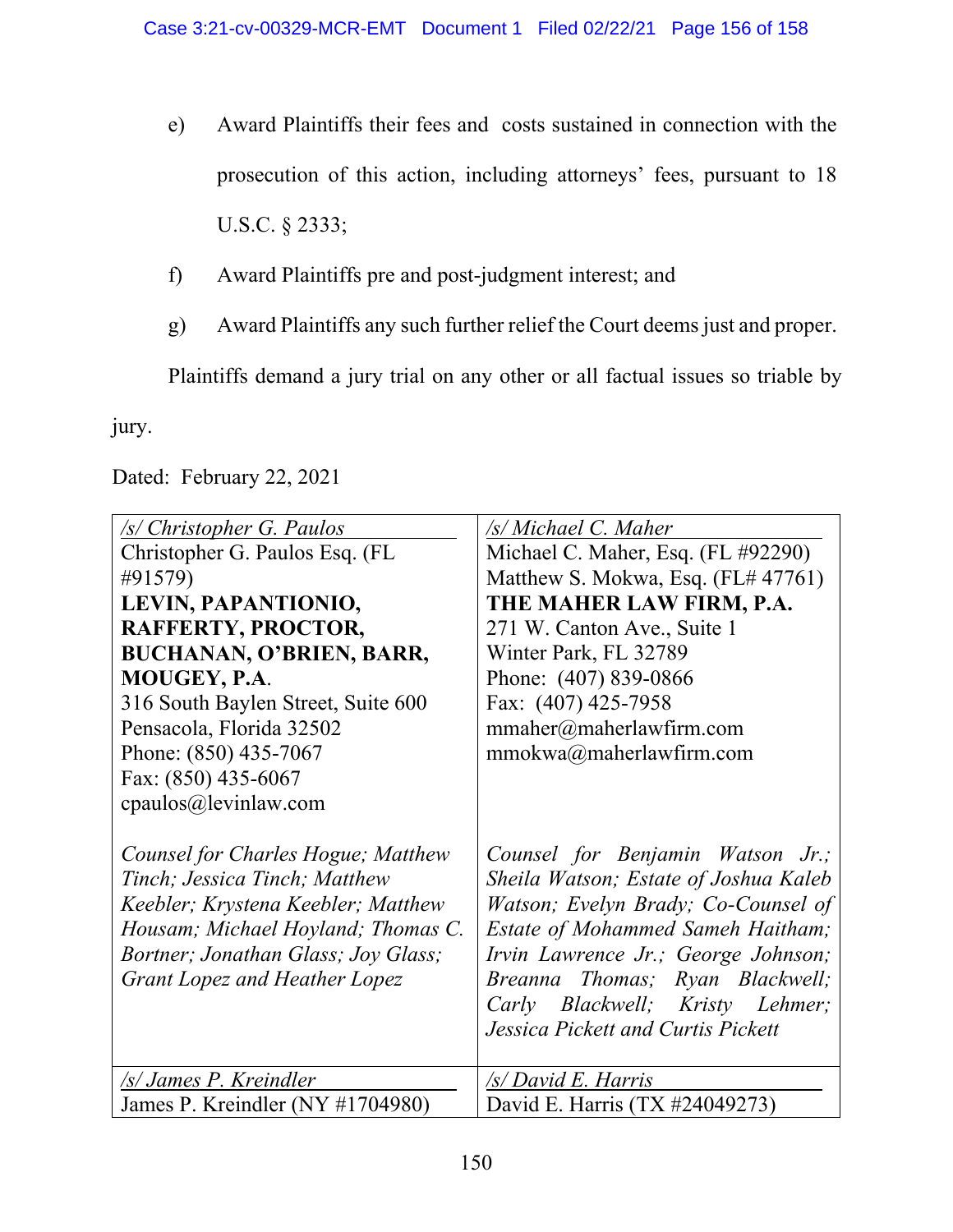| Daniel O. Rose (NY #2774271)<br>Andrew J. Maloney, III (NY<br>#2261659)<br><b>KREINDLER &amp; KREINDLER LLP</b><br>750 Third Avenue<br>New York, NY 10017<br>Phone: (212) 687-8181<br>Fax: (212) 972-9432<br>jkreindler@kreindler.com<br>drose@kreindler.com<br>amaloney@kreindler.com                          | Louie J. Cook (TX # 24101191)<br><b>SICO HOELSCHER HARRIS, LLP</b><br>802 N. Carancahua Street, Suite 900<br>Corpus Christi, TX 78401<br>Phone: (877) 631-9965<br>Fax: (361) 653-3333<br>dharris@shhlaw.com<br>lcook@shhlaw.com                                                                           |
|-----------------------------------------------------------------------------------------------------------------------------------------------------------------------------------------------------------------------------------------------------------------------------------------------------------------|-----------------------------------------------------------------------------------------------------------------------------------------------------------------------------------------------------------------------------------------------------------------------------------------------------------|
| Counsel for Benjamin Watson Jr.;<br>Sheila Watson; Estate of Joshua Kaleb<br>Watson; Evelyn Brady; Co-Counsel of<br><b>Estate of Mohammed Sameh Haitham;</b><br>Irvin Lawrence Jr.; George Johnson;<br>Breanna Thomas; Ryan Blackwell;<br>Carly Blackwell; Kristy Lehmer;<br>Jessica Pickett and Curtis Pickett | Counsel for Shane Walters; Amanda<br>Walters; Estate of Cameron Scott<br><i>Walters</i> ; $L.N.W.; S.L.W.;$<br><i>Mason</i><br><i>Walters</i> ; Dustin Walters;<br>Sameh<br>Haitham; Co-Counsel of Estate of<br>Mohammed Sameh Haitham; S.S.H.;<br>S.S.H. II; Shadin Haitham                              |
| <u>/s/ Jeffrey McFadden</u><br>Jeffrey McFadden, Esq. (FL #19052)<br>LAW OFFICES OF JEFFREY E.<br><b>McFADDEN, LLC</b><br>312 Prospect Bay Dr. E<br>Grasonville, MD 21638-1181<br>Phone: (410) 490-1163<br>jmcfadden@jmcfaddenlaw.com                                                                           | $\sqrt{s/R}$ . Frank Melton, II<br>R. Frank Melton, II (FL $\#$ 475440)<br>Jesse Stern (FL $\#$ 118440)<br><b>NEWSOME MELTON</b><br>201 S. Orange Ave., Suite 1500<br>Orlando, Florida 32801<br>Phone: (407) 648-5977<br>Fax: (407) 648-5282<br>melton@newsomelaw.com<br>$\text{stern}(a)$ newsomelaw.com |
| Counsel for Benjamin Watson Jr.;<br>Sheila Watson; Estate of Joshua Kaleb<br>Watson; Evelyn Brady; Co-Counsel of<br>Estate of Mohammed Sameh Haitham;<br>Irvin Lawrence Jr.; George Johnson;<br>Breanna<br>Thomas; Ryan Blackwell;<br>Blackwell; Kristy Lehmer;<br>Carly<br>Jessica Pickett and Curtis Pickett  | Counsel for Shane Walters; Amanda<br><i>Walters; Estate of Cameron Scott</i><br>Walters; L.N.W.; S.L.W.; Mason<br>Walters; Dustin Walters; Sameh<br>Haitham; Co-Counsel of Estate of<br>Mohammed Sameh Haitham; S.S.H.;<br>S.S.H. II; Shadin Haitham                                                      |